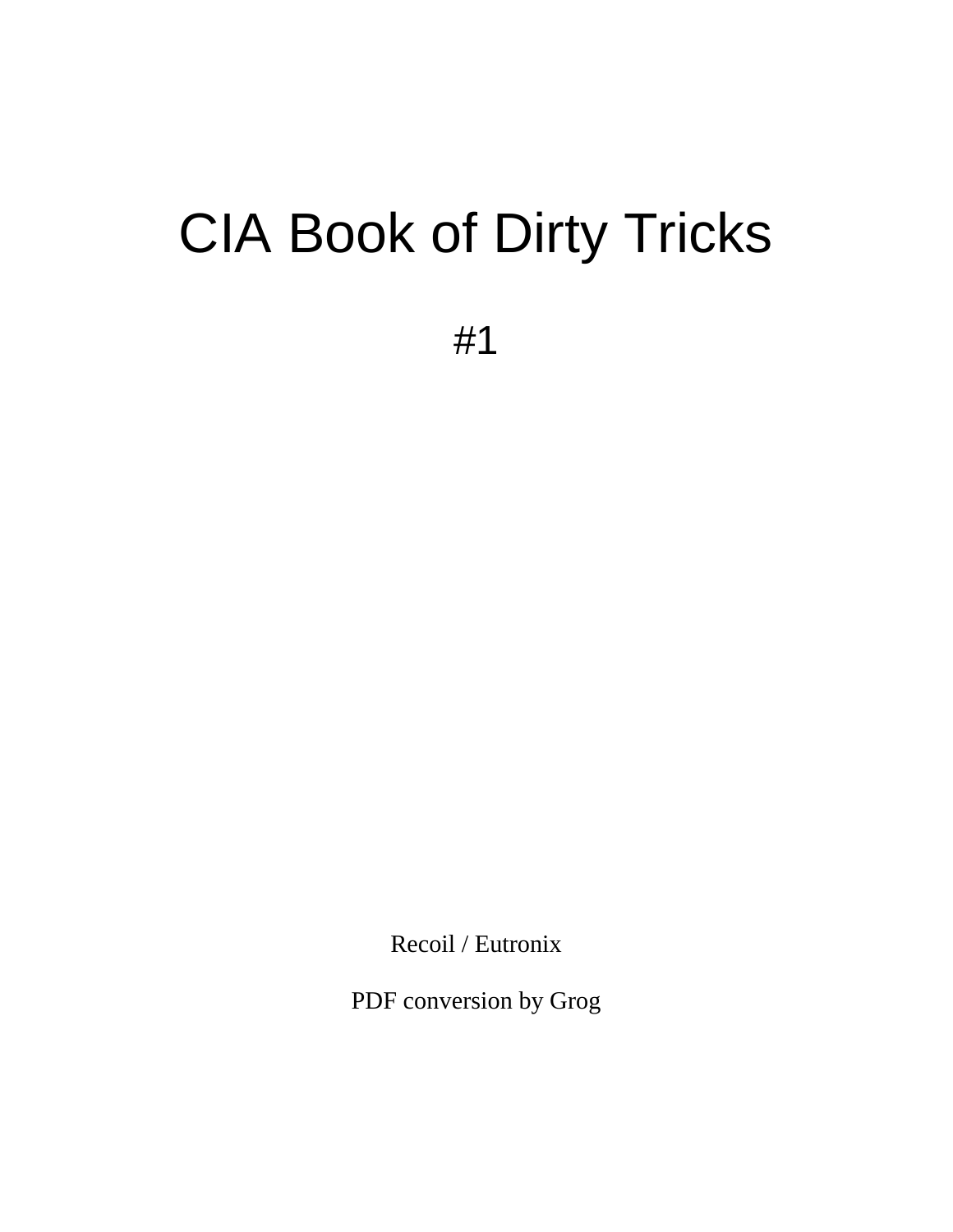## Index

| Additives           | Cheese                     | Fillers                | Lawyers                   |
|---------------------|----------------------------|------------------------|---------------------------|
| <b>Airlines</b>     | Child Abuse                | Forgery                | <b>License Plates</b>     |
| Animals             | <b>CIA</b>                 | <b>Garage Sales</b>    | MA Bell                   |
| Apartments          | <b>Classified Ads</b>      | Gases                  | Mail                      |
| Assassination       | Clergy                     | Graffiti               | <b>Mail Drops</b>         |
| <b>Auto Dealers</b> | Coins                      | Highways               | Marriage                  |
| <b>Banks</b>        | Computers                  | Hookers                | Media                     |
| <b>Bikers</b>       | Contractors                | Hotels                 | Medical                   |
| <b>Books</b>        | <b>Credit Cards</b>        | Homes                  | Military                  |
| Campuses            | Delivery of<br>Consumables | Insurance<br>Companies | <b>Motion Pictures</b>    |
| Carbide             | Dirty Old Men              | <b>IRS</b>             | <b>Municipal Services</b> |
| Cars                | Drugs                      | Joggers                | Neighborhoods             |
| <b>CB</b> Radios    | Environmental<br>Rapists   | Laundromats            | <b>Notary Seal</b>        |
| Charity             | Explosives                 | Lawns                  | Oil Companies             |
|                     |                            |                        |                           |

[Thomas Jefferson](#page-118-0)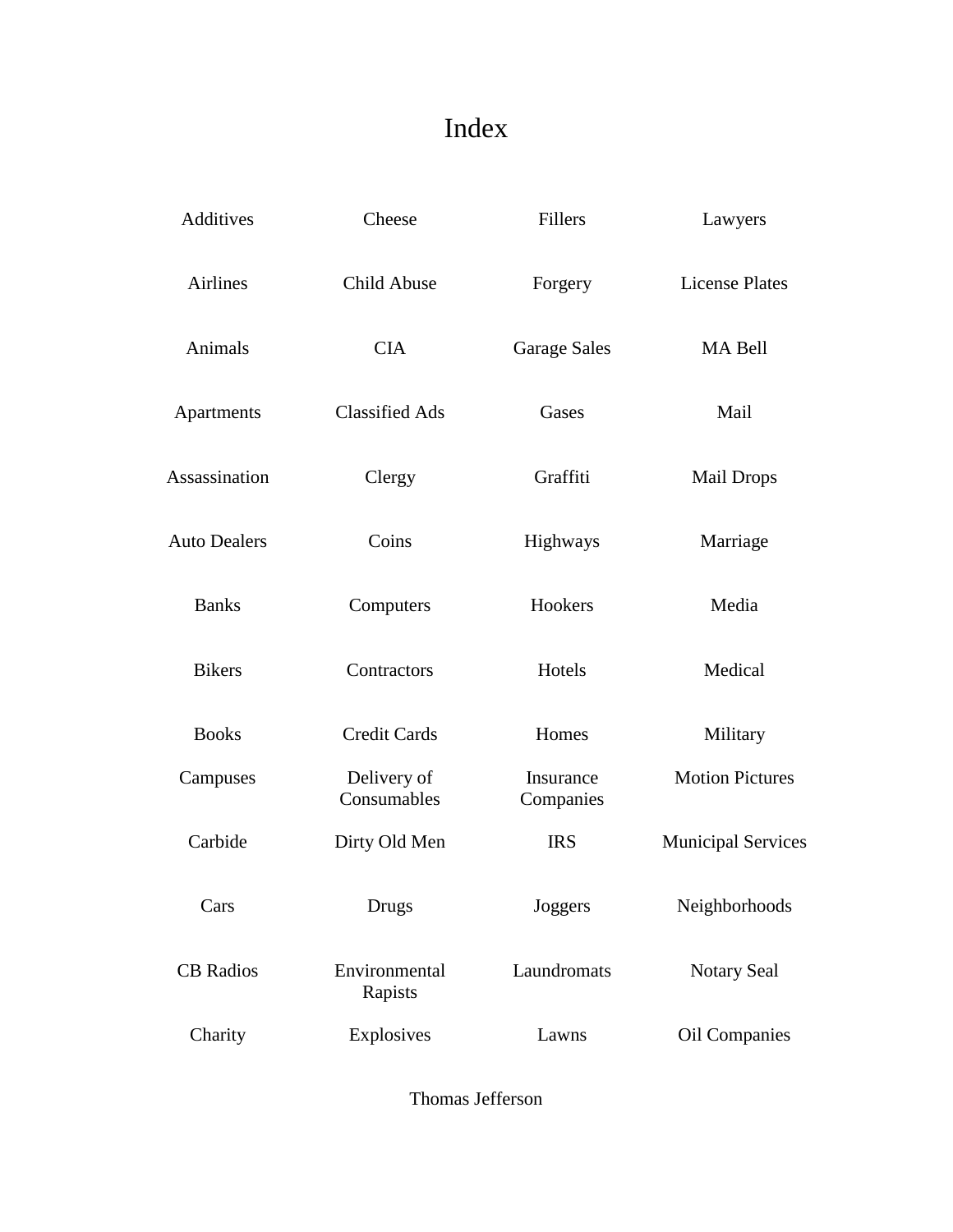#### <span id="page-2-0"></span>**Additives**

Harmful additives are a formidable weapon against machinery, people, and processes. Additives perform one or more of the following:

> 1) Corrosion...sulfuric acid, for example, will corrode the gutter, eaves, and downspout of a home; dumped salt will mar a building surface or floor and kill a lawn.

> 2) Contamination...copper salts will rot rubber products; soap in a public or corporate fountain will create giant foam. Or put it in a steam boiler if you're more serious about the matter.

> 3) Abrasion...introduction of light, coarse materials, such as resins, to automotive fuel, or metal filings placed in the gears of industrial machinery, will create frictional havoc.

> 4) Impurities...adding sugar to gasoline creates harmful carbon from the burning sugar, stopping the engine.

Soaps and detergents make wonderful additions to food and could even be beneficial if the target happens to be constipated. If not, then soapladen munchies or drinks will really keep him moving.

During my stay as an invited guest of Uncle Sam I recall some dirty tricksters' making an action statement against being in KP. They liberally coated various pans and cooking vessels with GI soap. They washed mugs with a lot of soap, then neglected to rinse them before letting the utensils dry. Later, when some drinkable potion like milk or coffee was poured into the mug by some unsuspecting mark, the soap was activated. Whoosh!

Soap is also a very effective additive to containers in which food is prepared. The secret is to disguise the taste. Various other additives will do that and other tricks.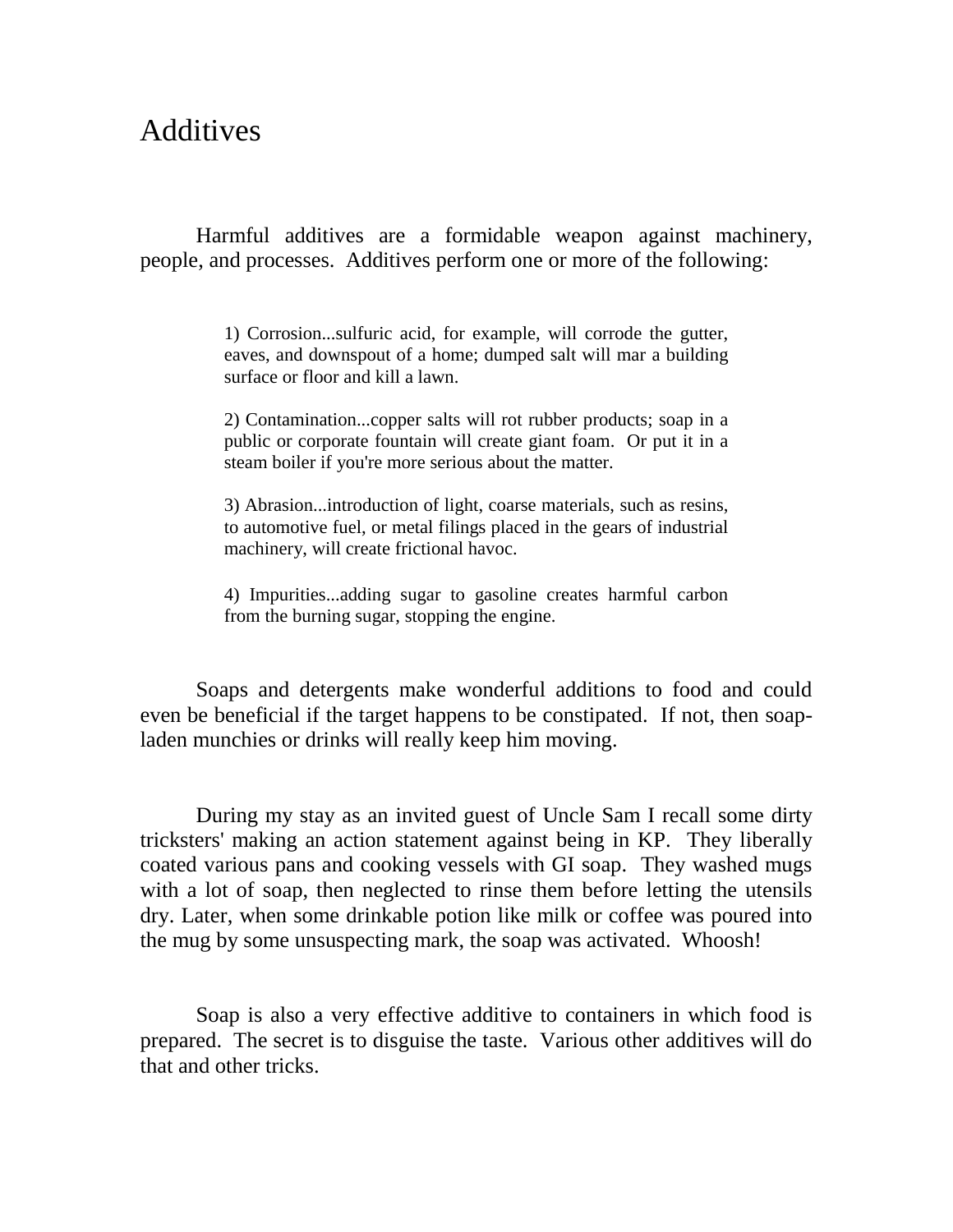A horny old pharmacist, Doctor Frank Pittlover, claims there really is a working aphrodisiac. His is almost as esoteric as the fake stuff you read about in men's magazines. Here's what Doctor Pittlover says: "It's known as yohimmbine hydrochloride (C21, H23, O3N2), an obscure sex stimulant that operates on the central nervous system. It was the aphrodisiac used by the CIA in their MK/ULTRA scam." It is not on the Central Substances Act list --yet-- and it is classed as a "veterinary aphrodisiac." That means you can get it openly from a pharmaceutical supply source. What you do with it after you get it is probably your own business.

There are other references to and uses of additives in many other topical areas of your revenge...many more than could be indexed here.

"Take tea and see" is a good advertising slogan that should also alert the dirty trickster to some additives brought to our attention by herbal-tea producers. Two common products of many herbal teas have side effects that the trickster could define only as delightful. First, some teas contain the leaves, flowers, and the bark of senna plant, a tropical shrub related to our bean plant. The dried leaves, bark, and flowers of this plant are a mighty powerful laxative. Chamomile flowers are also popular in herbal teas. Related to ragweed and goldenrod, chamomile can produce severe reactions in people sensitive to plants of that family.

The trick in both cases is to obtain extracts of both products and use them in concentrated enough additive form to create the desired effect.

Meanwhile, from the other end, Doctor Christopher Garwood Doyle has a prescription that could really get a mark moving. Syrup of ipecac is a common purgative, easily available. Here's how Doctor Goyle uses it.

"Your mark is with you or your agent somewhere having a few drinks," the doctor outlines. "Presumably, the mark is drinking something sweet and heavy, like rum and Coke. When the mark goes to the bathroom or is otherwise out of the area, mix one tablespoon of syrup in ipecac in with the drink.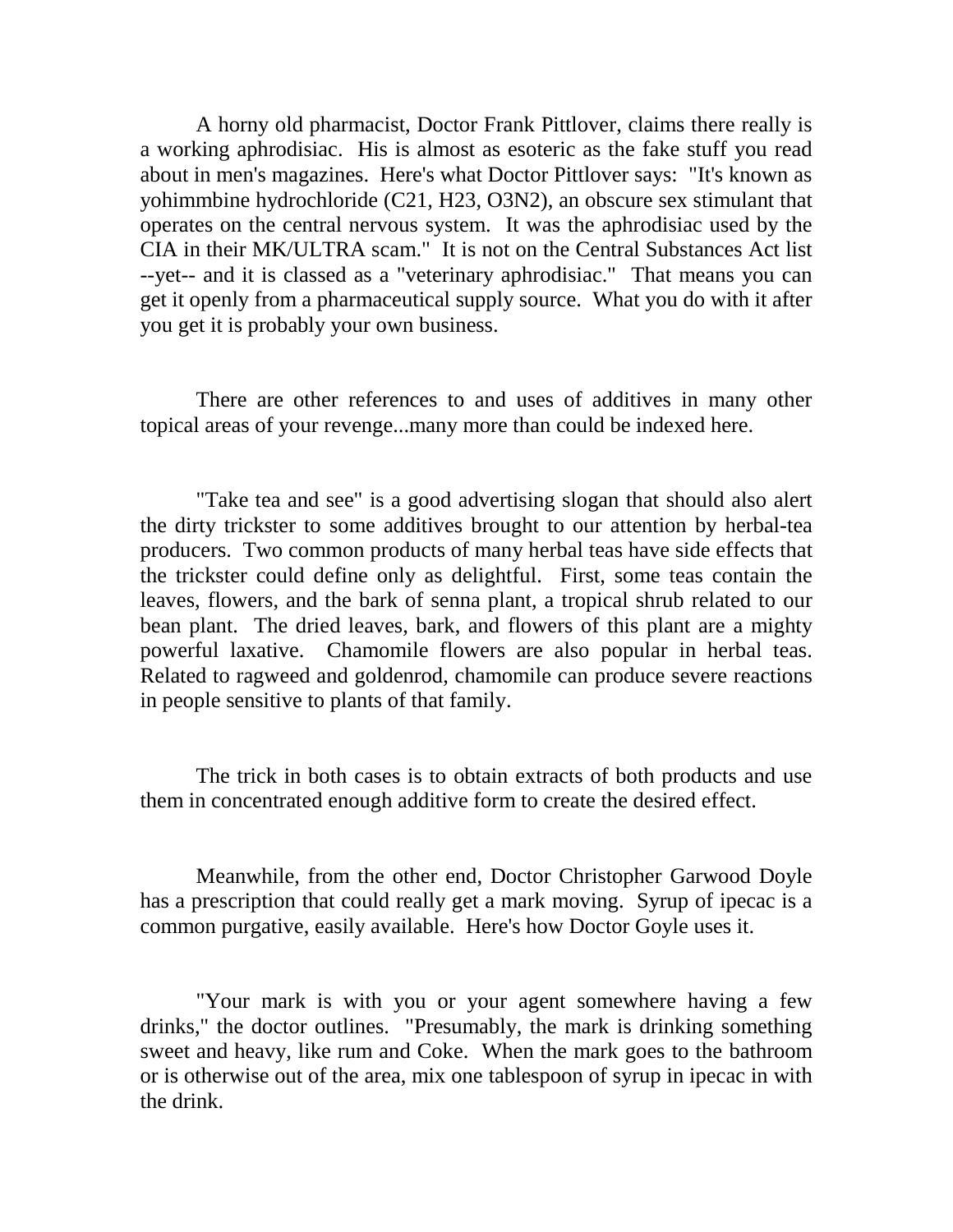"You now have a fifteen-minute waiting --or escaping, if you prefer- period for the mixture to get active. After that, bombs away! The mark will begin violent projectile vomiting, which really messes up the nearby environment and anyone else who happens to be the way.

"We first did this in medical school, using to get back at a classmate who'd turned us in to officials for having an after-hours party in our dorm with women and booze. They threw the book at us because we were supposed to be mature medical students.

"The student who did this fancied himself as a real boozer," Doctor Doyle explained, "but he really was a hell of a hypocrite about it and really played pious when he turned us in. So we figured he who tattles about booze shall also toss his booze."

Doctor Doyle reports that this additive will work easily with nonalcoholic drinks, too. He says the secret is to select a carrier drink that will hide the taste and consistency of the syrup.

Another good remedy for a hotshot is cascara sagrada, made from the dried root of a thorny shrub found on the American West Coast. It produces violent diarrhea. Once, Joe Kascaba introduced some cascara sagranda into a mark's orange juice. The mark was with his girlfriend and her parents in their family car. He had the "juiced" orange juice about ten minutes before getting into the car.

Kascaba reminisced, "The stuff's fast acting, and we were lucky to have the girlfriend's brother as our ally, to report the action. It hit the mark about six minutes into the trip, and in another minute he didn't even have time to yell for them to pull over. He just started letting go with loud, wet, explosive bursts.

"This is all in full witness of his girlfriend and her family in a tightly packed auto. He couldn't get stopped, either. They took him to a hospital,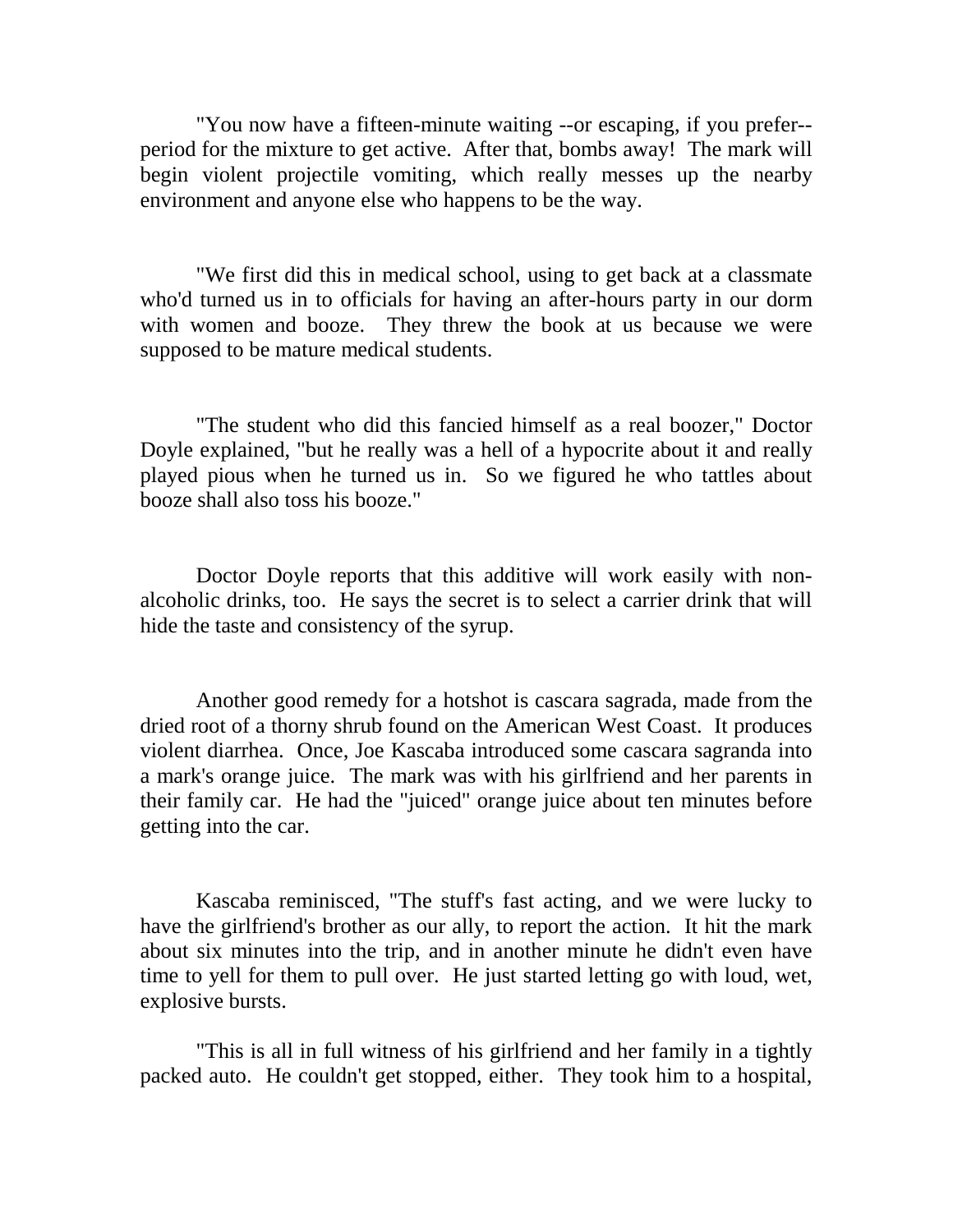but by then the additive was through his system and the storm had subsided. That surely is super powerful stuff."

Kascaba explained why he had taken action this explosive action, saying, "The guy was a real creep. He was always trying to make out with other girls, and since he wasn't very smooth, he used to get them drunk. This was always with other girls, of course--his regular girlfriend knew nothing about all of this.

"Well, one night he pulled this crap on a friend of mine, got her drunk, messed around...she got this feeling all guilty and emotional, then got sick - puked, in fact. He thought he was macho stuff and gave her hell for it.

"We figured if he was going to act like such a shit...well, I'm sure you understand...."

The above trick is suggested to be used in such a place so that your mark can not easily reach a bathroom within a few minutes after the attack hits. This will cause him to literally shit his pants and drip at the heels.

As a final note, Kascaba says not to use this powerful additive with older folks, because it weaken them to the point of very serious medical complications such as dehydration which may kill them. Have some respect for the elderly, think of your grandmother!

The following trick is technically a substitution and not an additive: I know of one person who visited her mark's home and emptied the hair conditioner out of his bottle, then poured Neet hair remover into the conditioner bottle. She knew that Operation Substitute was a bald success when she saw her mark in a local store several weeks later, wearing a large scarf on his head.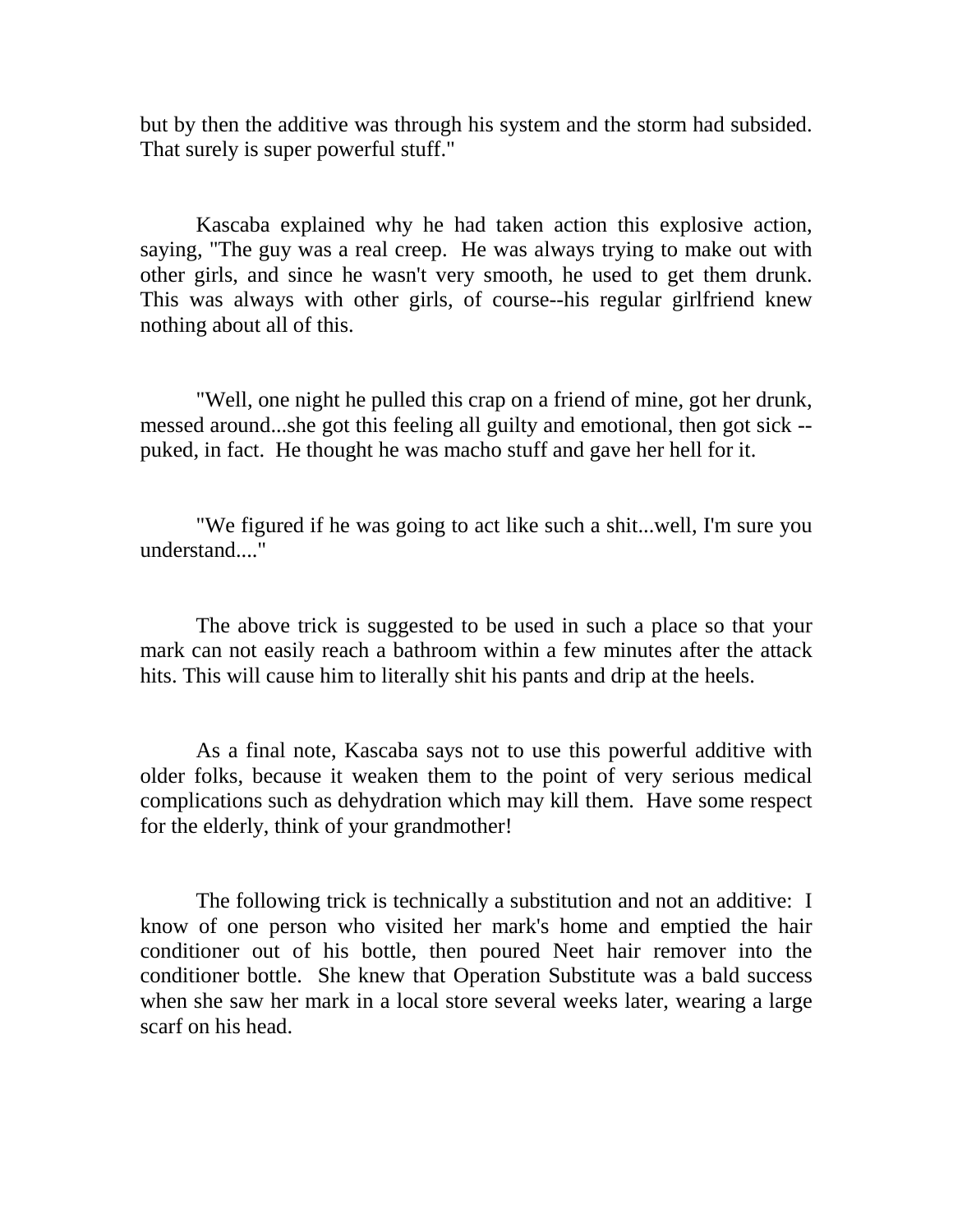Vinegar makes a great substitute for nose drops or in nasal-spray devices. One especially nasty person also suggested it for use in eye drops. I'm not sure about that one though, sight's a precious thing. You'd better reserve that one for a very deserving person that shot your dog, wrecked your computer, busted you for phreaking, etc.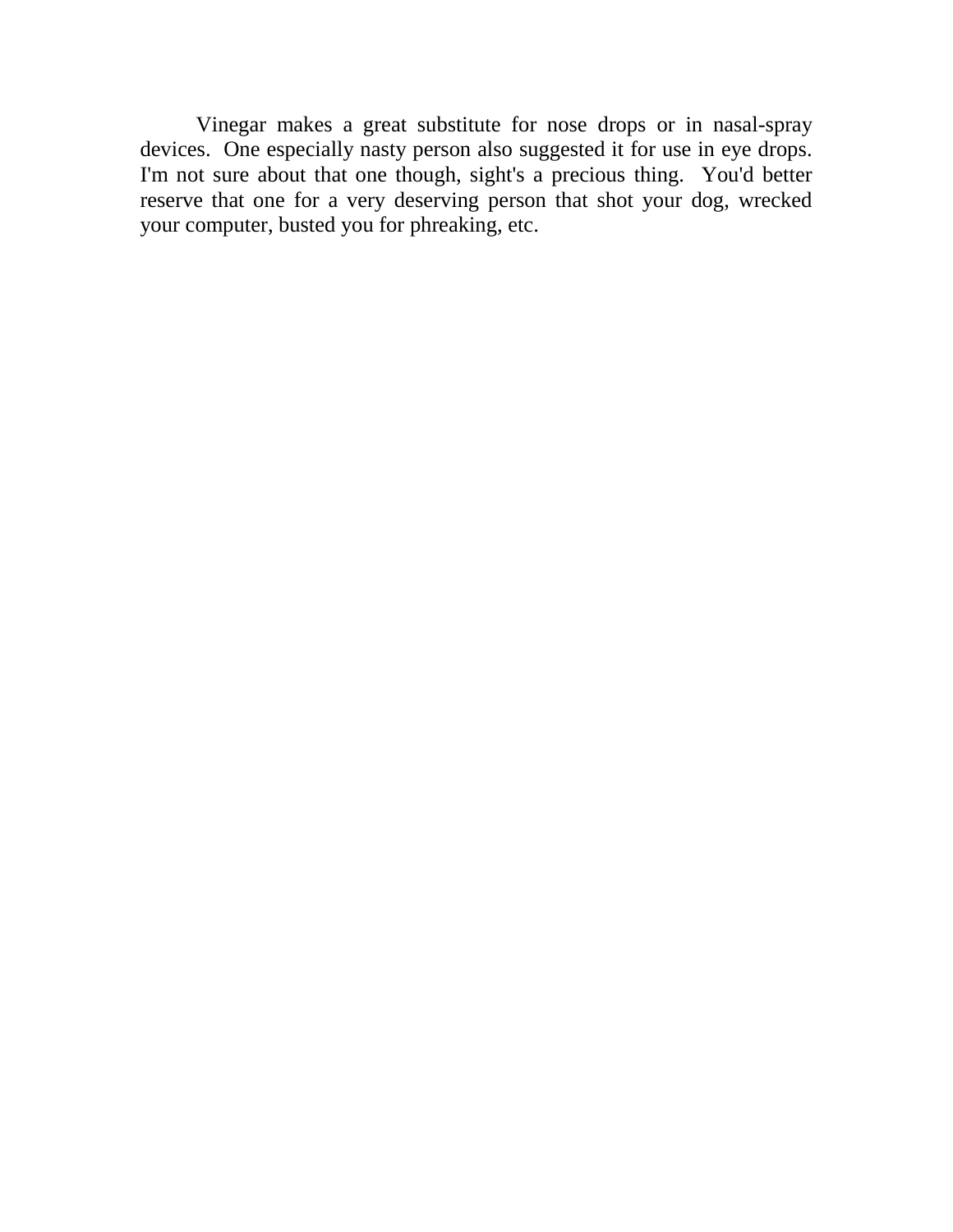#### <span id="page-7-0"></span>Airlines

Arrange to have a friend meet you at the terminal gate when you deplane. Give your friend your baggage claim checks and have him/her retrieve your bags from the carousel, then leave the baggage area with your bags. Before your friend leaves the airport with your luggage, be sure to get your claim checks back. Then, you saunter over to the baggage area, spend half an hour waiting for your bags. Ask some clerks for help, then report your "missing" luggage, showing your claim checks as proof. Very few flights ever have a clerk actually check the baggage and collect claim checks. It's foolish, but they don't. Make a polite, but firm scene and demand satisfaction. Normally, the airline people will have you fill out a form and they will attempt to find your luggage. Obviously, they won't find it. Bug them some...write them letters. Soon, you should get a good settlement from the airline. Don't try to pull this one on the same airline more than once!

Leaving the airlines and aiming for the individual mark, you can do a lot of personal damage. For instance, if you find your mark is going to use airline travel, you could call and cancel the reservations.

You might try to slip a couple rounds of pistol ammunition or a switchblade in to your mark's pocket just before he goes through the metal detector at the airport terminal. You could also slip some drugs into his pocket at the same time. Read a book on pick pocketing to note the technique for doing this. It's quite easy. Leave accurate-looking, but totally bogus hijack scenario plans, bomb diagrams, or orders of battle for terrorist attacks in airport bars and restrooms. This fires up both the rent-a-cops and the real security people. The security delays and resultant hassles with passengers create unhappy people who are angry at airports and airlines. Naturally, the blame for these plans must focus on your mark. If he has really been bugging you it's about time to get even!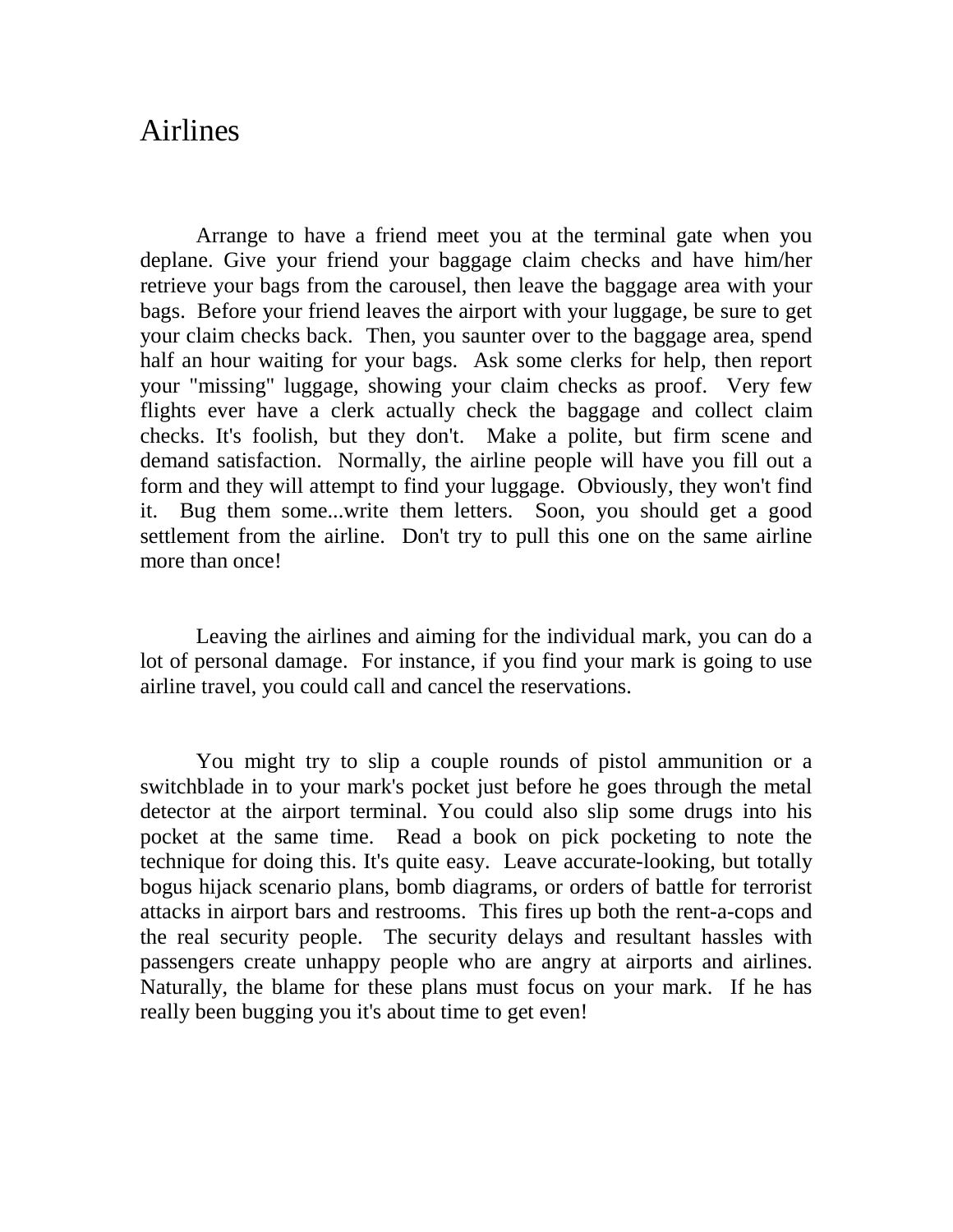Leaving the airlines and aiming for individual mark, you can do a lot of personal damage. For instance, if you find that your mark is going to use airline travel and there are only a few travel agents in town, you could call until you find the correct one and cancel the reservations. Or if you know the name of the airline, call their office and cancel the mark's reservations.

 You might try to slip a couple of rounds of pistol ammunition or a switchblade knife into your mark's pocket just before he goes through the metal detector at the airport terminal. You could also slip some drugs into his pocket at the same time. Read a book on pick-pocketing to note the technique for doing this. It's quite easy since you are placing stuff back.

 Bill Cutcheon sometimes poses as a Moonie, Hare Krishna devotee, or other cultist and goes to airports. His goal is to act like a completely obnoxious fool. He really hams it up, usually getting tossed out after totally grossing out the passengers. The heat, of course, falls equally on the cults and on the airport for letting "them" behave like that.

 Another Cutcheon stunt is to leave accurate-looking but totally bogus hijack scenario plans, bomb diagrams, or orders for terrorists attacks in airport bars and restrooms. This fires up both the rent-a-cops and the real security people. The security delays and resultant hassles with passengers create unhappy people who are angry at airports and airlines.

 Naturally, thew blame for these plans must focus on the original perpetrator of Cutcheon's problems. He says, "If some nut group's been hassling me for money, messing in my neighborhood, or otherwise being obnoxious, I'll leave evidence to pin the hijack or bomb rap on them. I got back at a motorcycle gang by doing this once, after they had sideswiped my truck and refused to pay damages."

 He also explains that this is a good vengeance grabber against an airport facility that has offended you.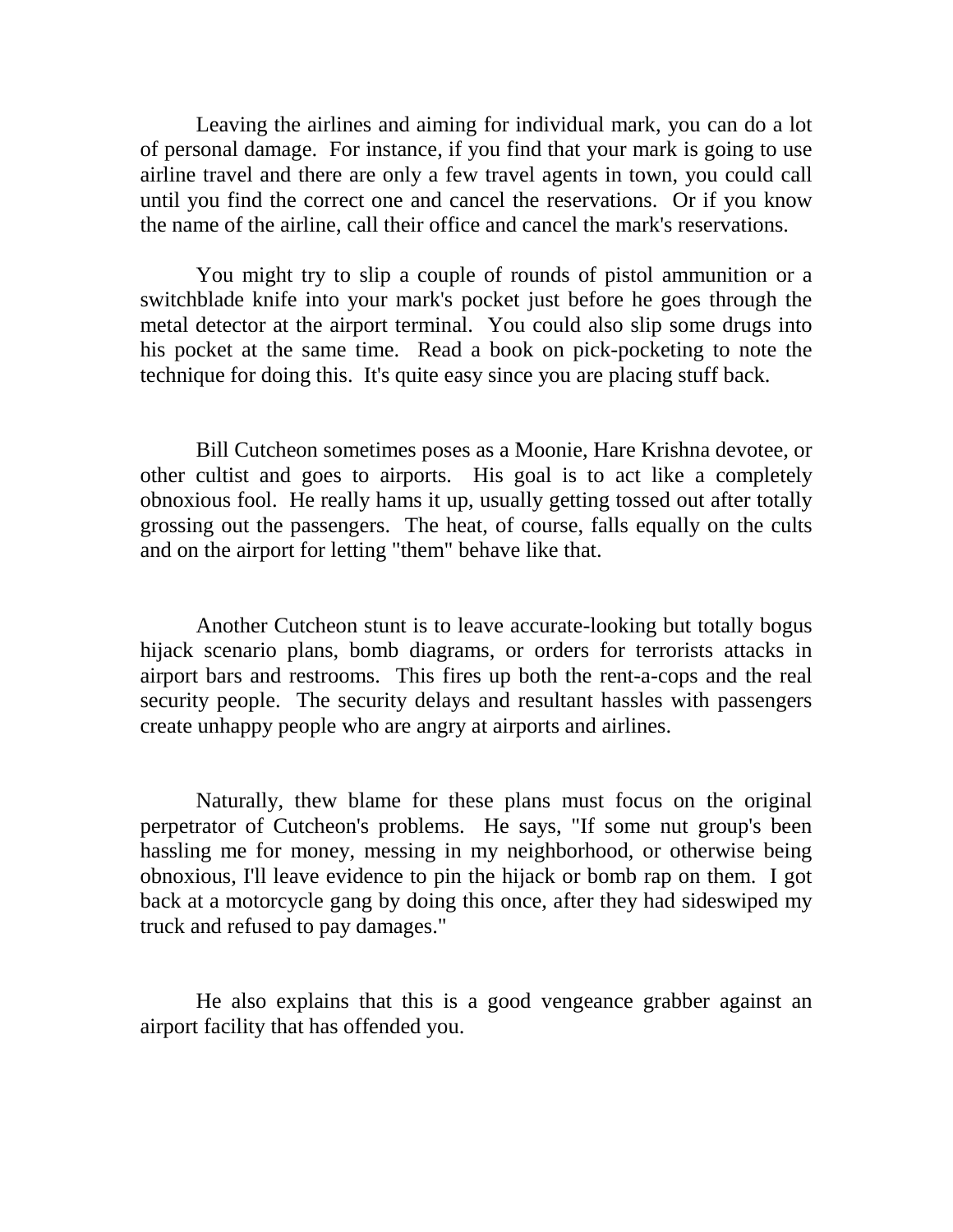Mitch Egan of San Francisco doesn't like cultist panhandlers harassing people at airports, so he founded the Fellowship to Resist Organized Groups Involved in Exploitation, or FROGIE. Egan and his friends use those little metal clickers shaped like frogs to ward of religious solicitors.

 According to Egan, thousands of people across the country are now armed with the little metal frogs, and when a religious panhandler approaches, they whip out the clicker and "Click, click, click!" the pest away.

 "In San Francisco, I saw two hundred people clicking away at a Krishna," Egan remarked. "They blew her right out of her socks."

 He adds, "If God wants a dollar from me, he can ask for it. I'm not against religion, but I'm fed up with organized beggars."

Relief is just a click away.

 I knew a chap who became annoyed at a Krishna who followed him out of the Indianapolis airport, verbally abusing him for not making a contribution. Having surreptitiously "armed and primed" himself, our hero suddenly stopped, whipped around, and pissed all over the startled harridan. After the few necessary seconds of attack, he calmly replaced himself, zipped up, and walked away. A bemused security cop nearby tried to hide his laughter.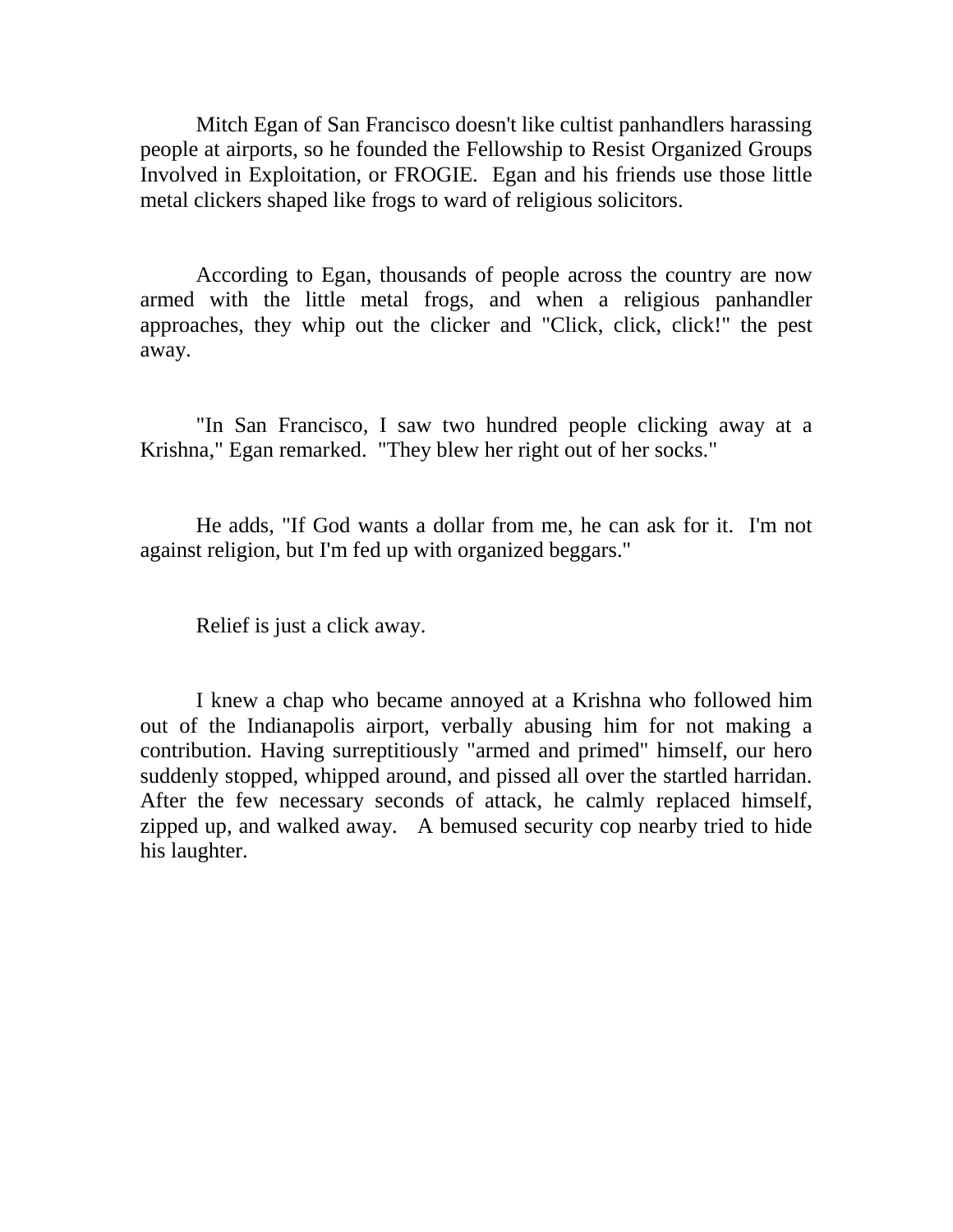#### <span id="page-10-0"></span>Animals

If your mark is an oily cuss with a credibility problem you should easily pull off this stunt. It involves a cop, reporters, SPCA folks and some farm animals. Call the police and tell them you know about a cock or dog fight that's being held at your mark's home. Explain that you have no morals against animal fighting but you lost big money there last time and think the fights are fixed. Next call your mark and report to him that some people are holding dog or cock fights on his property. Call the reporters and SPCA and tell them all about the fight. Mention that your mark and the cops have a payoff relationship. Give everyone the same general arrival time, never be too specific. Hopefully, all will sort of show up at the same time. You might manipulate things so the press and animal lovers show up first. Even if a real story doesn't develop, you have scattered some strong seeds of distrust. If you want a stronger story, find a dead dog on the road or something and plant it near by and tell the reporters and SPCA where to find the evidence. It will be fun to hear your mark and the cops talk about everything to the reporters.

 Dead animals are very useful. Wait until your mark goes on a trip and will be leaving his car or house empty for several days. Get into the car or house and stuff very large and very dead animals everywhere. Your mark will probably have to sell his car and fumigate his house when he returns.

 If you are bothered by big dogs chasing you just take a good quality plastic water pistol and fill it with freshly squeezed lemon juice. Shoot the furball right in the eyes and it'll soon stop the canine harassment.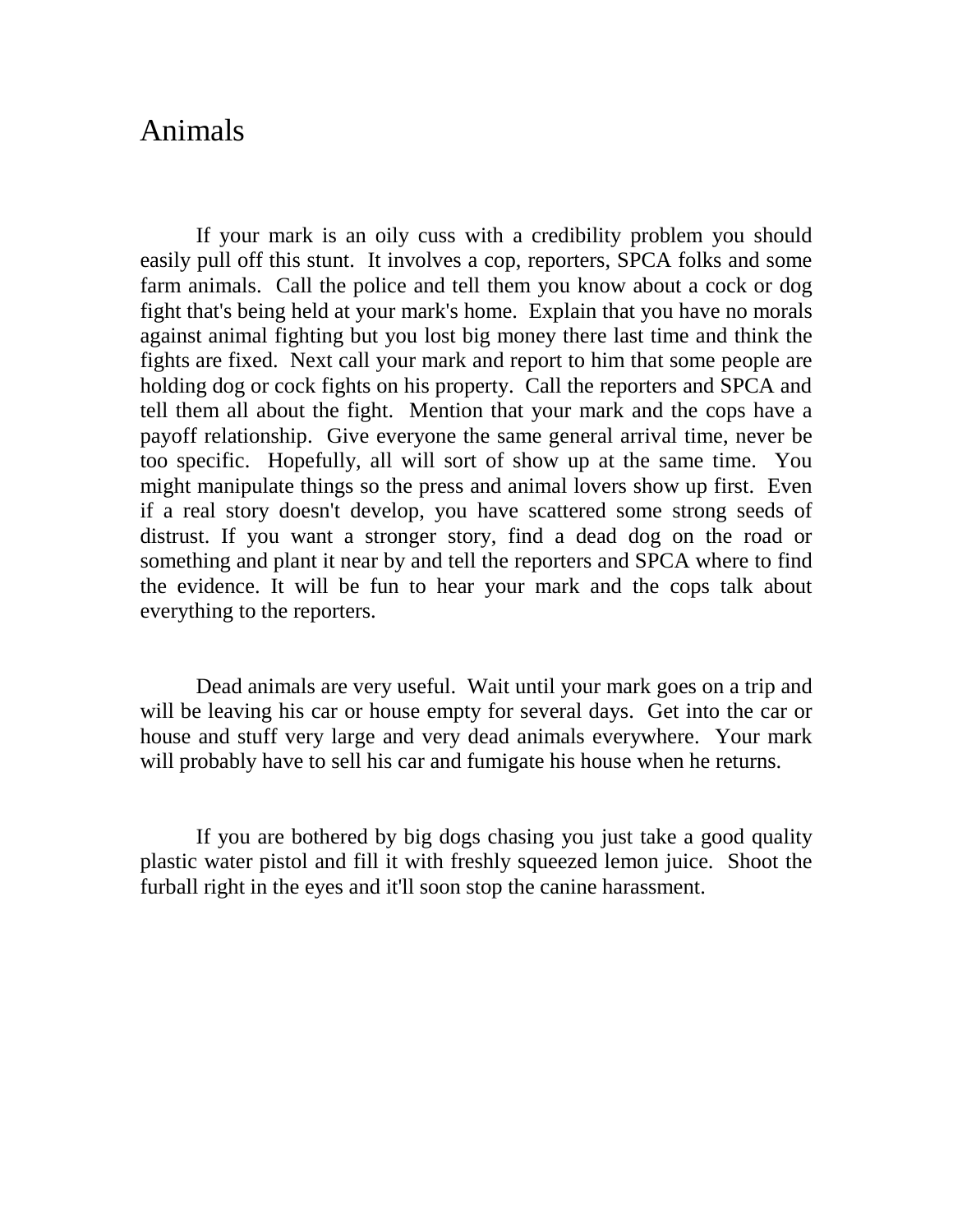#### <span id="page-11-0"></span>Apartments

Your mark lives in an apartment? A squirt or so of Eastman 910 or a similar type glue into the lock can screw up the mark's trying to get back into the apartment after an evening on the town. It's best to save this one until late evening or on a weekend. Of course, this same stunt would work on a house, but an apartment lockout disturbance causes more of a public scene.

 If the mark's apartment is an older building with wooden door frames and you can work quietly and quickly at night, you can lock him/her in the apartment from the outside. Quietly fix a hasp and keeper on the door and frame using wooden screws. Then slap a padlock on the new fixture. It creates a great deal of frustration if that door is the only way out of the apartment. Do it late Saturday night so the discovery is made on Sunday morning when it's impossible to get help.

 Run a classified ad offering to sublet the mark's apartment. You can list either the mark's telephone number or that of his/her landlord. As usual, make the contact hour for very early in the morning "because of shift-work schedule."

 You might want to make a "milk run" to the mark's apartment very early on several mornings and place a whole bunch of empty booze bottles outside his or her door. This works well in ritzy apartments where the neighbors are snobs. How do you get by the security people? One way is to pose as a delivery person, a service person, a building inspector, or someone on a work crew. You can also hire an accomplice in the building, or you can bribe the door guard.

 Suppose you are the victim of a nasty landlord who evicts you for no good reason. There are lots of legal ways to get your tenant's rights, but there are also many quasi-legal and illegal ways that are much more fun.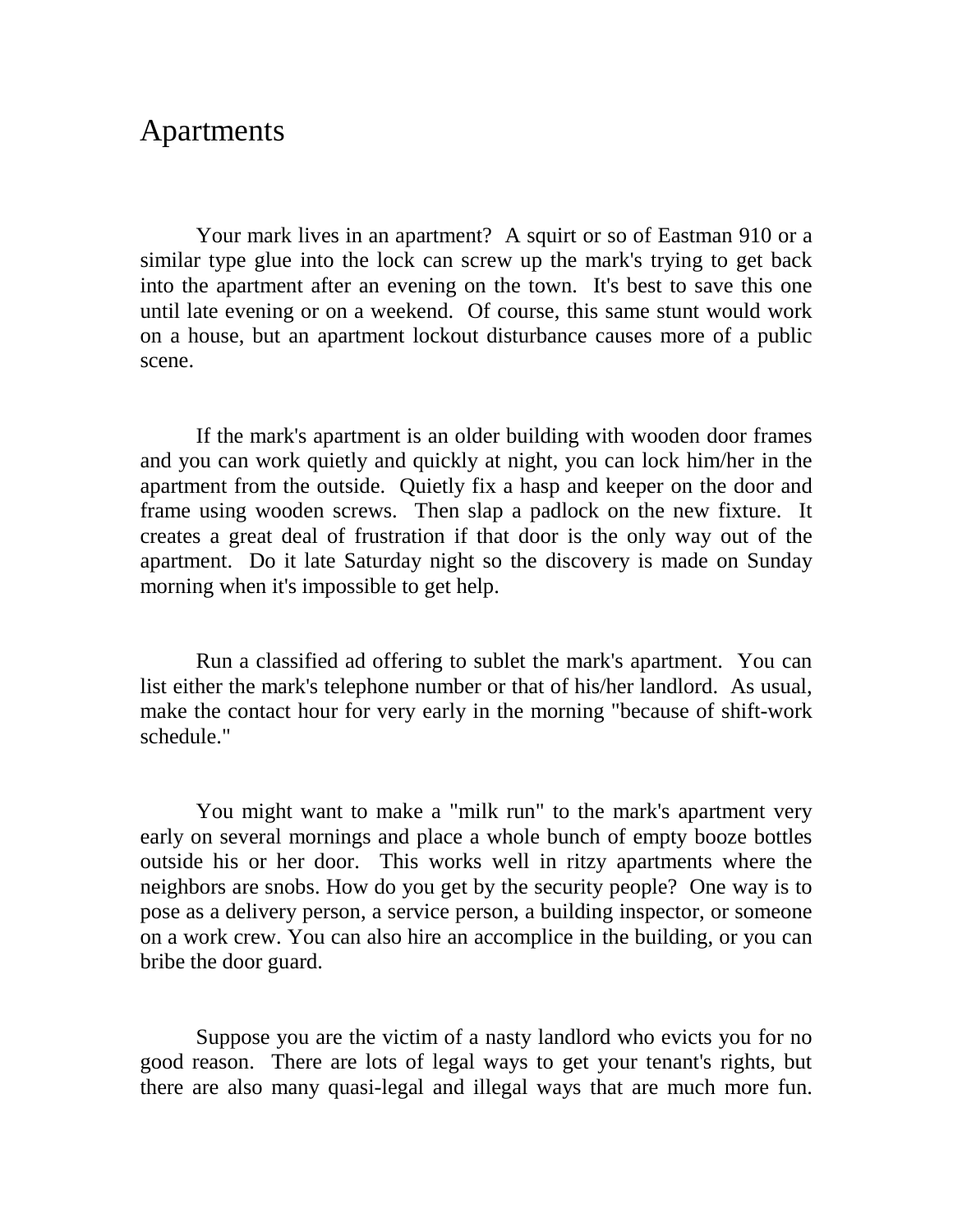For example, you could simply "sublet" the place, on your own, to a bunch of dopers, bikers, drunks, hookers, runaways, or twenty-four-hour party throwers. Make this extracurricular subletting your going-away surprise.

 Another person I know went to the local animal shelter on several different days and got a total of fifteen cats for twenty-five dollars. He bought a bunch of cat food and a bushel basket of fish, and filled his bathtub with water for them. He then nailed every window and door shut from the inside before crawling out the tiny casement window in the basement. He had previously nailed the basement door shut behind him. Obviously, he had moved his things out several days previously. His eviction notice was effective the next day, but the landlord didn't check on the house for five days. My God, what a mistake that man made. To say that that cat house was an uninhabitable mess is an understatement.

 Tim Carroll was tossed out of his apartment by the landlady because one of Tim's many lady friends stayed over for the whole entire evening. This upset the old biddy who owned the building, and being a staunch, Godfearing charter member of the DAR, she canceled his lease and ordered him to leave the building.

 Displeased with the arbitrary and unilateral treatment and the upheaval caused by her dubious moral judgement, Tim didn't get angry; he got even. He had a trusted friend place a large sign in a hallway window of the landlady's apartment building. The seventh-floor window faced a busy business street, and the sign was quite visible to many hundreds of people.

The sign read: TIM CARROLL SUCKS.

 The landlady didn't see the sign, so two days later, Tim's friend positioned another sign, this time in a sixth-floor-hall window.

The second sign read: TIM CARROLL IS A FAG.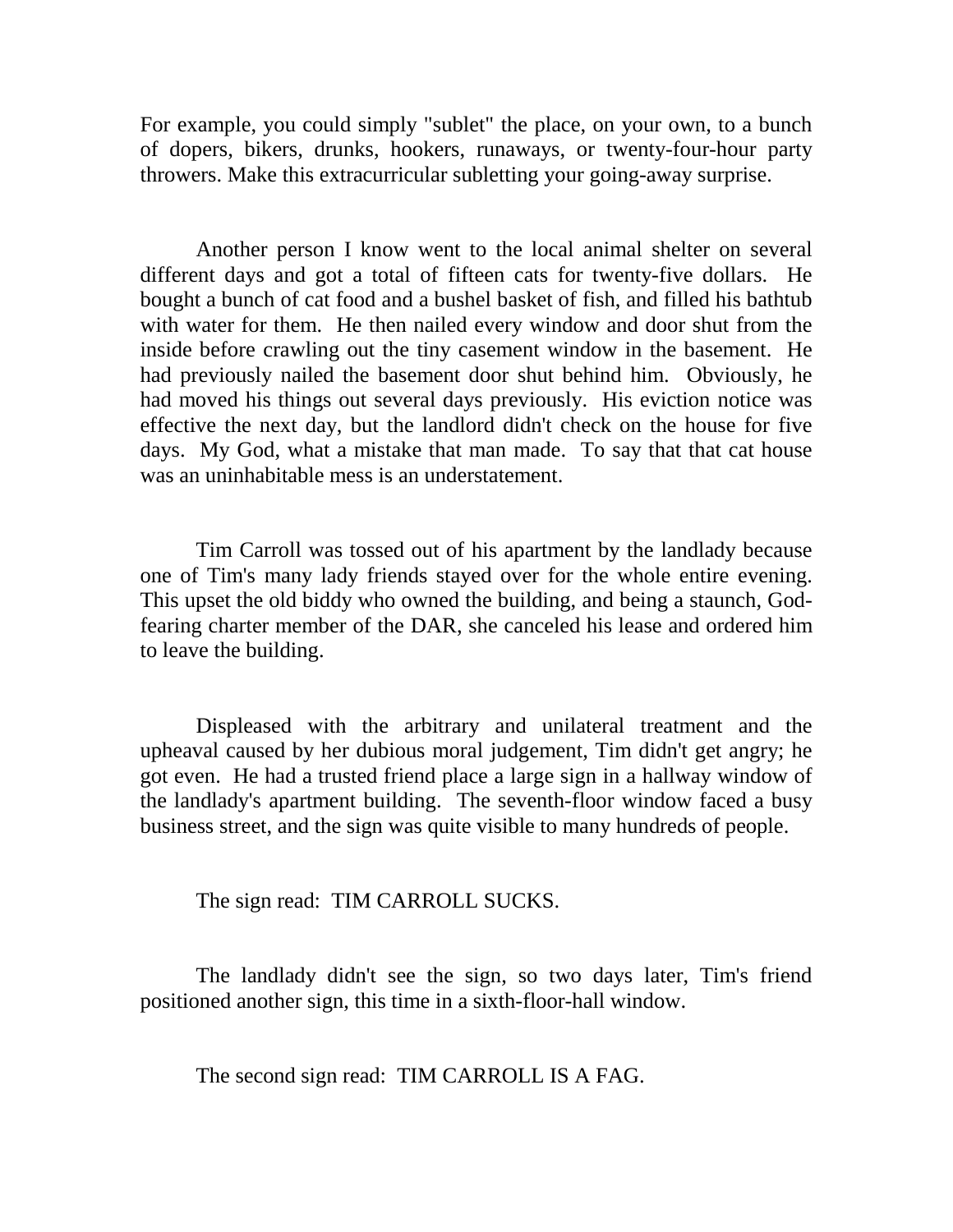The landlady saw both signs and removed them. Two days later, she got a letter from Tim, with a picture enclosed showing her building with the signs easily visible. The letter was Tim's complaint about personal slander and harassment. He asked her please to desist.

 Sometime early the next morning, in time for rush-hour morning traffic, a new sign went up in the window: TIM CARROLL BLOWS DEAD BEARS.

 At 8:30 A.M., the unsuspecting landlady received a call from an attorney friend of Tim's, citing the original slander and warning the woman against further incidents. Shaken, she swore her innocence. Ten minutes after hanging up, he called back, sounding furious because Tim had just called him about the latest sign. Flabbergasted, the old lady swore she would remove it and loudly proclaim her innocence.

 Another sign went up that afternoon in time for rush-hour the other way: TIM CARROLL IS A FLAMING HETEROSEXUAL.

 The landlady got the lawyer's call just after dark, when the sign was no longer visible. She was almost in tears because of his threats to sue. She begged to just talk to Tim, to tell him none of this was her doing. The attorney told her that he had advised his client to have no further discussions with her.

 The next day's sign read: FOR A GOOD LAY, CALL TIM CARROLL.

 That evening, a new sign went up. The landlady, frantic, according to Tim's friend who was putting up the signs, got to it fifteen minutes after it went up. The attorney called her five minutes after she go back to her own apartment.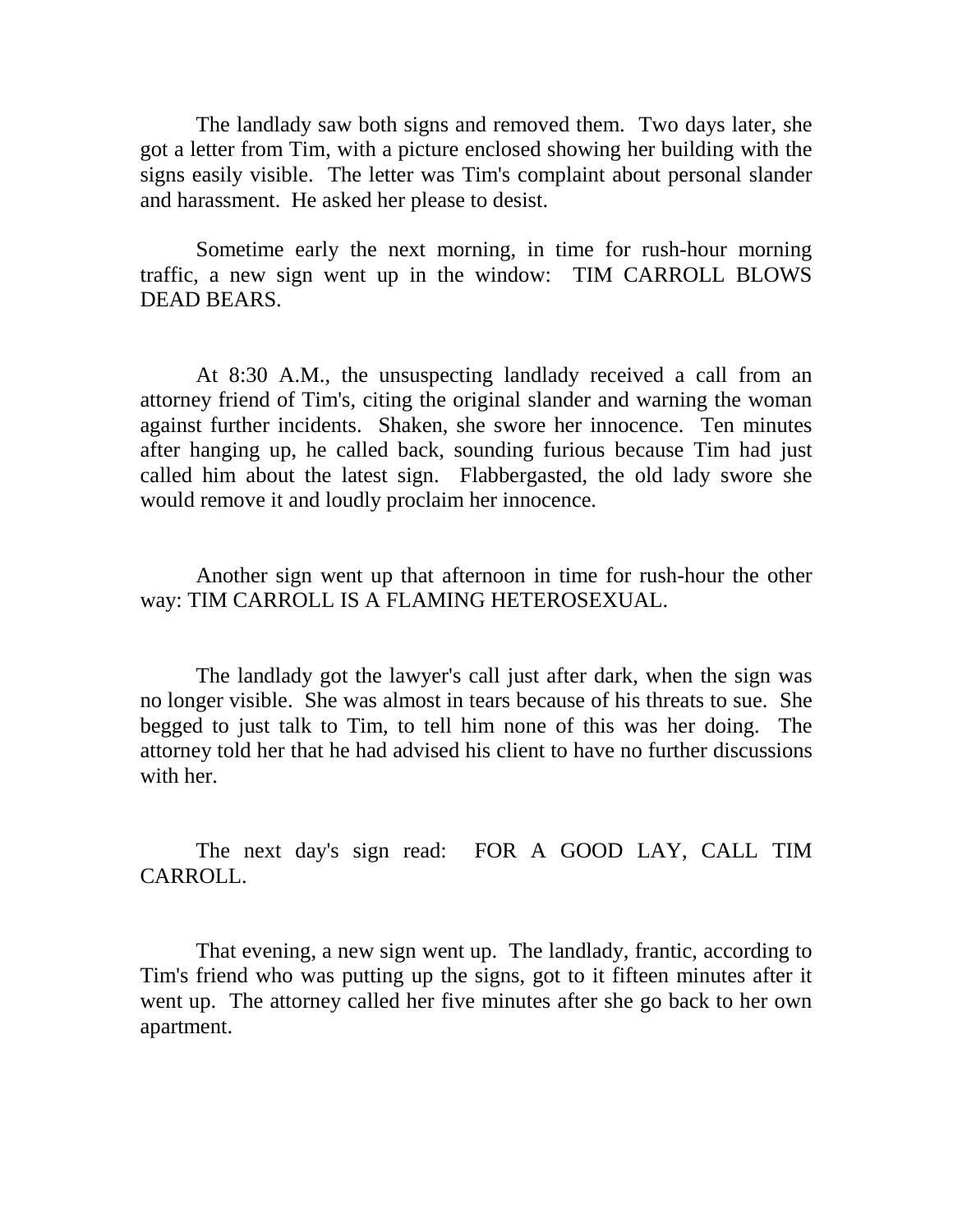Tim related, "You might feel almost sorry for the old lady, except that she had told me earlier that she was going to keep my security deposit and that I would have to forfeit the month's rent I had paid in advance because I had violated the morality clause in my lease. The was no such clause. I found out she had done this same thing to two other guys a year before and some guys before that. She also tossed out a couple because they weren't married. She'd come into your room when you were gone and snoop, too. That bugged me."

 No signs went up for the next three days, although the woman checked the windows every twenty minutes or so. On the fourth day, hundreds of passersby, accustomed to the signs weren't disappointed.

#### The new sign read: TIM CARROLL'S WHOREHOUSE.

 Although it took her an hour to discover and remove it, the lawyer friend of Tim's didn't call until the next morning, when a new sign was in the window: WHOREHOUSE UNDER NEW MANAGEMENT. The landlady's telephone number was listed.

 A second sign was placed on the sixth-floor window underneath: TIM CARROLL COULDN'T BEAT THE COMPETITION.

 In his best tones, the attorney explained that enough was enough and that on behalf of his client, Mr. Carroll, he would be filing an action. The woman was distraught. He told her to have her attorney present for a meeting at three the following afternoon. He asked her who attorney was and said the meeting should be in his office. Tim and his attorney postponed this meeting several times, then told the woman that since she had stopped putting up the signs, they would hold the suit in limbo for the time.

 Reportedly, she monitored the halls and windows of that building regularly for five months. But more importantly, she also left her tenants to their own moral lives.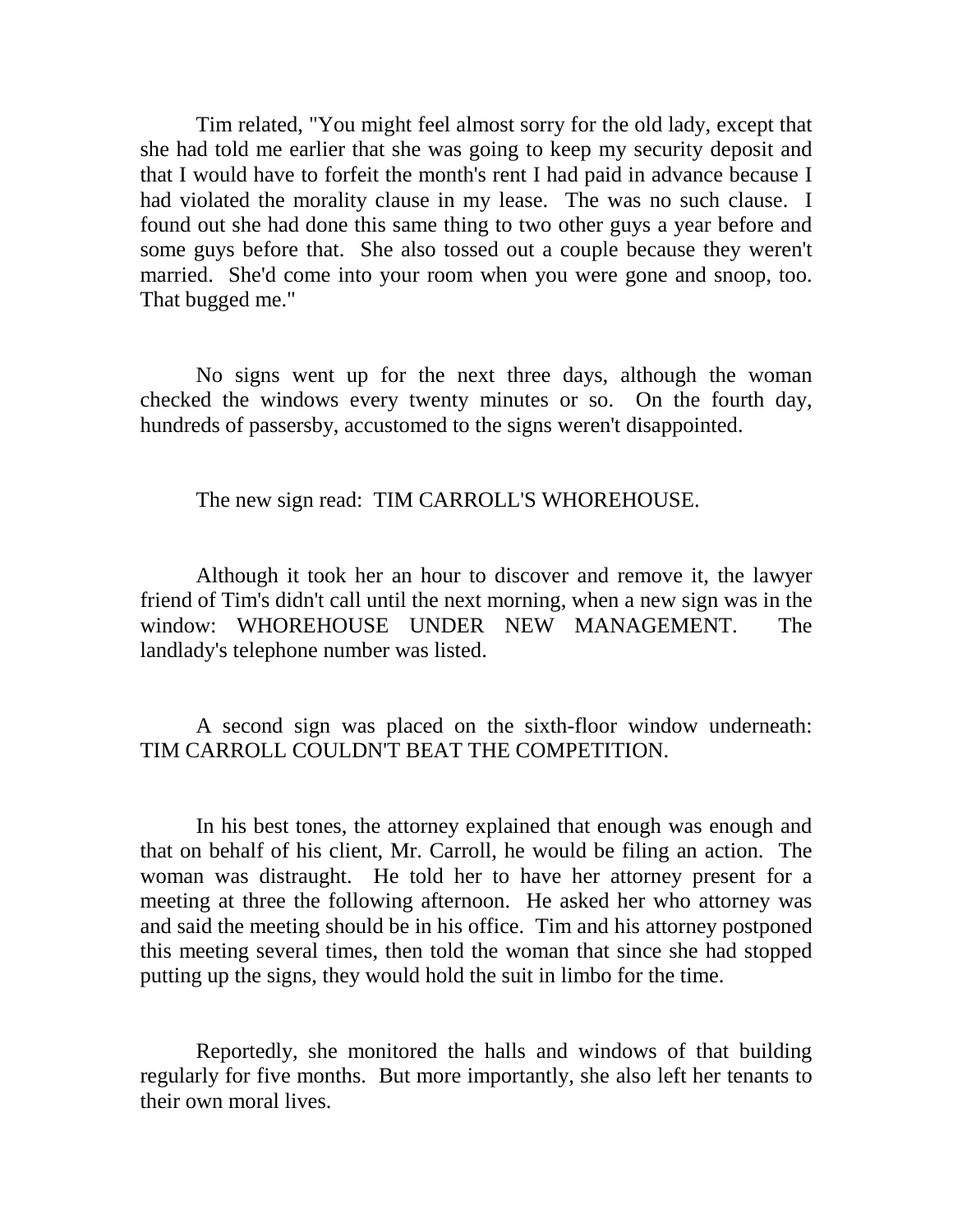### <span id="page-15-0"></span>Assassination

Suppose you have a mark whose ill temper has created problems for you. Or perhaps this mark is simply an obnoxious nut whose obsessions have cost you personally. A dentist I know spent many unselfish hours working to get fluoride into his community's drinking water as a means of fighting tooth decay in children. An apolitical and highly dedicated professional, he was concerned only with healthcare for the kids in the community. A hyper, rightwing zealot jumped on the issue and scared the town council with his insane babble. He claimed that fluoride was a Communist plot to poison America's drinking water and minds and that using fluoride would lead to LSD as part of the International Communist Conspiracy. The timid council voted "no" on fluoride.

 Beside himself, the young dentist said he surely would like to get back at the rightwing firebrand but just didn't know what to do. Sighing, he gave up his fight and put his time back into his practice. The kids never got their fluoride treatment, and as a result he had a lot of business. It's too bad that young dentist never met Maurice Bishop.

 In the hypocritical piety following the assassinations of the sixties, physical security was supposedly tightened to protect the chief executive chosen by the power brokers who now control the United States. A former law-enforcement official with a probable intelligence background offered an astounding dirty trick related to this topic. To protect this source's identity we'll use the cover name of Maurice Bishop.

 Bishop says that the CIA, FBI and Secret Service all keep a list of nut cases, radicals, and others who threaten political figures. Often, these people are jailed, kept under protective custody, or placed under twenty-four-hour surveillance by authorities when political targets are in the area. Bishop's idea calls for threatening telegrams to be sent to the politician in the mark's name. At the very least this telegram will bring a visit by one of the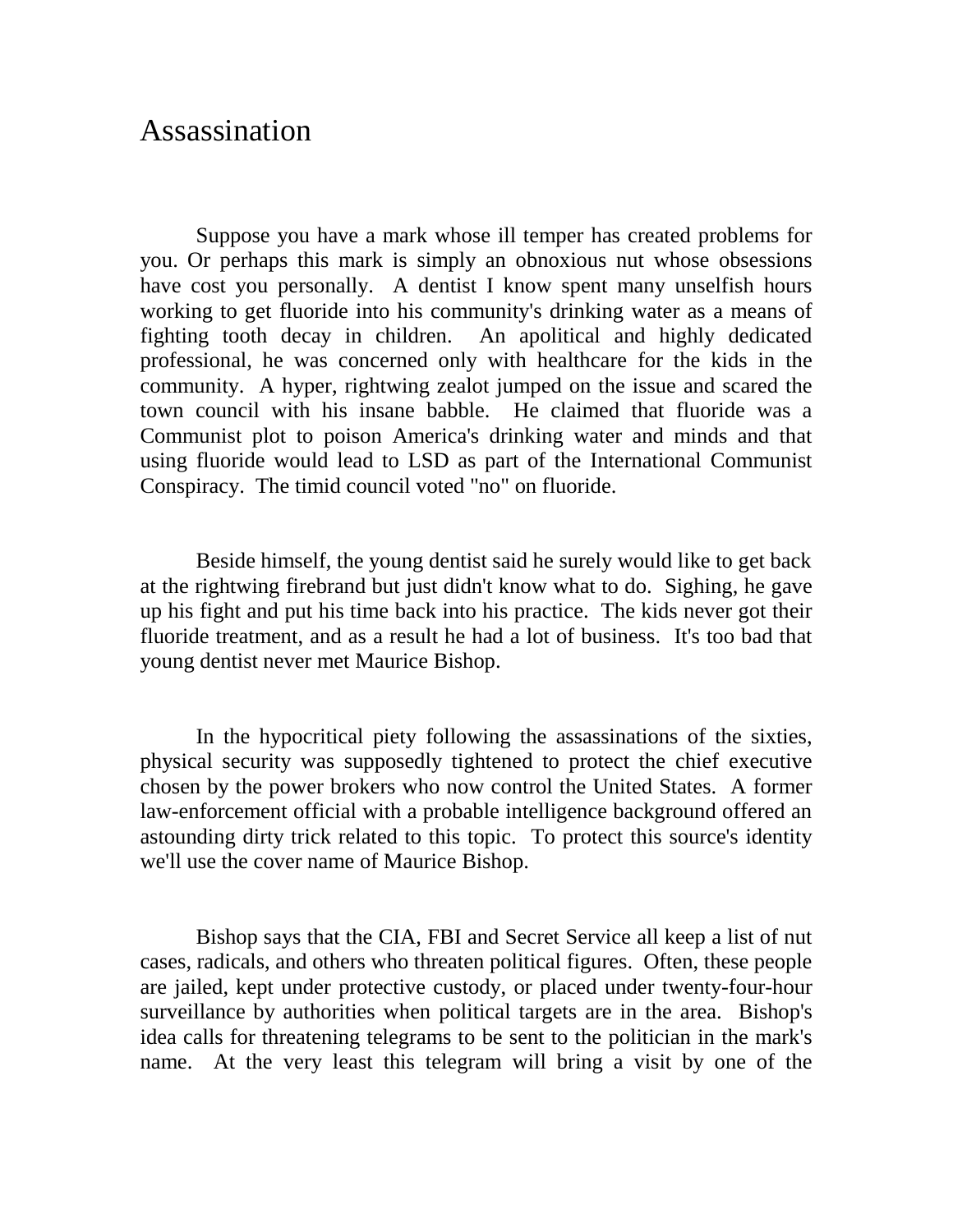government agencies, and perhaps it will result in a bit of jail time if the mark loses his/her cool as a result of this dirty trick.

 Bishop says this will also work with state officials, bringing a visit from state police or some other law enforcement official.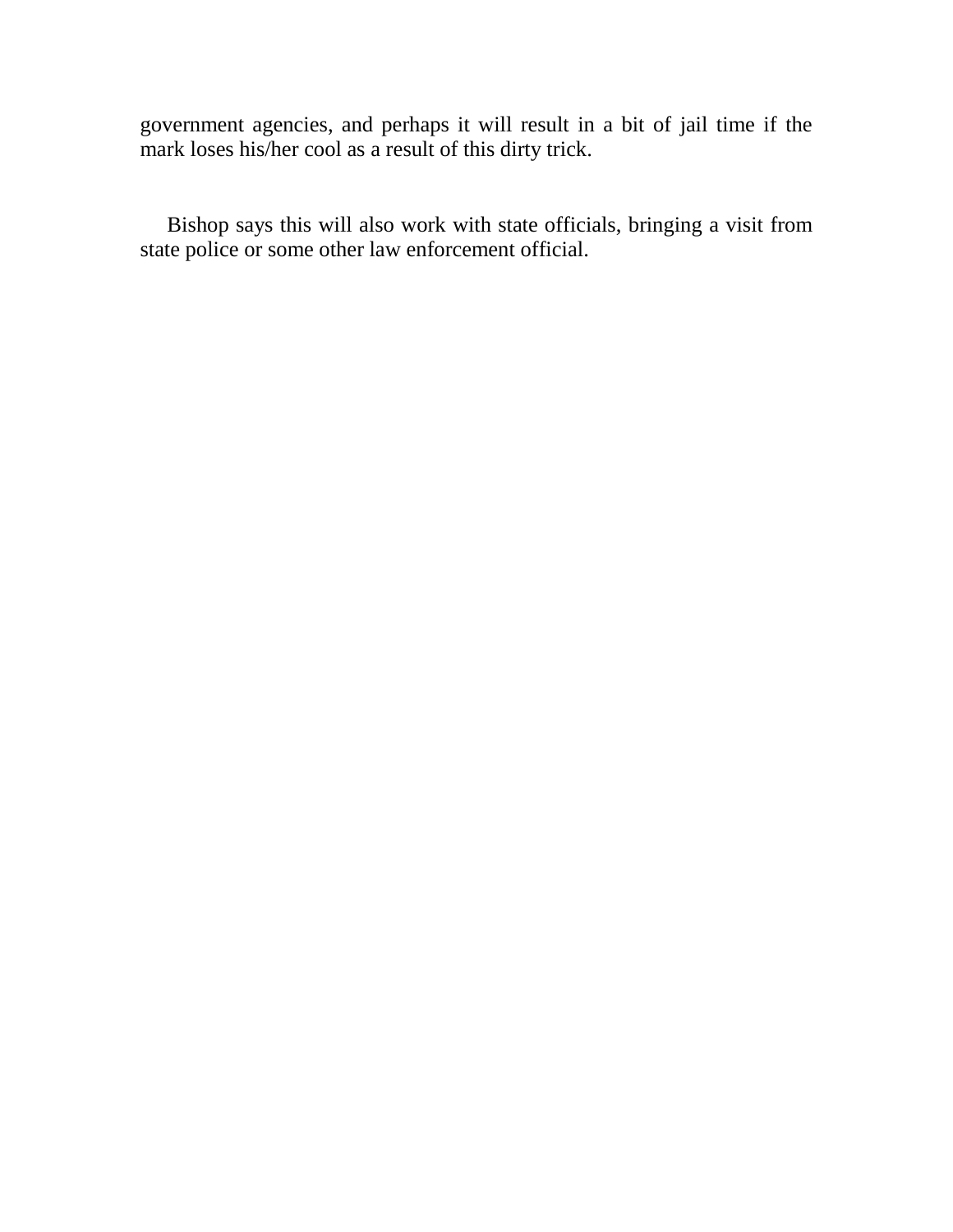#### <span id="page-17-0"></span>Auto Dealers

If an automobile dealership screws you, on either the car, the deal, or the service, don't get angry -- get even. Wait outside the showroom until a prospective customer starts talking to a salesperson about the same type of car you got. Walk right up to the customer and tell him you woeful story. The idea is to screw up as many sales as you can (it will cost the dealer at least \$5000 for each screw-up). Be factual, be cool, and act as if you're an honest citizen trying to save another honest citizen some money and heartache -- as you wish someone had done for you. Sincere good faith is the thing here, because the salesman is going to blow his about the second time you pull your act.

 When the manager asks you to leave and you don't, he will probably call the police. You had anticipated this earlier and alerted someone at the local newspaper or television station--probably the action-line reporters. Small-town media usually won't allow reporters to come -- car dealers buy lots of ads, and you don't. A regional TV station may show up -- if you promise a confrontation with the law. So when the manager calls the police, you call your TV reporter -- fun and games for the 6:00 P.M. news.

 If all this doesn't work, wait off the dealer's premises and approach customers as they leave the showroom. Tell your story there and then. Offer to help them avoid your mistake. But stay on public property. And keep after the action-line reporters.

 If you escalate the attack a bit, show up when the night salespeople are on duty -- they won't recognize you. Look at new cars; wander around. Few salespeople pay much attention to an obvious gawker. As soon as someone else or a telephone distracts the salesperson, you can do things to the automobile right there in the showroom. A bottle opener is hard on the finish. See the file on additives for things you could quickly put into the fuel tank. If you could smuggle some in with you, stuff roadkill under a car seat or in the glove compartment. Or toss a condom (preferably used) on the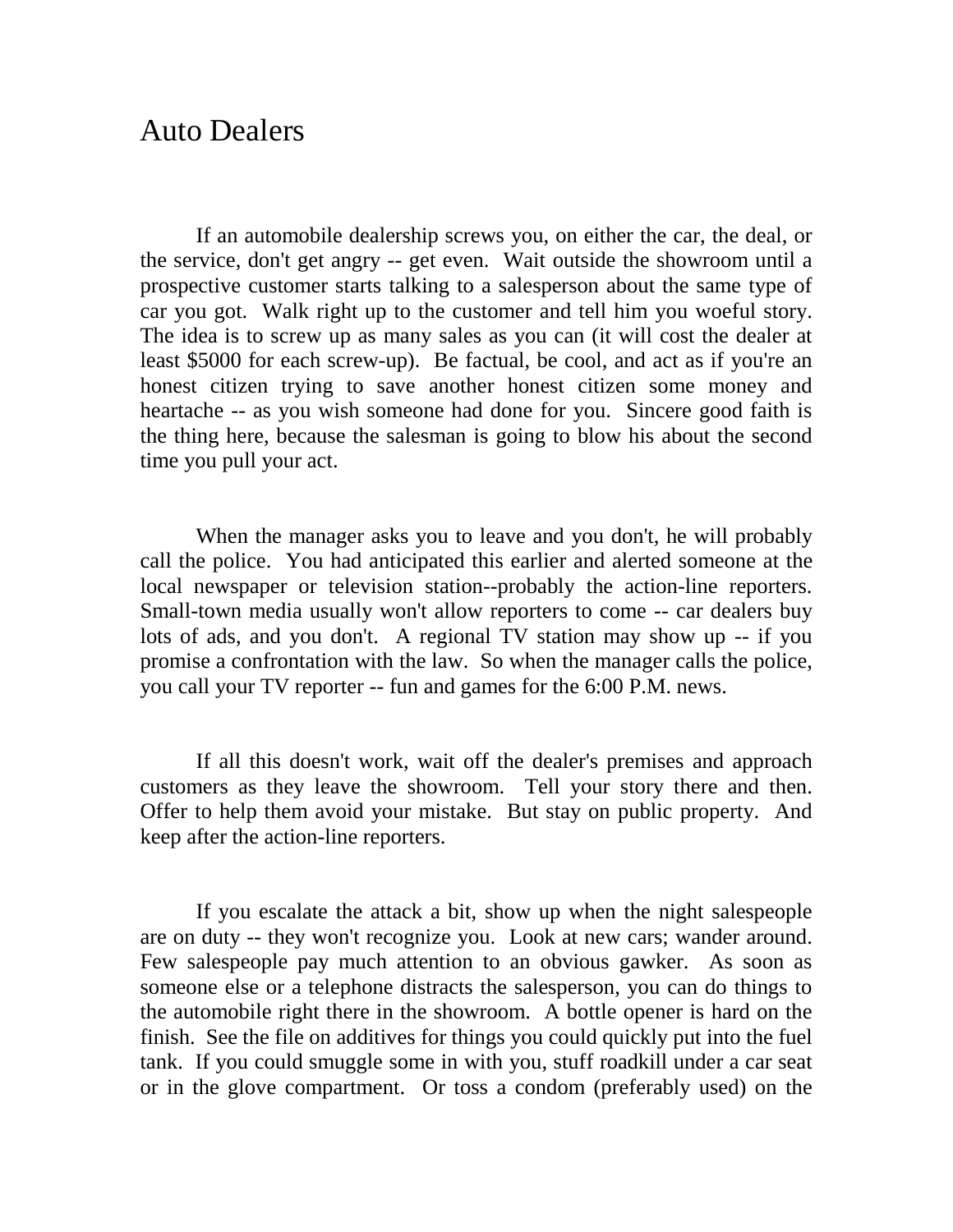front seat. By the way, used condoms make wonderful plants in other locations as well, like the boss's desk, or in a customer's car back in the service shop.

 If you can manage to slip undetected into the service area along with your bag of sabotage goodies, such as glue, wire cutters, paint, potatoes, M80s, etc., you can run amok. Work quietly and quickly. This sort of guerrilla warfare can literally wreck a dealer's service reputation.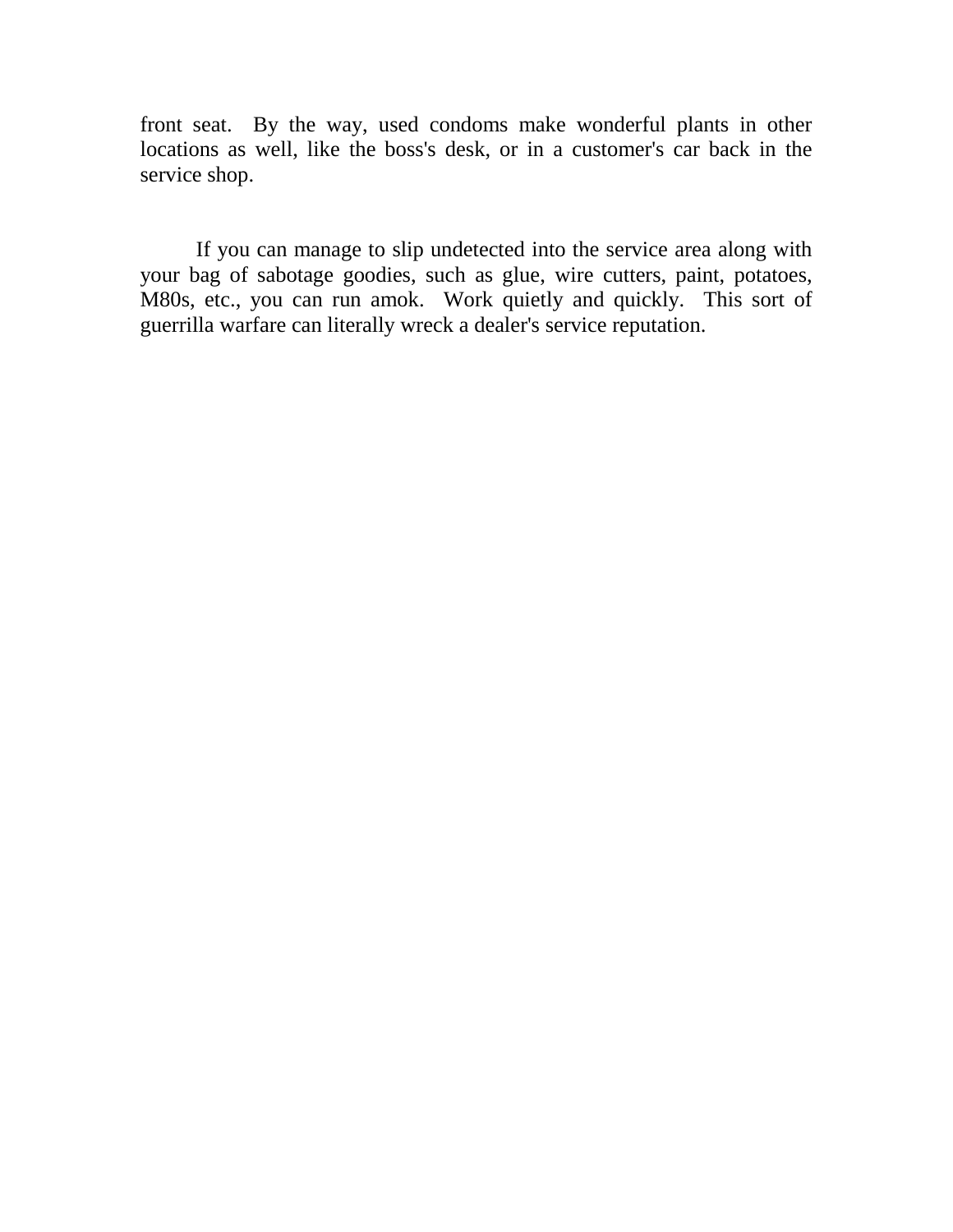### <span id="page-19-0"></span>Banks

It could be time to make your bankroll. According to Townsend Alexander, our financial intelligence agent, you can make good money buying some very cheap foreign coins that are the same size as quarters. Get a paper coin wrapper. Wrap a few real quarters on the ends but fill the rest of the roll with the cheapie import coins. Wrap the roll and with felt-tip pen write some phony account number on it to add to authenticity.

 Take the roll of coins into the targeted bank. If you dress like a business person and go at a busy time, especially with the account number written on each roll, and the rolls in a bank sack or your briefcase, the teller will probably give you ten dollars per roll without checking.

 If you could get a banker to tell the truth, he'd admit that they hate college-student checking accounts. There's probably a lot of justification, since most services like this for college students cost far more than they're worth in return. However, that's not our problem.

 Suppose you have a gripe with the bank. Acting as the bank's ad manager, get in touch with the student newspaper at the school and arrange to run some ads with banner headlines reading, STUDENTS WELCOME, plus such services as NO SERVICE CHARGE, FREE CUSTOM-PRINTED CHECKS, INTREST ON THE BALANCE, NO MINIMUM BALANCE, and so on. Offer to give away free albums or Walkman radios. The day after the "bank's" ad runs they will be swamped with unwanted students, who are going to be very angry at the bank (and probably at the student newspaper).

 Modern banks now have cash machines where you insert your plastic money card and the machine gives you the money. If that institution or its machine has become your target, here's a dairyland delight you could easily employ. Take some tough, hard cheese and cut it the same size and shape as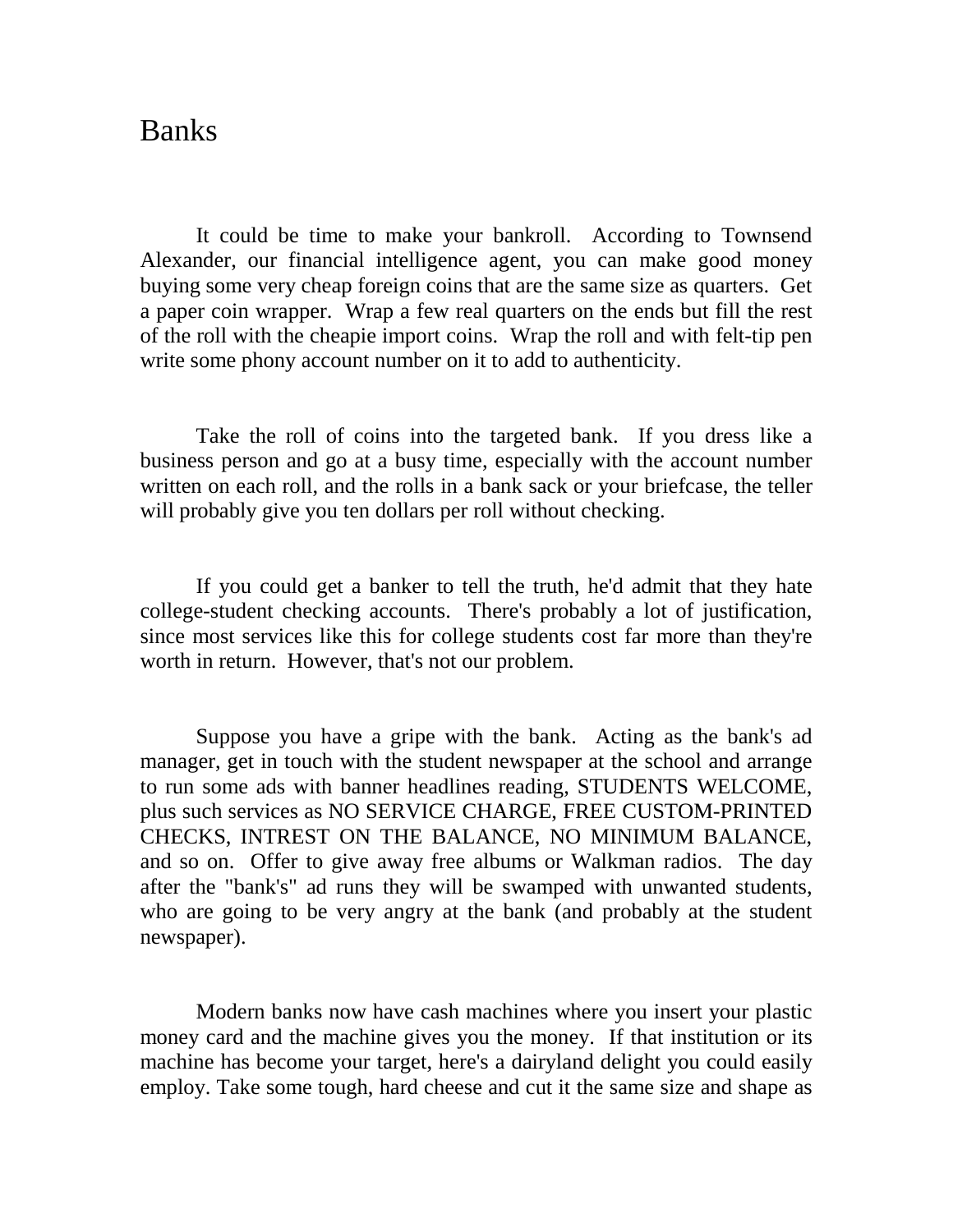your plastic card. Insert the cheese "card" into the slot of the machine and leave the area. One banker told me it took a service person nine hours to clean the machine and get it operating again when someone pulled this stunt in Baltimore.

 The bank still giving you trouble, or you didn't give them enough? It's time to move things up the scale a notch. Rent a safe-deposit box under another name. Pay cash for a three-month rental. That's all the time you'll need to collect on this one. Go to the market and buy a couple of overripe fish -- I'm sure you'll get a bargain price. Carry them wrapped in plastic in your briefcase. Go directly to your safe deposit box. In the privacy of the bank's little cubicle, unwrap the fish and lay the big, stinky suckers right in the safety deposit box. Close it, lock it, and store it. Then carry the fish wrappers, briefcase, and yourself out of the bank. In a few days your deposit will gain their interest. You'd better do your real banking at another institution for a while. It's quite possible bank officials will have to hire someone to drill the lock on the targeted safe-deposit box to remove the contents.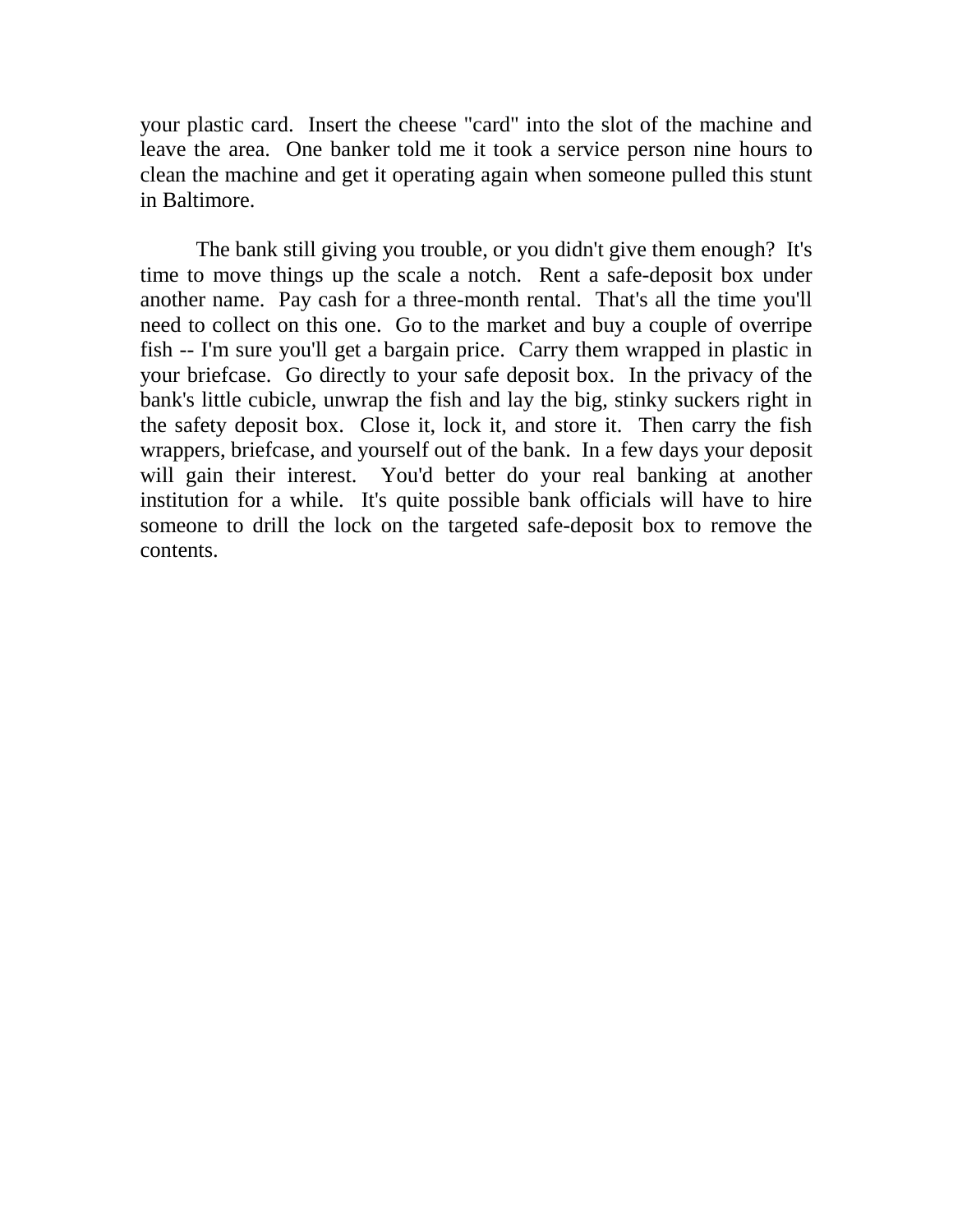#### <span id="page-21-0"></span>Bikers

You're walking along a pedestrian sidewalk, and along come a bicyclist, churning away his/her spare calories on that nonpolluting transportation device. Within moments you're an involuntary participant in a game of chicken with that cyclist, who swerves while you weave. You finally pass each other in good dodgem-car fashion. Maybe. Wonderful stuff, adrenaline.

 On the other cheek, maybe you've been blindsided by an irresponsible cyclist trespassing on your pedestrian walk right of way.

 "No more turning the other cheek," is the war cry of Mel Scafe, an anti-cyclist who is fighting back.

 "I've declared war on all two wheelers who trespass into my life," Mel says. "I'll get the senior citizen bicyclist who forces me off my sidewalk on the same day I get even with the teenage dirt biker who tears up the hill behind my home."

 One of Mel's tactics is to toss a length of chain into the spokes of the dirt bike when it's roaring by. Instantly, the bike stops going forward while the rider continues onward until gravity takes over.

 "I've also used a wire cutter to snip the spokes on a bicycle whose owner has done me a disfavor," Mel relates. "That'll cause a real collapse in his biking game."

 Another time he spread a large patch of grease on the path used by dirt bikers.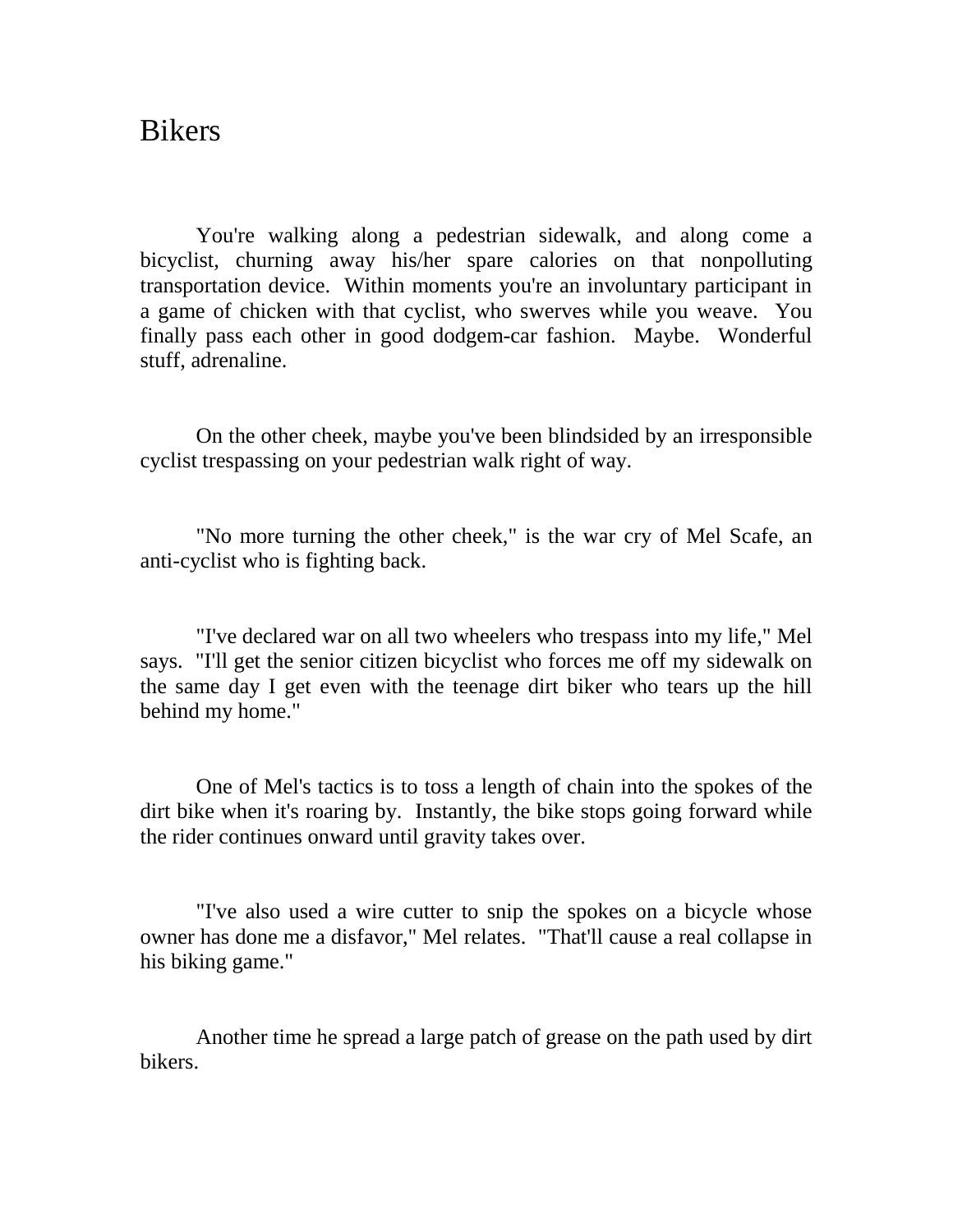He can't even estimate the pounds of air he's released from captivity in bike tires. He's used all the nasty engine additives mentioned in another file for these machines that disturb his world.

 "I liked that Burt Reynolds movie where the truck driver drove his rig over all those goddamn motorcycles," Mel grinned. Turning seriously, he added, "I've thought about the old World War II trick of stretching piano or barbed wire across a trail or bikeway, but I think that could be fatal, so I don't really do it."

 "If there were some way I could totally kill the damn machines and only embarrass the people a bit I'd surely like to hear about it. Until then I will stick to the old standards that have worked for me so far."

 He adds, "I know people may sneer at me for being mean to kiddies on their bicycles, and I know bicycles are an in thing today. But maybe if those young riders learn some manners early and stay the hell off pedestrian walkways, they might grow up to be decent people."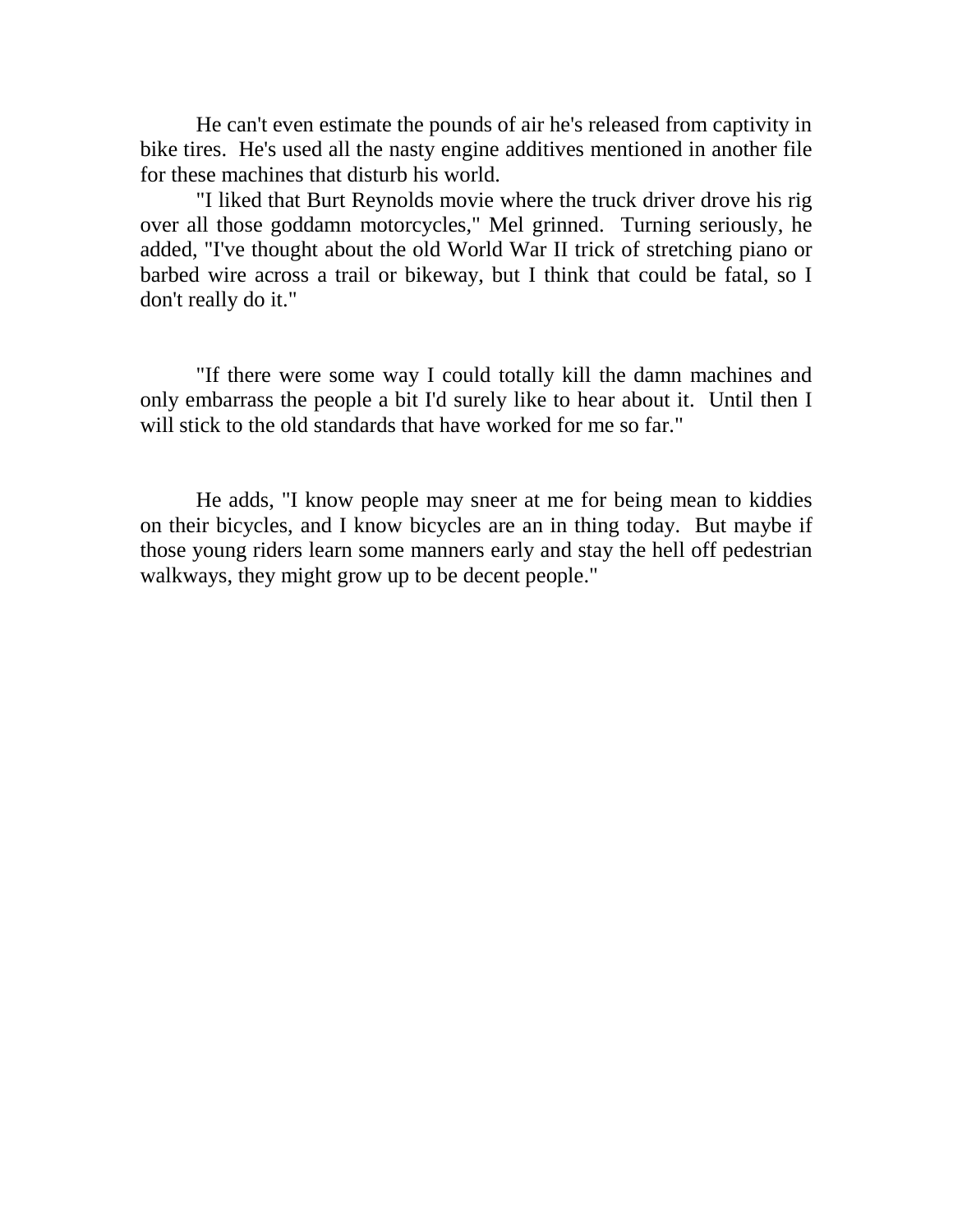#### <span id="page-23-0"></span>Books

Did anyone ever borrow a book from you and not return it? Our private library consultant, Roberta Russell, has a suggestion with an air of financial finality behind it. For the first step, a printer should make you about three or four dozen bookplates, all featuring your mark's name and address, plus the legend, "If this book is lost and you find it and return it, I will pay you \$10 cash." Your next step is the local Goodwill Industries, a local thrift or second-hand shop, or a garage sale for books. Buy two or three dozen used hardcover books. You buy them as cheaply as you can, but they'll cost your mark plenty. Your next step is to paste on the bookplates and distribute these books -- at the beach, on park benches, in a bus or subway, or in a bar or restaurant. The final step is for you to enjoy a good chuckle at your mark's expense, as people find the "lost" books.

 If your mark has a fine library, you might consider introducing it to silverfish. They love good books; in fact they will devour them. If you feel this nasty, you probably already know where to get silverfish and their eggs. This one bothers me, though, since I love good books. Maybe there's a better way. Perhaps you could put an earwig in you mark's bed pillow.

Why not give your mark the image of a philanthropic person? Donate books in his/her name to the local library, but without either party's knowledge. Buy a bunch of really skuzzy porno paperbacks, especially the colorfully illustrated ones from Denmark -- the more grossly hardcore, the better. Your printer will produce some paste-in bookplates that say something like this, "This book donated to the [Name] library by [Mark's name] in loving memory of all the sweet children of [Town name]." Paste in the bookplates and sprinkle the donated books around the local library. Put some in the children section, and others in the religion books.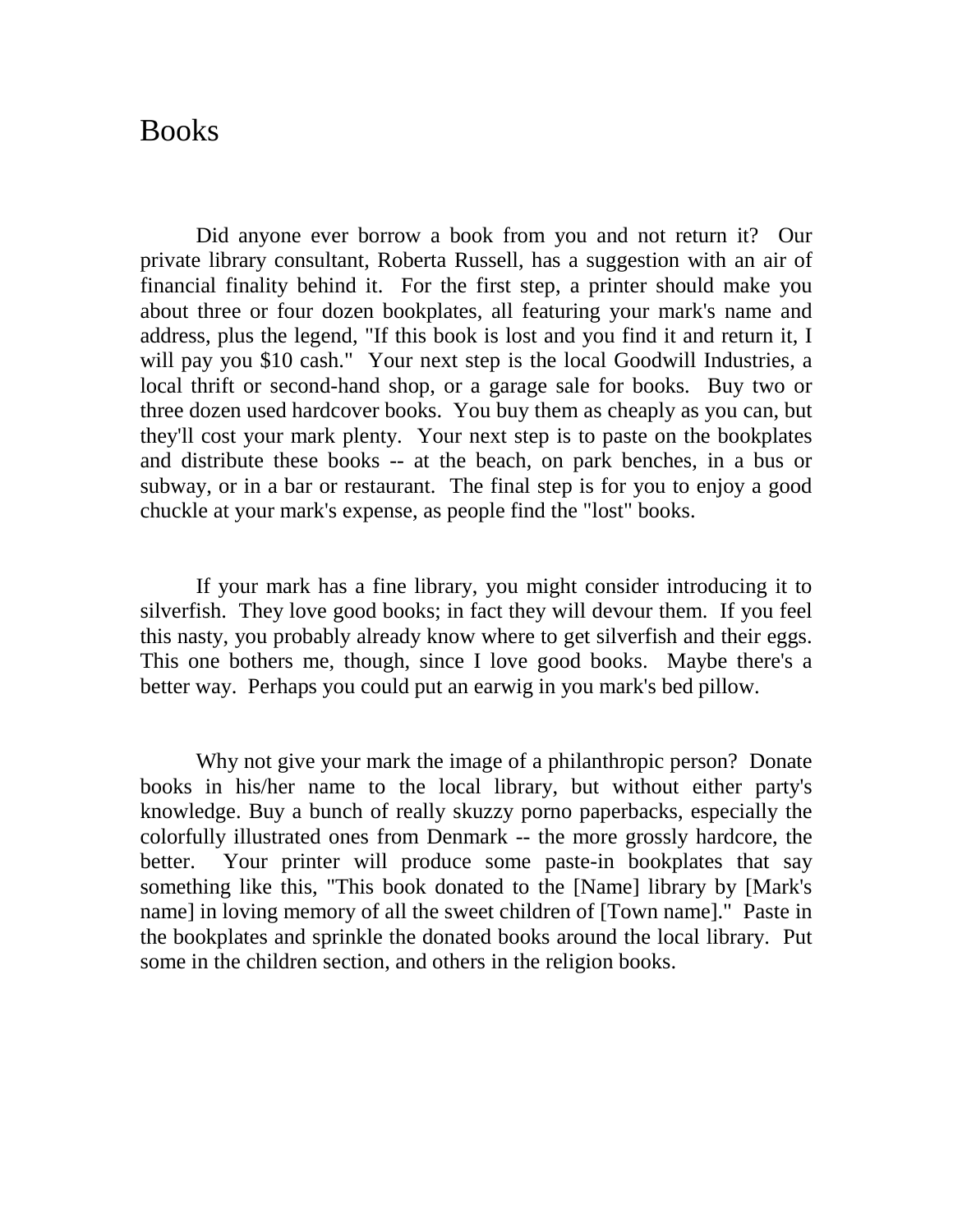#### <span id="page-24-0"></span>Campuses

Not everyone is hibernating on college campuses. Although it's true that many students have become docile zombies, lobotomized by lethal doses of television and the bureaucracy of the educational system, there are a few live ones. At an eastern university, a number of students got upset with the rent gouging of a massive corporation acting as an absentee landlord for private off-campus dormitories. After getting nowhere appealing to an untesticled school administration, and after being ignored by a housing inspector and a city council belonging to the same social class and clubs as the corporate landlords, the students held a pizza party.

 The unusual part was that the pizza party was held in the clothes dryers of the dormitory laundry rooms. One participant reported, "We dumped a couple of really gooey pizzas in each dryer, put in the coins, and turned them on."

Try cleaning up that one!

 Epilogue: The corporate landlord and his student tenants settled their problems shortly after the party, totally to the satisfaction of the young protestors.

 Professor James Shannon claims that college students of the past had heinous imaginations. Today, of course, many students are content merely to move around enough to prevent roots from forming on their contact surfaces with the ground. Professor Shannon suggests that if you have a teacher you don't like, and he/she lectures from a desk or podium on a raised platform, you move the stand so its legs are barely balanced on the front edge of the platform. When the academic leans forward on the structure ever so slightly, it will come crashing forward. With any luck the pedagogue will land on top of it.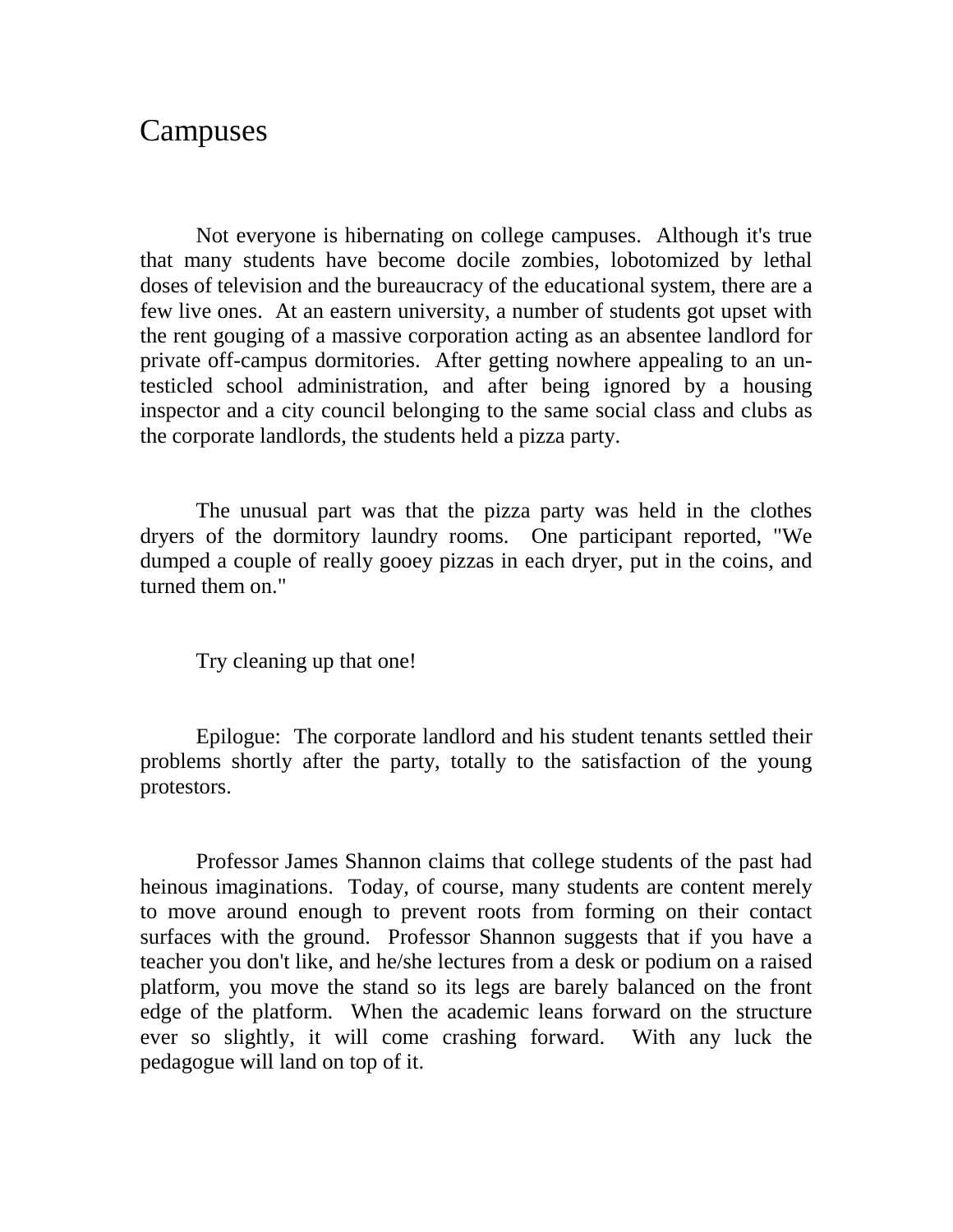At an eastern university, two looser colleagues filled a humorless and bookish faculty member's office closet with several large and irritable geese one evening. The professor was in the habit of arriving quite early for 8:00 AM class, early enough so that the hasty-tempered birds would just be awakening. When he opened the closet door they woke up and became badly aggressive really fast. Eyewitness reports left no doubt whose feathers were ruffled most.

 This will be truly appreciated only by those privy to the pettiness of academia: Other colleagues of this same professor sometimes send truly pedantic, nasty, personal, and vindictive memoranda to various other faculty members, deans, etc., in the name of their priggish colleagues.

 On one occasion they sent really nasty letters to the parents of a few of this faculty member's students, giving the poor folks hell for daring to produce such genetic drift as their kids, much less turning them loose on a college campus. The school's PR people had a terrible time getting out from under that one. As for the mark, the dumb schmuck had no idea why so many people disliked him. But please take his colleagues word for it – he deserves every bit of it.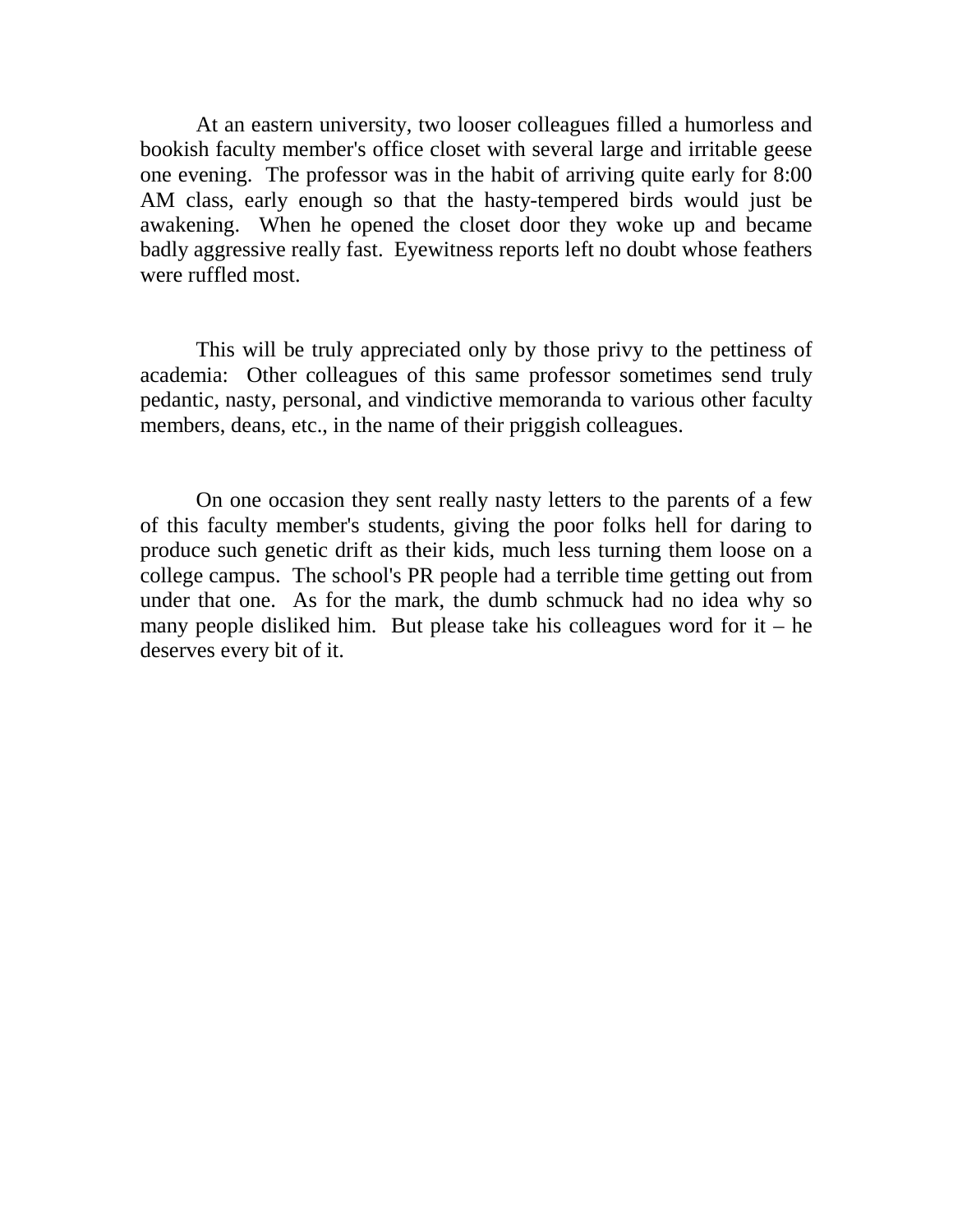#### <span id="page-26-0"></span>Carbide

Having been brought up around hunters and miners, I learned all about carbide lamps and carbide fishing early. Working on my grandfather's farm, I learned about carbide bombs. Let me explain some things you might find useful.

 When calcium carbide is exposed to air and water it produces a gas that will kill small animals. Farmers often pour it down gopher, rat, or groundhog holes, then dump in some water and put a rock over the hole. The animal is gassed to death.

 A lot of poor people used to fish with carbide with the same efficiency with which legions of GIs fished with hand grenades. Simply toss a pound or two of carbide into a can and seal it, but be sure to punch a few holes in the lid. Toss it into a pond. The results can play havoc with your mark's fish pond or fancy goldfish pool or an indoor aquarium. Water and carbide can produce an explosion.

 Some of the nastier kids used to place amounts of carbide into the toilets at our school. The idea was to place the carbide bomb in the toilet, leave a lighted cigarette on the seat, and run like hell. The carbide would combine with the water to produce a huge cloud of noxious gas, which would explode when it hit the lighted cigarette the perpetrators left behind. This little homemade bomb did more damage than an M80.

 Tim Bell, who later became a Special Forces NCO in Vietnam, explains, "We had a kid bully whom no one liked -- a real prick. He always went to the john after fourth period to sneak a smoke. So two of us went in right after him and laid a carbide bomb in the water in the next stall. We were about a hundred feet down the hall when the damn thing went off."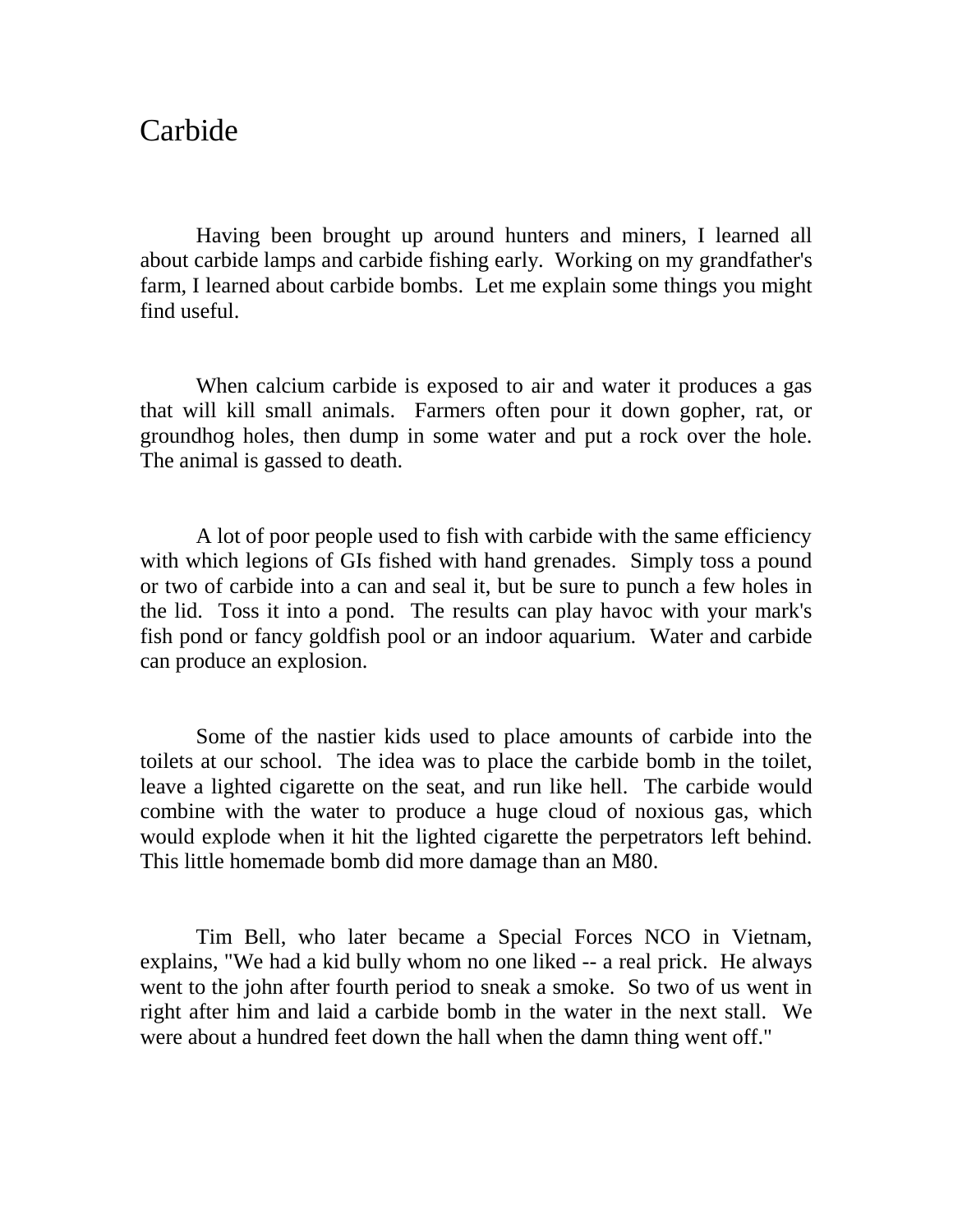At this point, Tim burst into a wild laughter. I was able to learn, though , that the bully had his legs burned and cut by flying porcelain, bit his tongue badly, was knocked violently off the throne, bruising his ribs against the steel wall of the stall, and was deafened for nearly twenty-four hours, all by the force of this carbide explosion. With that kind of background as a high school kid, it's no wonder Tim Bell made a good Special Forces trooper.

 Are there more adult uses for carbide? Some sixties semi-terrorists used to dump a pound or so into the toilets of corporate offices and government buildings, flush the mess into the system, and walk away briskly. Enough of the stuff could get very dangerous, considering the possible backup of gases. A combination of water and carbide has been fed into the ventilating systems of various corporate and government buildings, also by semi-terrorists who wish to harass the resident bureaucrats.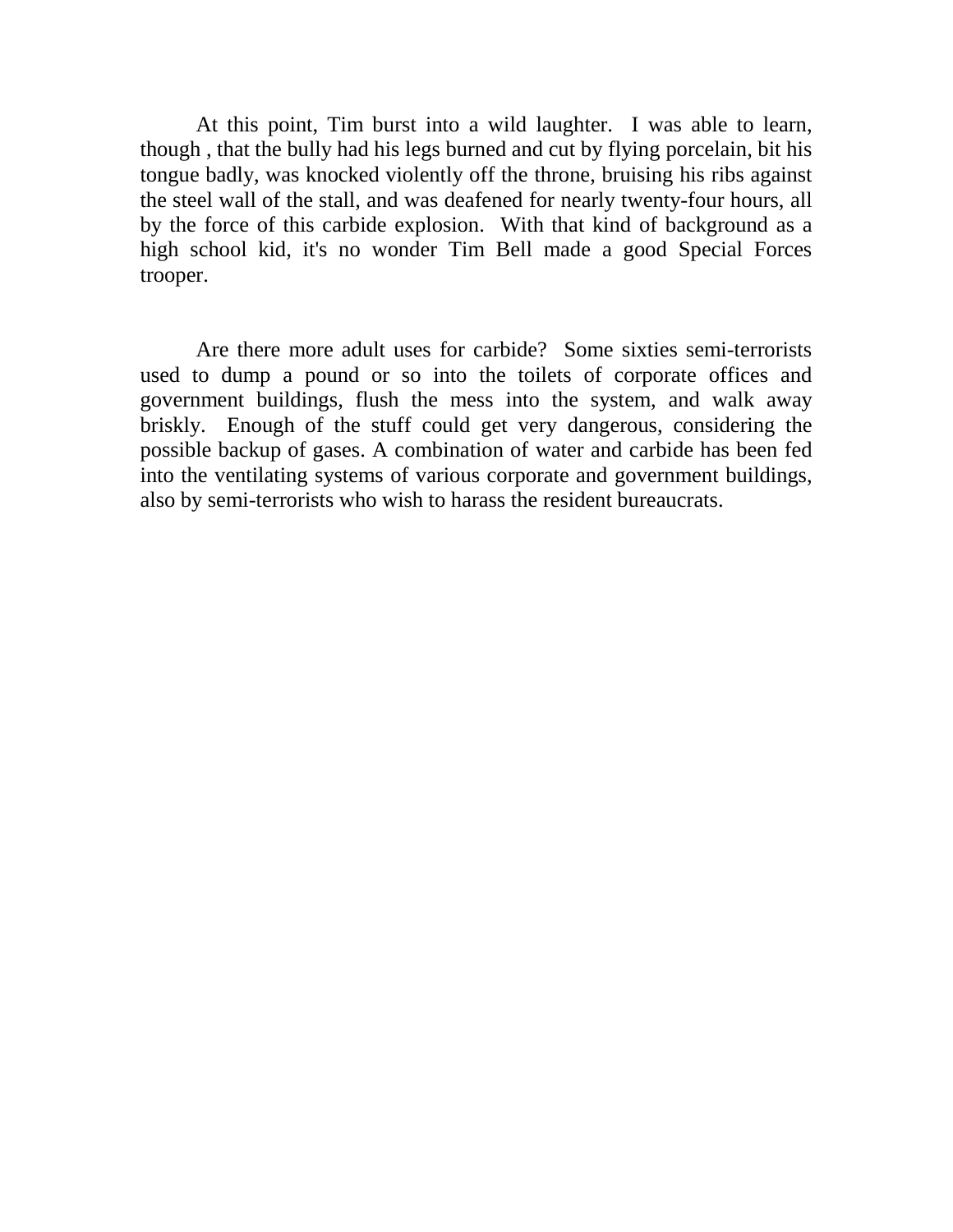#### <span id="page-28-0"></span>Cars

This one's really kiddie Halloween time, but it does work. A bunch of old nuts and bolts placed into the wheel well behind the hubcap will make the mark think his/her car is falling apart. It's worth some minor harassment, of course, and works outstandingly well with high-strung non-mechanical typed who absolutely panic at car noises.

 You can get a little heavier than Halloween by removing a hubcap from your mark's car wheel and loosening or removing the lug bolts. Sooner or not much later, the wheel will simply roll off the car.

 Moving up the escalator of nastiness, you could probably fill your mark's whole body with adrenaline if you placed a split shot sinker, of the type used by fishermen, on the accelerator cable of his/her vehicle. Willy Seamore, a top mechanic, suggests you extend the cable, then place the lead weight on the extended portion, which effectively blocks it from returning. This means the vehicle's throttle will run wide open. It's a nasty version of the jack-rabbit start.

 From choking up to locking up is hardly a quantum experience. The new miracle glues are impregnable when squirted into car door keyholes. Nothing short of a locksmith can repair this low-risk attack. If you hit just before the mark's family vacation, leave the car door locks alone and hit the trunk lock. With any luck, they'll never notice until they're miles from home.

 A refinement of simply putting a super glue or epoxy into the car's various locks is to take any old key that will vaguely locks is to take any old key that will vaguely fit into the lock cavity, insert it, then twist it rapidly back and forth until the key breaks off, stuck in the lock. Now is the time to squirt glue into the lock. The job is more permanent and more costly to repair.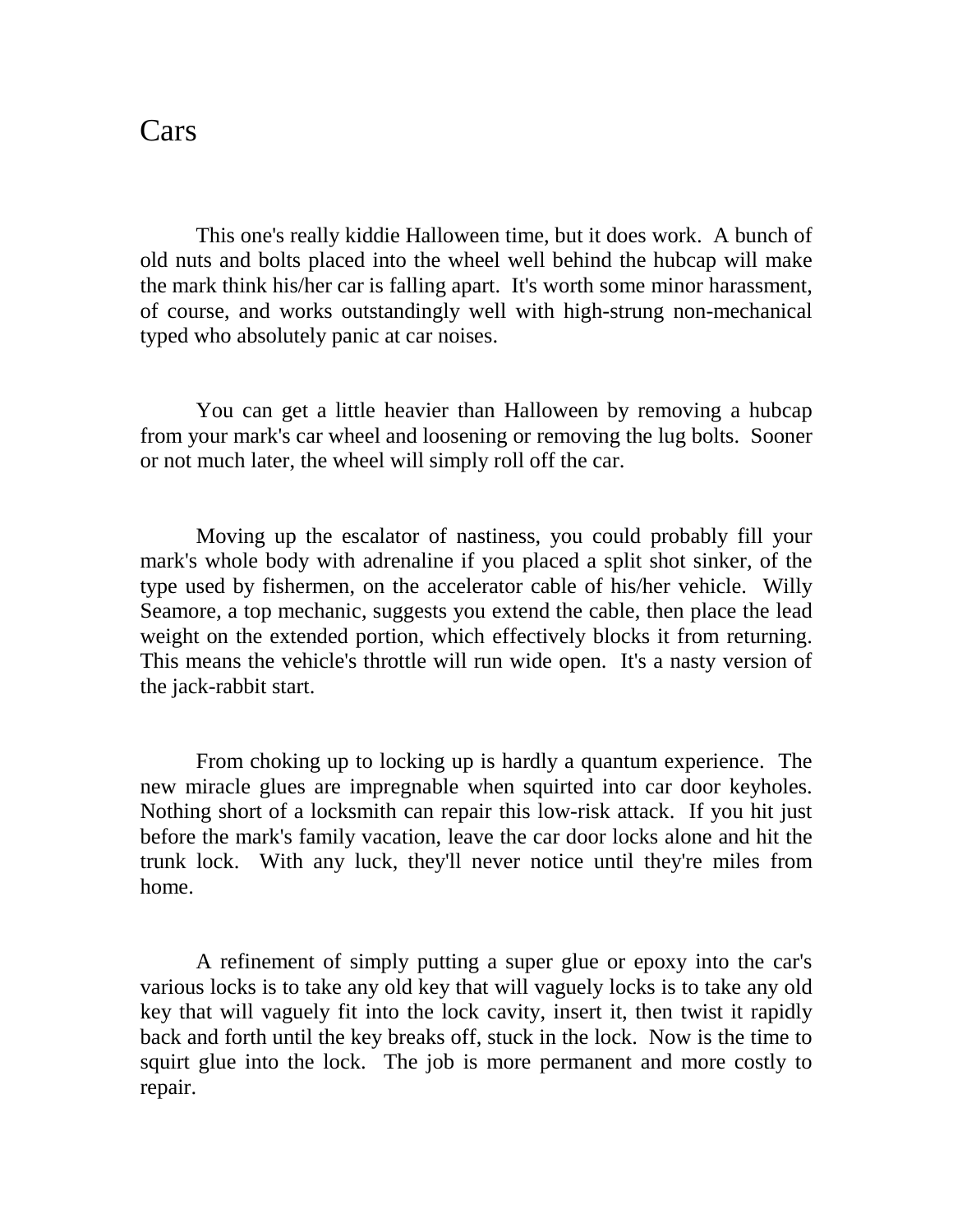If you tire of fooling with the locks, you can look elsewhere. Marshall Tanner, inventor of muffler bearings, says you can prop some large-headed nails against the tires of your mark's car, especially if it's parked so it will have to be backed up to get out of a parking stall in a lot. The car moves back and the wheels roll over the nails, puncturing the tires.

 If your mark's married, you can have all sorts of sport with his ride. A male mark deserves that you slip sexy undergarments usually worn by a sexy lady under his car's front seat or wedge them carefully into the back seat. You could tear them a bit. More than a hint of perfume or flavored douche will always hype suspicion. You can escalate this stunt somewhat if you buy male underwear --get the sexy style in white—and place some lipstick smears around the fly area. You can help the campaign along by having a very trusted lady friend call and ask nervously for the mark. The younger she sounds, the better. Have her call several times. Use your and the mark's wife's imagination.

 If the mark is a woman, a pack of condoms carelessly hidden in the car is always a sure-grow plant. Several daint handkerchiefs of the type favored by milady and heavily impregnated with semen can also be stuffed in the car. As with the male, a series of appropriately timed telephone calls from a nervous male will add to the marital festivities between mark and spouse.

 In less carnal surroundings, if you can get to the distributor cap, remove it and use graphite from a pencil to contact the rotor brushes. The charge will run along the graphite, causing the engine to misfire. This could cause the mark to dash into his local car butcher and get charged an outrageous price for an unnecessary tune-up.

 A quick way to disable a car battery is to slip a couple of Alka-Seltzer tablets or a teaspoonful of baking soda into each battery compartment. The antacid will kill the battery's power before you can say "Plop, plop, fizz, fizz."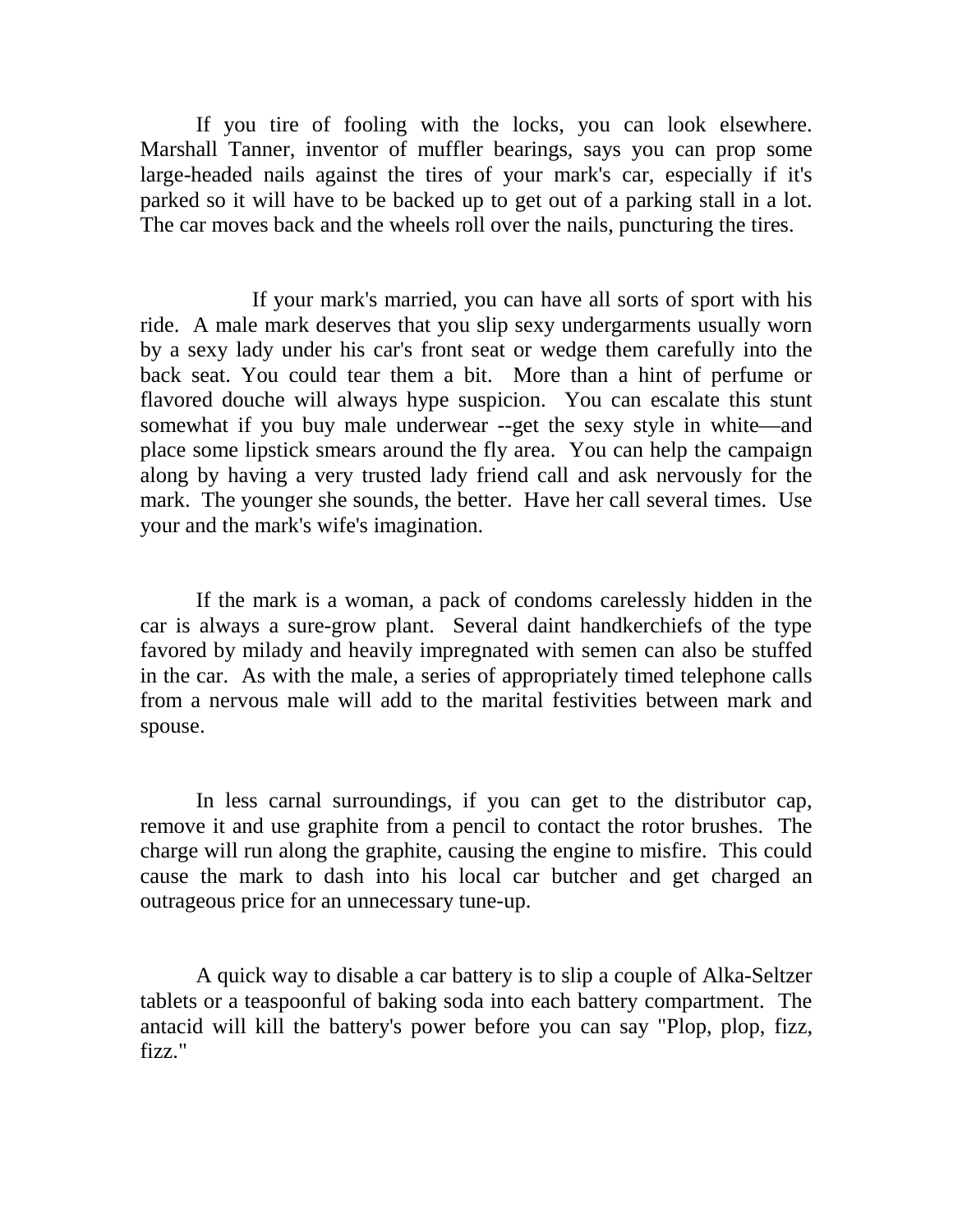Another camhead nasty is to take a pushpin and jab a few tiny holes through spark-plug wires. According to Lee H. Santana, a real straight shooter in the dirty-tricks department, the pin pricks cause a hellishly rumpety noise when the car is driven.

 Don't forget additives when working on a mark's car. The nice thing about additives is that you don't have to be odd or even to use them. Many experts, including some of Uncle Sam's khaki-clad nephews, suggest light materials, such as crushed cork, as a great additive to the gasoline tanks of vehicles belonging to people or institutions you don't like.

 One former professional trickster said, "It isn't to exotic, but a handful of old leaves in the gas tank will bind the damn engine up too."

 Sand is not recommended because of its weight, especially when wet. It would sink to the bottom of the tank and not much would be introduced into the engine, he explained. The idea is to get the additive to the bearing surfaces, where the coarse little buggers can kick and scratch up a mechanical breakdown. Silicone carbide, emery powder, and fine metal filings will work. During World War II, our OSS used a mixture of finely ground cork, resins, carborundums, and metal alloys to muck up an engine.

 Another method that could possibly send a driver off to a service station would be to pour a gallon of shellac thinner into your targeted vehicle's gasoline tank. The alcohol will gather up all the water in the fuel trap, and when this mixture goes through the fuel line it will cause the vehicle to snort, stammer, and act as if it has big carb troubles. By the time the driver gets the vehicle to a mechanic, the problem has usually departed out the exhaust pipe. Done enough times, this one can redline the frustration and credibility levels of both the driver and the mechanic.

If you want to use additives in your mark's gasoline tank, yet are concerned about arousing suspicion in daylight or in an otherwise high-visibility area, simply adopt a cover prop.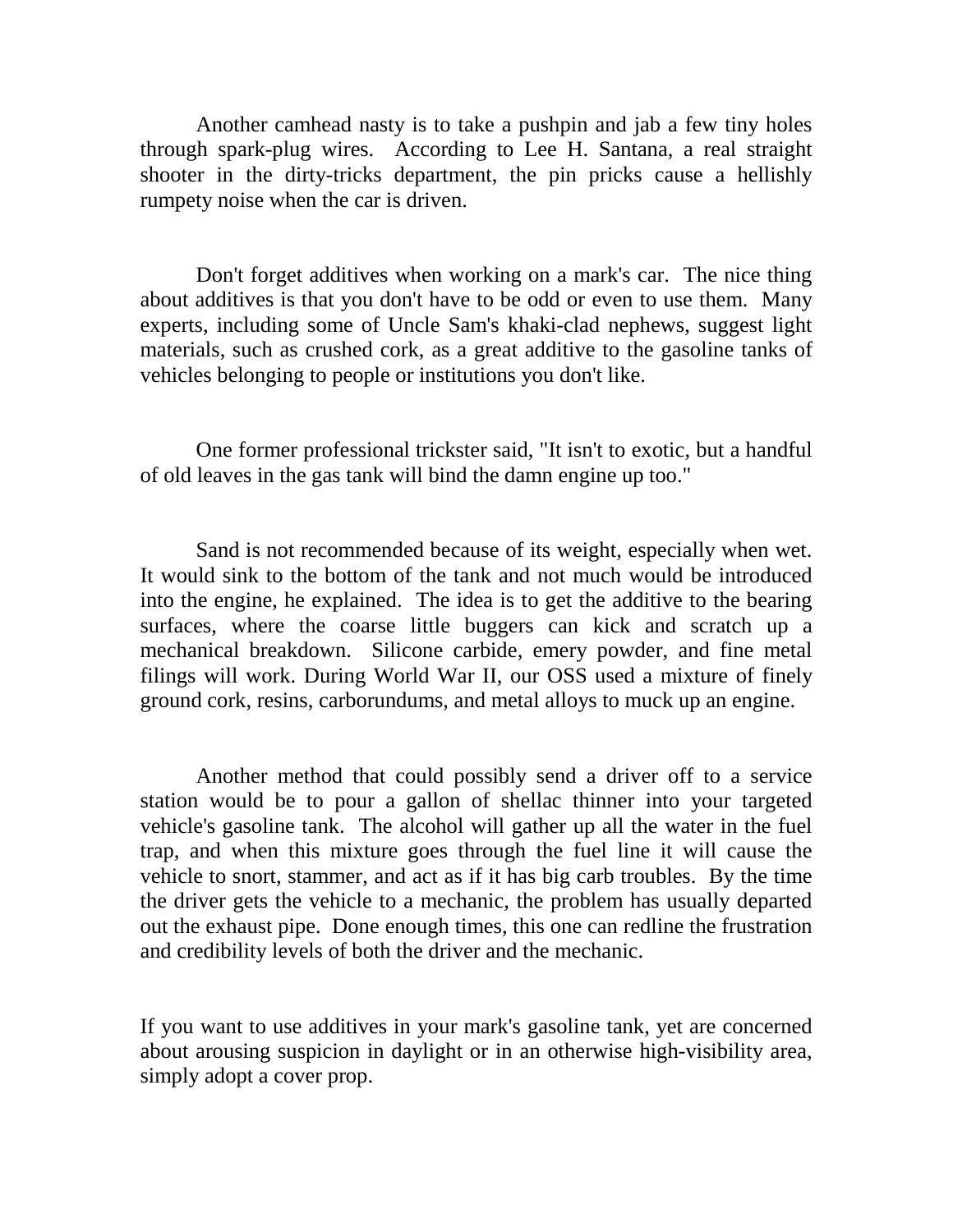"Put the harmful additive in a metal gasoline can like they sell in stores," advises Joey MacJohns, a veteran trickster. "That way, any potential witnesses will never really pay attention to what's happening; they'll simply infer because you have a gas can that you're putting gas in the car."

 And don't forget oil additives. Styrene, a colorless, oily liquid, is an organic compound that is one of the two chemicals mixed together to make hardened fiberglass. Boat-supply stores and marinas have styrene available for patching fiberglass boats. It is also used in body shops and upholsteryrepair places.

 There are substitutes compounds that will do the same job as styrene, so read the label when purchasing the stuff to make sure you're actually getting styrene. Styrene is the only sufficiently effective, commonly available material that can be put into a car's crankcase to completely break down the oil and ruin the engine.

 Styrene in the crankcase is far better that sugar in the gas tank because it can't be seen after being introduced and because only a little does a thorough job. If it's used at the rate of one per four quarts of oil, the treated vehicle will run about a hundred miles before the engine locks up tight.

 This is a fairly high-risk stunt, but it could be fun if you don't get nailed doing it, according to Bill Rally. If you find that your mark is going alone to a movie you have an hour or so to have some fun with his automobile. If you're motivated enough to carry off this stunt, no one has to tell you how to start the mark's car without a key. After you start it, drive to some very nice homes with pretty lawns. But stay fairly near the theater, so you can get back there in a hurry. Do donuts, dig out, and otherwise use the car to make a shambles of lawns, shrubbery, flower beds, etc. Run over lawn furniture, hit mailboxes, and try to frighten some old people by coming really close to them with the car.

 This is a real hit-and-run mission. Do your dirty driving fast and get the car back to the theater parking area even faster. Park it and leave. If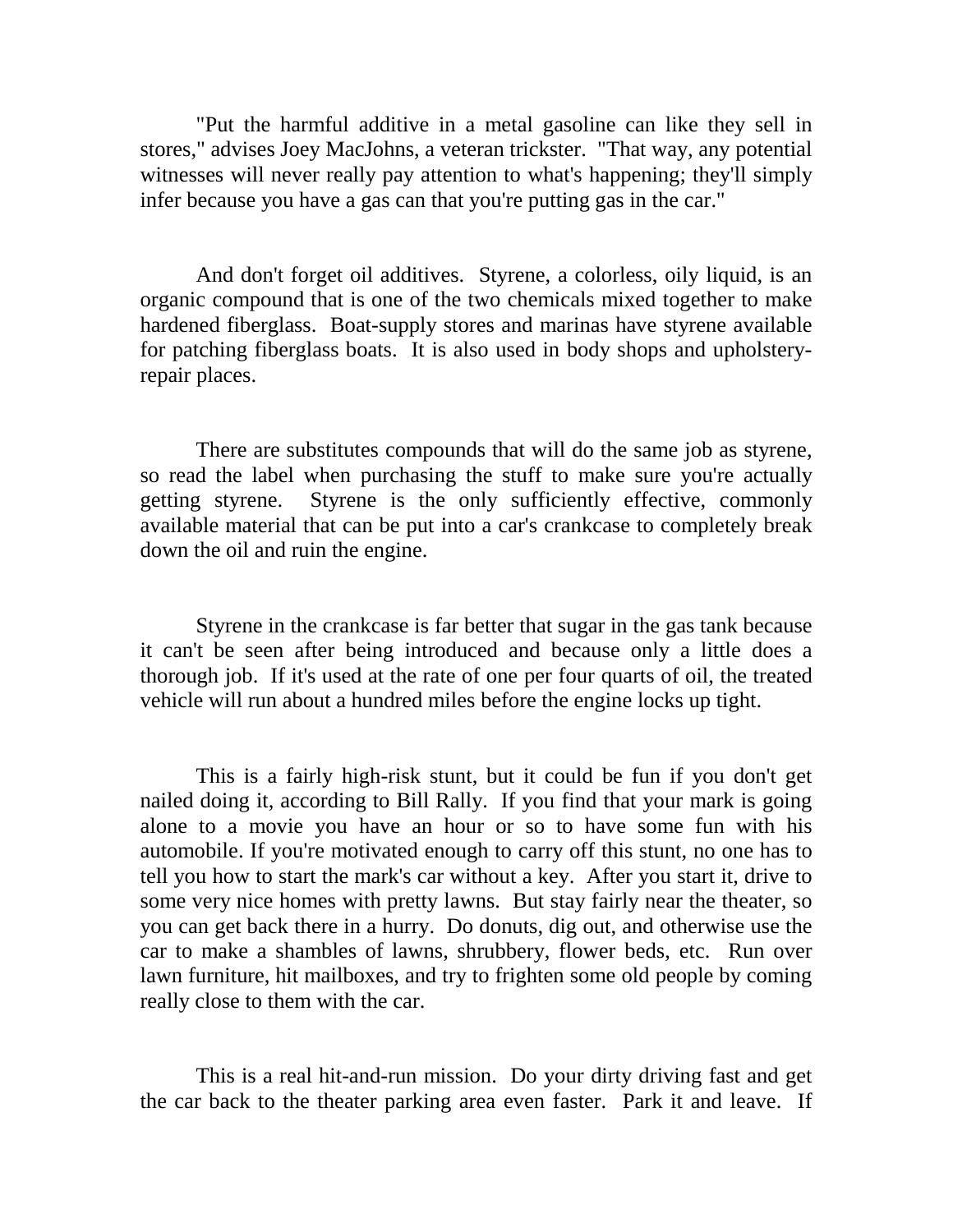you've done enough damage, all sorts of police reports will be out on the car. The second or third question the police will ask the mark is whether he or she has any witnesses for the movie alibi.

 That can be a real blast. But if you want another sort of pop, dig deeply into the potato bin for this one. My thanks here go to all those great truck farmers who say a potato jammed into a vehicle's exhaust pipe is not explosive, but it will cause all sorts of nasty problems. In one case, the mark parked his car with the rear end towards his home. His tormentor jammed a fresh, hard spud tightly into the car's exhaust pipe. The mark started the car on a cold evening and waited a few moments for the engine to warm. Meanwhile, the hot gases, unable to escape, built up dangerously behind the potato....Woom!...KABLOOM!... With an explosive roar, the gases fired that big, hot, hard potato right into the metal siding of the mark's home, just fifteen feet away from the exhaust pipe, which acted as a cannon barrel. The holing and denting of the siding cost \$150 and a day to repair.

 There are all sorts of other devices that make good muffler bombs. A firecracker may be shoved into the vehicle's exhaust pipe, pushing it along with a stiff wire until the explosive device falls into the muffler. It takes only a few moments of driving with today's hot exhaust gases to explode the firecracker. Even a fairly small firecracker will cause panic, especially if the driver is paranoid to start with. If you want to destroy the muffler and drive the mark's panic into the fantasy of having his/her car really bombed, substitute an M80 or a shotgun shell for the prankish finger-sized firecracker.

 If the violence and property destruction of this bothers you or causes you to grimace, consider this next happy face. Most mail-order and novelty stores sell very realistic rubber-faced masks, resembling everything from an ape man, through a drooling idiot, on down to a Ronald Reagan mask. Select one that looks especially gross -- like an old man, or the idiot, or Richard Nixon. Position is so it looks realistic on the back of your head. This leaves your vision unobstructed. Head for the road in your car.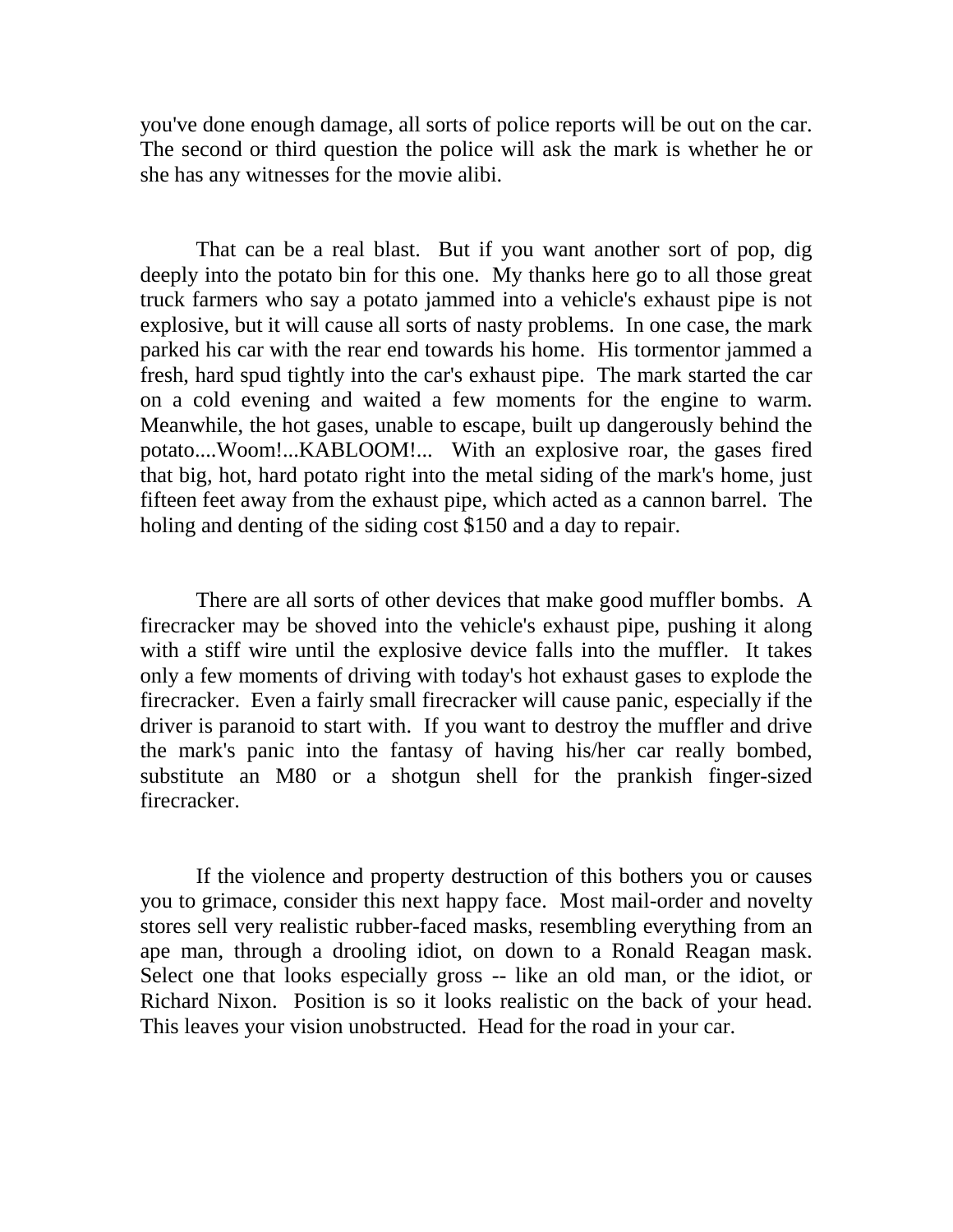Just as another motorist overtakes your vehicle to pass you, lean out the window. The effect on the approaching motorist would be interesting to observe, as that other driver will see a drooling goon looking back, directly at him, with no apparent concern for the road ahead. I bet very few cars actually pass you with this stunt in operation.

 Taking the license plate off a mark's car can be a good shot, even you don't want to steal the thing for other nefarious purposes. How many times do you look to see if the plate is on your car? A cop has only to look once. I bet it would be fun to hear the mark's explanation of where his license plate has gone.

 Don't you get really happy when some defective excuse for a human suddenly pulls his/her vehicle out directly in front of yours or cuts you off? Marty Mullin has a solution in hand.

 A delightful person, Mullin reveals, "I bought a top-quality pellet pistol, one of those compressed-air guns, which I keep in my car. You can use either the cartridge or the pump type -- just to be sure you get one with enough power to penetrate metal. Get a supply of the .177-caliber pellets, too. Then, next time some dip pulls out in front of you, pull up behind the dip's vehicle and get in his/her blind spot. With a truck or van that's easy enough. Then you bring your pellet gun into action.

 "Plunk a shot into the mark's vehicle, the trunk for a car, or the back of a van or rig. If it's a big truck you can get in quite a few shots, because the driver is not likely to hear them. A van or car will make a helluva TWHUNK when that pellet hits, so be cautious.

 "There's no discharge noise, because you're not using a firearm. After your attack, back off and proceed your business as if nothing has happened. You probably have not taught the mark a lesson, but you feel better for what you just did -- I guarantee that."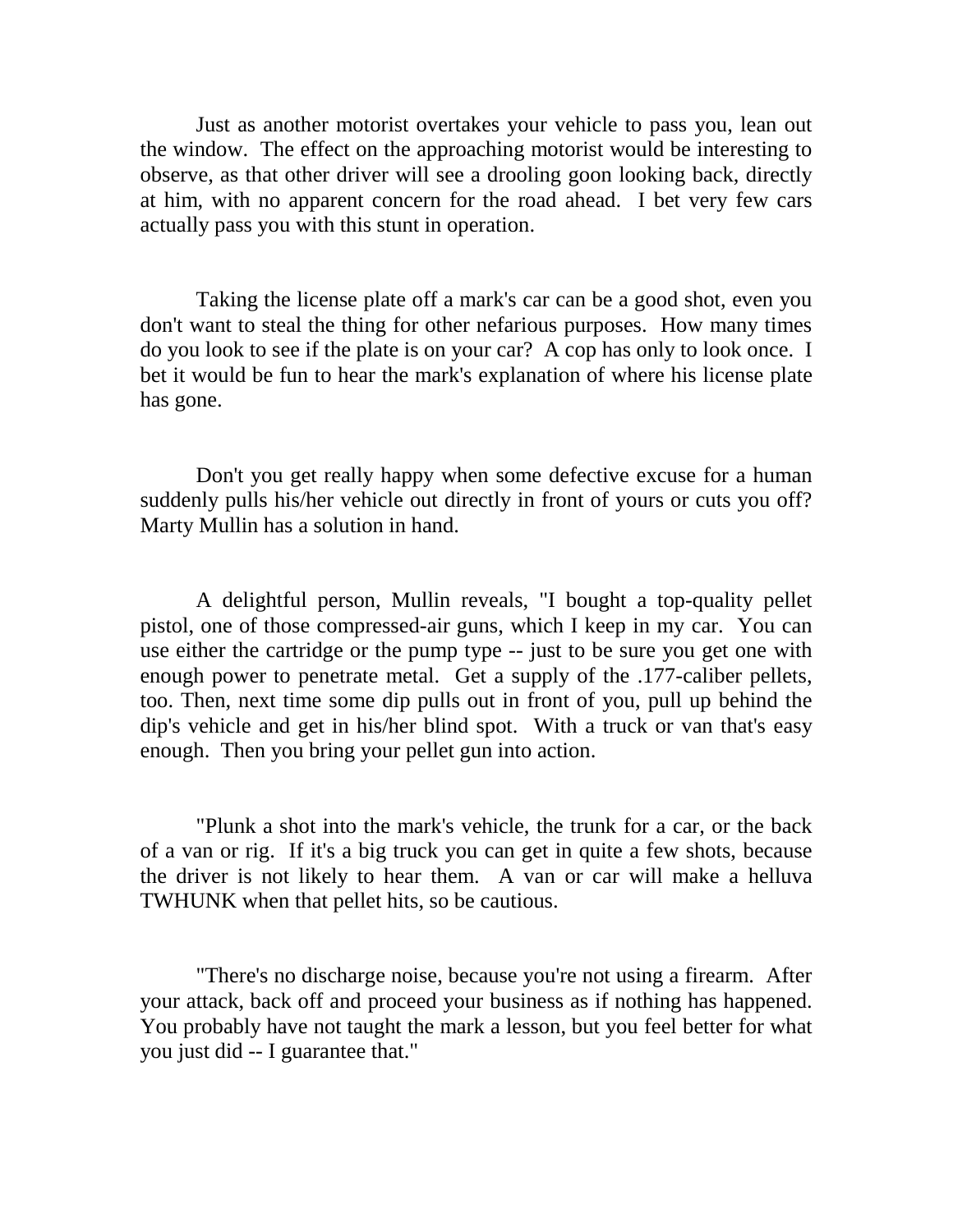I asked Mullin about the possibility of hitting a passenger who is riding in the back of the mark's vehicle. He replied, "Then, that passenger also has every right to be furious with the dippy mark for pulling out in front of you."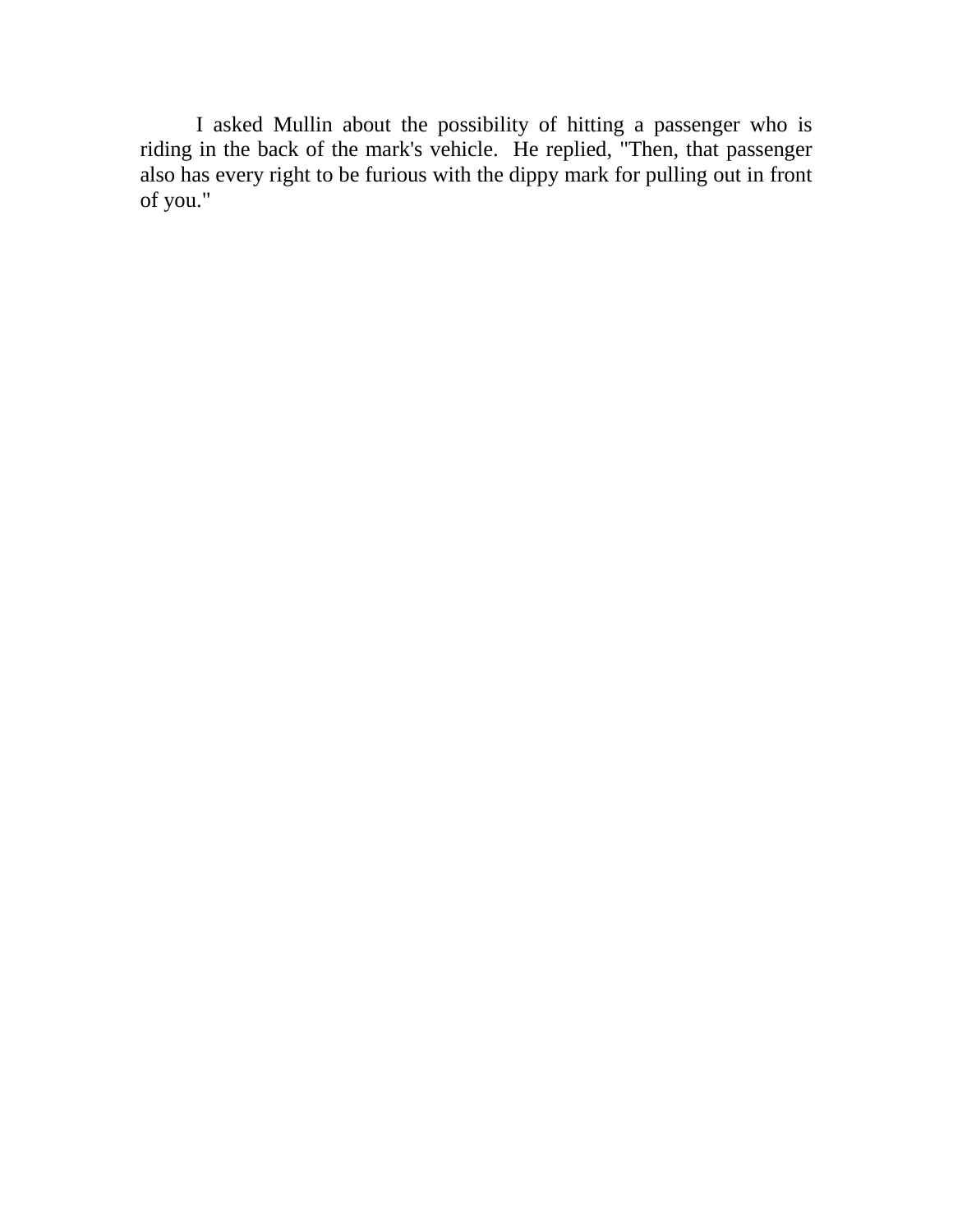#### <span id="page-35-0"></span>CB Radios

Want to send your neighborhood CB nut a message? This nut is the CB addict who refuses to filter his/her equipment and thus disrupts TV, stereo, AM/FM, and other normal communication for blocks. Usually, these idiots are about as sensitive to other people's feelings as Idi Amin was to the plight of the poor. In both cases a lesson is called for.

 To do this effectively, heed the lesson of Sterling Orco, who says you must personally interdict the mark's CB antenna. It would be well to do this when the mark is away from the home area. Unfasten the CB coax line from the mark's antenna. Then clip two leads of a regular 110-volt line to the CB coax -- one lead to the center conductor, the other lead to the shield. Small alligator clips will do nicely. Then, hop down from your perch near the antenna and plug the other end of the 110-volt wire into your mark's nearest outdoor socket.

 Next time he/she turns on the CB and hits the transmit button...well, words fail to describe the results adequately. One comment -- even the repair people will shake their heads.

 A bit less destructive, but no less nasty, is the old pin-in-the-coax trick. You prick a tiny pin through the plastic outer cable and through the shield. Be sure it touches the center conductor. Then cut the head off the pin and push it in some more -- out of sight. The plastic should close behind the pin, making the wound invisible. Just make sure that the pin shortcircuits the center conductor to the metal outer shield. Do a couple of these along the coax between the antenna and the CB set. It does stuttering wonders for the transmission.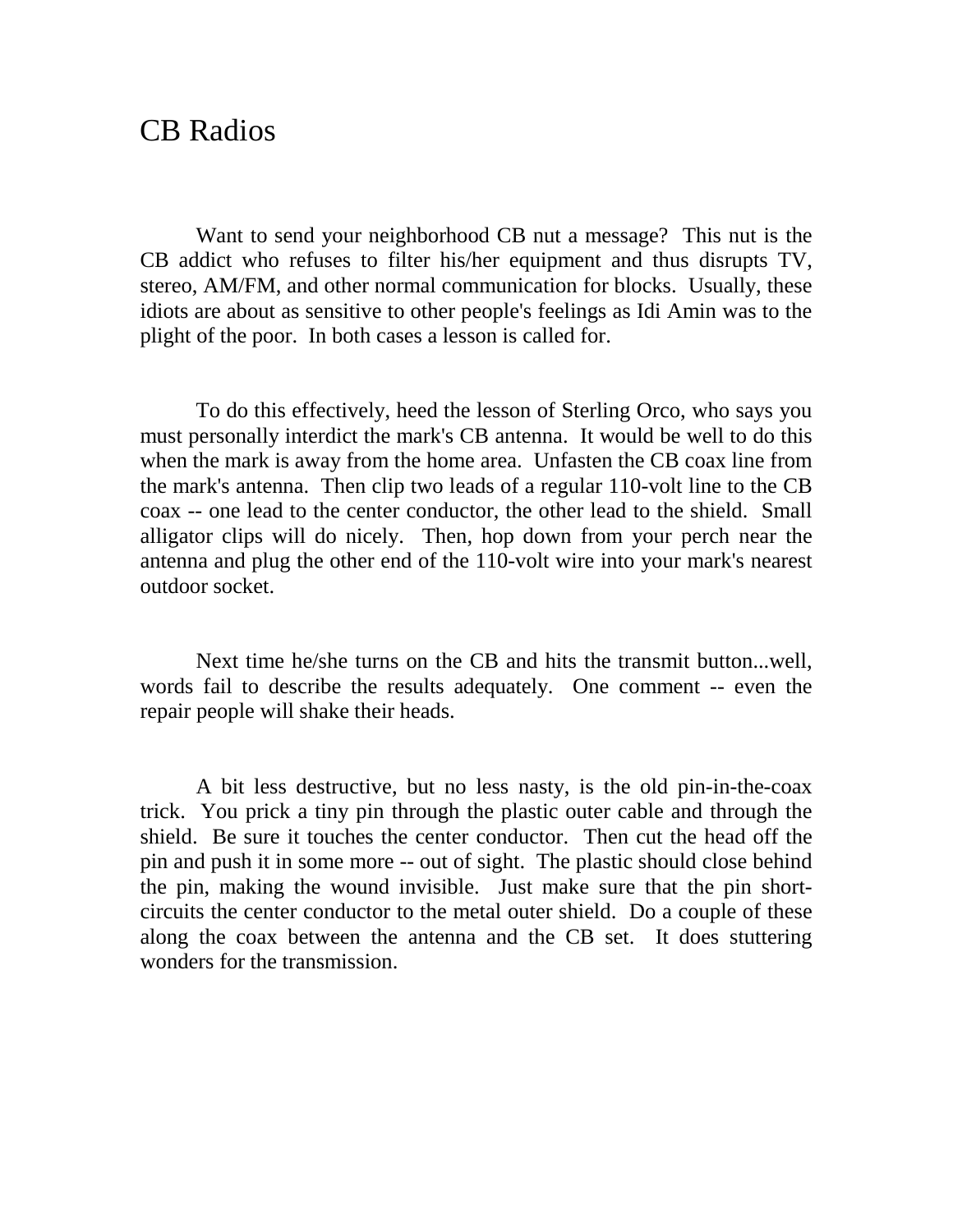## **Charity**

Charity begins at the home of your mark. You simply volunteer his/her services to the charity's recruiting chairperson, giving the name and address of your mark. These charity drives are so happy to get volunteers these days that they will rarely verify your call. That means the first contact the mark has is when another volunteer shows up at the door with all sorts of campaign and collection materials. In many cases, the mark is too embarrassed to refuse, and you've added to his/her workload.

 If you think that's a dirty trick to pull on a charity, ask them how many cents out of each dollar go directly to the victims and other people who are at the bottom of the line for help. Besides, your mark might turn out to be a great charity worker.

 You can call in generous pledges in your mark's name during telethons and other charity drives.

 You can also call in pledges to bothersome telethons, using double entendre names. For example, when one public-TV station held another of its semiweekly fundraisers, several contributors announced over the air as pledging financial support included Clint Toris, Seymour Kunt, Connie Lingus.

 Margie Kowalski used to work for the Salvation Army. She suggests that you call the local Salvation Army, Goodwill, or whatever charity and report your mark for stealing out of the organization's pickup boxes. Report the mark by his auto license number. Say you work at one of the stores near the collection box and you've seen the mark rob the box several times. You can also report this "crime" to the police.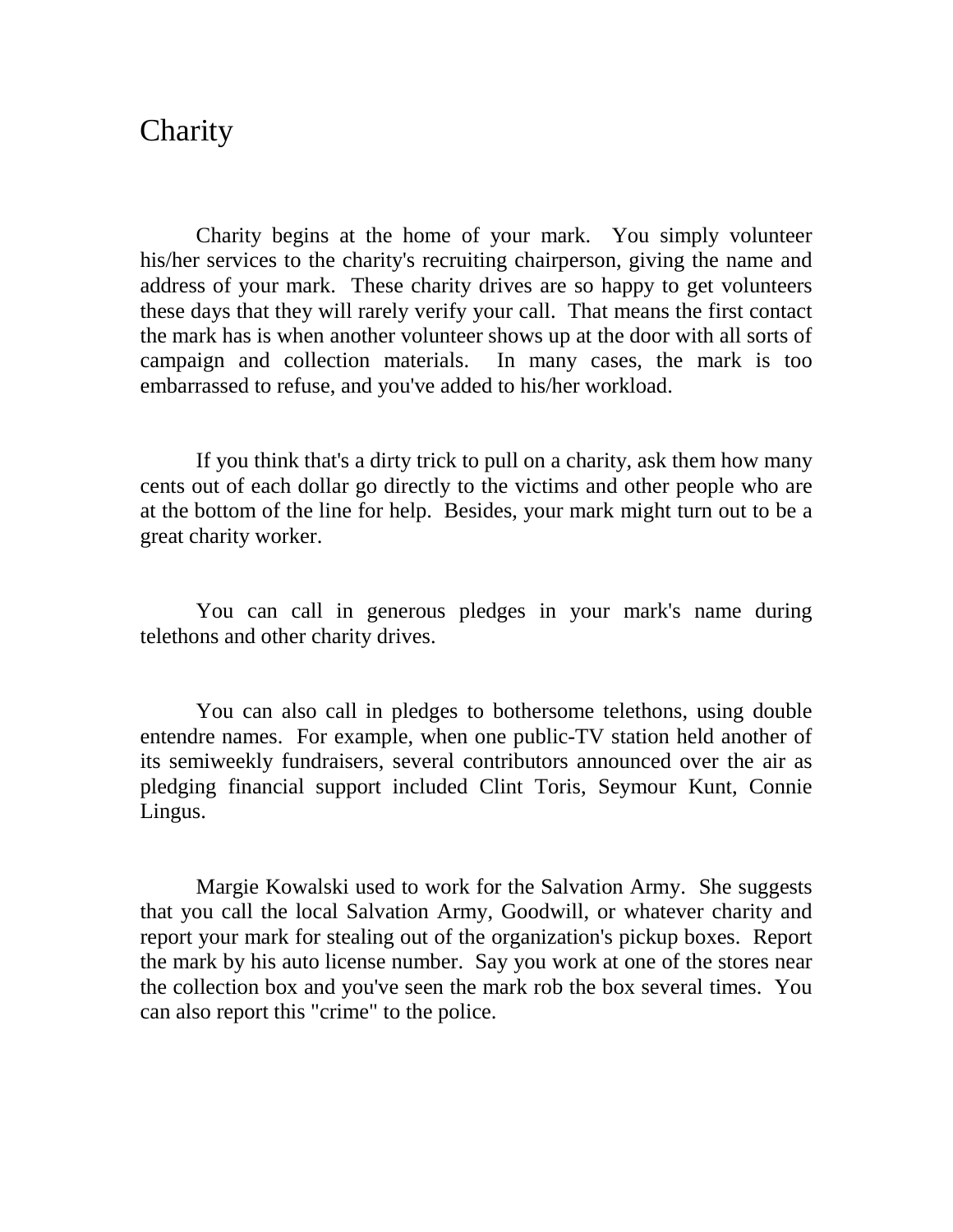## Cheese

It's tried and true, but I bet you haven't heard of it since you were a kid. This one came from Alabama, the old Limburger-cheese-on-the muffler-of-a-new-car trick. The exhaust manifold works well, too, as a surface for a cheese spread. Or you can simply place some of the same substance behind a radiator in a home or office. Once it's burned on, the smelly sour effect can last for weeks, despite robust cleaning efforts.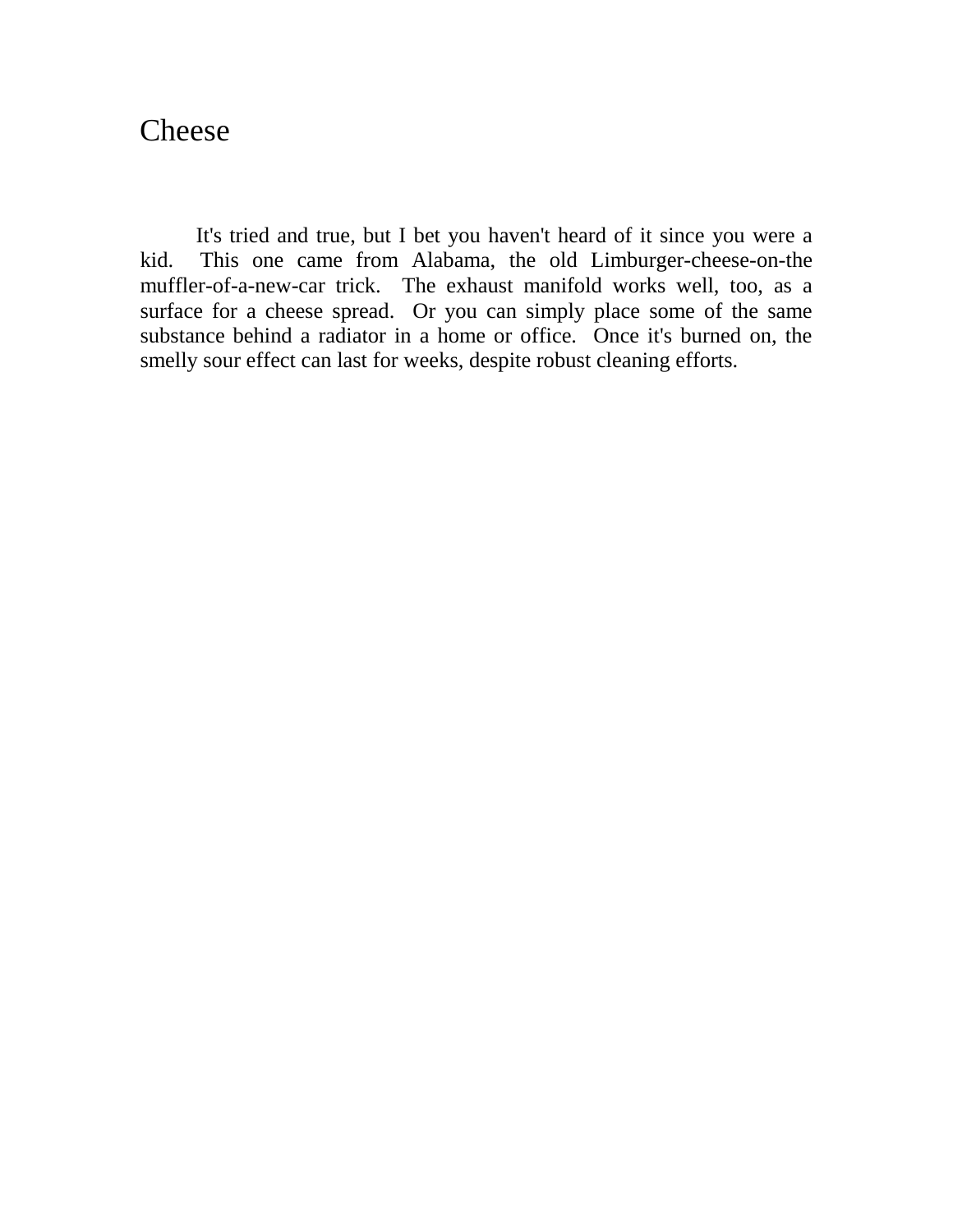### Child Abuse

I heard a real horror story recently where a truly evil-minded teenager [Hmmm...] swore to child-abuse officers in her county that her parents beat her. They hadn't and didn't. Never mind; the bureaucrats came bouncing out of the woodwork, and the harried parents had to appear in court to defend themselves against the lies of a teenager with mental problems [Hmmm II...]. The parents were looked upon as villains, even though the judge dismissed the charges as unfounded. Their attorney (yes, they had to hire one to fight government persecution) advised them against a jury trial because they'd lose on the emotionalism of the issue, regardless of the facts. Nice.

 All this leads up to the fact that you can report your mark as a childabuse offender. Acting as a "concerned neighbor," you can tell the authorities. The hassle is unreal. After you've done this, a few anonymous letters to the mark's employer about the "child-abuse thing" will help out.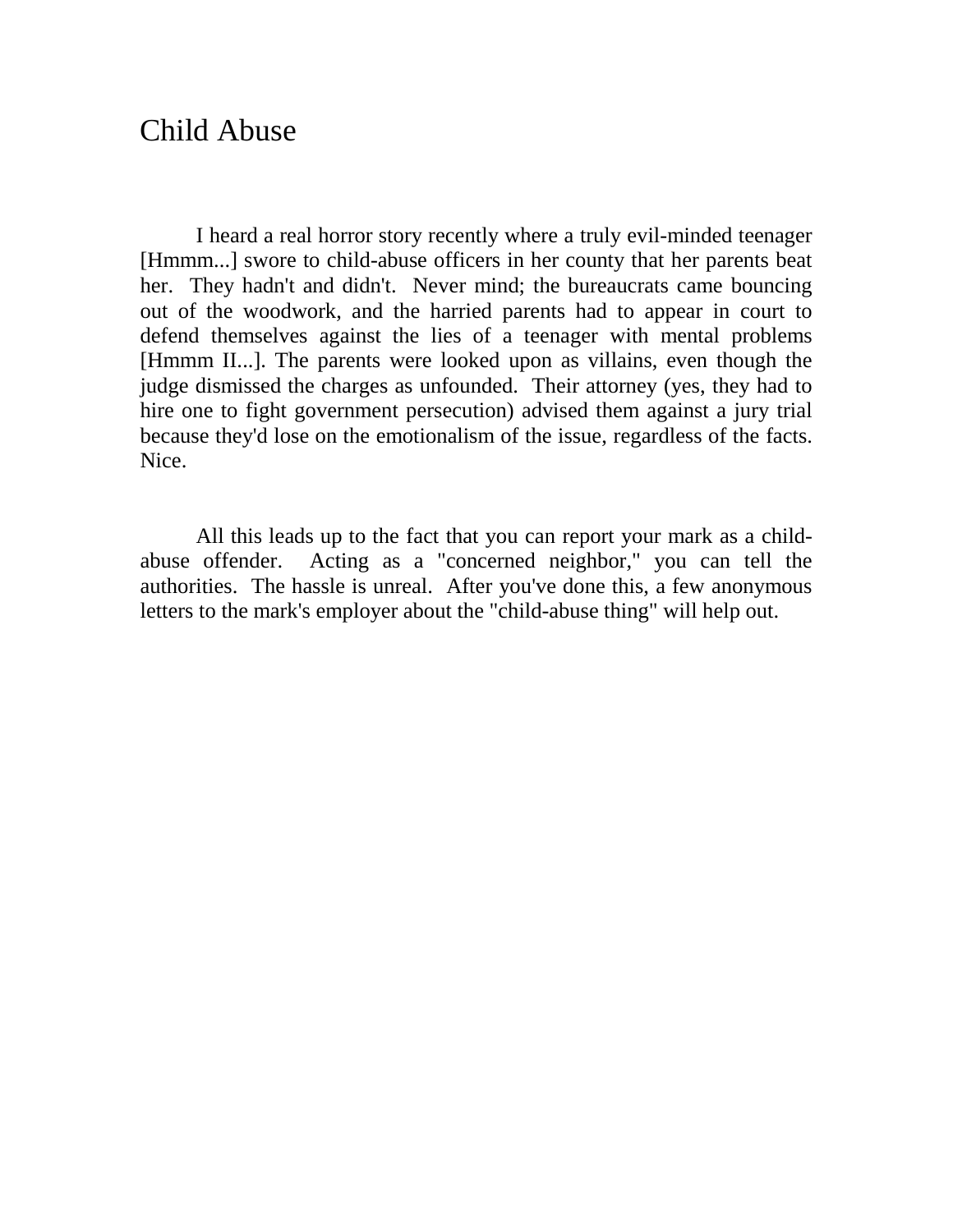# CIA

Your mark might have sneaky points you never thought about. For example, maybe your mark would make a good CIA employee. You could easily find out. Write a letter of application to the agency using your mark's name. The agency get hundreds of letters from would-be action agents, such as unemployed gangsters, karate freaks, ex-soldiers, Walter Mitty types, etc. I doubt that they take many of these seriously, but they might be interested in talking with a highly qualified technical person, such as an analyst, area expert, journalist with oodles of foreign experience, language expert, or economist. Advanced college degrees and military service abroad as an officer are fine credentials for your mark. Make up a good solid background. It is probably illegal for you to make a false application in your mark's name using phony credentials.

| Send resumes to: | <b>Personnel Representative</b>    |
|------------------|------------------------------------|
|                  | <b>Central Intelligence Agency</b> |
|                  | Washington, D.C. 20505             |

 You can also send in an application in your mark's name for a CIA job at the field office in the nearest city. Yes, they are listed in the telephone book.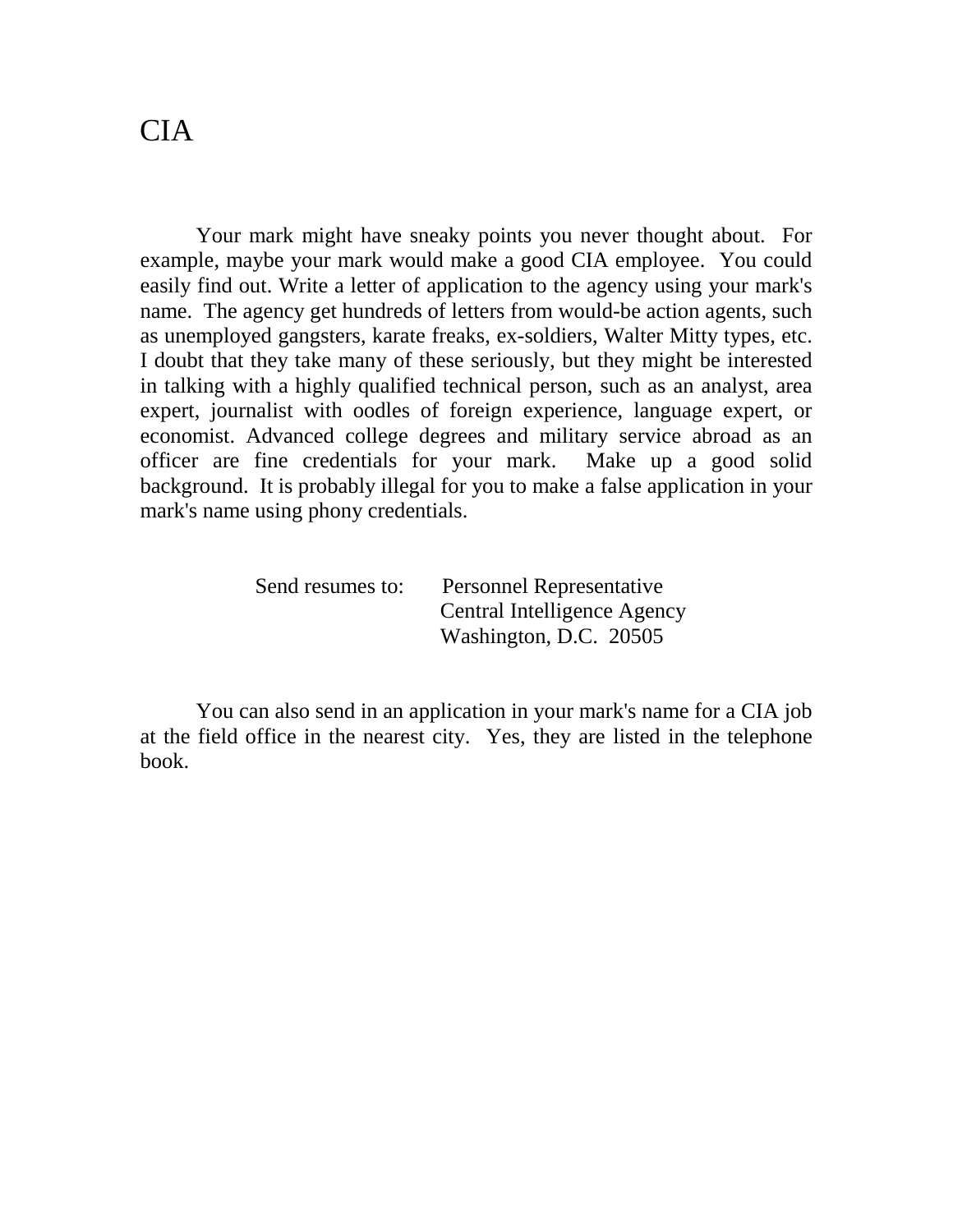## Classified Ads

Classified advertisements in your local newspaper are inexpensive little bullets that can cause major wounds to the mark's psyche if properly aimed. For instance, suppose you had a score to settle with some bitchy neighbors. You could insert a classified ad to "sell" their automobile. Price it five hundred dollars less than market value, instruct callers to call after midnight (shift work is the explanation you can offer), and explain in the ad that quick cash is needed for an emergency. That will bring in the phone calls.

 You can also put your mark's house up for sale. Again, ask potential customers to either call or visit at hours that will be very inconvenient to the mark.

 The "personals" in newspapers can provide even more fun. Maybe your mark ought to advertise for "young boy and girl models to pose for 'art' pictures." You should use his/her home or business telephone here for return calls, whichever would cause more difficulty for the mark.

 Placing ads is a snap. Most newspapers let you do it right over the phone, and most of the ad people I've talked to say they rarely verify a classified ad. Take a tip from that and don't make it outlandish. As with any practical joke, there has to be a credible amount of reality to the premise for the sting to work.

 While you're thinking of newspapers, don't forget those sexy tabloids and their really gross cousins that let readers advertise all sorts of weird sex things. I don't know whether any of that is on the level, but it's worth finding out -- in your mark's name, of course. Maybe you'll be doing him/her a favor. But somehow I doubt it -- there's no such thing as a free lunch.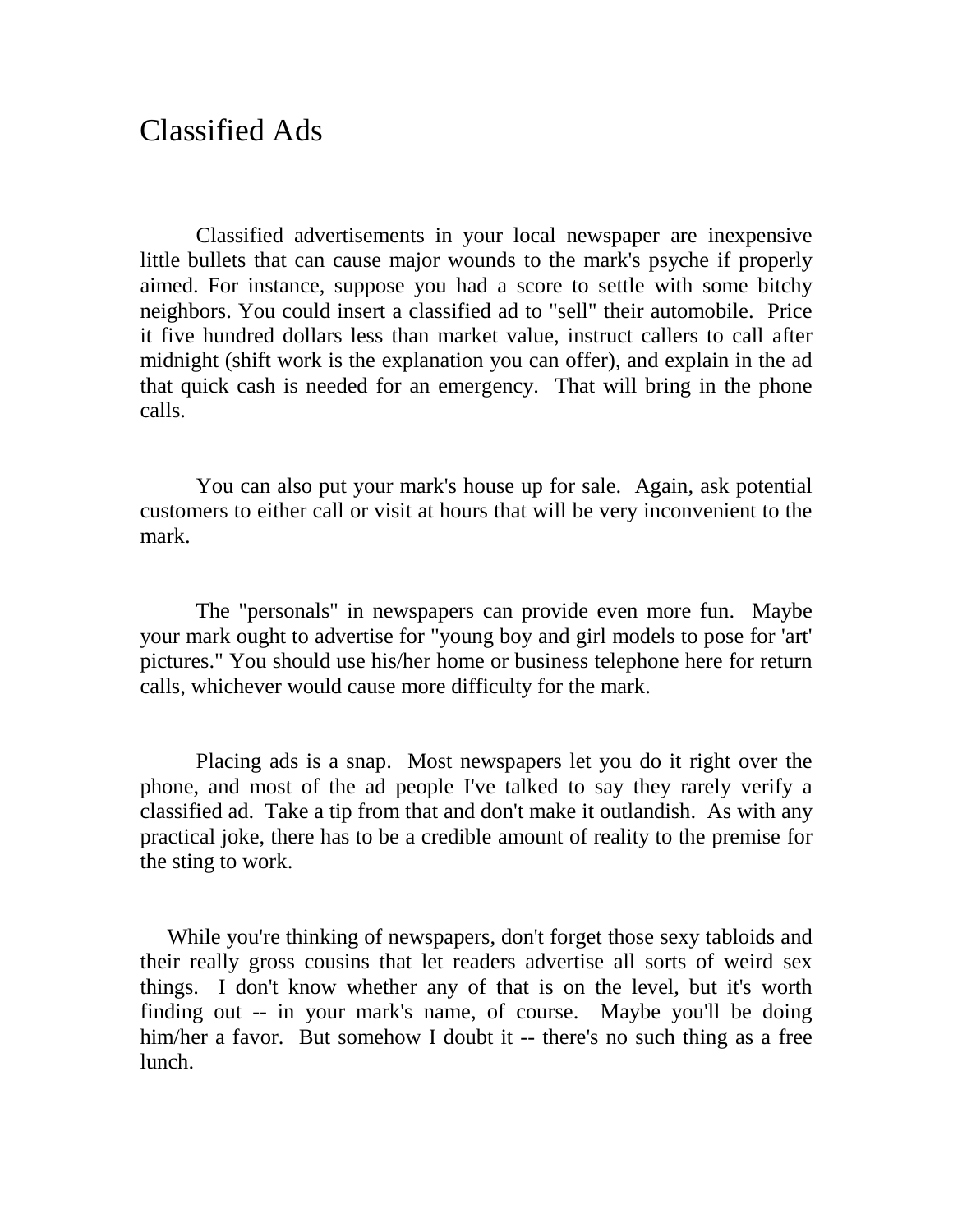You might help the mark share his new friends' sexual talents. Place an ad in one of the target audience magazines -- the publication that runs very explicit and very honest classifieds. If you're not sure, contact a local sympathizer and ask him/her for help.

You might write your ad copy like this:

 "Soft white male aged 35 wants to play with black lady with large buttocks. Bi-couples welcomed for Greek and French culture."

 You can really make bondage and S/M optional, depending upon reality, the publication, its audience, and your mark. You really ought to study the target publication before you word the ad. The kicker is that you will register the mark as the sponsor of the classified ad. Read a section of this book that tells you about using a neighbor's address and the mark's name before you get started.

 If you decide to run kinky classified ads for your mark in SCREW, BALL, and whatever, be sure you get some copies of the issue in which the ad runs. That way you can send originals or Xerox copies to the mark's neighbors, relatives, business associates, and friends. Enclose a brief note asking how they can even admit knowing such a perverted person. Offer to pray for them. You could use the name and address of another friend, neighbor, or business associate as the return address for this note.

 Help your mark out of the closet by running a classified announcement ad in homosexual publications. Have her/him grandly and proudly announce that he or she is gay and has dated and/or married only for cover. Now, he/she is coming out and telling the world she/he has taken a lover -- and name a friend, neighbor, or business associate as that lover. Libelous? Yes, it is. Don't get caught.

 Using classified advertising, Bill Colbeley had an auction for one of his many marks. He followed the usual auction format to prepare the newspaper ad, then ran it when the mark and his family were away for a weekend. The ad was one of those "Job transfer--everything must go--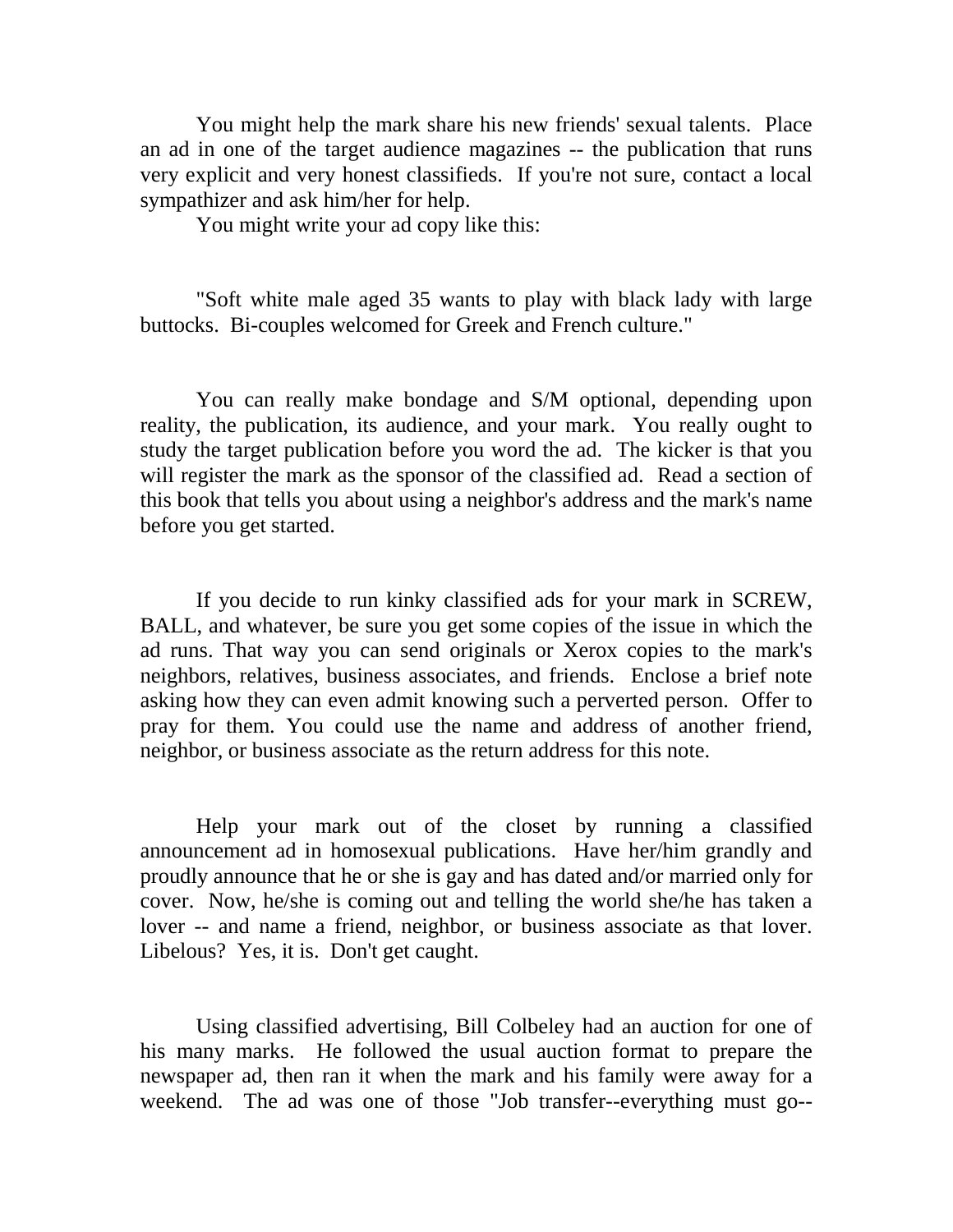fantastic bargains" types so normal to an industrial community. But let Sweet Old Bill tell the rest of his story:

 "I set the time of the auction for 7:00 A.M., so that just as the sleepy mark was rolling out of the sack about that hour, he looks out on his yard and sees about three hundred salesgoers out there trampling all over his lawn, garden, and flowers. It took an hour for the mark and the police he called to get the crowd out of there."

 Although it's not strictly a classified advertisement, the little indexcard notices that people place on bulletin boards in bars, supermarkets, laundromats, and other public places are great ways to harass your mark. Just about anything you can use in a newspaper can be used on these more personal notices. But the advantages are, they don't cost anything but the time required to prepare and post them, and you can be a lot more wordy, descriptive, and personal than you can with a newspaper advertisement. Folks seem to read these very regularly too, as I know from my personal use of this community advertising medium with legitimate messages.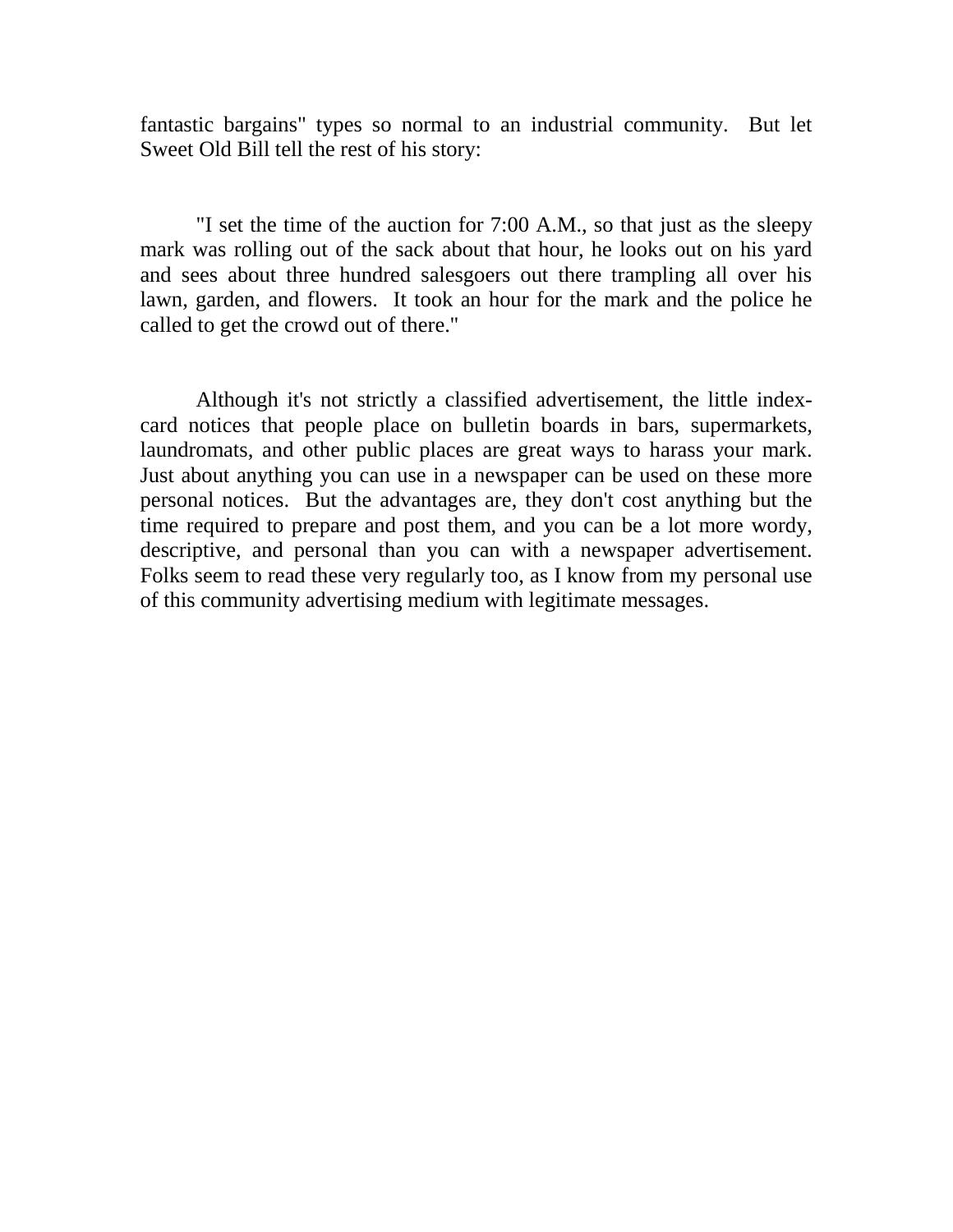## Clergy

One of the most useful bits of armament in the trickster's arsenal is a set of clerical garb. Lenny Bruce proved how financially useful this disguise is when he panhandled Miami dressed in a religious costume. But then, organized religion has known this for years, profitably practicing their old proverb "Let us prey."

 Obtain and make use of overt religious garb. It creates a wonderfully secure and trustworthy image. Drug marketeers often use priest and nun outfits when moving dope. In Ireland, weapons and explosives are smuggled by kindly-looking middle-aged persons disguised as religious figures.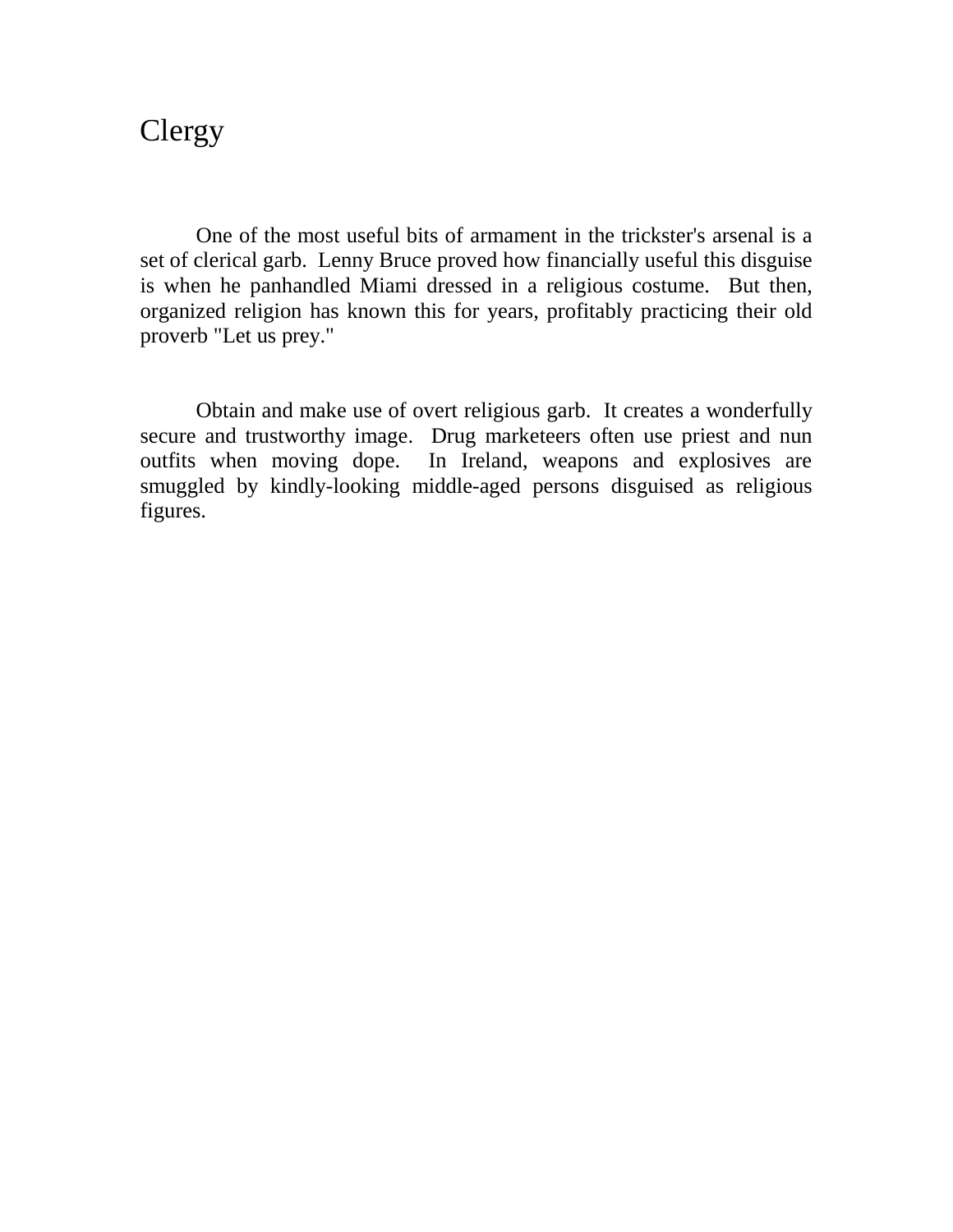## **Coins**

If consumer attorney Dale Richards is correct, more Americans lose money to coin-operated vending machines than lose money gambling or paying taxes to the IRS. What's also astounding is that so few people rise above simple vandalism as a response.

 Richards explains, "Many vending companies are quite liberal in their refund policy. They don't question most refund requests. However, getting refunds is annoying to people, it takes time, and the machines shouldn't cheat people in the first place."

 People who work for vending companies claim that customer vandalism is why the machines don't work in the first place. Critics claim that vandalism-repair cost is built into the price for the goods and services you get from coin machines. I'm not here to adjudicate this debate, but to pass along some alternative philosophy.

 Abbie Hoffman says that every time you drop a coin down the slot of some vending machine you are losing money needlessly. There are many inexpensive foreign coins that will duplicate the American version and operate vending equipment. It may be tough to get some of these coins, because many legitimate dealers look suspiciously upon attempted purchases of large numbers of cheapie foreign coins. You could tell them that you use them for jewelry. Apparently, many coins dealers are establishment snitches, so be careful.

 Here, according to Hoffman, are the more useful foreign coins. The Icelandic five-auran piece is the most effective substitute for an American quarter. They are hard to come by, since they are no longer minted. The Uruguayan ten-centisimo coin will also substitute for the U.S. quarter in a variety of vending machines, parking meters, telephones, toll gates,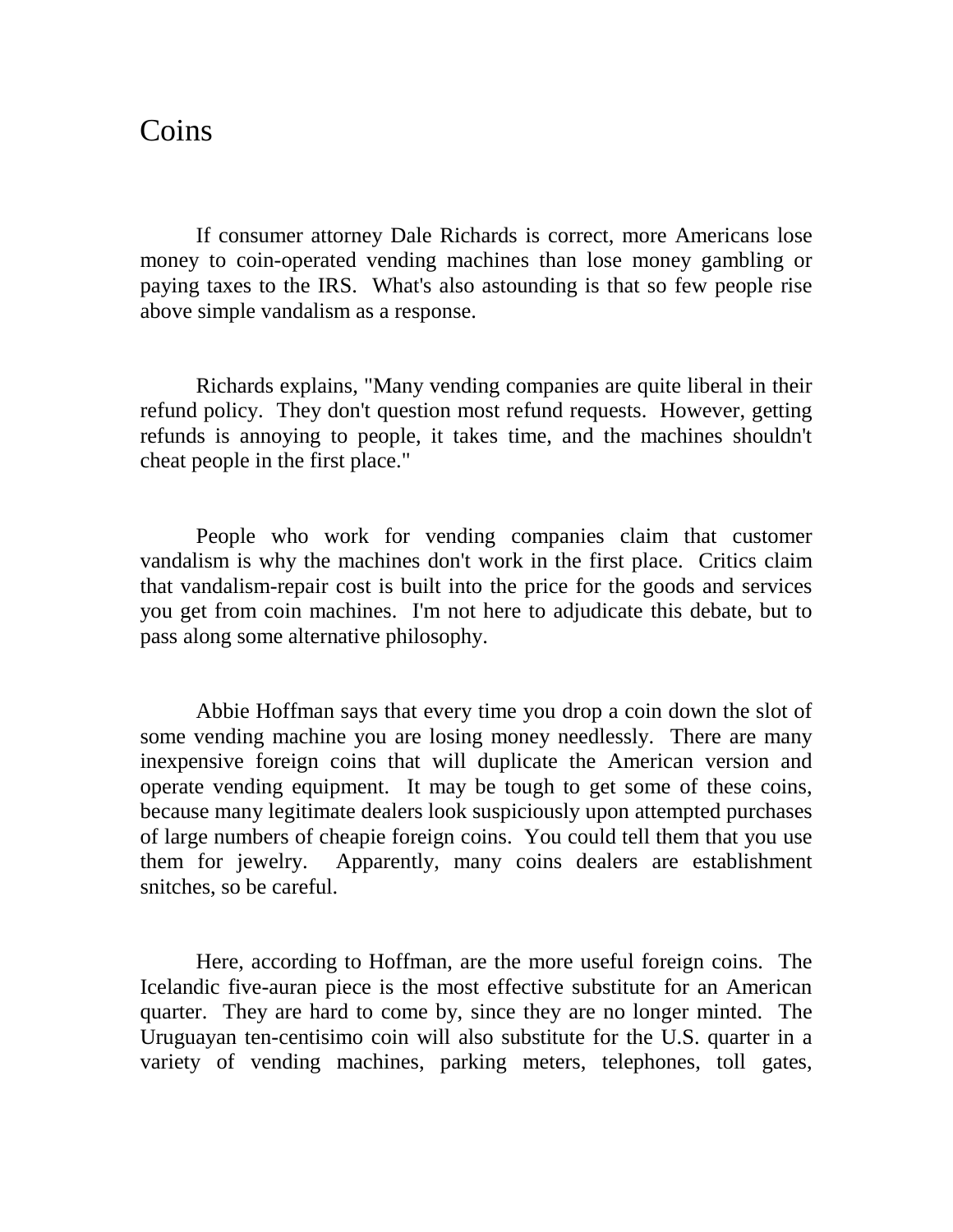laundromats, etc. It does not work in cigarette machines. The Danish fiveore piece works in just about anything but pop and cigarette machines.

 Dime-sized coins include the Malaysian penny, which works in a variety of machines and devices that take a dime. Some of the newer vending machines will reject this dime substitute. Another ersatz dime is the Trinidad penny.

 You might be able to have friends who travel abroad get you rolls of these coins for collection purposes or to make jewelry.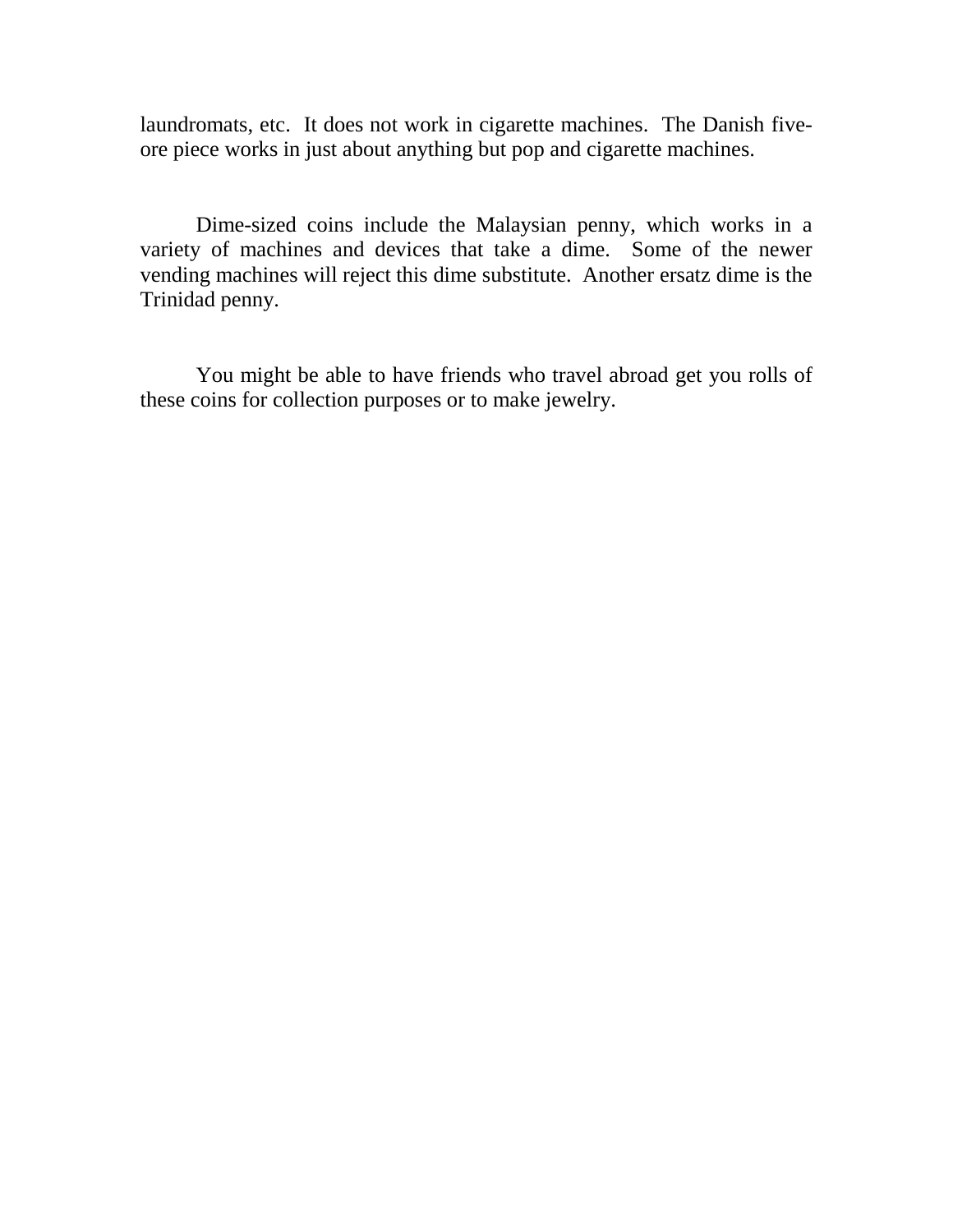### **Computers**

The computer won't really be human until it can make a mistake, then cover up by blaming the error on some other helpless machine. More than one critic has pointed out that it is machines, not people, that both run and ruin our society. It seems perfectly proper, then, to seek vengeance against these tyrannical mechanical masters of ours. Most of us have the advantage when fighting a machine, because we can reason, we can note shades of gray, and we can think abstractly, beyond a set program. Machines cannot do this, unless some person translates these abstractions into programmed sets of yes or no.

 The classic way of fighting a computer is to punch a few extra holes in the computer card. This, of course, screws up the system, and the computer regurgitates your card. A supervisor must handle the situation manually, which costs money and time. People punch these extra holes in cards using a keypunch machine at a nearby school, or they simply and carefully cut a keypunch pattern with an X-acto art knife.

 This sticky trick delights repair people, in addition to you. Place a large strip of Scotch tape on several computer cards. The slippery surface causes cards to fall off the track and into the bowels of the machine. A repair person has to come and perform mechanical surgery on the machine to remove your fatal paper bullets that felled the machine. This sort of dirty trick can tie up equipment for several hours of very, very costly down time.

 Should the opportunity arise that you have a few secure moments with some reels of computer tapes and you want to screw up whoever or whatever controls the data on these tapes, you might try passing a portable electromagnet back and forth across the tapes. It erases them just the way a bulk eraser cleans off your audio tapes at home. In many cases computertape records are the only records kept by many companies and schools.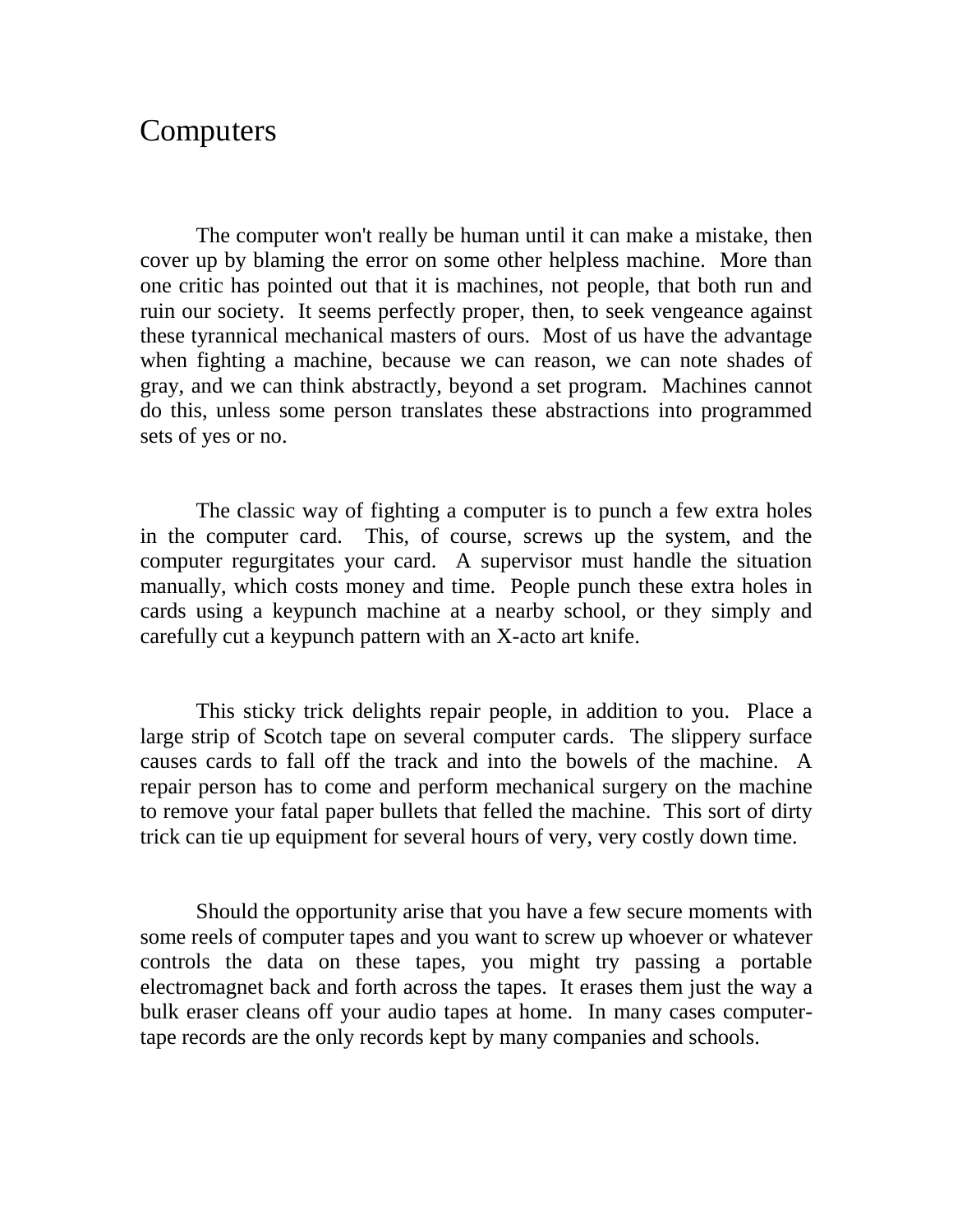#### **Contractors**

Just suppose your new home wasn't quite what the contractor ordered and promised. If you're lucky, you'll discover this sad fact before he's done working on the house. If not, you'll have to chase him to his next job site. I once went through that many years ago, and it can be fun.

 Anyway, here's what you do. Erect a huge sign on your lot that says something like, BUY THIS UNDER-CONSTRUCTED, POORLY DONE HOME -- CHEAP. Display the contractor's name and telephone number prominently. When he complains, tell him you wouldn't think of subjecting your family to the horrors of living in such a poorly constructed dump, and if he buys it you'll take down the sign. Have a list of things you think are wrong with the house. You have already shown him your list if you had to eventually resort to the big sign. Show him again. The heading of the list should state his name, address, and telephone number along with your general beef about the poor quality of his work, followed by the specific complaints. Mimeograph this list so your contractor will think you're handing them out faster than a politician's calling card. It's worked well in the past. You should get your grievances satisfied.

 A man calling himself Hank suggests one for the construction trade. He says that if your mark is building anything from concrete and you or your allies have access to that concrete before it is poured, add concentrated hydrochloric acid to it. Hank claims, "I've seen it work -- it causes slow but continual deterioration of the structure from corrosion."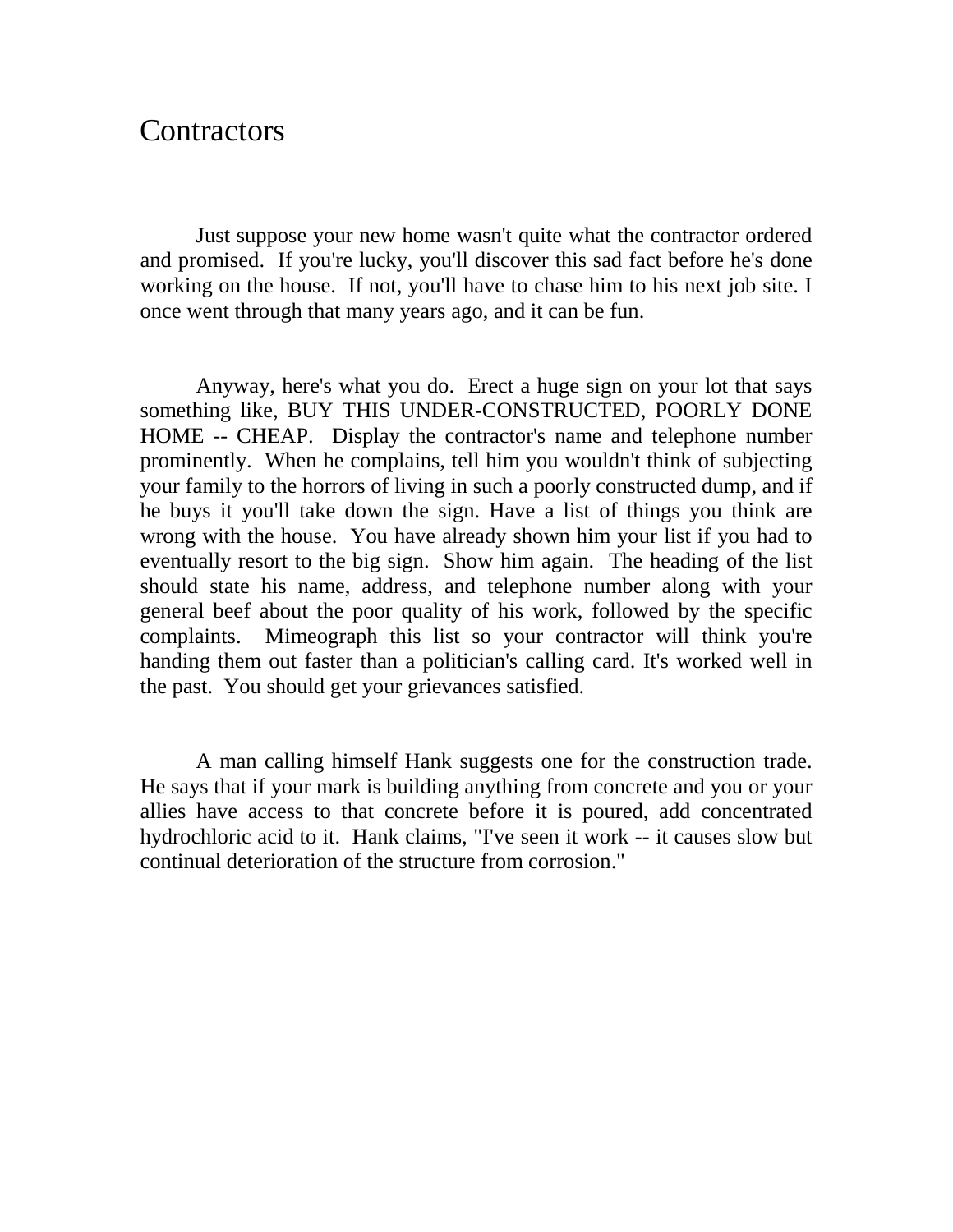## Credit Cards

Designed as a credit convenience for consumers and a big profit turner for business, credit cards are impersonal pieces of plastic whose power potential can be awesome. The only way to use a credit card intelligently is to pay off each month's balance, avoiding the outrageously high interest charges. But even paying on time doesn't always guarantee perfection.

 You are dealing with computers when you use credit cards. God help you if the computer rings you up as owing more money than you do or if the computer slaps you with late payment, resulting in an interest charge. Yes, there are consumer-protection laws designed to help you. But as more than a few people will tell you, there is often a great deal of difference between principal and principle.

 Kathy Ross had a bad time with magazine-subscription service through which she ran a credit-card charge. Not only did her new subscriptions get mixed up with renewals, but she was charged for items she never ordered. She followed the consumer-protection rules, and within seven months she was being billed for fifty dollars in interest charges alone, still didn't have the subscription mess straightened out, and was getting dunning letters from the credit-card company, calling her irresponsible. Computers didn't understand her human pleas for logical service. Kathy never did get justice. She paid the charges, finally giving up because "it was easier."

 If you can get the mark's credit-card number, order a huge bunch of mail-order merchandise for him/her. Use the telephone to order things too. The secret here, according to a former security agent for one of the card companies, is to keep the amount of each individual purchase under forty dollars, because telephone confirmations are made on greater amounts. Just make hundreds of forty-dollar purchases in a short time.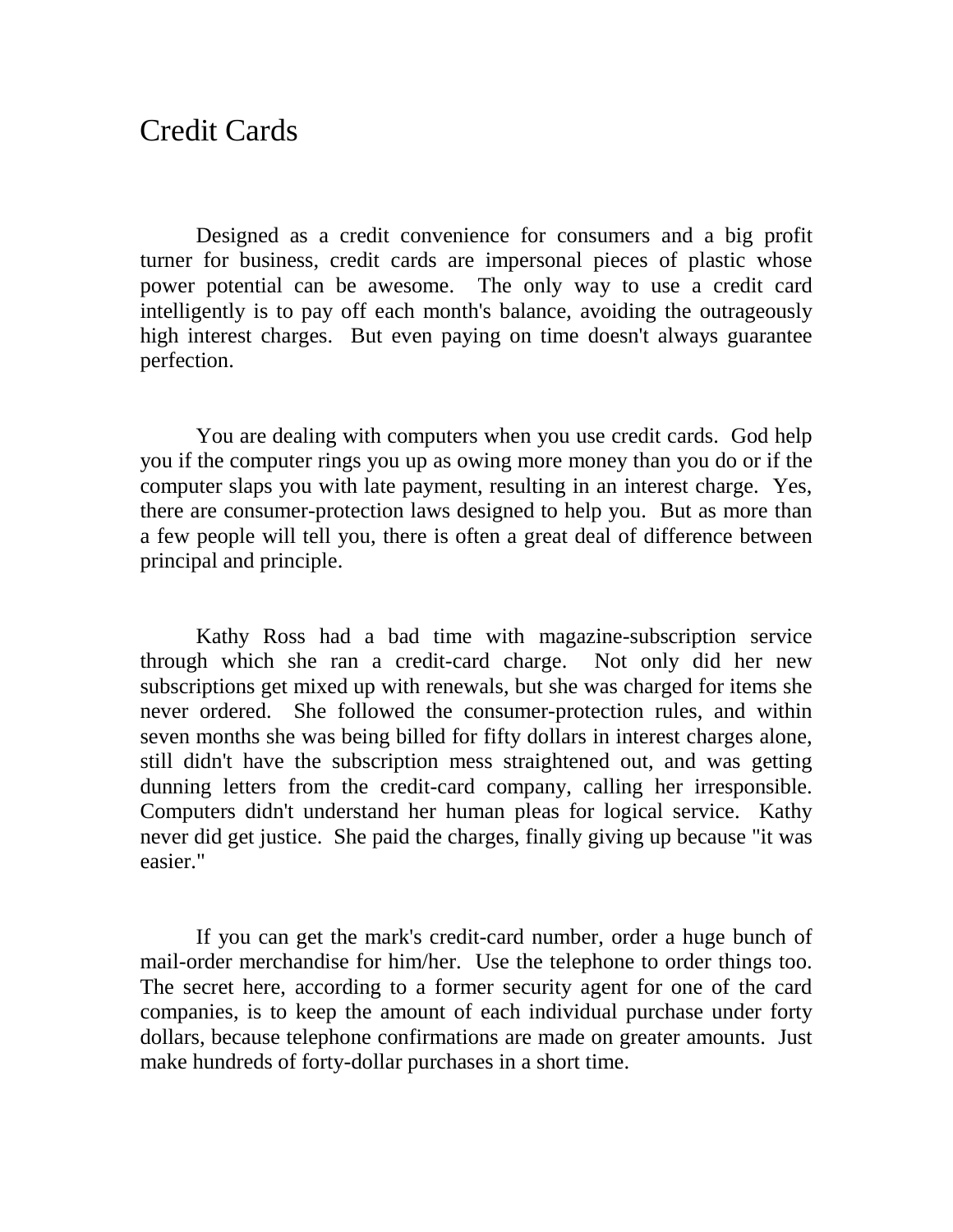Using the mark's credit-card information to place telephone orders involves some investigation, according to Robert Schoster, a master manipulator. Sometimes, Schuster will simply call the mark's home, pretending to be a verification clerk at some local credit union or bank. Schuster gives the mark's full name and address, then asks the mark or the mark's spouse to please verify the credit-card numbers. If it works, and Schuster says it does ninety-nine percent of the time, you are now ready to order all sorts of goods and services on behalf of the mark.

 If you don't have his/her credit-card number and you feel honest, don't steal with it. Go a step beyond and report the mark's card as stolen. Pretend you are the mark. That will cause some upset for the real mark when he/she tries to use the card a week or so later.

 This is fraud, but one recycled Yippie who is now billed as a professional psychic for the various supermarket tabloids told me how he applied for and got various credit cards merely by lying on his application. Easily getting cards, he would run the credit to the extreme and beyond on the cards, survive the corporate dunning letters, then move to a new location without benefit of forwarding address. Despite my doubts, several corporations I asked denied that they passed along these losses to the rest of us in the form of outrageous interest charges.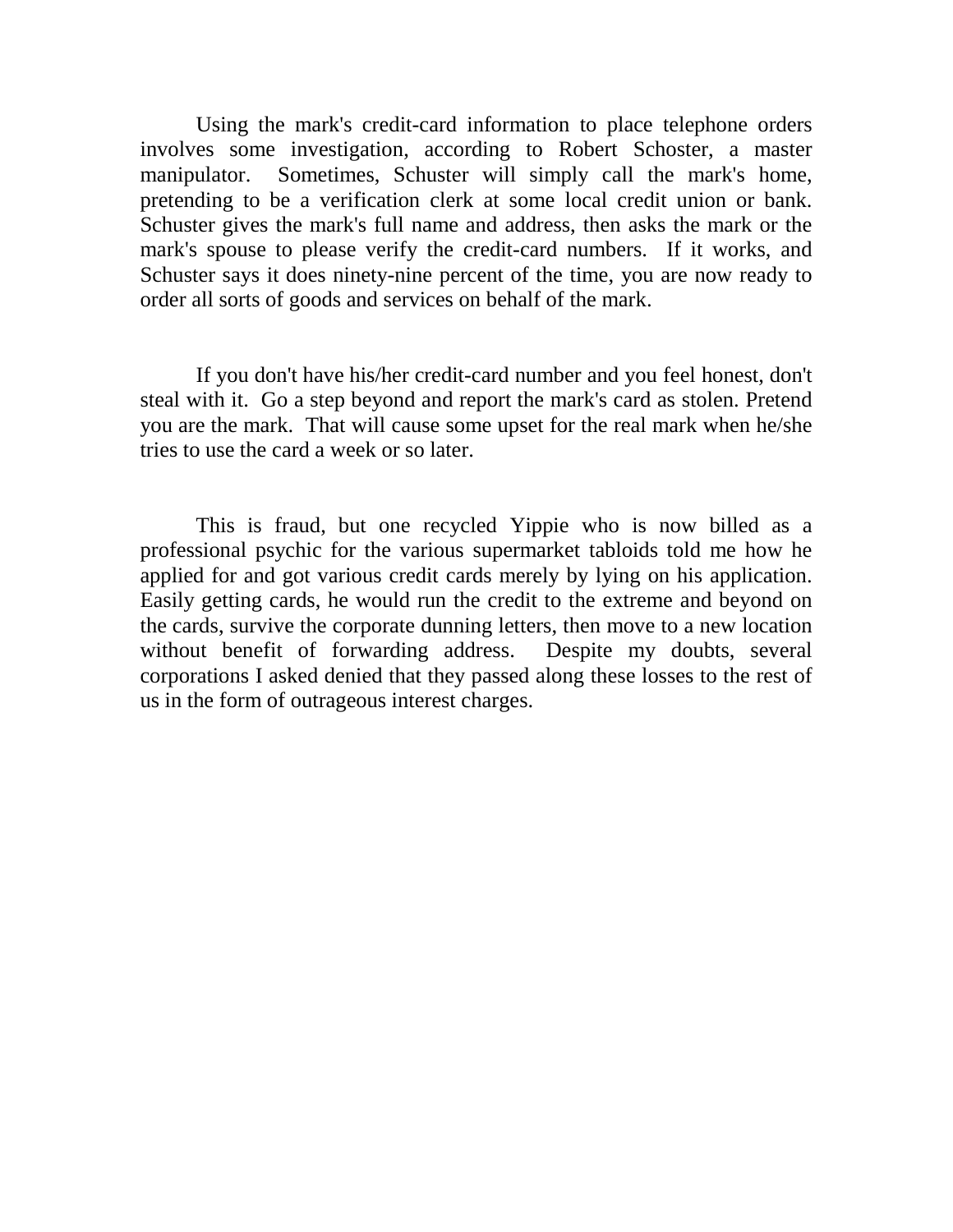## Delivery Of Consumables

For years kids have ripped off beer distributors' trucks, pizza wagons, etc. The scam is to call the place from a pay phone and give them a fake name in some high-rise apartment. Give them the pay-phone number and stick around there for a while, since some places call back to confirm orders. When the truck arrives with the order, and while he is up there trying to find a nonexistent customer, you could help yourself to what's left in the truck.

 Why would anyone want rip off an innocent beer-delivery truck or pizza wagon? Fred Littman has one reason, saying "I ordered a pizza at one place locally, and it was awful. I spoke with the manager, and he told me to get lost and refused to give me my money back. I figured I had some free pizza coming to make up for that."

 Lefty Gaylor has another reason: "We swipe beer from only one distributor, because everyone knows he's a big Mafia type, and they rip off everyone else, so why not steal from them?"

Isn't stealing from the Mafia dangerous?

 "Not if you don't get caught, and this one's too dumb to know any better. He blames the drivers, and they get mad and figure if they're gonna get blamed, they might as well steal beer from him. That way we multiply our efforts."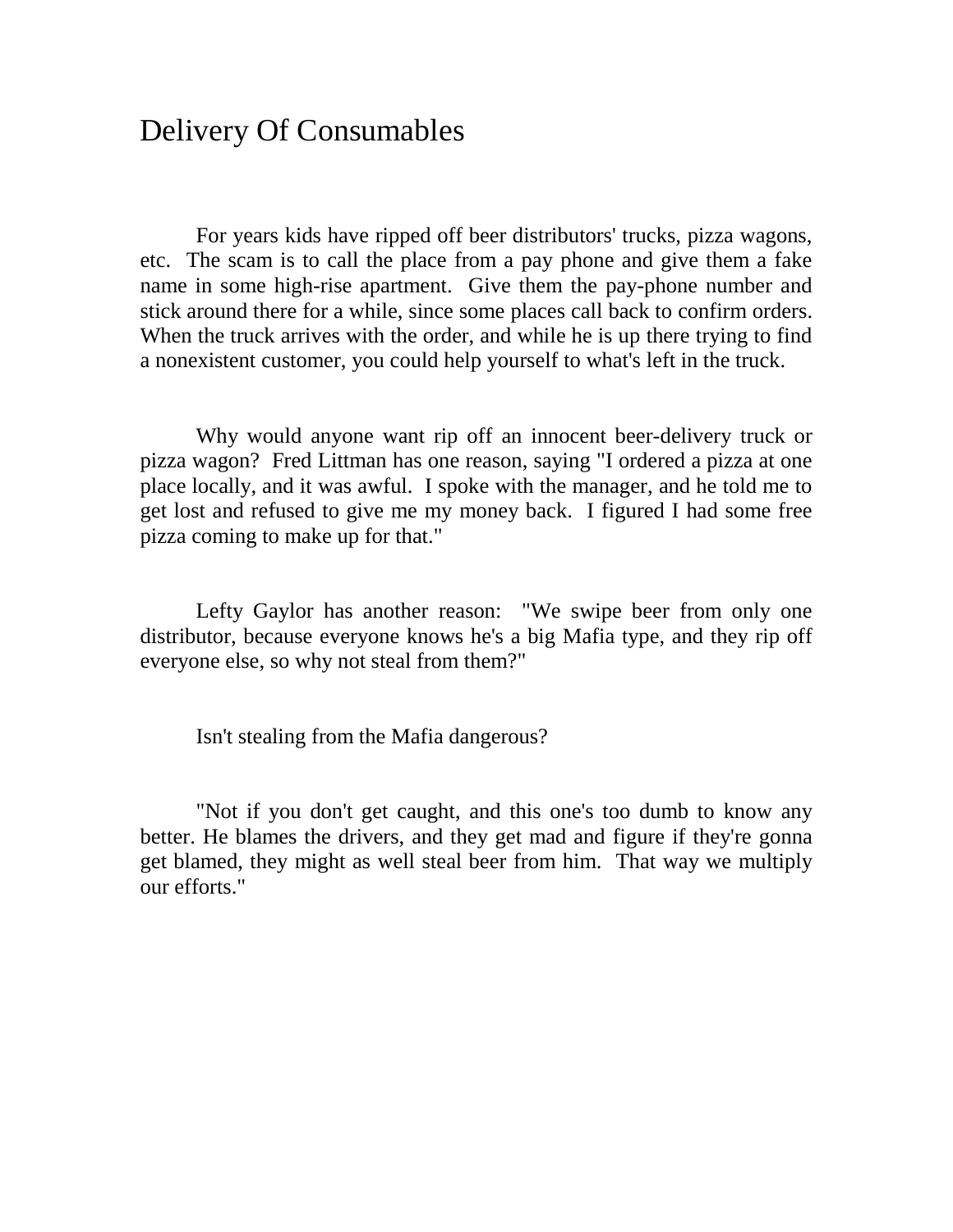## Dirty Old Men

If you know some jerk who's a terminal lecher, not just a dirty old man, but a truly, grossly obnoxious swine, the following is a sure-fire method that's right on target. You need either three or four associates, depending on whether you personally want to go into the field on this one. One of your associates must be a comely young lady.

 The drill goes like this. The mark is told about the young lady. She is described as being either an unfaithful wife or a hot-to-trot daughter, depending on the age and circumstance. The mark is told she has eyes and everything else for him, and that if he wants to have a lot of heavy action, you or an associate will make the introduction.

 As you approach the fateful house on the evening decided upon, you or your associate, acting as a "guide," must stress that the husband or father is a fiery and jealous man and that she takes you on as a secret lover because of insatiable lust, etc. Build up both the sexual suspense and the thrill of the forbidden. You have to get his adrenaline and imagination cooking really well.

 The mark and his guide are at the door and the sweet young thing opens it and moans out a greeting. She should be dressed --or undressed-- in the appropriate fashion. The mark should have just enough time to wet his lips and survey her architectural lines. About the time his eyes bug is time for the next act.

 Instantly, a large man comes roaring around the corner of the house, bellowing in rage about the honor of his wife or daughter. The guide screams in shrill terror, "Run! Run like hell! It's the husband [or father]!"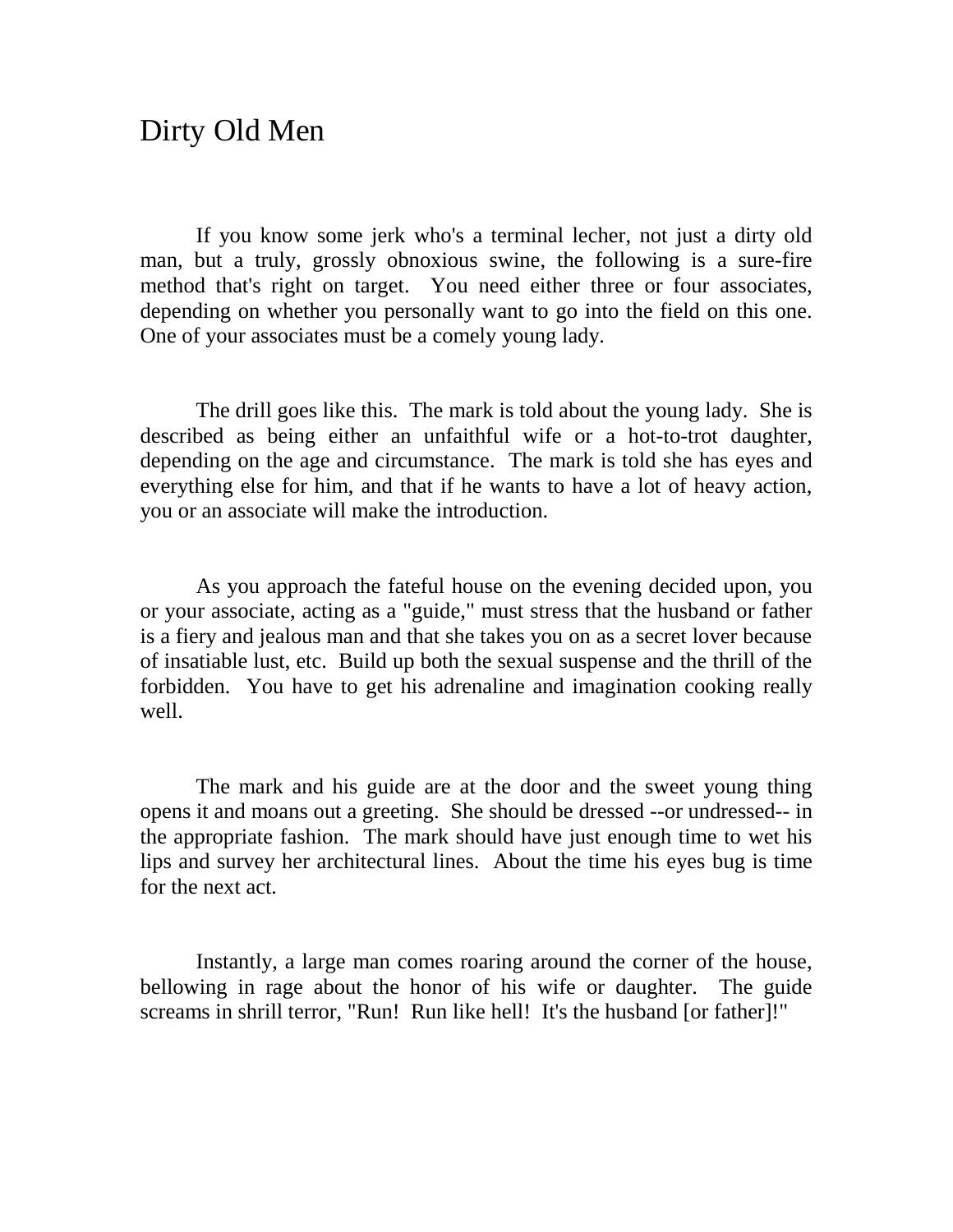As the mark and guide start to dash away, a couple of shots are fired, and the guide falls. As he falls, he screams to the mark, "Jesus, keep running! He's killed me!" Another shot rings out; then all is silent.

 All is not really silent. The mark's heart is probably thudding against his chest like a caged elephant. It's a great idea to carry on with this scenario for a few days, with you or another conspirator, who has been undercover, keeping the mark apprised of the guide's condition from the supposed gunshot wound. It would also be good to float the rumor that the father or husband is spending all his time looking for "the other bastard who got away."

 The mark won't stop his fearful shakes long enough to wonder why the police haven't arrested the husband or father. Maybe, when he does come to this logical question, he will call the police and ask for protection. This scam turns a lot of corners before the mark finally realizes that he's been had. The police probably won't be as amused as you are, but you'll not know about that. The mark will.

 If you know the right street people, and if you're going into dirty tricks you must know them, you will have trickster access to ladies with social diseases. Some of the veterans of the streets will help you out between treatments for a price. Younger, less-experienced ladies don't know they have the diseases, but their pimp or madam does. Think how much fun it would be if you could hire one of these venereal versions of Typhoid Mary to dazzle, pick up, and seduce your mark. This scam has been pulled off successfully by at least four people I know personally. It is not that hard if you plan, bargain, and buy ahead.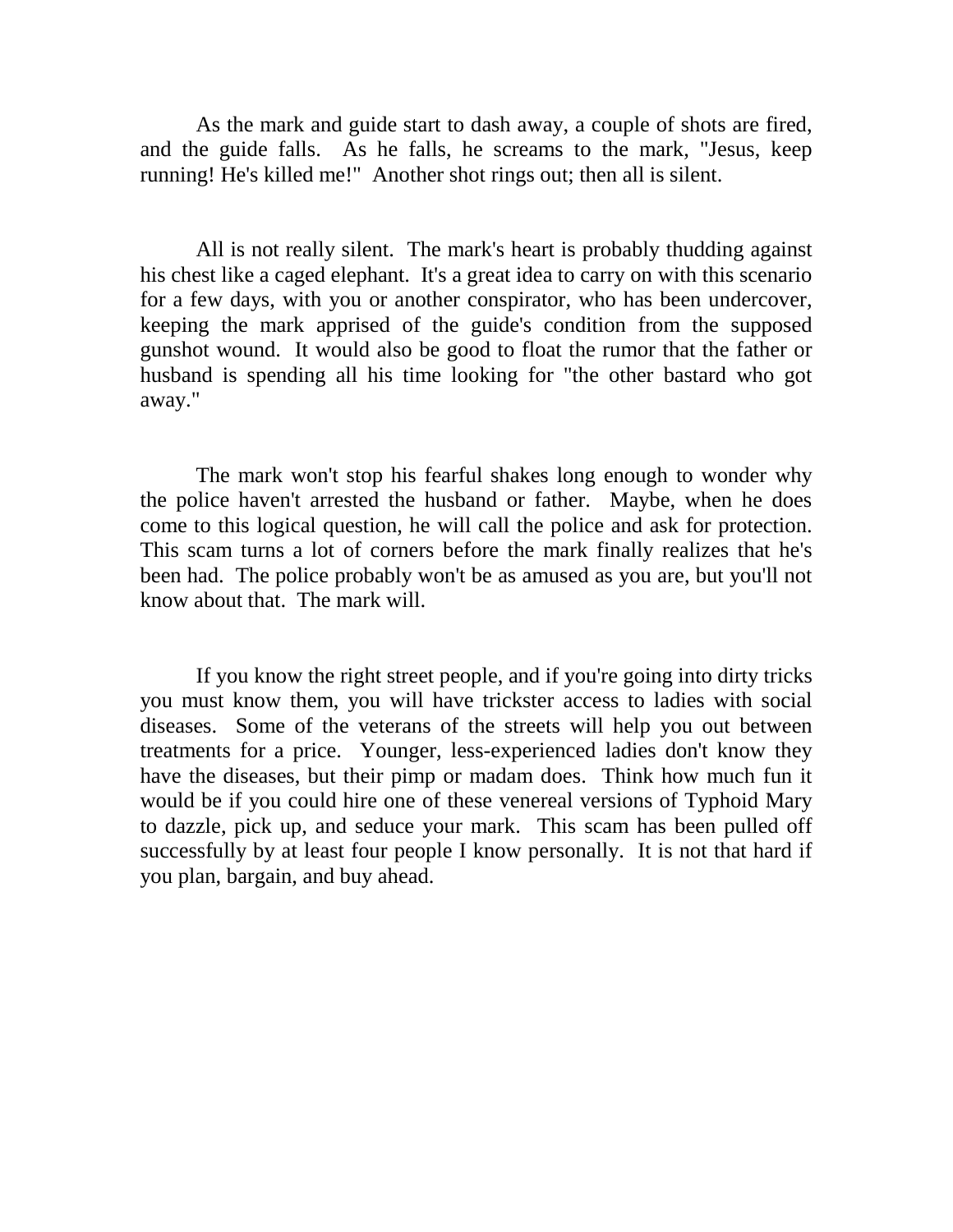### Drugs

Once, a very close friend of mine was badly hurt by a former employee who not only had been stealing from the company, but when the employee left, she said and did some terrible things that damaged my friend personally and professionally. Revenge was the best medicine, and he did extract his dose.

 He waited a year to get even. It was worth it. The woman has moved to another job in a city about two hundred miles away, in the next state. Having access to drugs, my friend got a small amount of cocaine and planted it in her car during a special visit to the other city for just that purpose. He then used a pay phone to call police and give them the lady's name. He told them that she'd just burned him on a drug deal and that he was turning her in because of it.

 As this is written, the case is going to court. Happily for my friend, this female actually had a bit of marijuana on her person when she got busted for the planted coke. Talk about good luck. The third stroke of luck was that this bust took place in New York State. He has followed the case through the other city's newspaper and through a friend. He says the police aren't buying her story of innocence. The best part is that by now, she can't think of anyone who would have a motive to hurt her.

 Having drugs around is a very dangerous risk. But if the stakes are right, it can become a very serious business for the mark. You should know that your call to the police will be recorded. Disguise you voice mechanically by using a re-recording tape, or inhale some helium from a balloon just before you make the call, since it will alter you voice totally. If you're a good thespian, try to use a foreign or regional accent. Speak very softly, also. Don't stay on the line for more than thirty to forty-five seconds. Do your number and hang up.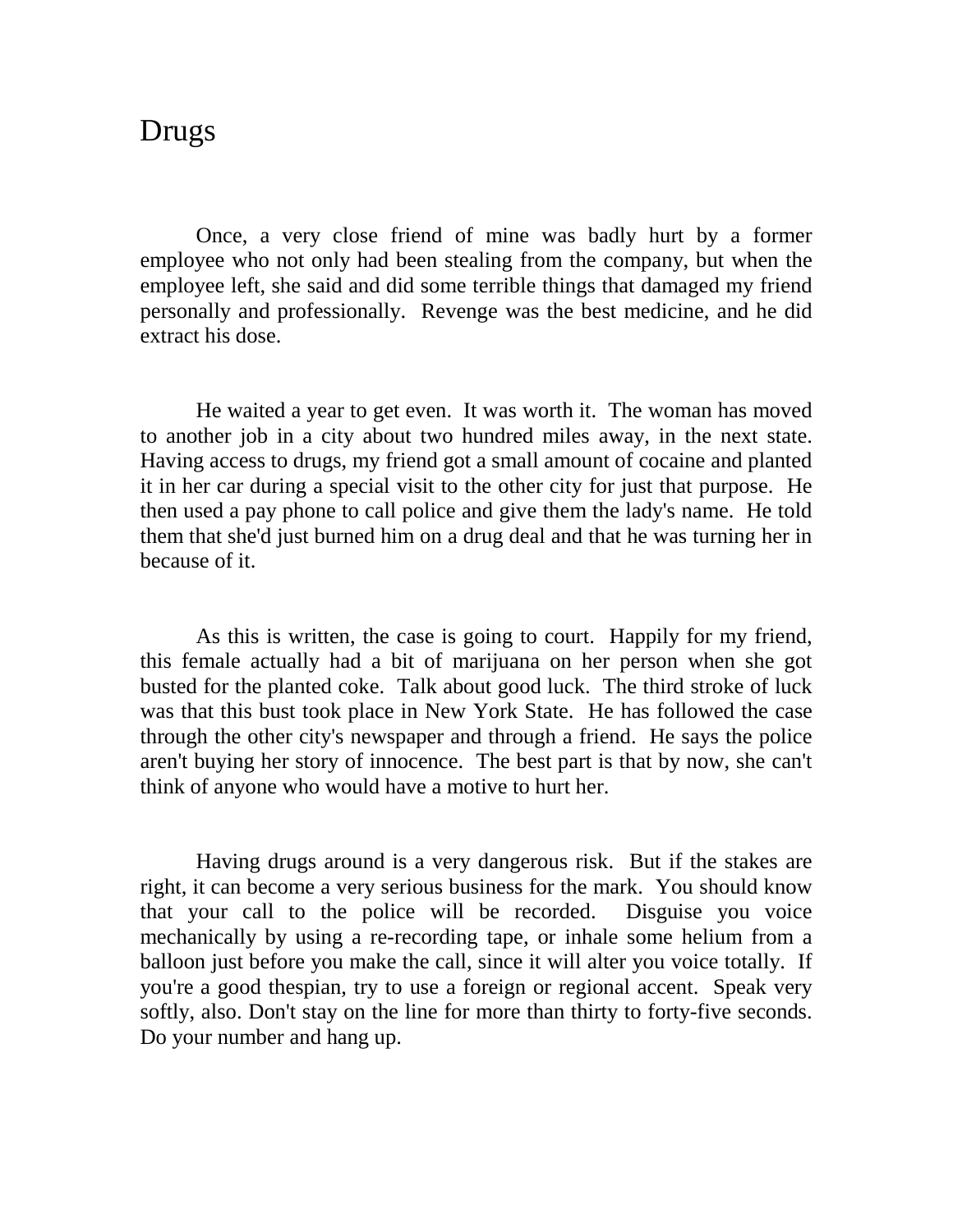An old head like William Harvey would get a chuckle from this, if he were still with us to enjoy it. If his mark was straight or naive about dope, Bill thought it was fun to mail him/her bags full of chopped weeds, oregano, etc., with some incense sprinkled on for scent. As an added touch he included one or two joints rolled using the bogus weed, with a note saying, "Enjoy the samples on me."

 These materials were mailed to the mark's home address using a slight variation in the spelling of the name. Ideally, the mark thought she/he had been confused as an innocent dupe in a dope deal. After a day or two, Harvey had a male with a rough, raspy voice call the mark to ask if some package had been misdirected to him/her by accident. The caller suggested that other, nastier accidents might happen if the mark did anything un-cool like calling the authorities. Naturally, the mark already had done this. What would you expect a mark-type person to do? After all, that's how people get to be marks.

 As a postgraduate version of this scam, Harvey used to send a package containing some suspicious-looking white crystalline powder (sometimes with a touch of brown) using the same bit just described.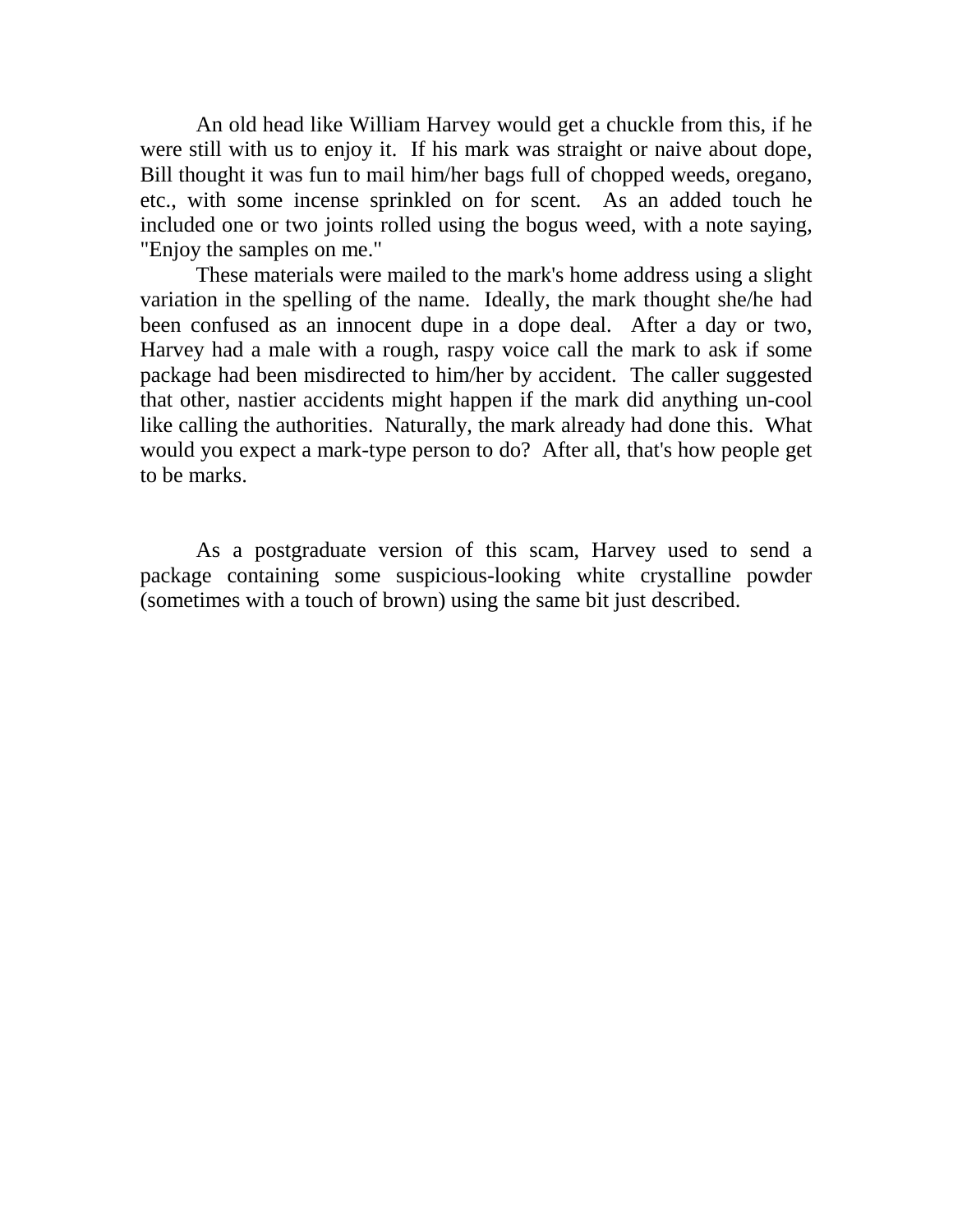## Environmental Rapists

If you dislike land rapists, such as big developers, big real estaters, gas and oil drillers, etc., then your first order of business is to read Edward Abbey's THE MONKEY WRENCH GANG, twice. The first time you read for fun and pleasure; the second reading might be for tactics, as in a manual. For example, if you've had unpleasant dealings with utility companies "creating progress" in your area, for example building roads, drilling gas or oil wells, stripping coal, deep mining, etc. you know the feelings. The monkey wrenchers have an answer.

Note the advice of one of Abbey's protagonists:

 "Always pull up survey stakes. Anywhere you find them. Always. That's the first goddamned general order in this monkey wrench business. Always pull up survey stakes."

 He should have added that you should always disguise the dirt from the stake hole, tamp it down, and disguise the scar, so the enemy cannot simply replace the stake. A further suggestion would be to move the survey stakes...perhaps enough that a lawsuit could be instituted against the environmental rapists.

 According to a Cat operator I shared several lemonades with a few times, Karo syrup poured into the fuel tank of heavy machinery is enough to deadline the equipment for a thorough bit of maintenance.

 "It'll turn to solid carbon, that syrup, and seize the engine up tight. It makes a helluva mess of an engine. I'd suggest about three to four quarts per tankful.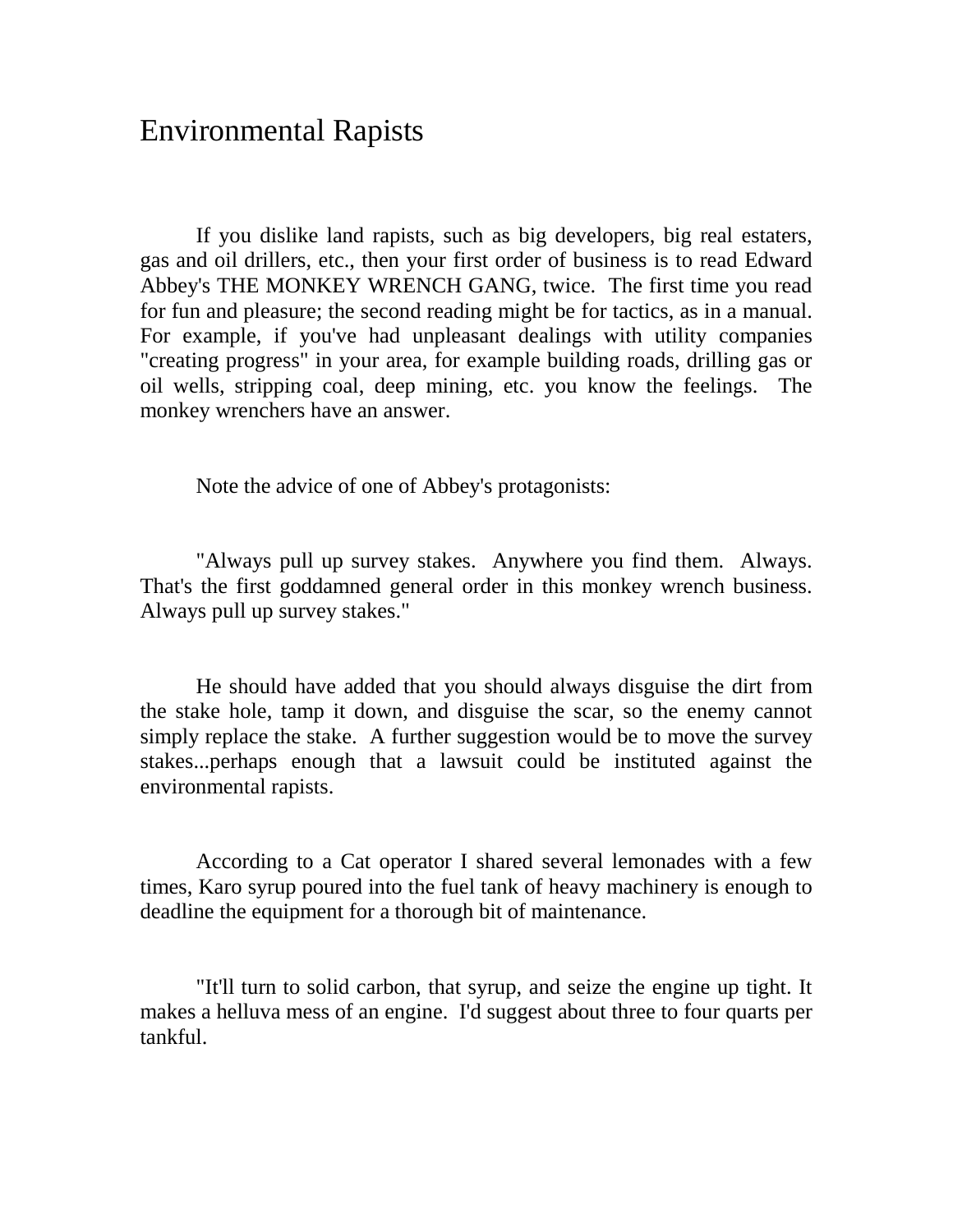"Now look, though," he cautioned, his eyes glinting hard enough to stare open clam shells at a hundred yards, "if you did that to my own machine I'd come after you hard. But if it was a company machine or if they'd leased my machine, hell, I'd probably buy you a drink afterward!"

 In the summer of 1978, about 150 angry farmers in Minnesota held a beer-and-hot-dog party to celebrate the coming of the "bolt weevils." The party and the "weevils" cost a utility giant a quarter of a million dollars.

 The farmers were fighting mad over the invasion of the huge utility conglomerates who were running their power towers and lines across the countryside, ruining farms and dairy operations. All legal and moral efforts to oppose this land rape failed. That's when the "bolt weevils" came to the farmers' rescue.

 After beating off state police by using Wrist Rocket slingshots to fire ball bearings at patrol-car windows, the farmers brought out their wrenches and cutting tools. Soon, after two of the 150-foot-tall, hundred-thousanddollar transmission towers lay smashed on the ground, victims of the "bolt weevils."

 A dozen years ago, these farmers were staunch, conservative Americans, firmly behind "their" government, and they claim that the radicals of the sixties were right. That's comforting, at last.

 One farmer says, "The goddamn government's playing red herring, bleating about Arab terrorists and weathermen and the underground. Hell, it's the people --us, the little people-- they better watch out for. We're the revolutionaries, and we're ready to fight.

 "They may finish this power line and others, but the greedy, land raping bastards will never keep it in operation. There's not enough guards for that. And more people are coming around to our way."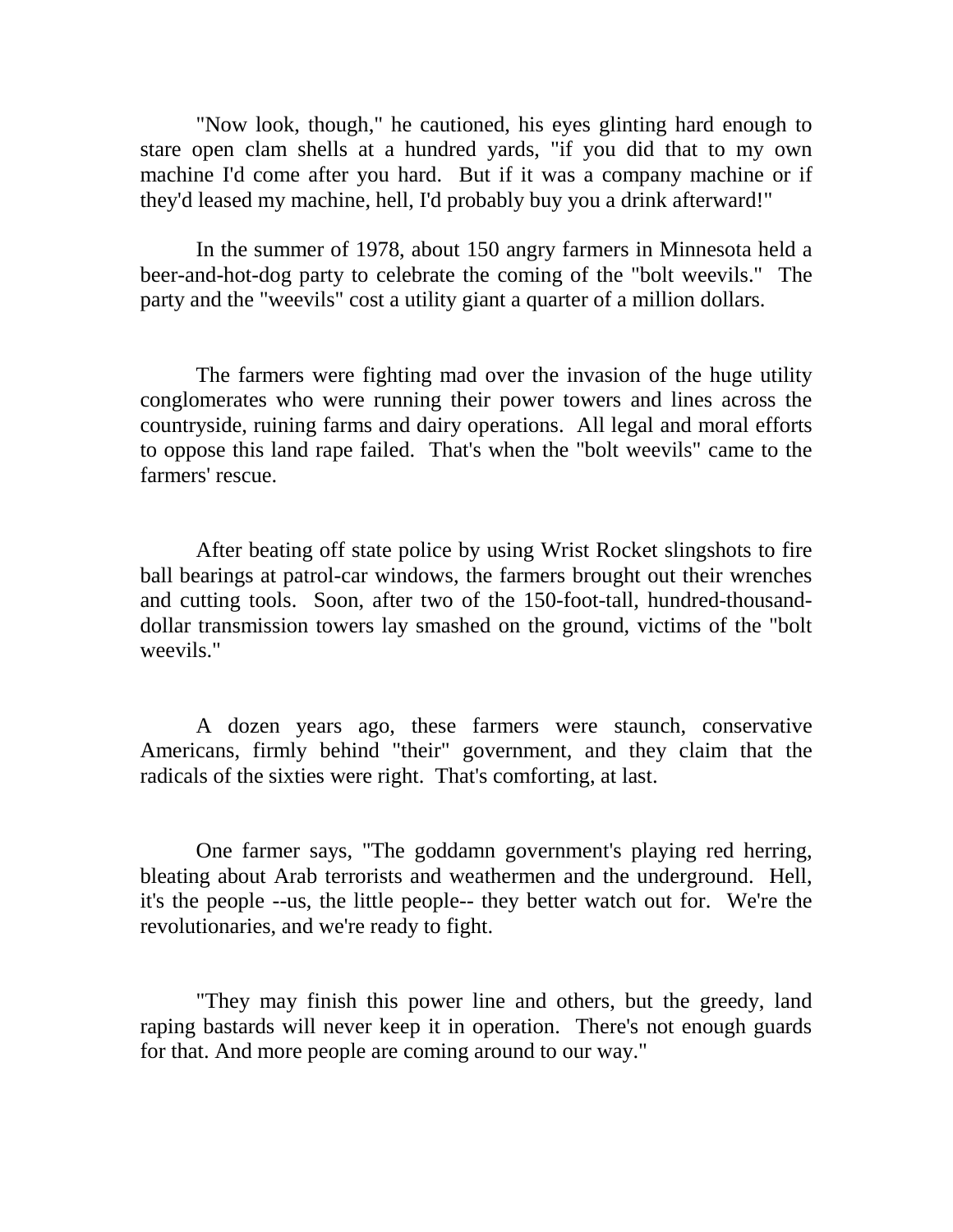You could almost hear an echo of "All the power to the people," with not hint of a pun.

 A major gas company was ripping and raping all over the countryside, using the national need for natural gas as its excuse for avarice. One landowner whose livestock were disrupted by the gas-drilling operation decided to get even, quietly.

 Farmer Dale explained, "I knew a little bit about the state environmental regulations, so I decided to help the gas company violate as many of them as I could, even if it mean sacrificing a few things of my own.

 "Late one evening, I kicked over the hose from their fuel tank and opened the valve. By morning, the result was nearly seven hundred gallons of diesel fuel in the stream below my place. It took members of the sportsmen's club about a mile downstream two hours to get state officials out there to the well site. Because of a phone call I'd made earlier, the local newspaper sent a reporter, too.

 "Later that day, I dumped my barrel of old crankcase oil on the drilling access road, and you should have seen the foreman's pickup when it hit that oil. He slammed through my cornfield. I acted really wild, raising hell about first polluting our stream, then wrecking my crops and spilling oil on the road. He was shook up to beat hell and blamed his own truckers for leaking oil. I billed their company for three-hundred dollars in damages, and he endorsed the bill for payment right there."

 Farmer Dale did some other things that week, like move and replace those "Underground Cable" markers used by the power and phone companies to mark buried wires. Naturally, the driller's dozer tore up the real wires, creating further havoc. He sprayed weed killer on his own crops, within a hundred-yard radius of the gas well, then raised hell with the state agricultural people. He submitted a bill for a thousand dollars for damaging his crops, although the gas company balked -- at first.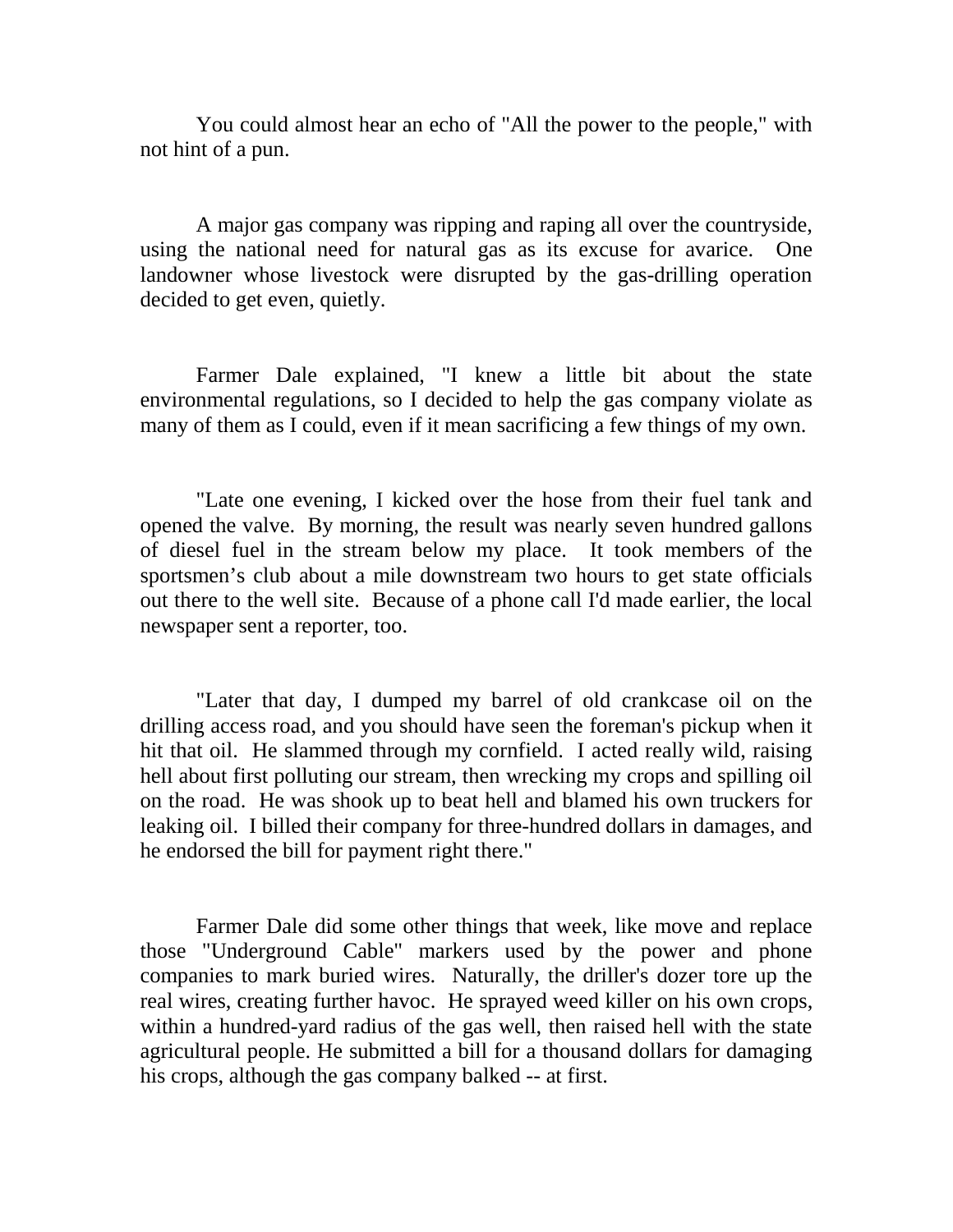"Finally I dumped some chemicals in my old well and had the water tested (he had had the water tested prior to the drilling, of course) by the county. They reported it had gotten polluted during the time the gas well was being drilled. I turned it all over to my attorney at this time."

 His attorney filed to have the drilling permit revoked and also to sue the company for huge damage settlements. The case was settled out of court, allowing the company to finish its rape, yet at a very high price, including unlimited free gas and a lot of cash for Farmer Dale.

 Another combatant in the never-ending war between the land rapists and landowners or environmentalists borrowed the old OSS tire-spike idea, married it to the Malay gate of Indo-Chinese fame, and put some heavy vehicles on the shelf for a while. Angered because the well drillers for a natural-gas company were filling their mammoth water-tank trucks from a trout stream that ran through his property, a landowner spiked their plans. He took a two-inch-thick piece of twelve-inch board and pounded five teninch housing spikes through it. The board was about eighteen inches long. He did the same thing to another board.

 The ambush site was the deeply rutted pull-off spot the heavy water trucks used when they sucked thousands of gallons of good water from the clean stream. The giant trucks had callously dug deep ruts, which filled with water from their sloshing loads. Our combatant placed his spiked boards tips upward, into the ruts. He did this on a random schedule over a one month period, disabling a total of seven trucks and finally forcing the land rapists and their trucks to another fill-up point.

 As a postscript, he enjoyed this activity so much that he built dozens of the spike devices and became a traveling one-man hit squad, placing the traps whenever he saw evidence of the heavy water-tank trucks.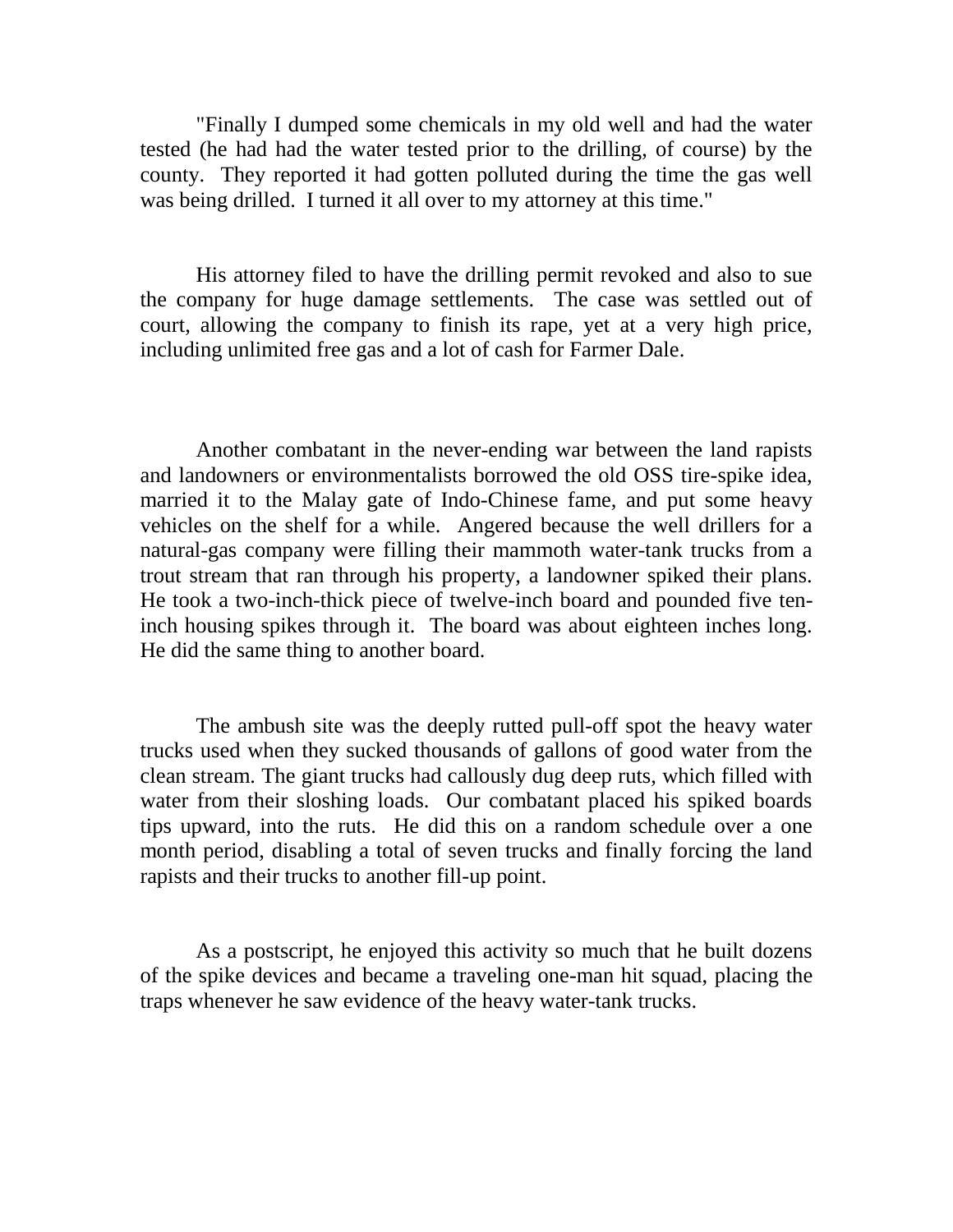#### Explosives

Now that the feds have outlawed fireworks, you'd better save all the M80s you can find. Extremely versatile devices, M80s are excellent propellants for other substances. For example, this stunt started out as a dorm prank at Clapper Packer University but soon escalated into more deadly sport, which went like this. Put some fresh feces, the looser the better, into a large Baggie. Gently break the glass on a large-wattage lightbulb, but do not disturb the filament. Even more gently attach the filament to the fuse of the M80. Screw the bulb carefully back into a ceiling socket. Finally, move the bag of feces up and around the light fixture. Be certain the fuse and filament do not touch the feces, but see that the M80 is into the substance. Tape the bag to the ceiling.

 Naturally, all this presupposes you have access to the mark's room or to a room where the mark is likely to be the one who comes in and turns on the light. One cautionary note: Be sure the light switch is off when you screw in the bulb. If it's not, you have about four seconds to avoid getting nasty coverage from the M80's blast. Done correctly, this is a spectacular stunt. As the designer of this one, George Dierk adds, "You don't have to limit your spatter substance to feces. Paint, cheap perfume, acid, and CS gas all have their place."

 Gun powder has a lot of uses in addition to filling up a portion of cartridges. If your mark has an outdoor barbecue, you could sprinkle a cup of old-fashioned black powder around the bottom of the grill. When the powder ignites it will do so with a huge, whooshy flash, accompanied by a great white cloud of smelly smoke. I would hate to imagine the multiple effects of such a pyrotechnical display on one of those fancy grills powdered by LP gas. Wow!

 Don't let your imagination rest with the cookout grill. Remember fireplaces, wood stoves, ovens, etc. The experts suggest you use black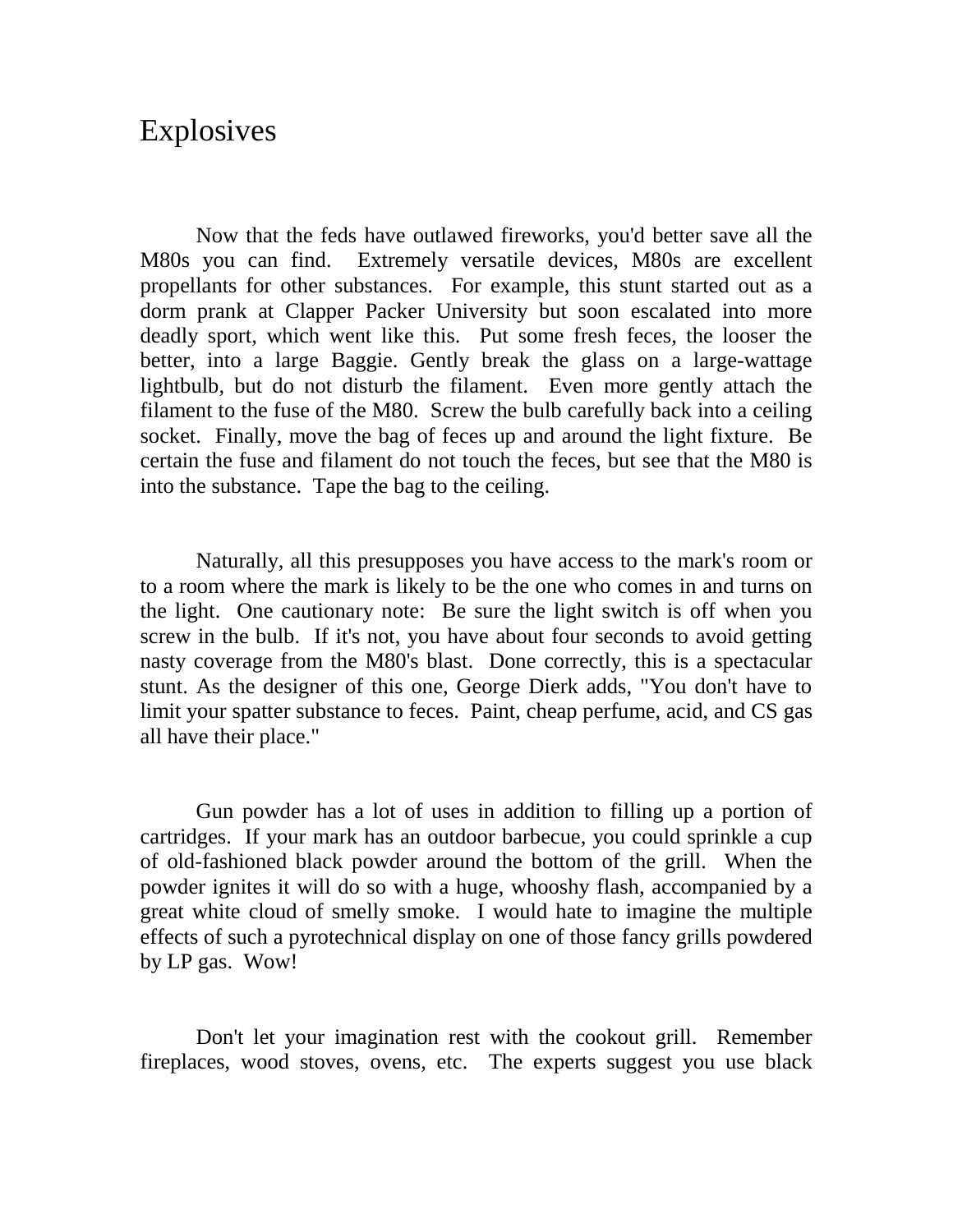powder rather than the more modern smokeless powders. Black powder really works!

 If you can't get a regular smoke-bomb device, a smoke grenade, or something real from the military, make your own. According to Doctor Abraham Hoffman, the noted chemist, you combine four parts sugar to six parts saltpeter (potassium nitrate). You heat this mixture over a very low flame until it starts to blend into a plastic substance. When it begins to gel, remove it from the heat and allow it to cool. He suggests you stick a few wooden match heads into the mass while it's still pliable. You also add a fuse at this point. The smoke device is non-explosive and nonflammable. But a pound of this mixture will produce enough thick smoke to cover a city block. Watch which way the wind blows.

 John E Warrenburger likes to mess up people's nervous systems. One of his favorite non-lethal tricks involving non-explosives is a good bit of cardiac theater.

 John says, "I bundle a few of those road flares -- the ones in the red jackets -- together and wrap them with black plastic tape. Connect this with some coiled wiring to a ticking alarm clock and place it so your mark will get the full visual and aural effect.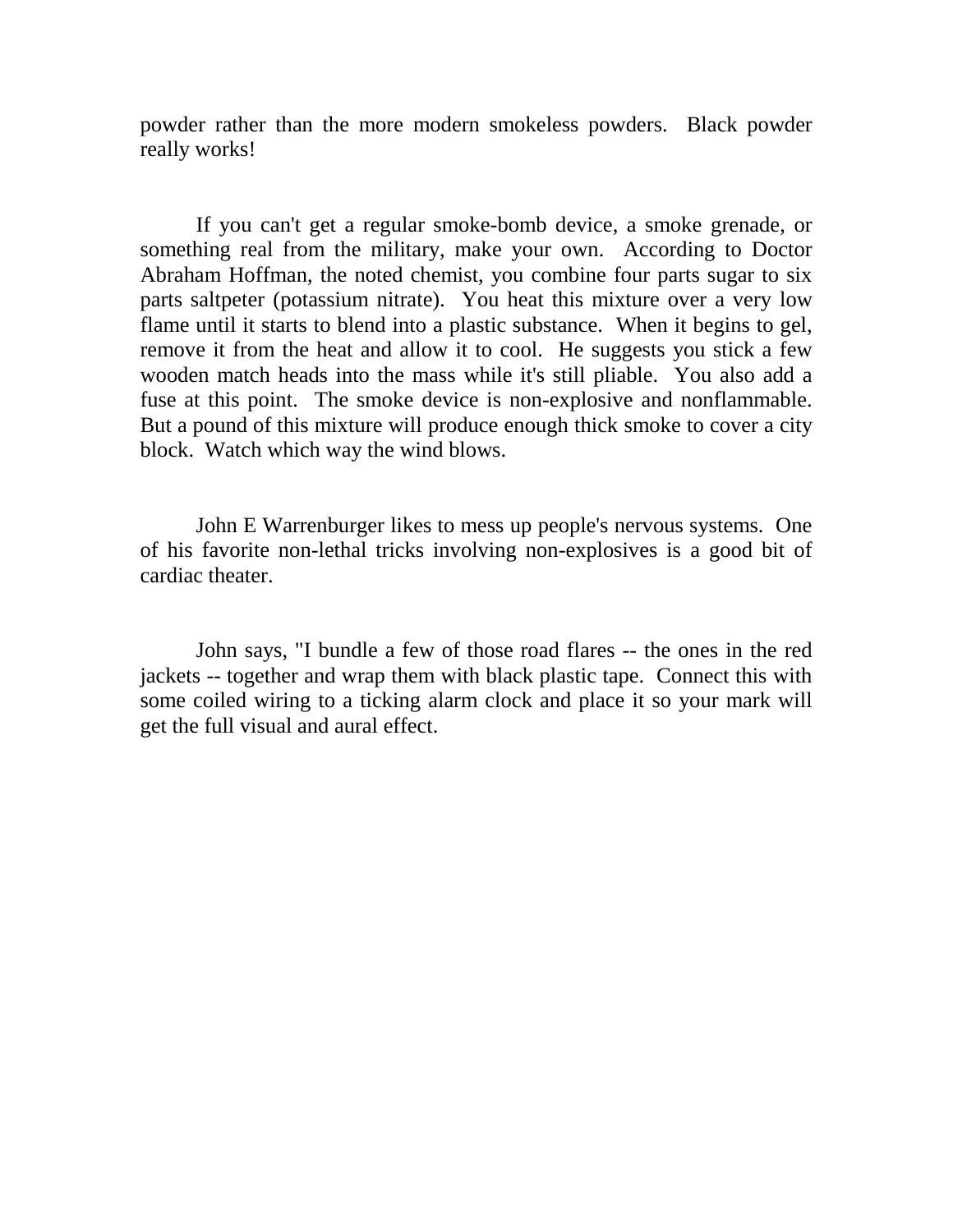### Fillers

Trickster Aynesworth Belin is thrilled with the recent introduction of the super-foam products. These are urethane-and-resin compounds, usually in a spray can, which billow out and expand into a mass at least thirty times the original volume. They harden quickly, often within five minutes. Another version is a two-part liquid that when mixed does even more astounding things. One quart will give you the equal of 150 pounds of plaster.

 A gallon of super foam will make eight cubic feet of the ultra-strong material, which is water, erosion, and corrosion proof, as well as heat and cold resistant. The irony is that these products have been marketed by major corporations for various legitimate filler jobs. They rely on advertising and societal brainwashing to make certain the lulled citizens use the product only for its duly intended purpose. If there was ever a product that belongs in the arsenal of the dirty trickster, this one is it. I took an informal survey of fifteen hardware stores in my area. All had the product in stock. Yet one clerk told me, "Most [buyers] are young kids...got no good use in mind."

 I bet some of them have a very good use to mind. What can I say but, "Try it, you'll like it," even if the mark won't?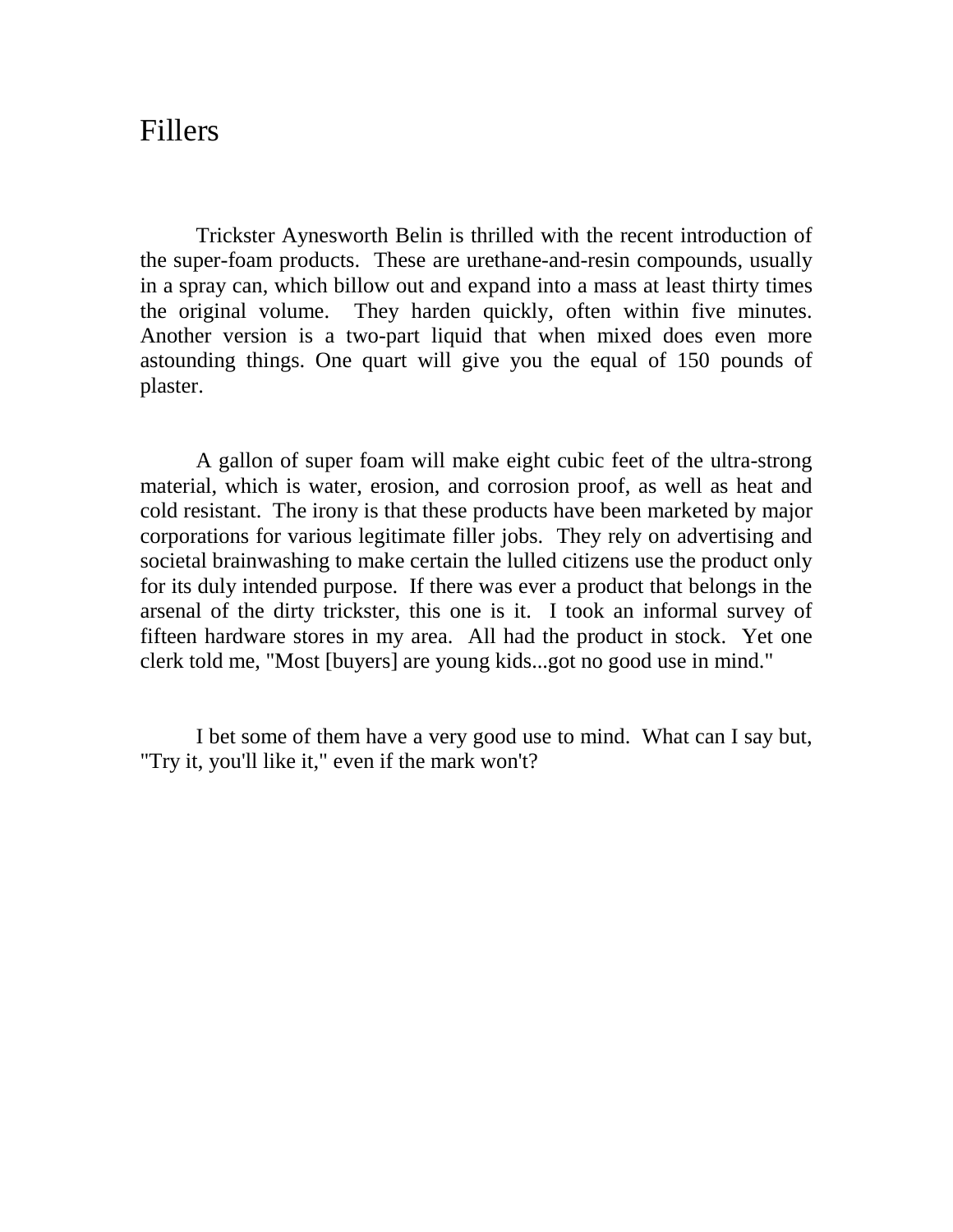## Forgery

Forgery is a fine art form, very useful to the trickster. During World War II, for example, the British Security Coordination often forged letterheads, documents, and official cables to thwart Hitler's efforts in the early dark days of 1939 through 1941. Some of their efforts were spectacular, especially in South America, working covertly with sympathetic American officials, officially neutral at that time. Some of their tactics are highly adaptable to today's dirty trickster. Full details are yours for the reading in A MAN CALLED INTREPID. Another excellent reference is THE NEW PAPER TRIP, which will give you everything you need to know about forging to get even.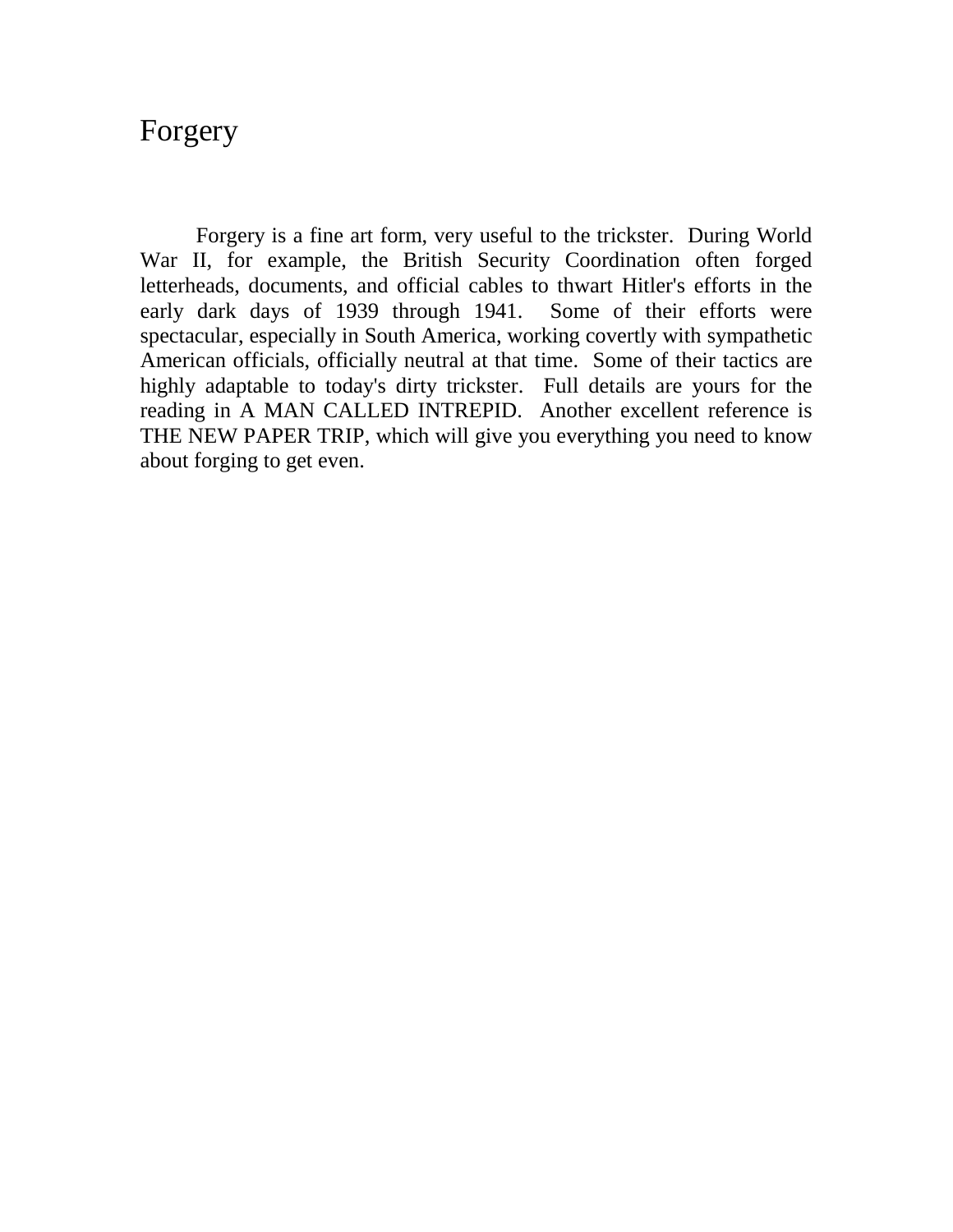### Garage Sales

Ever have a garage sale? Ever been to one? They're incredible, and they seem to bring out the most in worst people. Even I, a thick-skinned, terminal misanthrope, was awed at the gall of some people who demand to see your entire house or who pound on your door at 6:00 A.M. to get a "head start" on a garage sale you announced in the paper starting at 9:00 A.M. Getting the message?

 Let's have a garage sale at your mark's residence. Or let's have it in your mark's name but at the neighbor's address. List all sorts of outlandish bargains and tell people you have guns, old china, glassware, and dozens of inexpensive antiques. You want obnoxious gawkers, not buyers. Remember that! Naturally, the mark and/or the neighbor will know nothing of this until the first knock on the door at 6:00 A.M.

 "I used to get all sorts of odd-hour calls from home-remodeling-andrepair salespeople at this one local company," recalls Jim Kenslogger. "I must have called them a half dozen times to ask that my name and number be removed from their files. No luck. So I decided to change my luck.

 "I learned who their chief executive was and pulled the bogus-garagesale number on him, complete with newspaper ad. Then I started calling his home at odd hours, asking if he were the party having the garage sale. He was really out of sorts after about a week of this.

 "I stopped, and about ten days later I got another routine sales call from his company. I called right back, asked to speak to that executive, and told him I was damn tired of being bothered by his salespeople and could he get them to stop calling me. He pledged he would and told me wearily, 'Buddy, I know just how you feel. I'll surely take care of it for you.' I had no trouble after that, so neither did he."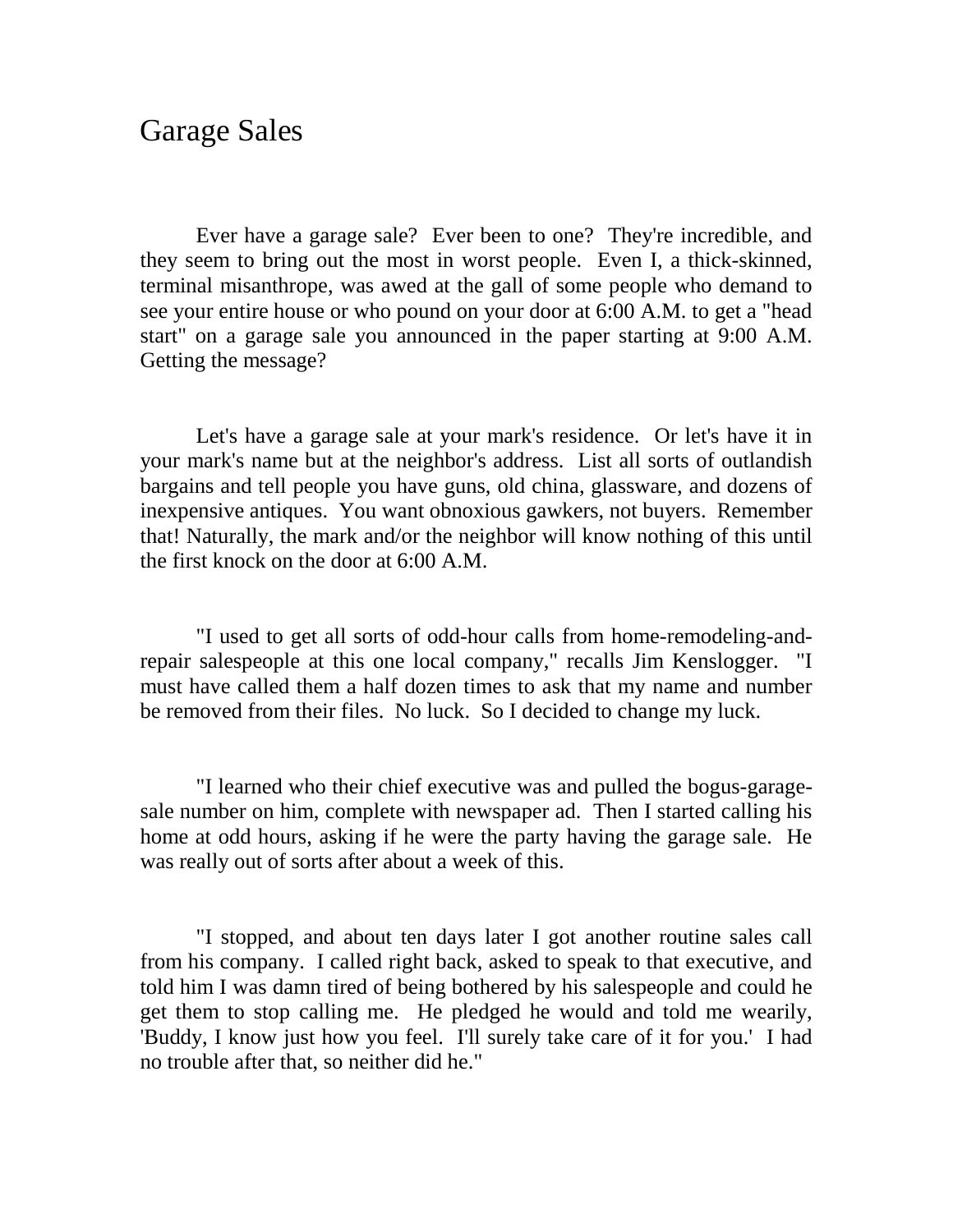#### **Gases**

A serious dirty trickster should have a supply of ammonium sulfide. This liquid is loads cheaper to buy than milk, booze, or gasoline. It smells so awful that no one, not even the most terminal of coke sniffers, can stand to be around it once it has been brought into play. It may be sprayed or vaporized. Using this stuff as a base, Kurt Saxon offers a very effective formula for making your own stinkum in his book THE POOR MAN'S JAMES BOND. The stuff is so potent that it should have to be registered somehow with someone. Phew. But it's easy to make, and as long as it's harassing your mark's glands, what do you care?

 A little leave-behind hostess present can be a small, uncapped bottle of butyric acid. Propped near the door you're closing, it will be knocked over when the mark enters the room. Phew.

 Crowd-dispersal devices are also good choices for the trickster's arsenal. These include spray canisters, gas grenades, pens, and other chemical-dispensing weapons. Many of these items may be purchased over the counter in some states. They're generally sold under a variety of trade names and generally contain CS gas, which is a military version of tear gas. If you obtain it without undue risk, MACE is an excellent choice. Many manuals tell you how to make your own MACE.

 You can buy many of these materials by mail order. Check current shipping regulations and any laws against these devices in your own area first, of course. One of the best mail-order companies in this business is American Colonial Armament, P.O. Box F, Chicago Ridge, Illinois 60415. If you are or can appear to be a law-enforcement official you can have access to a veritable smorgasbord of sophisticated gas weapons by getting a catalog from the F. Morton Pitt Company, at 1444 S. San Gabriel Blvd., San Gabriel, California 91776. Finally, if you prefer to brew up your own gases, get a copy of Kurt Saxon's classic book THE POOR MAN'S JAMES BOND. He tells you how to do it all in your own kitchen workshop. You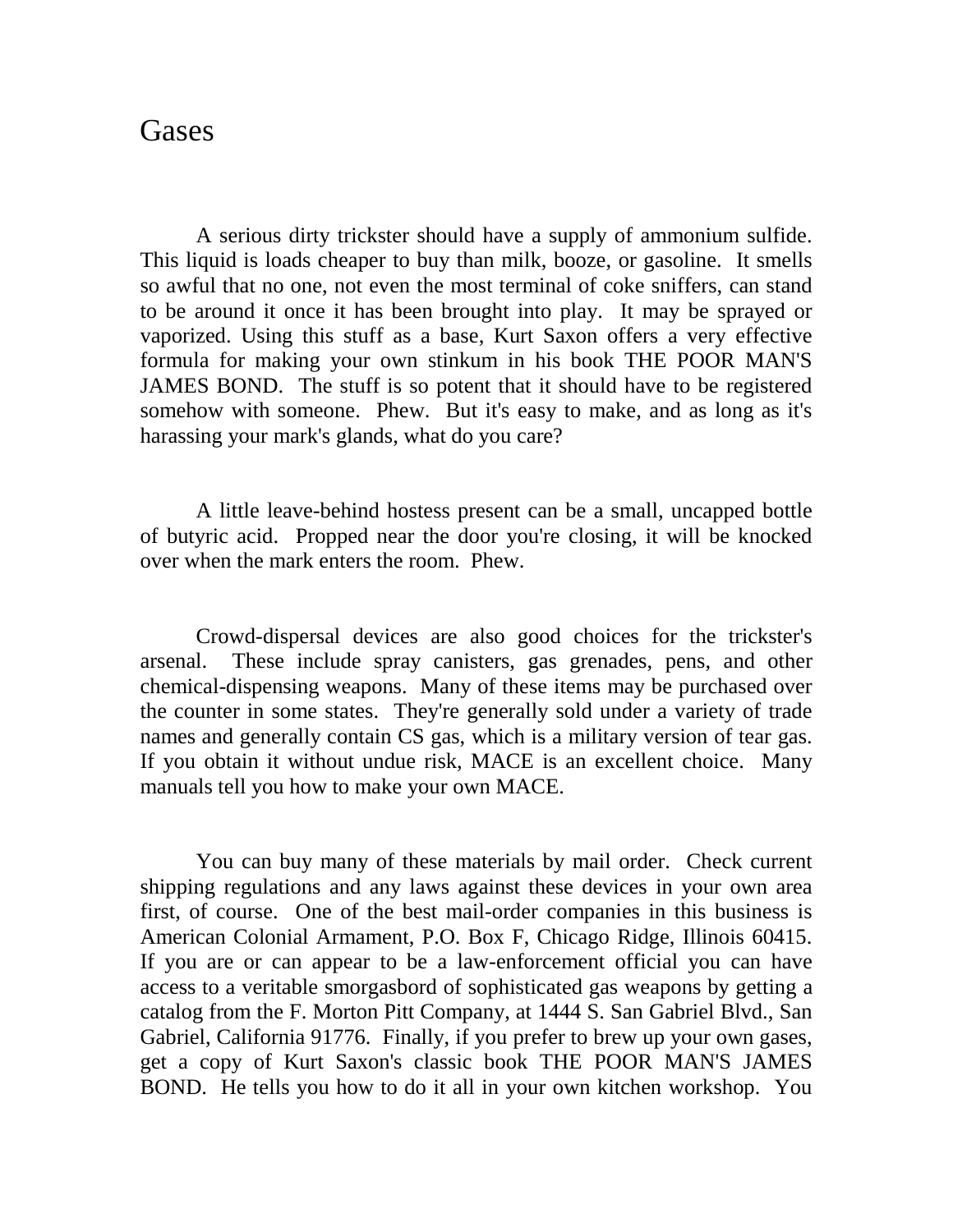can get his book from Atlan Formularies, P.O. Box 438, Eureka, California 95501.

 From Elmer Bill, our gardening editor, comes the charming advice that spray cans of Raid and other insecticides provide you with an improvised defensive weapon. The stuff burns the eyes badly and will fire an eight- to ten-foot spray.

 This buffet of gaseous ideas is method only. The rationale behind why you would use such tactics is your own business, of course. But at times when people or institutions have done you dirty -- a dose or so of noxious gas may help set the record straight for you.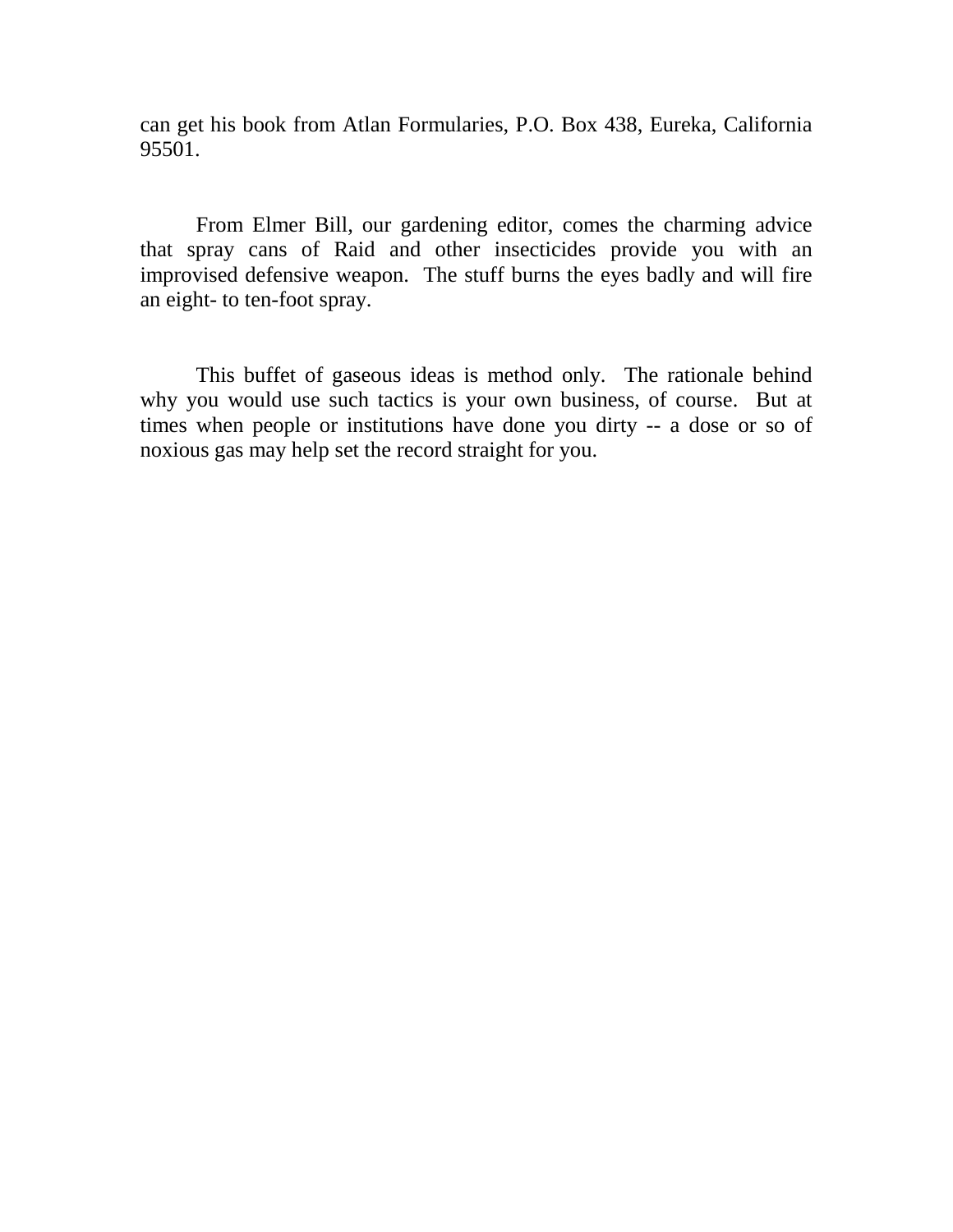## Graffiti

Contrary to popular belief, some people -- usually the creepy ones you want for this stunt -- do call names and numbers found in bar restrooms. Harvey Rankin and Festerwald Ray proved this premise in their study SCRAWL ON THE WALL. What you learn from them is that you should write you mark's spouse's first name and phone number and a boldly stated sexual attraction (use your imagination) in every restroom of every bar in town. Biker and jock bars are usually the best.

 As a follow-up, you can tune in your tape deck to a pop country song, call the number yourself, and sound drunk. If you're lucky, the mark will answer. Tell the mark why you're calling and where you got the name and number. It is hoped that you'll be the only ringer among a large crowd of real callers.

 Commercial graffiti are available in a form known as billboards and posters. You could have posters or billboards printed to announce your mark's coming out of the homosexual closet. Or your bogus billboard could announce a conservative political candidate's personal advocacy of gun control, gay rights, blacks, Chicanos, abortion, etc. Your political candidate may actually support busing. If so, you billboard for him should indicate his violent opposition to it. And so on.

 Bumper stickers are another form of graffiti. You can get bogus ones printed in the same manner as billboards and posters. Or you can use legitimate purposes, such as slapping strongly adhesive bumper stickers that champion your political candidate -- mark to the painted rear-deck surfaces of automobiles in a shopping-mall lot. It might be fun sometime to sit around thinking up other creatively rotten things you could do with bumper stickers to get even with someone.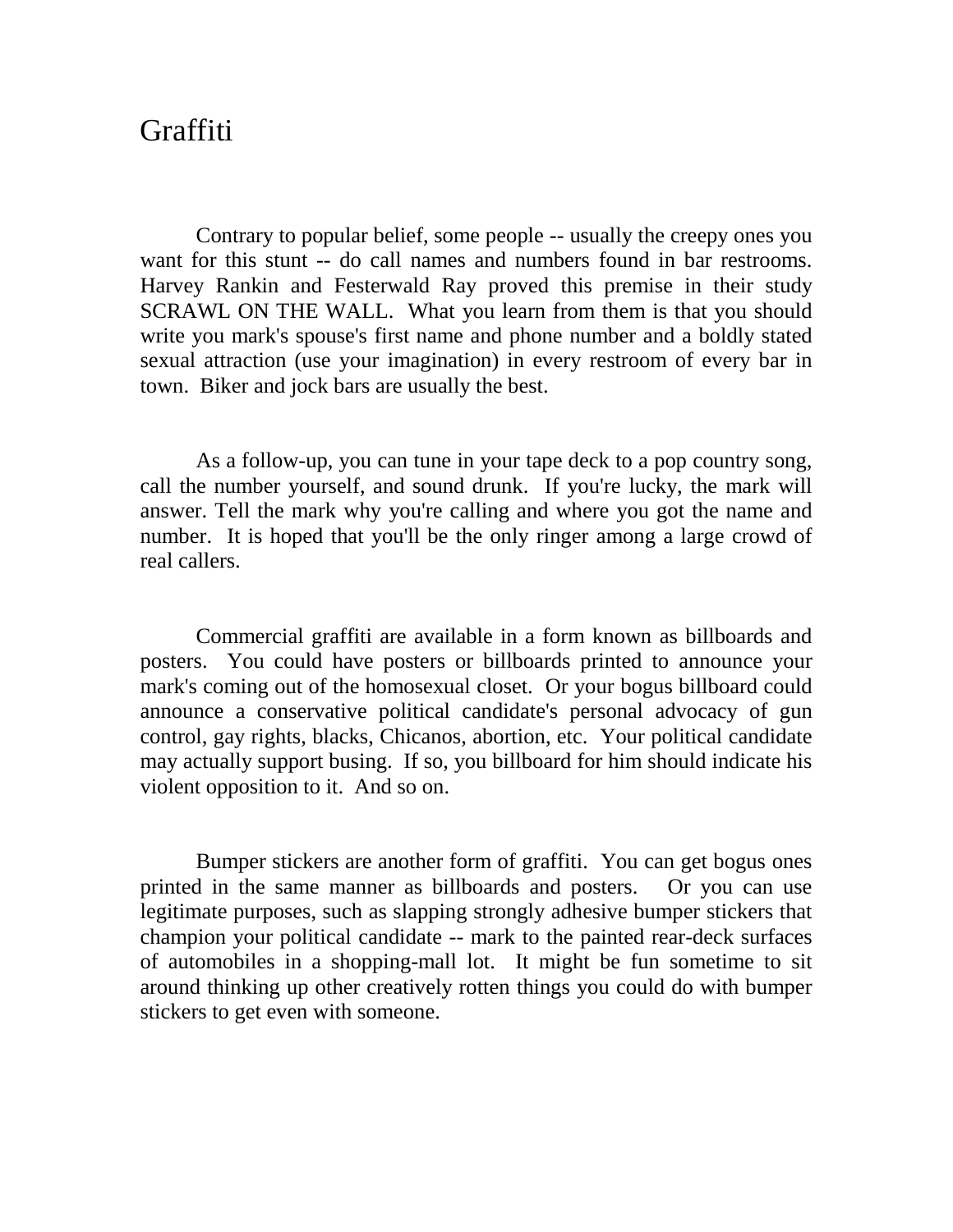For example, you could get bumper stickers printed that say, GAY IS GREAT...TRY IT, and place these on the automobiles of local bikers, right wingers, clergy, and others who feel threatened by homosexuals. You could get bumper stickers that say, HONK IF YOU'RE AN ASSHOLE TOO, and put them on the autos of marks whom you feel are qualified. BAN HANDGUNS or HUNT HUNTERS bumper stickers go great on the property of redneck gun nuts. Or put NRA FOREVER! and JUST TRY TO TAKE MY GUN AWAY! on the property of the simple and misguided wimps who really think gun control serves any useful purpose.

 Other fun bumper stickers can say things like, BEER DRINKERS GET MORE HEAD; SUCK MY TAILPIPE; HONK IF YOU'RE HORNY; HOORAY FOR THE KKK; or DEUTSCHLAND UBER ALLES. Stickers featuring swastikas or Soviet flags can also be used creatively.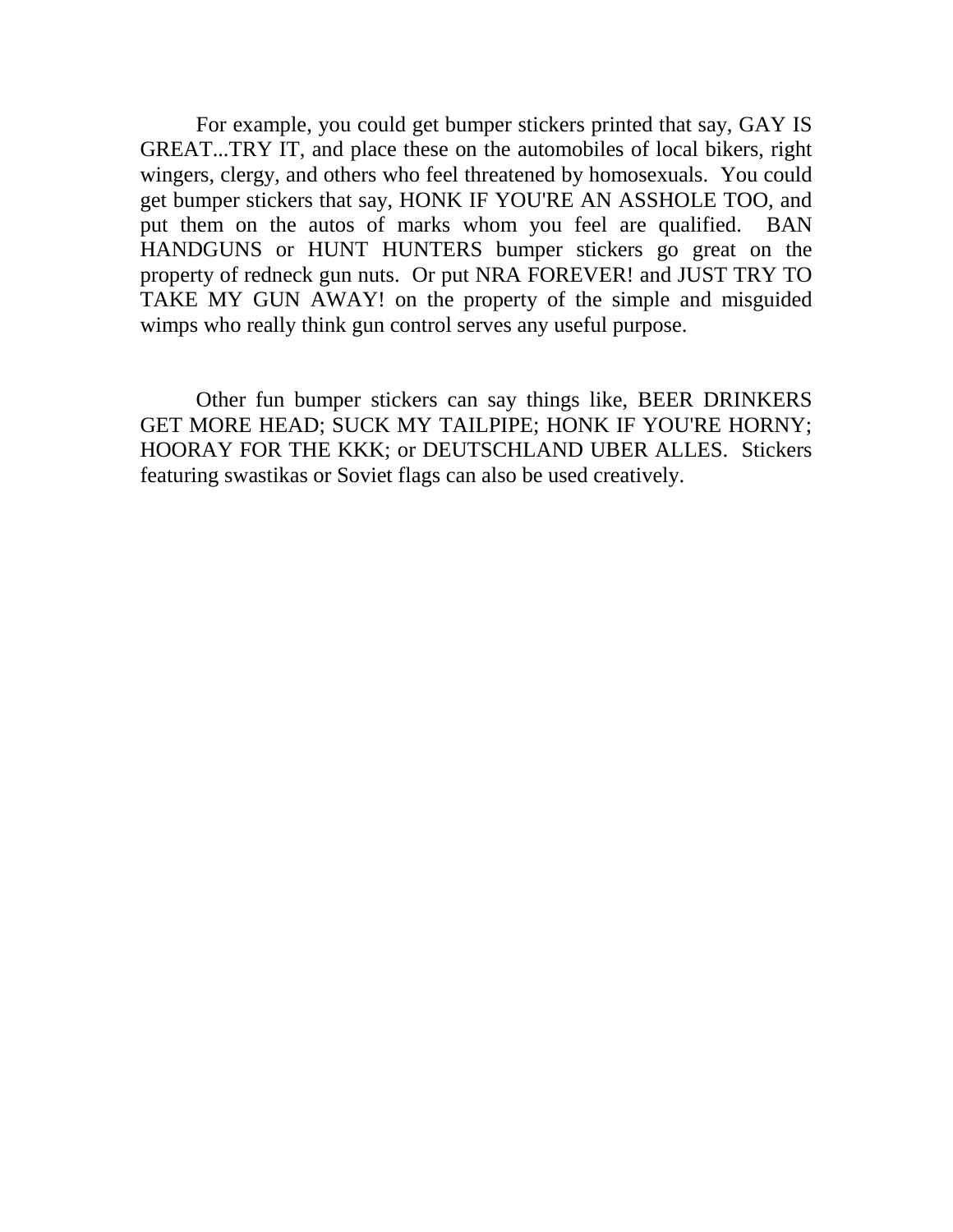## Highways

An activist can have fun on the roadway, too. Can you imagine the damage possible if one were to substitute a road sign that read, GROSS WEIGHT 15 TONS, for the original sign on a bridge that read GROSS LOAD 5 TONS? One protesting employee did this at his employer's Ohio plant and had materials shipments shut down for eight days.

 In World War II, it was common for enemy agents on all sides to turn road signs so as to misdirect military convoys, screwing up operations. The same tactic could be used today, even if your only enemy is some governmental branch or agency.

 In the annals of highway history no one has seen the equal of the many low points of the Pennsylvania Department of Transportation, traditionally a repository for political hacks, Mafia underlings, patronage hogtroughers, and the terminally incompetent. M. Harvey Shopp, a veteran political trickster, has all sorts of suggestions for highway fun such as painting sawhorses to look like official blockades and using them to close highways, bridges, etc.

 Another of Shopp's ideas is to produce bogus DETOUR signs and place them at strategic locations where they will be sure to screw up highway traffic.

 The road woes of Allen McDonald illustrate the rationale behind these moves. Whenever the county in which he lived did road repair to the bridge near his home, they always parked their equipment in his yard. When county road scrapers went by, they piled a line of debris high enough to close his driveway. In winter, they also closed his own freshly shoveled driveway, this time with ice-hard snow and frozen slush. All calls to county officials were answered with only the uncaring and operationally impotent cluckings of the tongue.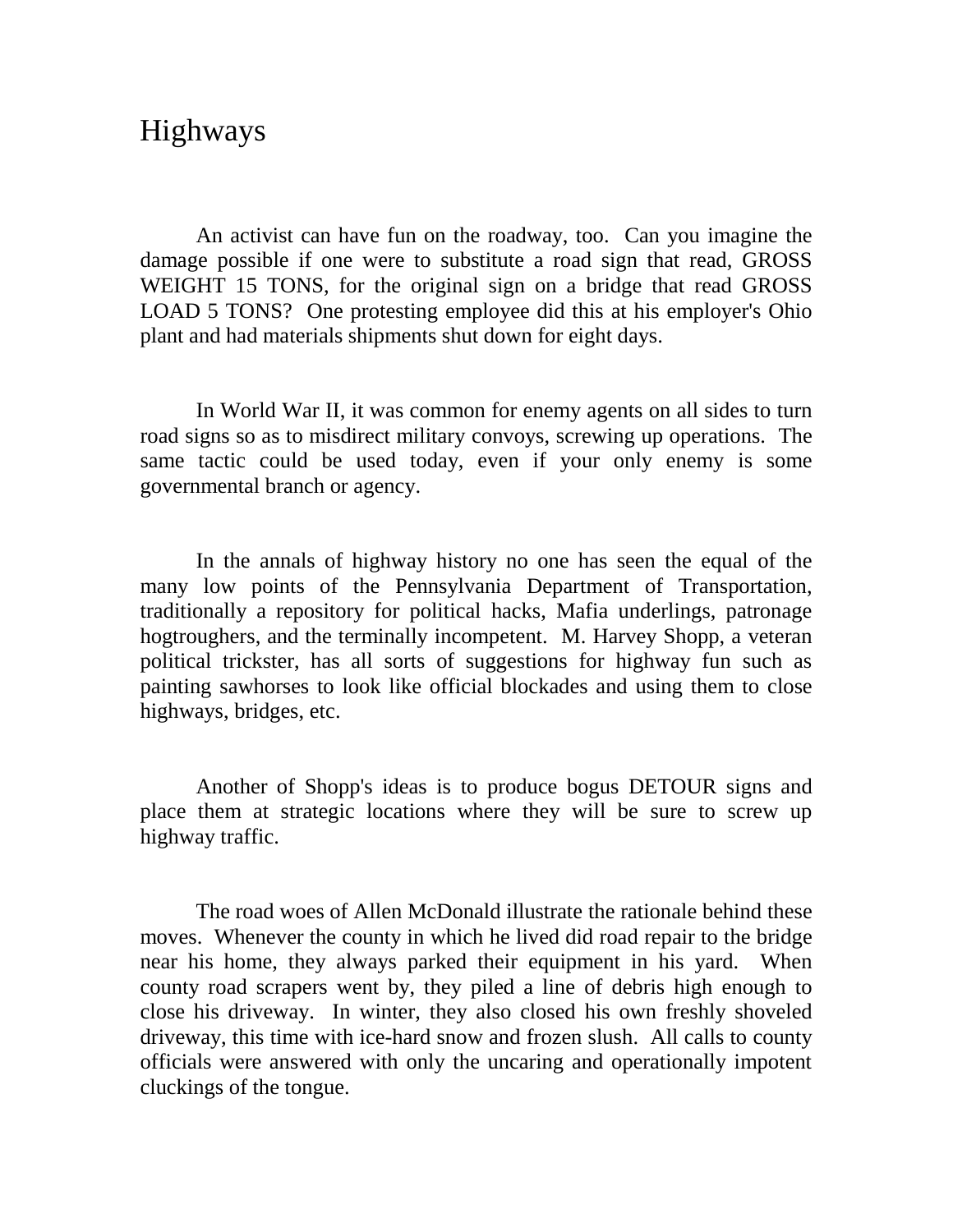"I decided to return some of the favors," McDonald said. "I began to turn road and other directional signs around. I stole a couple of BRIDGE OUT signs in another county and placed them in front of perfectly good bridges in our county. I once called the local radio station and announced several road repairs that would mandate detours -- telling them I was a county road super, of course -- which really screwed up local traffic for a couple of days.

 "The upshot is that the county got a lot of nasty calls and even more bad media publicity, and the county commissioners agreed to investigate these problems 'caused' by the road people. Naturally, in the midst of all this I also brought up my beefs about their conduct, offering to testify at the hearings. All abuses against my property quickly stopped. So I stopped my counter-abuse program."

 Check the "Joggers" section of this book to learn about the OSS tire spikes of World War II infamy.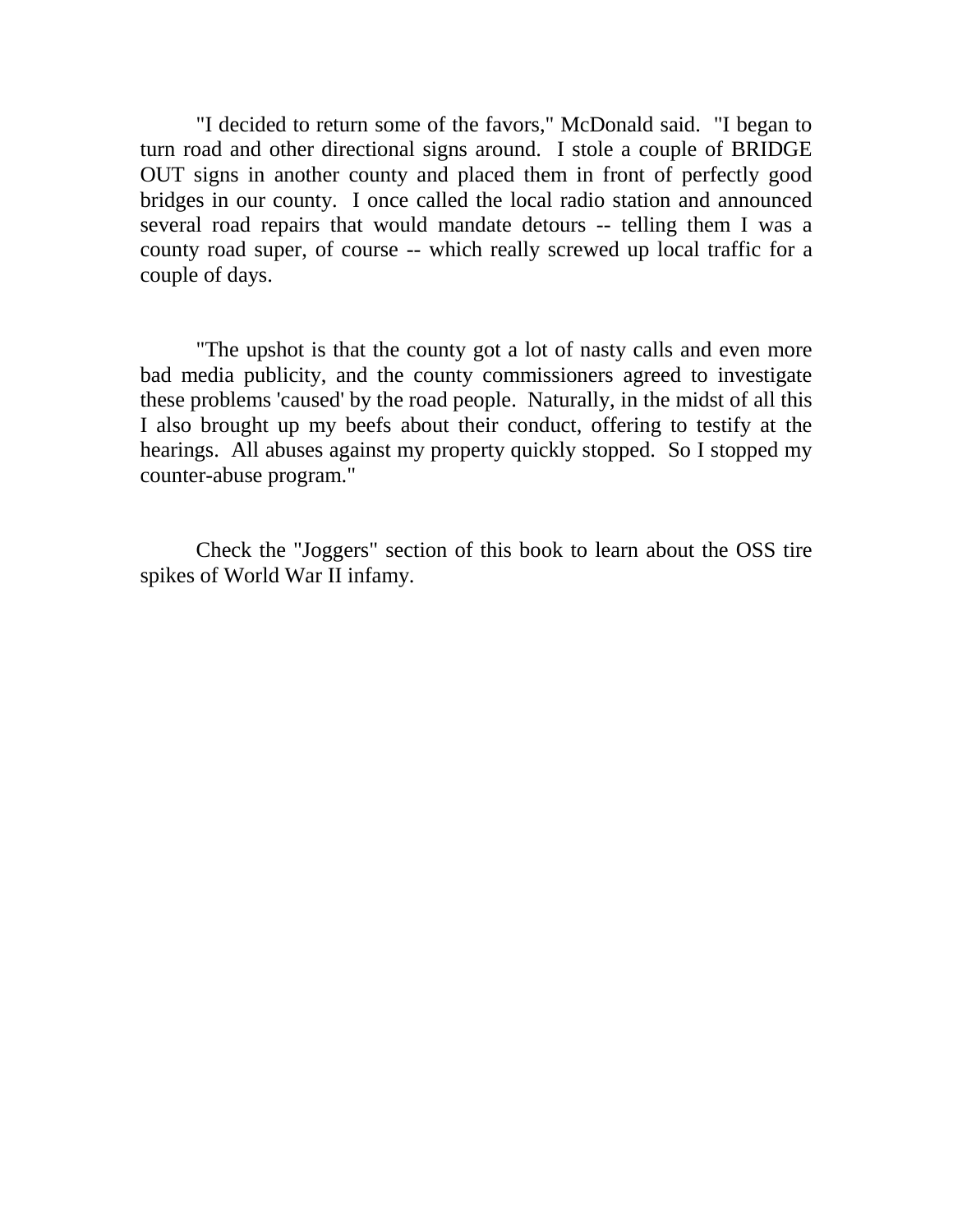#### Homes

All sorts of things have homes -- snails, snakes, groundhogs, weasels, Japanese beetles, even marks. One vengeful way of getting even with a mark is to destroy the moat to the castle of his/her home. The idea is to hit close to home, for both physical and the psychological destruction involved.

 One example started at the apartment of Pat Konely. Because the landlord refused to make needed roof repairs, several rainstorms flooded Konely's apartment, damaging personal property. The landlord also refused to pay damages, and Konely didn't have the money to fight the landlord's attorney.

 Pat Konely admits the response wasn't very funny, but it did put a damper on the mark's day and his own home. It worked because the mark's front door had one of those mail slots cut in it. Konely says that this stunt works wonders when the mark is not aware of what's going on until the poor drip really gets the message. Here's what Konely suggests. Hook a hose, ideally the mark's, to the outdoor faucet. Unscrew the power nozzle so you have the bare hose. Carry it to the mail slot and quietly fit the bare hose end through the slot and into the house. Got the picture? Good. Konely says you just turn on the faucet and hope the mark has slow reactions. Most tricksters would agree that it's hardly sporting to do this when the mark is away from home.

 "That would be like shooting puppies in a barrel," Konely snorts. "At least tip the barrel over and give them a running start, so to speak."

 If your mark hates cats, be sure to place dead fish in obscure and unpleasant places around his/her abode. Do this at night. If you want feline audio accompaniment, tie a large dead fish from a tree limb or pole just out of the reach of the neighborhood cats. The nearer to the mark's bedroom window, the better.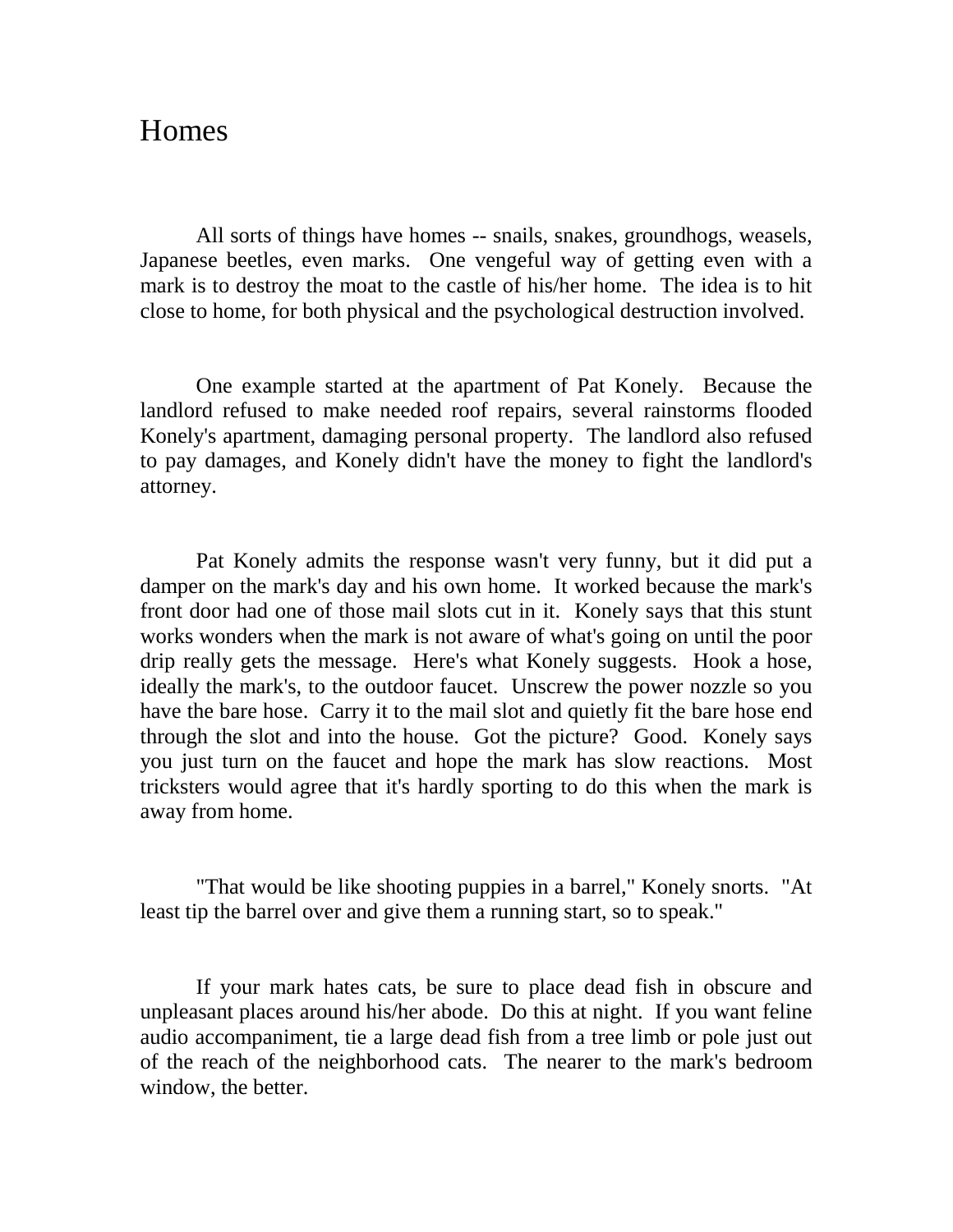The modern epoxy glues are a miracle to many and a menace to others. The latter is exemplified by the exasperation of a person who's just discovered that someone has squirted a load of strong glue into her/his door lock. (Liquid solder works too.)

 You know all those vents in the back and top of a television set? If you ever pour a bunch of iron filings down in there, some interesting things will happen to the mark's set the next time it is turned on.

 How about some party humor? If your mark doesn't know you're getting back at him yet, you might even find yourself a guest in the target home. You could start off your festivities by quieting yourself away from the crowd, locating the family freezer, and either turning the unit down greatly, pulling the plug (unless it's equipped with a safety signal unit), or switching it to defrost.

 A trickster by the name of Micki related how she once came bearing gifts for the mark's family freezer. She had matched the hostess's freezer wrapping paper and style perfectly. Then, nestled among the nice beef roasts, steaks, hamburgers, and chickens belonging to the mark, Micki added her own packages of frozen roadkill -- dead cats, small dogs, groundhogs, and crows.

Happy eating, all you mystery-meat fans.

While doing your tour of the targeted facilities don't forget to dump some fiberglass or insulation dust into the mark's washing machine. It will be picked up by the clothes, ideally undergarments. Within half an hour of getting dressed, a person wearing clothing impregnated by the fiberglass or insulation dust will wish he/she weren't. It creates terrible itching that takes two or three days to disappear. The best part is that no one ever thinks to blame the rash on sabotaged clothing. Repeated doses of this stunt are enough to make a strong mark crumble. A continual supply of "product" is assured if you mix the nasty dust in with the laundry detergent.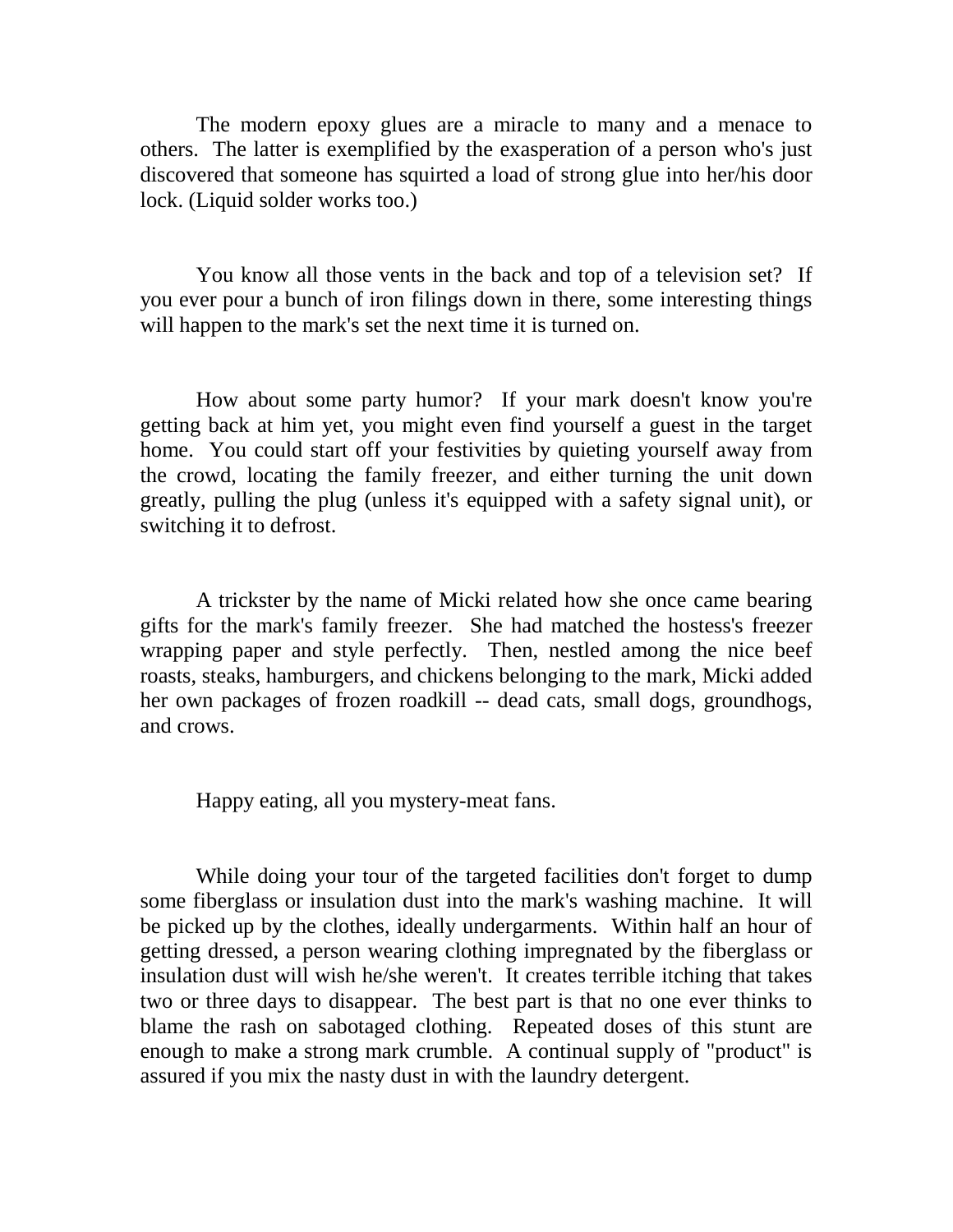Every real kid knows what sulfur smells like when burned – horribly rotten eggs. Once, some of my peer-group delinquents put some three pounds of it in a nasty neighbor's furnace, after somehow gaining entry to the basement. The house had to be aired out for nearly forty-eight hours. It was awesome. If you want some fireworks with your sulfur-in-the-furnace gimmick, throw in a mixture of potassium permanganate and sugar. It will flare, smoke grandly, and, with the sulfur present, stink all the more.

 Here is one of Leon Specre's recipe for ill humor. He hopes you dig it.

 Your mark (and family if there is one) is away for at least the weekend, and you know about it enough ahead that you can hire a backhoe operator. Also, rent a pickup truck and tape a cardboard sign to its door with some vague identification on it about a landscaping business. Smear the license plate with mud or borrow another plate for a short while.

 You should arrive at the mark's house about half an hour before the backhoe. Naturally, you used the mark's name when you engaged the backhoe and you told the operator you'd have a landscape contractor (you) there to meet him. The neighbors should think everything is in order if you act as if you know what you're doing.

 Don't give the backhoe operator a good look at you, and use some disguise kit if possible. The premise is that the mark wants to add a basement room somewhere on the house. You must tell the backhoe operator exactly where to excavate. In most suburban areas, underground utility lines are indicated with aboveground markers. You can pick up gas lines and water lines from the meters. Pick an area clear of utility lines and pipes and lay out some string and stakes. Do all this before your operator arrives. Tell him your client, the mark, wants that area excavated and to bill the mark directly. Further, tell him that you have to leave to pick up your foreman and crew and that you'll be back in about twenty minutes. Ideally, you'll never see the backhoe operator again.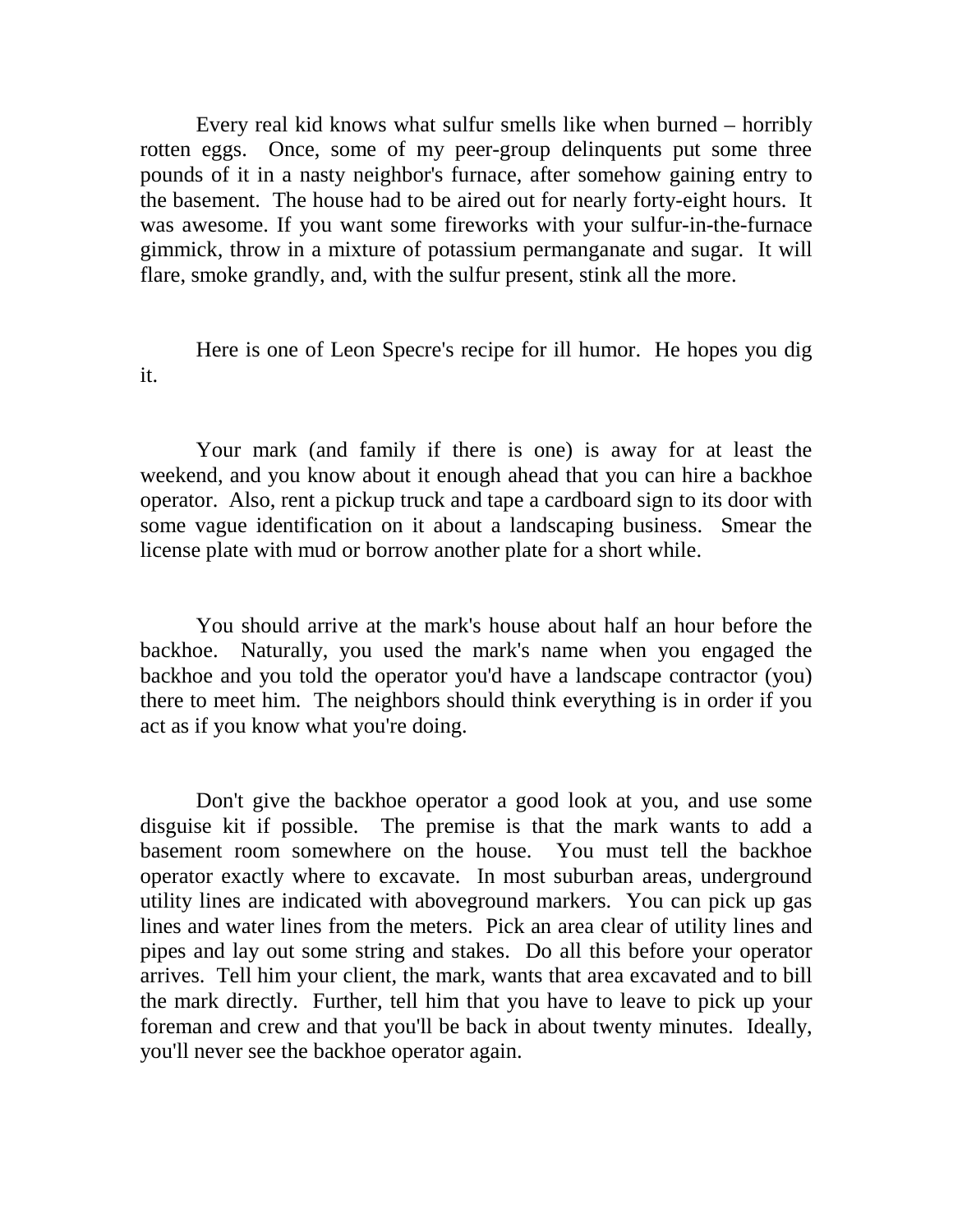As Frank Foge points out, "My chemistry teacher always said there'd be a practical use for these high school science courses someday." She was right. Do you remember what termites look like? Good. If not, any insect book will tell you. Or visit your local Orkin man and tell him you need to obtain some termite eggs for an experiment. Or get them from a sciencesupply house.

 I bet you already know the experiment. It's called how fast can the little eggs hatch into hungry termites and devour the mark's house? There's no trick here; you just infest your mark's home with the little buggers. They'll do the rest. This last one was prompted by a frustrated renter whose landlady refused to have the cockroaches and other pests exterminated from an apartment. A serious illness to an infant child, traced directly to the landlady's refusal to follow sanitary laws, triggered the nasty "bugging" by the renter.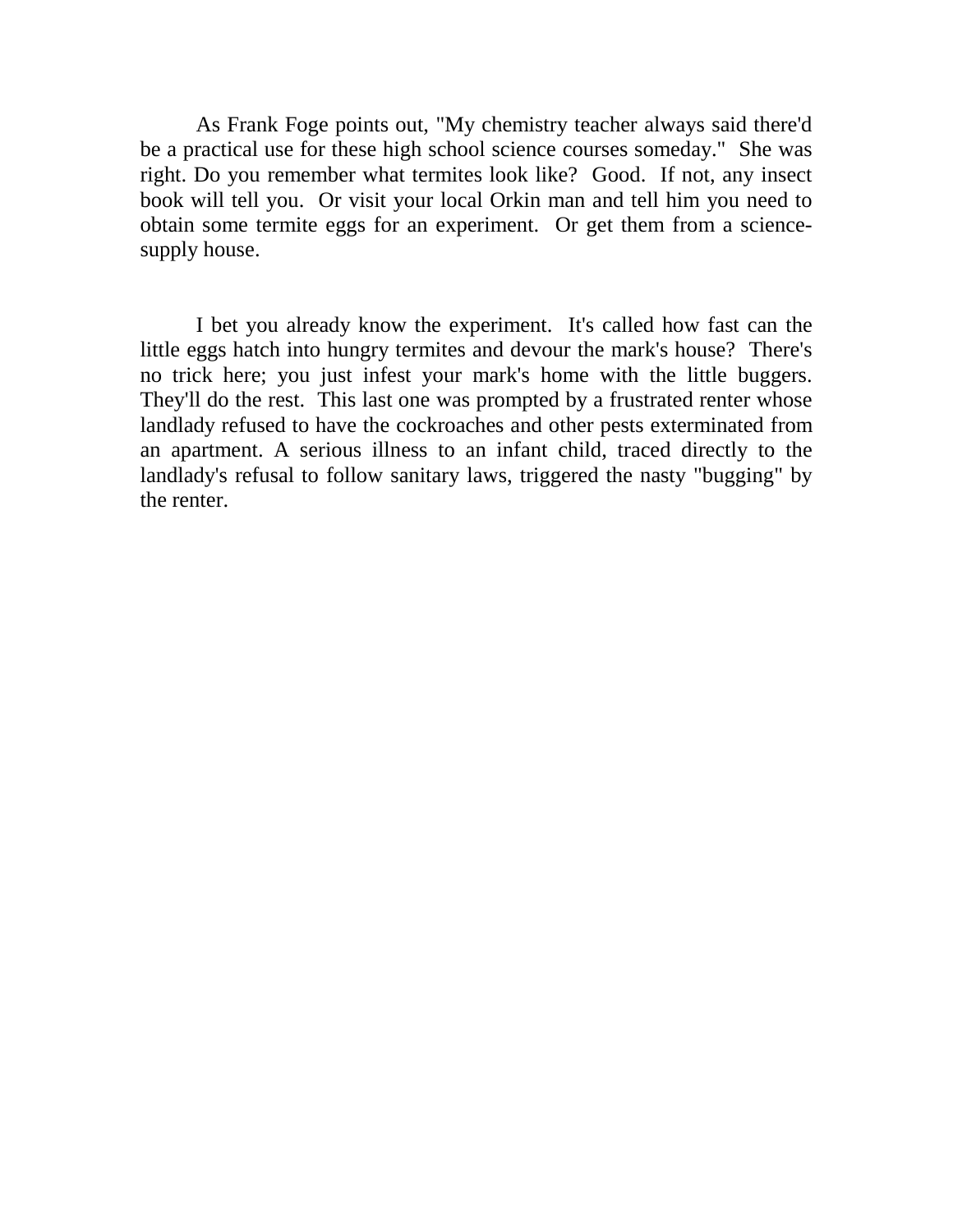## Hookers

In many cities independent business people have set up a personal service whose employees make housecalls. These paid friends come in all sexes and meet all tastes. It might be fun to invite one of these hedonistic harlots to "your" house. Use the mark's name and a neighbor's address. Try to pick the most upright, puritan neighbor you can find to receive this sexual good Samaritan -- a professional virgin or librarian; something on that order.

 Not all prostitutes carry the Good Housekeeping Seal; some carry venereal diseases. These are fairly common among streetwalkers, the bargain basement of hookerdom. If you or a trusted friend in law enforcement, medicine, or social service can locate one of these carnal carriers and your mark has a weakness for ladies, hire her and let her pick up your mark. Nature, as they say, will take care of the rest.

 I'm certain your vengeful imagination will have no trouble matching a deserving mark with a paid friend who might give him/her more than bargained for. I know a couple of people who set up a cop this way. The cop was especially hypocritical and nasty about honest working girls: He'd fully and freely sample the services before busting and totally prosecuting the servicer. He got his, so to speak.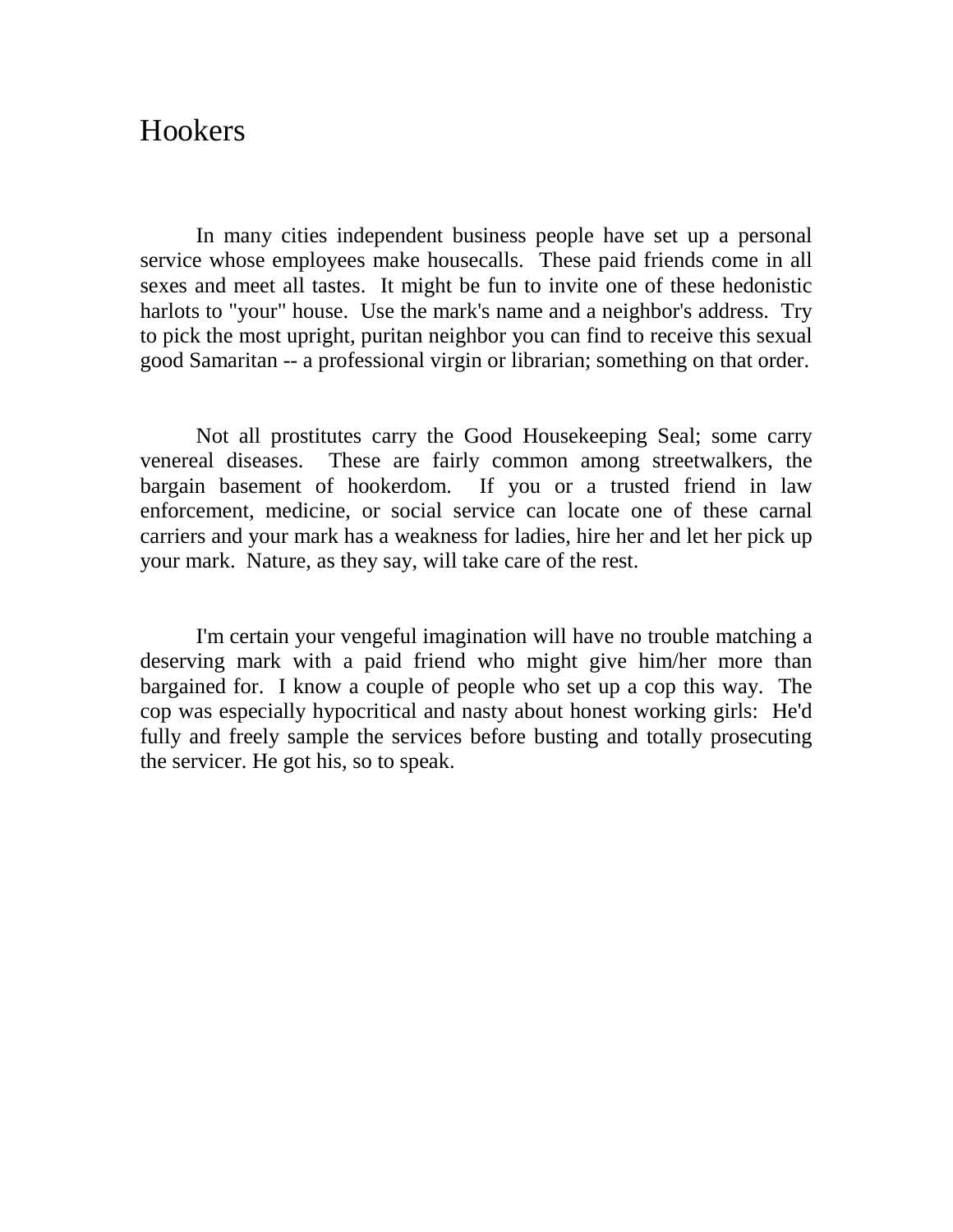# **Hotels**

Suppose you are staying at a hotel and get into a bad beef over the poor quality of the meal you get in their restaurant. After trying to be reasonable, here is how Ralph Charell, a champion-class advocate for the little guy, handled it. Seeing absolutely no satisfaction and no end of snobbish treatment, Charell took the following steps. He requested a deposit box in the hotel safe and placed the offending rib roast, which he felt was of poor quality, in the box and locked it. The box had two separate locks and two separate keys. One was held by the hotel, the other by Charell.

 "At this point, the hotel management has absolutely no idea what I'd placed in the box," Ralph Charell explained. "I told them it was valuable evidence in a possible legal action I was considering against an organization with whom I was having a disagreement about the quality of one of their products."

 In a short time, someone at the desk caught the disagreeable odor of decay coming from the area of the safe. Within another short time, Charell was called by the manager and asked to clear whatever was in the box out of the box. Charell explained about the "evidence" in this legal action. The hotel manager threatened to force open the box anyway. Charell reminded him of the laws against destroying evidence, then explained the whole situation.

 "What do you want from me, Mr. Charell?" was the manager's beaten reply.

 Ralph Charell then reported the details of the dinner he and his party had had at the hotel. It takes a real expert like Ralph Charell to turn a trick into something positive for all sides.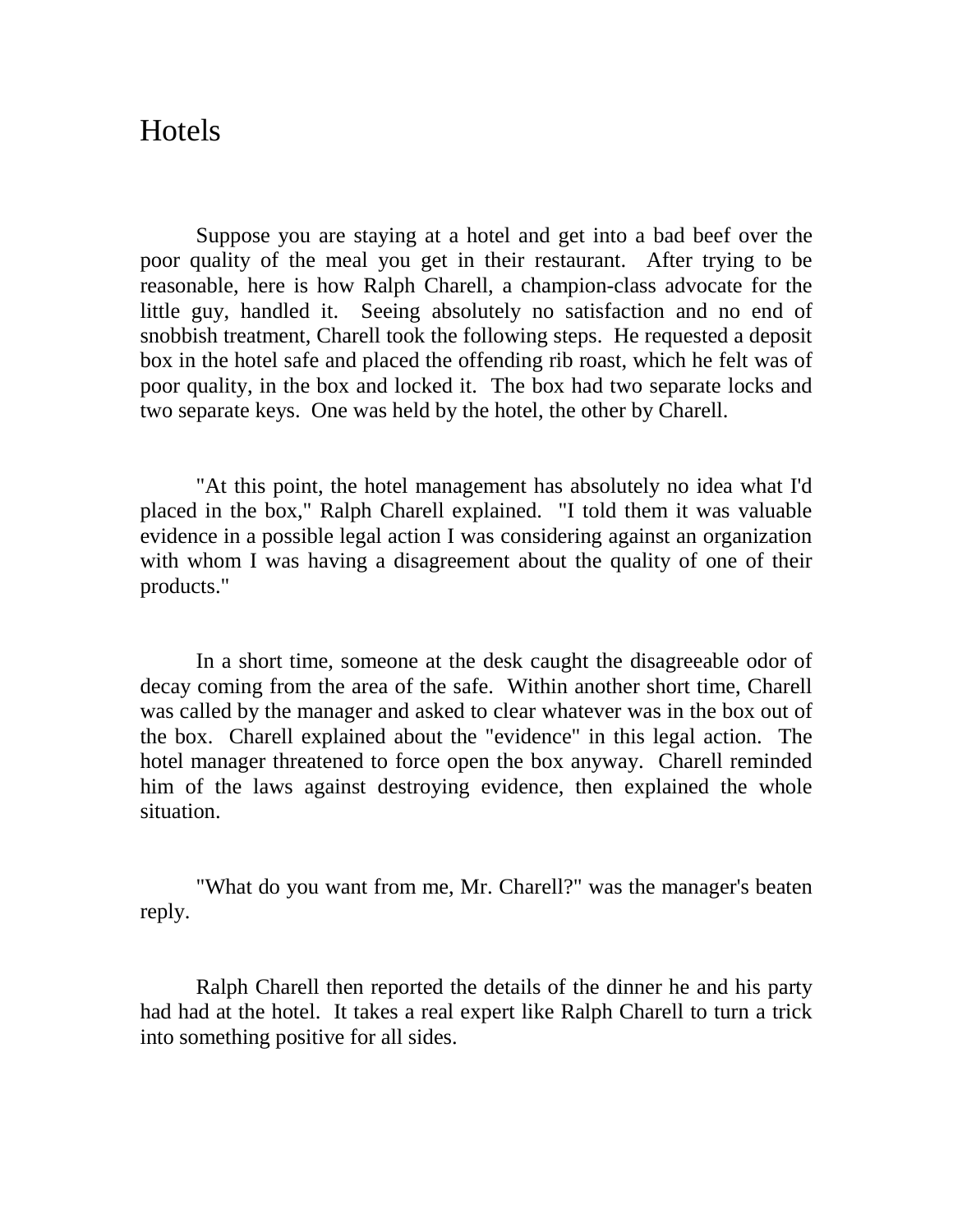In Homer City, Pennsylvania, a group of the locals told about the time a fellow had a room at a nearby boardinghouse. He was the pompous sort of smartass who just begged to be dirty tricked. The locals went to a junkyard and brought a huge gang plow. It was in pieces and was relatively easy for these husky lads to put in the mark's rooms. They assembled it and welded the pieces together with a small, portable machine. They and their machine left. There was a great deal of consternation on the part of the mark and the landlord, who parted company faster than the room and the plow. Automobiles and other bits of large machinery work equally well in rooms and apartments today.

 A collegiate trick reported by Whitney Clapper called for hiding small dead things, such as mice, sparrows, or moles, in out-of-the-way places in the marks rented room. Good secret places include light fixtures, inside switch boxes, unused overcoat pockets, and inside appliances. Within a few days, the mark will be aware that something is wrong. A few more days, and he'll be sure. Left unattended, this stunt will provide the mark with a mass of pet maggots to raise.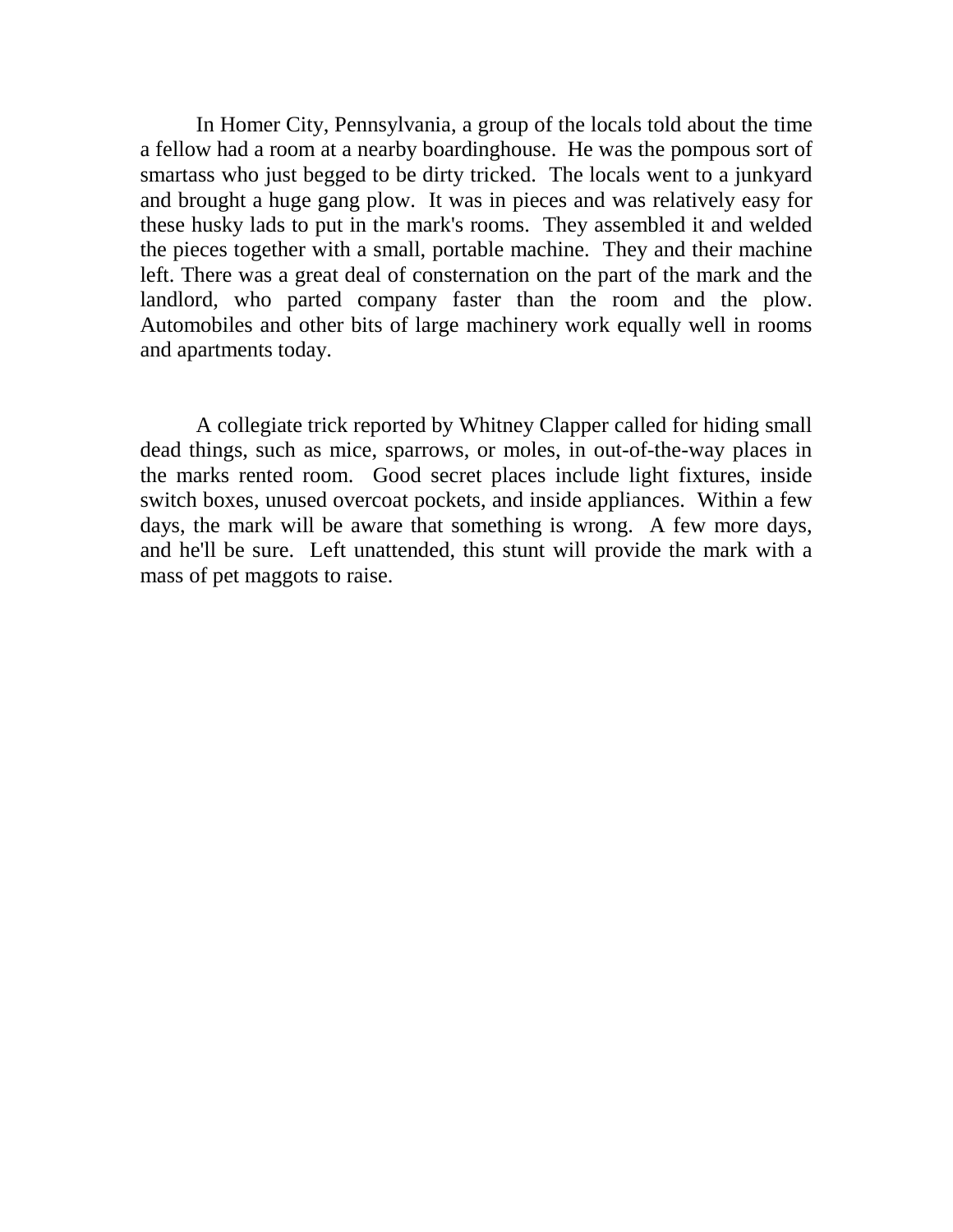# Insurance Companies

In the intelligence business, access to insurance company files is regarded as an operational goldmine. A former executive explains, "These files contained detailed analysis of actual and potential weaknesses, trouble spots, and other problems of any sort facing clients. Insurance companies stand to lose millions of dollars in the event of an actionable accident or difficulty, such as the Three Mile Island fiasco. Obviously, these very thorough and detailed investigative data would be of immense interest to a saboteur. In other words, these companies want to know the details by which anything and everything could go wrong with a client. These data are like a printer on sabotage."

 Getting access to these reports and data may not be so easy for the nonprofessional. But if you have enough dedication and imagination you will find a method. The kids who blackbagged the FBI offices in Media, Pennsylvania, were nonprofessionals, and look what they pulled off! They managed to liberate entire files of illegal domestic espionage, which later blew apart COINTELPRO, the blackest eye Hoover's FBI ever suffered.

 Now let's get to the insurance companies themselves. Suppose you get turned down for insurance and you want to know why. By law, the insurance company must show you the file it has on you. Suppose you learn that all sorts of misinformation and other lies are in there. There are organizations and lawyers that deal in just that sort of thing, and a load of simultaneous lawsuits for such things as invasion of privacy and slander would be great.

 Deborah Bodenhead hates junk mail, especially mail-order insurance hustles. So she answers these requests with affirmative orders; "I'll buy," she tells them. Then she runs salespeople and clerks through all sorts of scheduled, broken, re-broken, etc., appointments. She settles finally on a policy, then waits for the second billing to cancel. Why the second billing?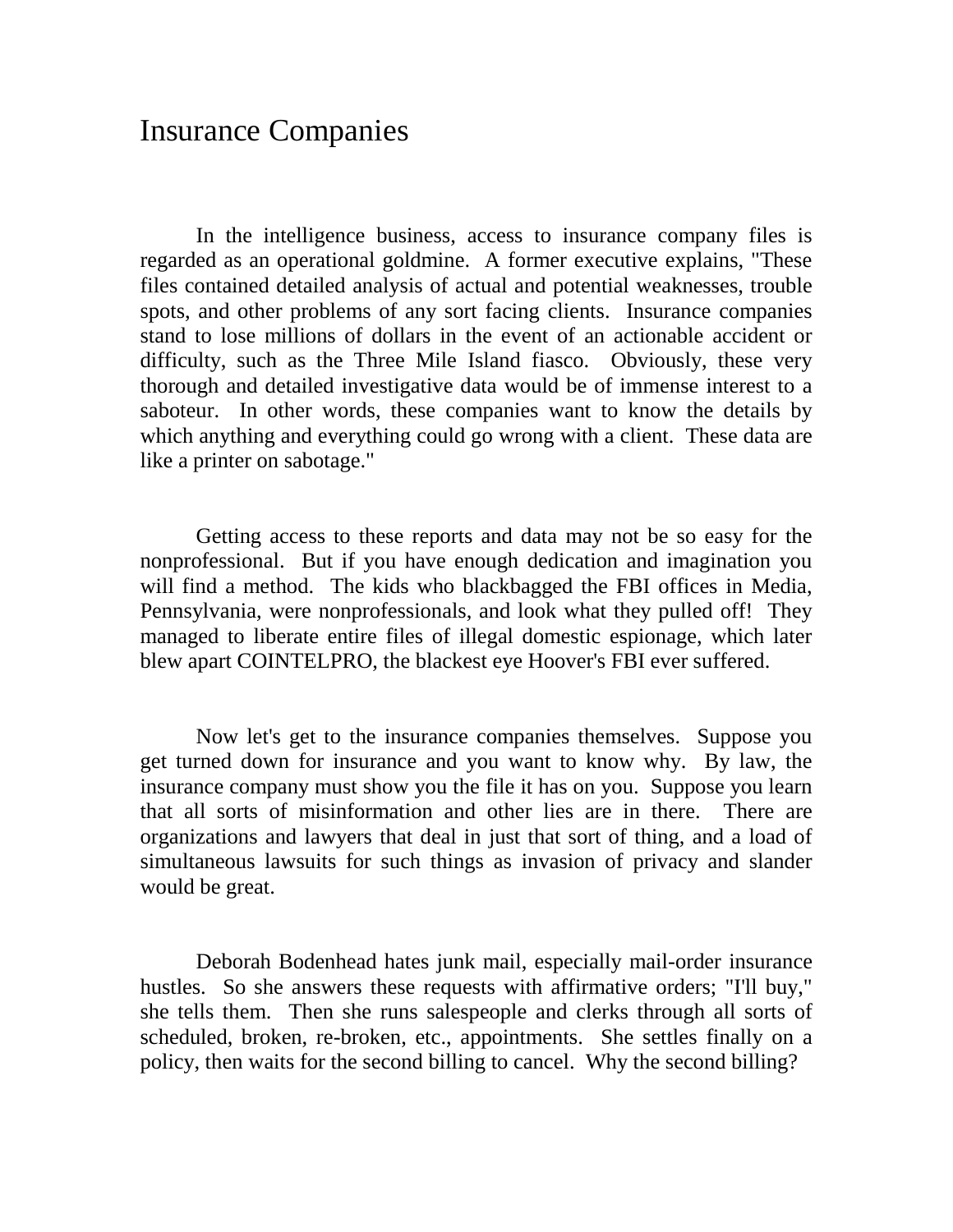"They rarely send out the policy before the first billing," Deborah explains. "I want them to go to the expense of preparing and processing the policy. I usually get a second bill with a polite dunning letter. That's when I cancel. It drives the salespeople to anguish every time. Usually when they whine and ask me why, I just tell them I really hate mail-order advertising and just decided to cancel on a matter of principle about junk mail."

 I asked an insurance agent about this stunt, and he cursed people like Deborah, saying these people drove our rates up. I asked him if it wasn't really the companies' own obnoxious marketing techniques that drove up rates! He cursed me, too.

 Don't ever pity or sorrow for insurance companies. They make more profit in an hour than any of us make in salary in a year.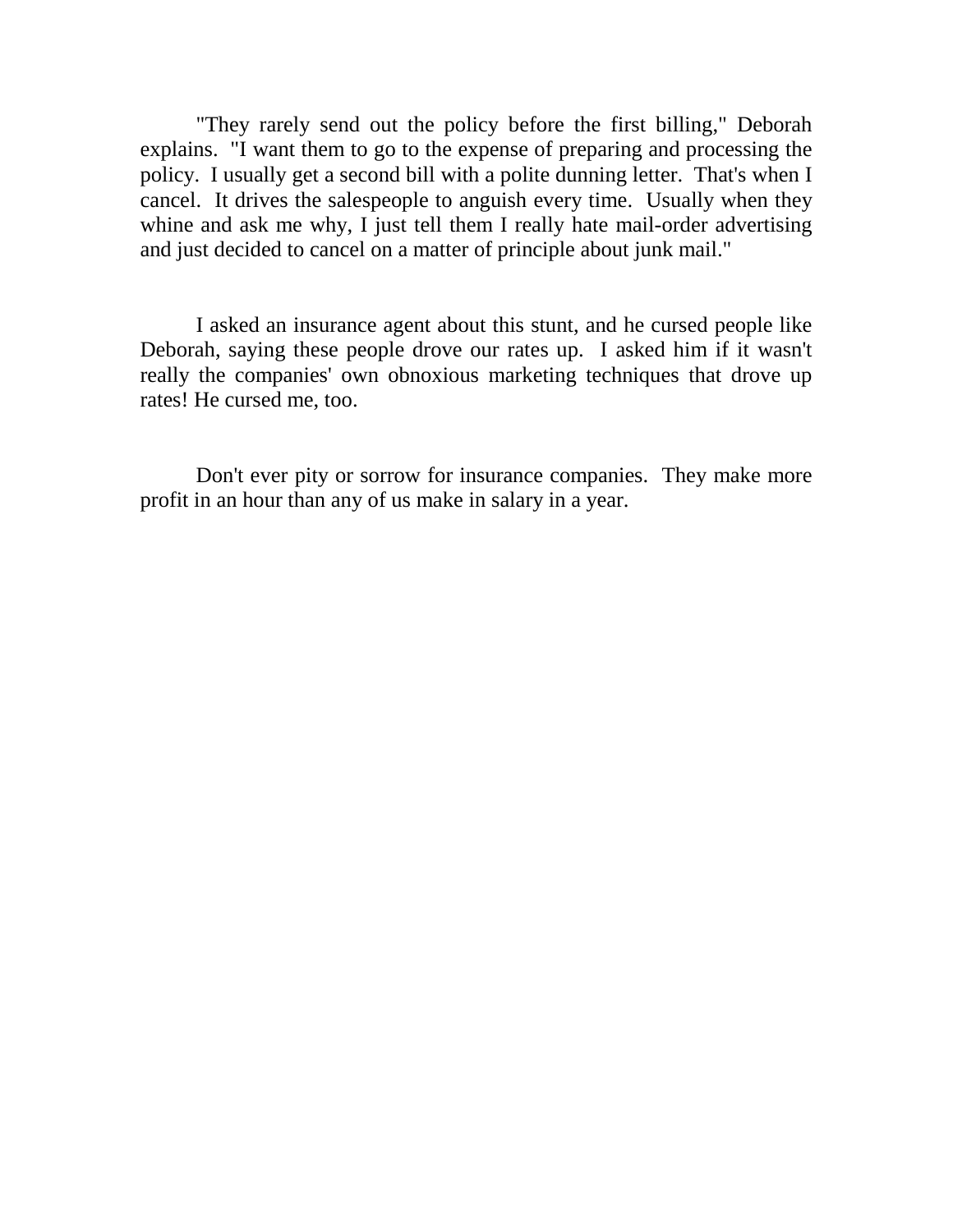A veteran dirty trickster named Michael Mertz has something good to say about the Internal Revenue Service -- it can be used to furnish a hard time for your mark. Mertz knows his way around government agencies, and here's one of his IRS offerings.

 "You'll need your mark's Social Security number and some other obvious personal data. Once you get those data you're on your way.

 "Call a regional IRS office and 'confess' that you have cheated on your income tax, you conscience has bothered you, and you want to make things right by this great nation. Make an appointment with an auditor, using your mark's name, Social Security number, address, etc."

 The kicker comes when the mark doesn't show up to keep the appointment, for obvious reasons. The IRS will send a visitor around to talk with the mark, and chances are he will be audited, regardless of his explanations.

 So much for using IRS to hassle your mark. Many more folks would prefer the IRS were the mark. As in dealing with any large bureaucracy and its people, many of the stunts mentioned in other chapters may be brought to play against the IRS. However, there are a few specific tricks that may be used to bring rain on the IRS picnic.

 You could start by picking up a bunch of blank returns and filing them in the names of your least favorite people. I have been assured by a former IRS field auditor that someone will have to make an effort to verify each return.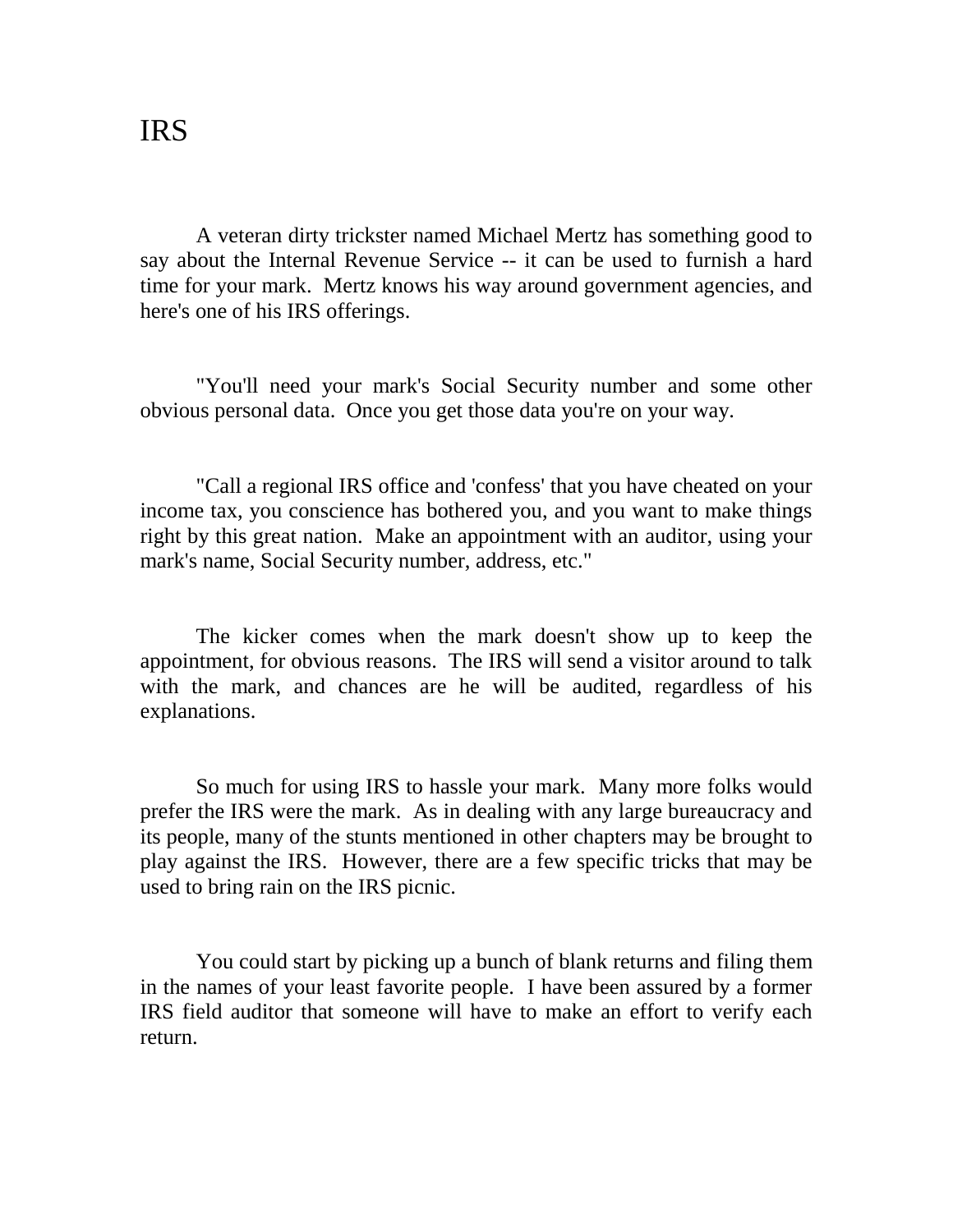With the help of your printer and your newly found forgery skills, prepare some financial documents indicating that some person or corporation has received some substantial income. Make copies of copies several times until you have a fifth- or sixth-generation copy that is not too clean but is still easily sharp enough to read. The idea is to make it look like copies of a purloined original. Call an IRS office from a phone booth and tell them you are an honest employee of the mark and you think he is evading taxes. Offer to send the IRS person the papers. Get off the phone very quickly, then send the papers. If the IRS gets nasty they may find themselves in court. I got this idea from a man who worked for a company that did fight IRS in court and won big -- through an honest IRS error. Think what could happen to IRS if you fed them a dishonest error!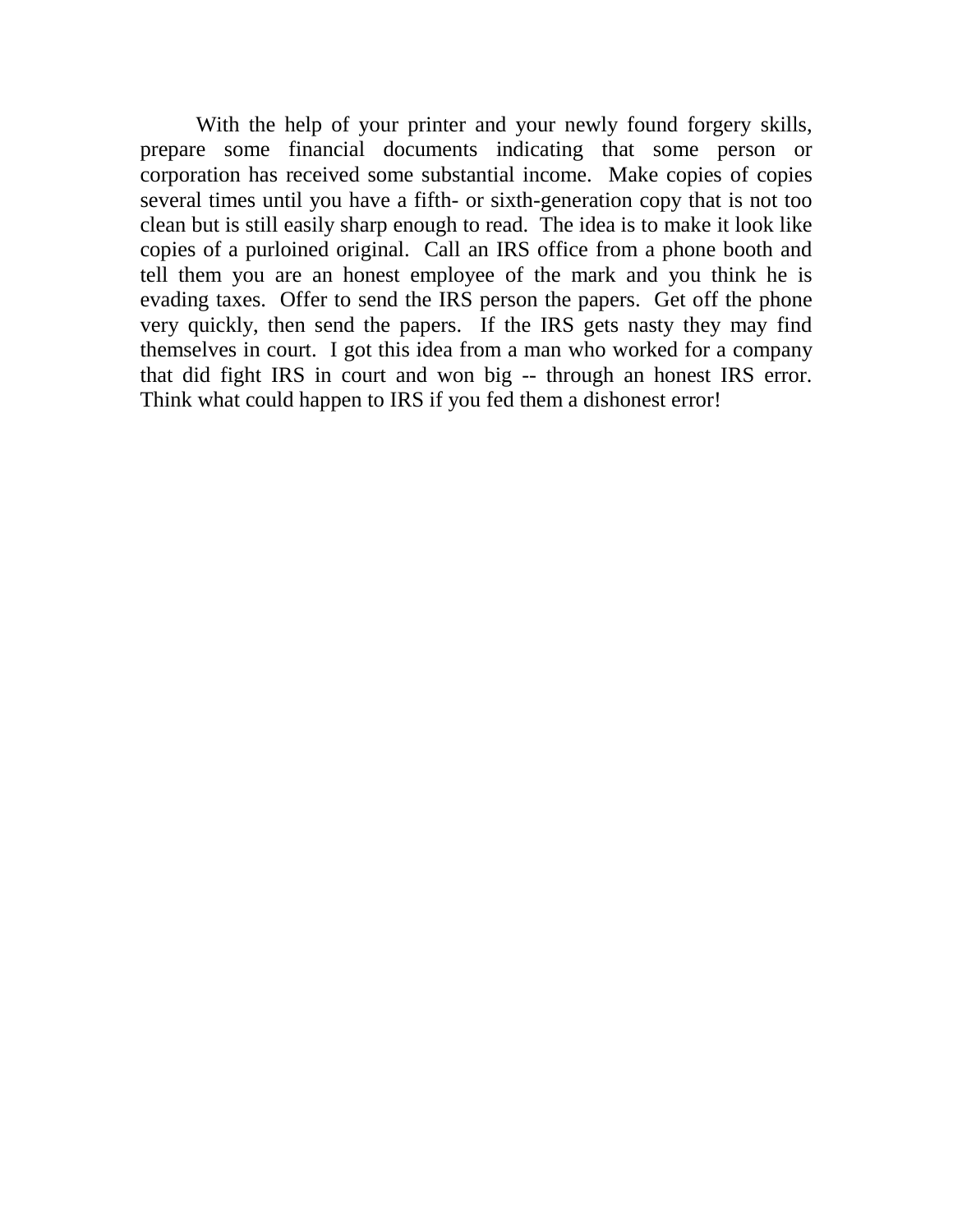### Joggers

Overweight and overwrought motorists drive by in their Detroit Dinosaurs, pass a jogger, and mutter, "Damn stupid schmuck." It's the human way to hate what and whom you don't understand. Joggers are often thought of as nuts, oddballs, and kooks to be dealt with.

 Marty Jones, a landowner, is more specific, saying, "They run across a corner of my property, using a path I put in for my own use. I posted the land, but they ignored the postings. I have tried to talk to them, but they may or may not even stop to listen. If they stop they keep running in place while I'm raising hell about trespass. I think most joggers are rude, selfcentered, and selfish. I was thinking about hiding in the bushes and ambushing them with my kid's BB gun."

 For a variety of reasons, many people don't like joggers. Some folks even actively plot against joggers, using cars and motorcycles, then arming themselves with boards, pies, and other objects with which to strike the runners. There are less barbaric ways, however.

 Tire spikes are a World War II relic. During the hostilities, they were dumped from low-flying aircraft onto enemy airfields and main transportation roadways, where they caused havoc. Your use may not be so widespread, but with equally exasperating results. The tire spike is a simply made piece of one-eighth-inch-thick steel cut in the form of a four-pointed star. Its purpose is to puncture rubber tires. The original wartime models were three inches in diameter and had four points at forty-five-degree angles. One of the points always stuck upward, ready to impale a vehicle tire. Even today, there are many uses for tire spikes.

 One anti-jogger has already suggested that these spikes be reduced in size and dropped strategically near the running habitat of these long-range exercise buffs. The purpose, I presume, is to penetrate the expensive bottom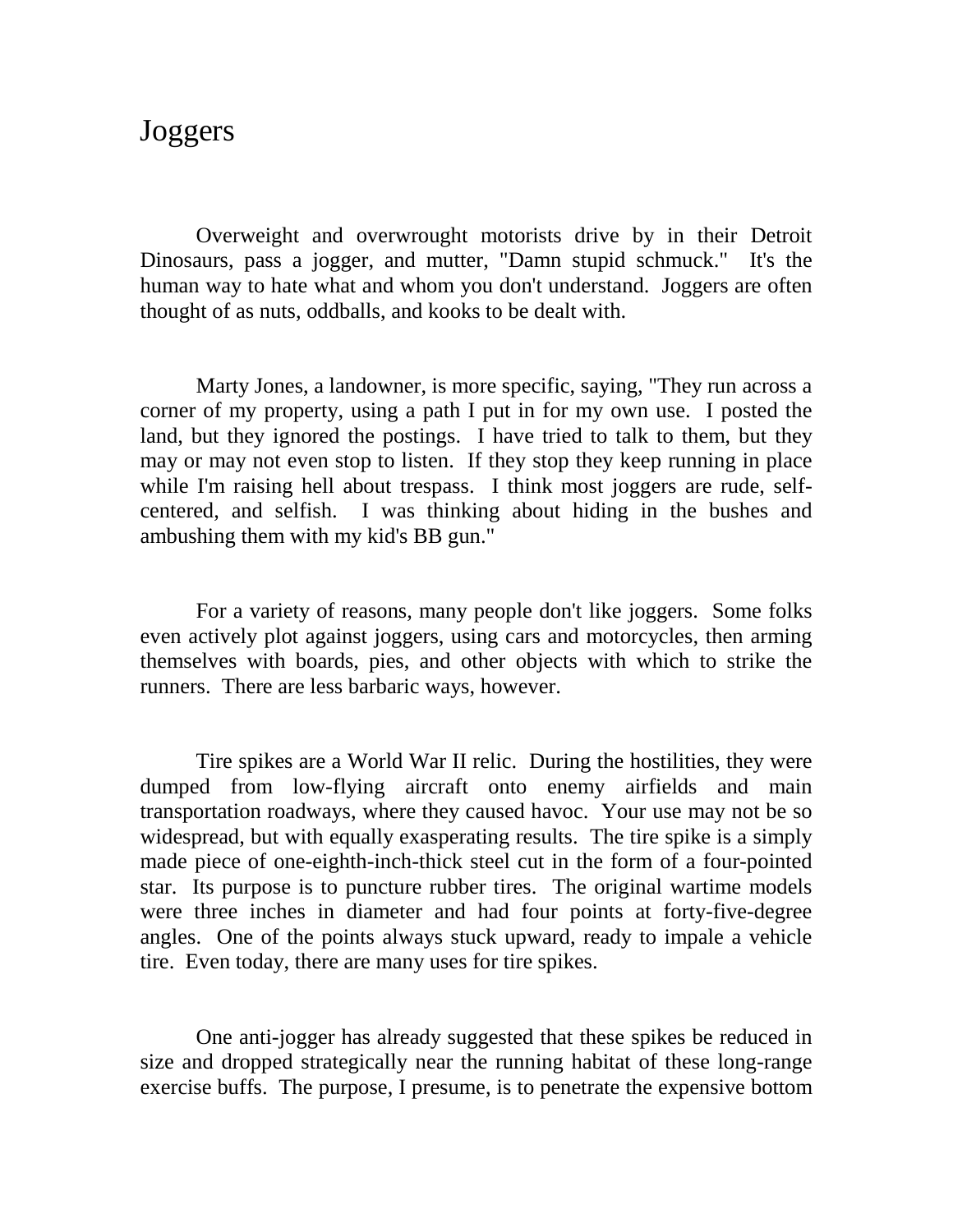of expensive jogging footwear and, perhaps, the expensive foot of the jogger. One critic called this tactic "a really sick pain in the metatarsus."

 Ultra-thin piano wire strung shin high on a pathway is excruciatingly nasty. That's another World War II stunt redrafted for this book by Colonel Jake Mothra. Many military manuals offer equipment and directions, he adds.

 Another contribution to joggermania would be to sprinkle marbles on their special little pathways. Another nasty trickster, Hidell Crafard, told me about an acquaintance at the Hunt Sporting Club in Dallas who actually put ground glass into the running shoe of a bitter enemy. Perhaps that's where filet of sole originated.

 There aren't many counter-activities a jogger can use in retaliation. Once is to carry MACE for obvious use. Another tactic is to carry cans of garish-hued spray paint. These can be directed against attackers' automobiles.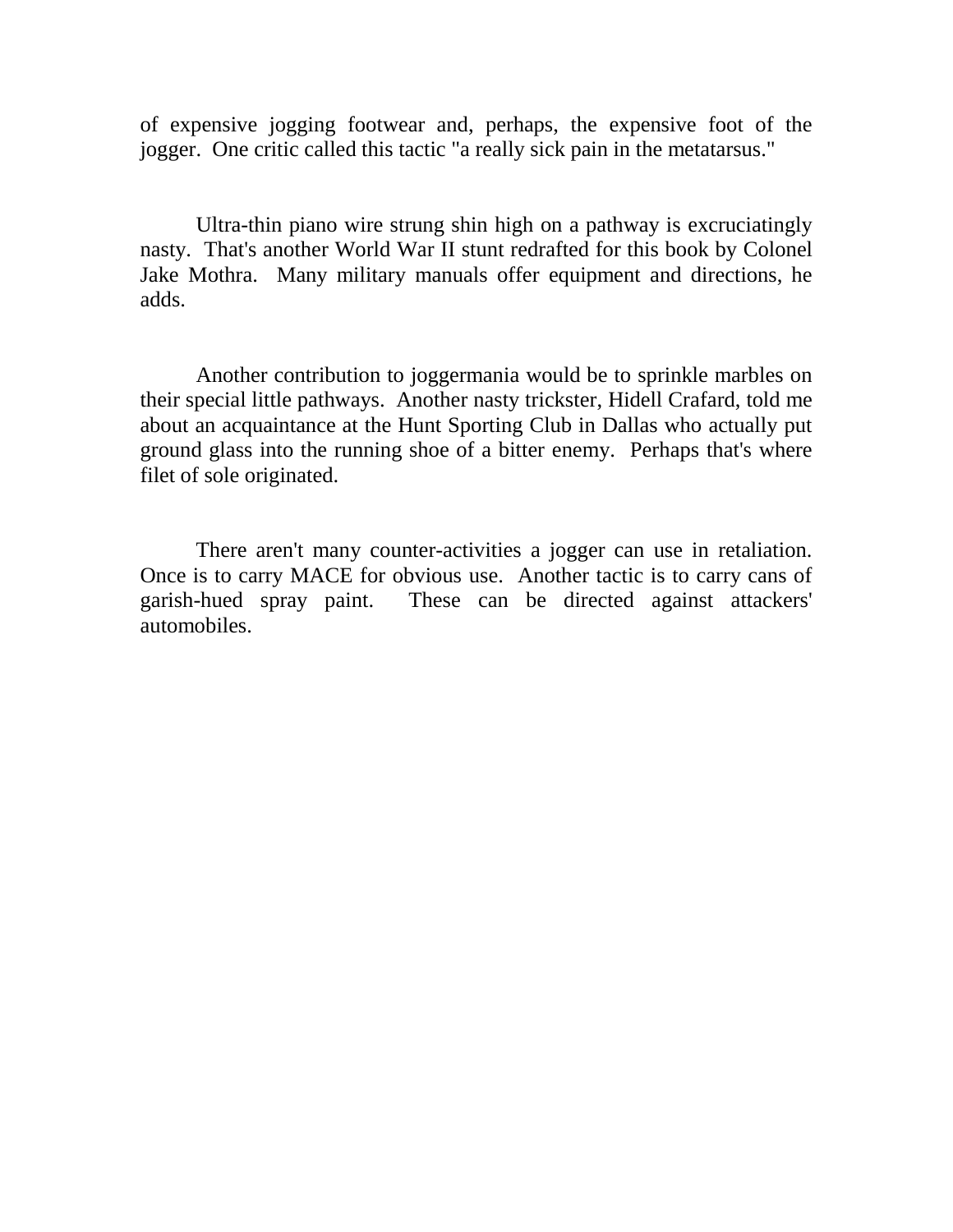### Laundromats

In addition to the dryer for a pizza oven, as outlined in another section of this book, you can use laundromats to harass an individual mark, or the business itself can be your mark. It is not very hard, for example, to dump several packets of dye into someone's wash, ruining his/her clothing. Doing this at random will bring grief to the owners of the laundromat. One antisocial chap used to put small piles of moistened rust particles in the dryer used by his mark so the mark's clothing would have large rust stains. Roadkill may also be used to good advantage in these operations.

 Additives that are positive ingredients for a good time at the laundromat includes raw eggs, fish, peanut butter, and fiberglass. If your mark is the operator of the business, you will find a variety of his/her ancillary services to bugger, including vending machines, customer seats, and restrooms. Small nails or staples driven partly into seats, and restrooms. Small nails or staples driven partly into chairs make good items for customers to snag themselves and their clothing on, for example. And vending machines can be made to steal money from patrons.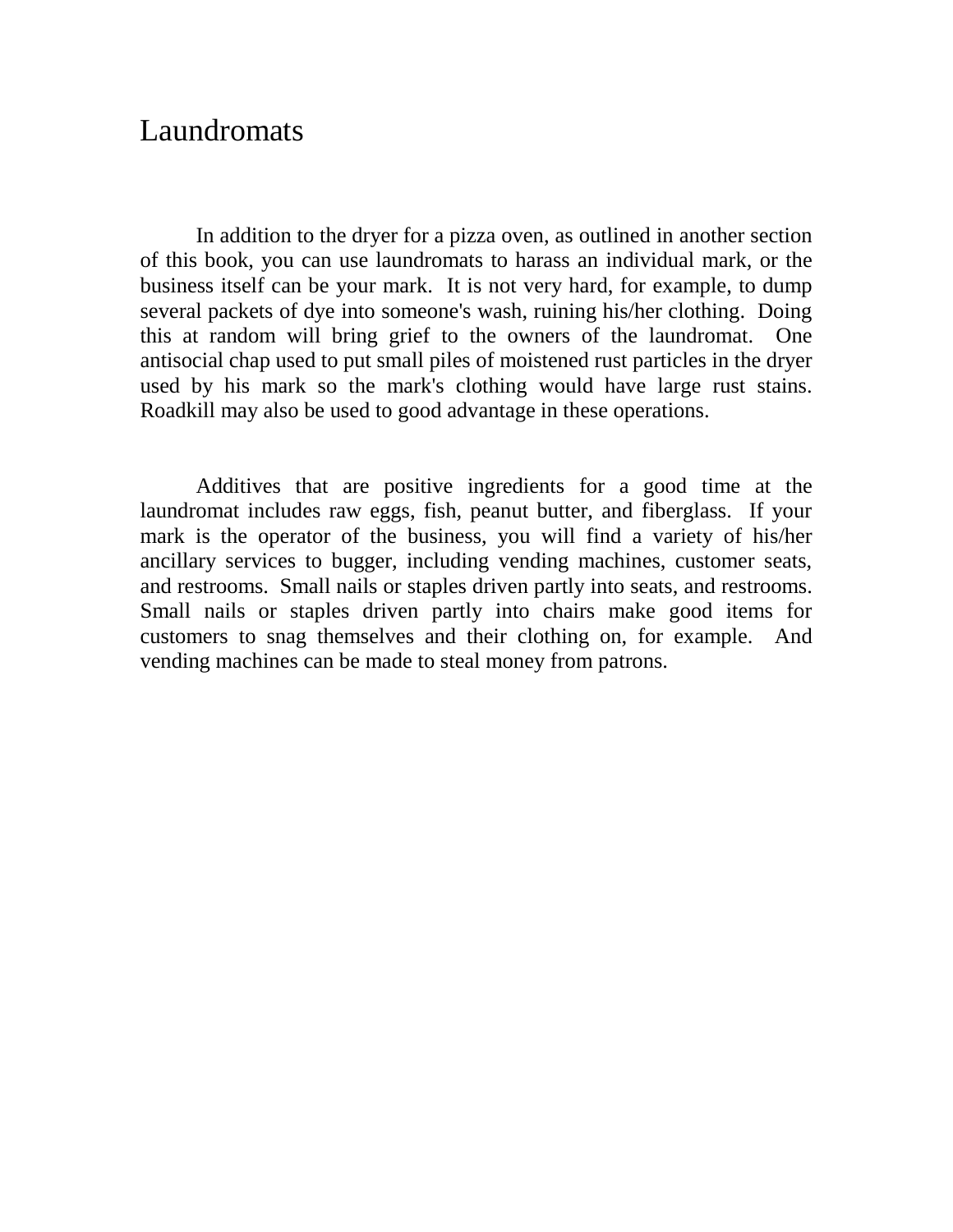#### Lawns<sup>1</sup>

Our outdoor correspondent, Lother Gout, came up with a scheme to hassle your mark's lawn. It's a simple matter of spilling quantities of tomcat lure on the targeted lawn. The urine of Felix Domesticus will do wonders for the lawn and the mark's disposition.

 There are also a number of commercial lawn-care products that may used to good advantage by the serious dirty trickster. One stunt is to select a large, open chunk of you mark's lawn. Using concentrated weed killer, you spell socially offensive words on the lawn with the defoliant. The grass dies, and a nasty word or legend is spelled out for all the neighbors to see. This works best on a slight slope facing a street for maximum exposure. Salt or vinegar will work almost as well as commercial vegetation killer. If you're the sort of fun person who's read this far, I'm certain you'll need no suggestions as to what to say in your little message.

 Serious defoliation is one of the many techniques our Vietnam experiences made available to the dirty trickster. Defoliation is the most potent way to get back at dastardly people who also have unreasonable pride in their lawns and ornamentals. These are usually the type of fussy people who also own small, yipping, bitchy dogs the size of rats -- more on that later.

 This time we're going to take out everything that grows. There are many commercial products available that will kill anything growing. Look on the label to see that it says the stuff is nonselective and/or that it makes the soil barren. You just load up your sprayer -- or the mark's, if you can get to it -- and fire away. Like a good guerilla, pick out what he loves most and hit it first and heaviest. Don't leave a single blade or stem standing. No prisoners. Be cautious, though, that you stay upwind from the spray. At night you can't tell how much of the gunk you are inhaling or getting on your skin. We have enough Agent Orange victims without adding you to the list.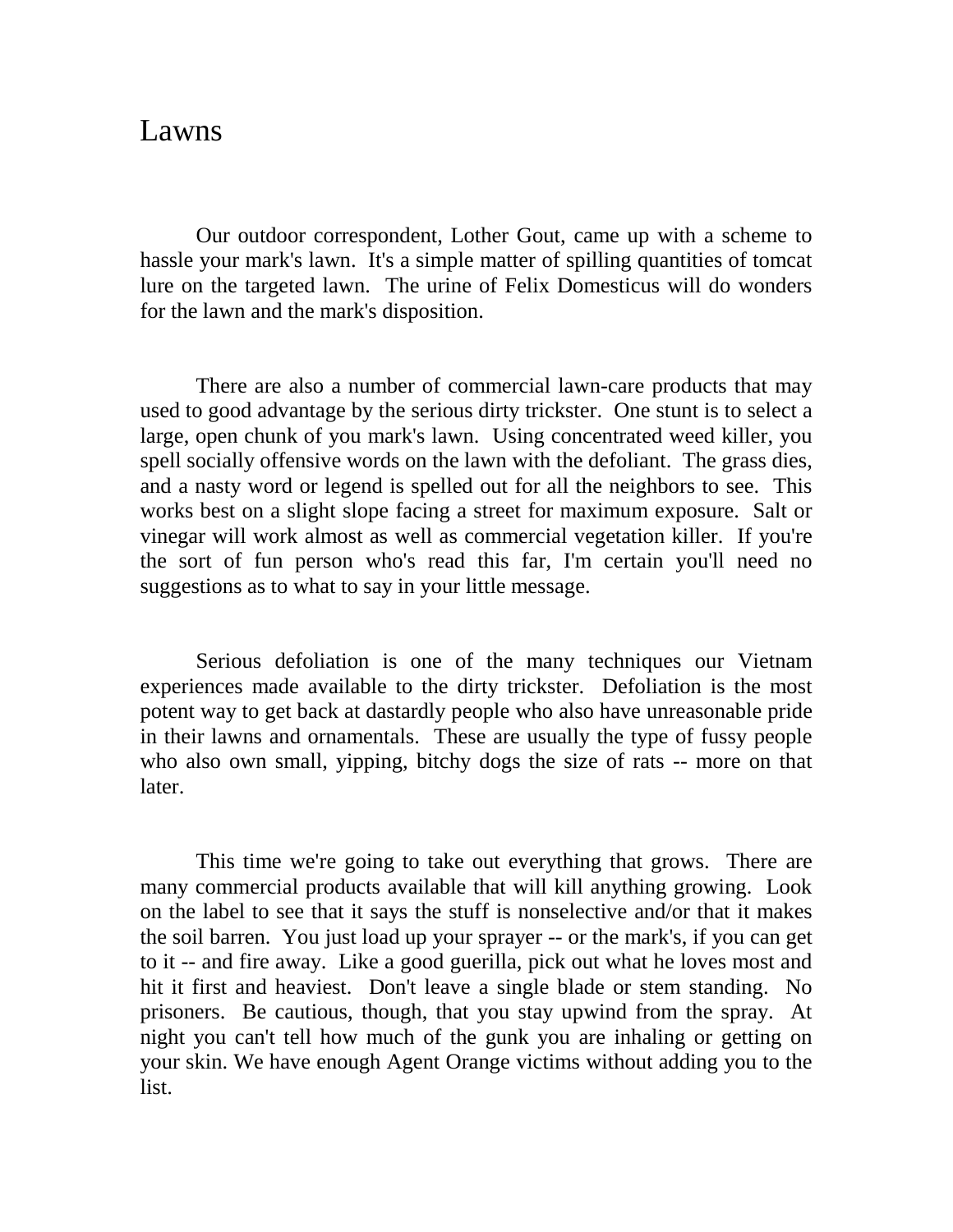Reinhard Ray, a former special-operations man for the U.S. navy, suggests a selective use of the weed killer in a psychological battle against a mark who is a true worrier, fringing on paranoia. You apply the solution fairly heavily around the mark's natural or LP gas meter; then, broadcasting a bit more lightly, you follow the fuel line directly to the mark's house. A final, heavier dose would be appropriate at the jointure of home and line. Within a few days the frightened mark will be convinced that his entire gas system is leaking badly. Obviously, this is effective only if your mark's house uses natural or LP gas. But you could also do this to a water-supply line coming into the house or a buried electric line.

 A related scam would be to spray the stuff in a circle around the house. Then, on bogus official letterhead you've either duplicated or had printed, send the mark a letter from the Nuclear Regulatory Commission explaining how they've just discovered some long lost records revealing that the mark's home was built over a former repository for nuclear wastes. I'm sure your imagination can embellish the rest of the letter's content to convince the mark that he, his family, and home are now radiation victims. Obviously, you can't use this if the mark's house is more than twenty years old, because nuclear waste dumps weren't built much before then.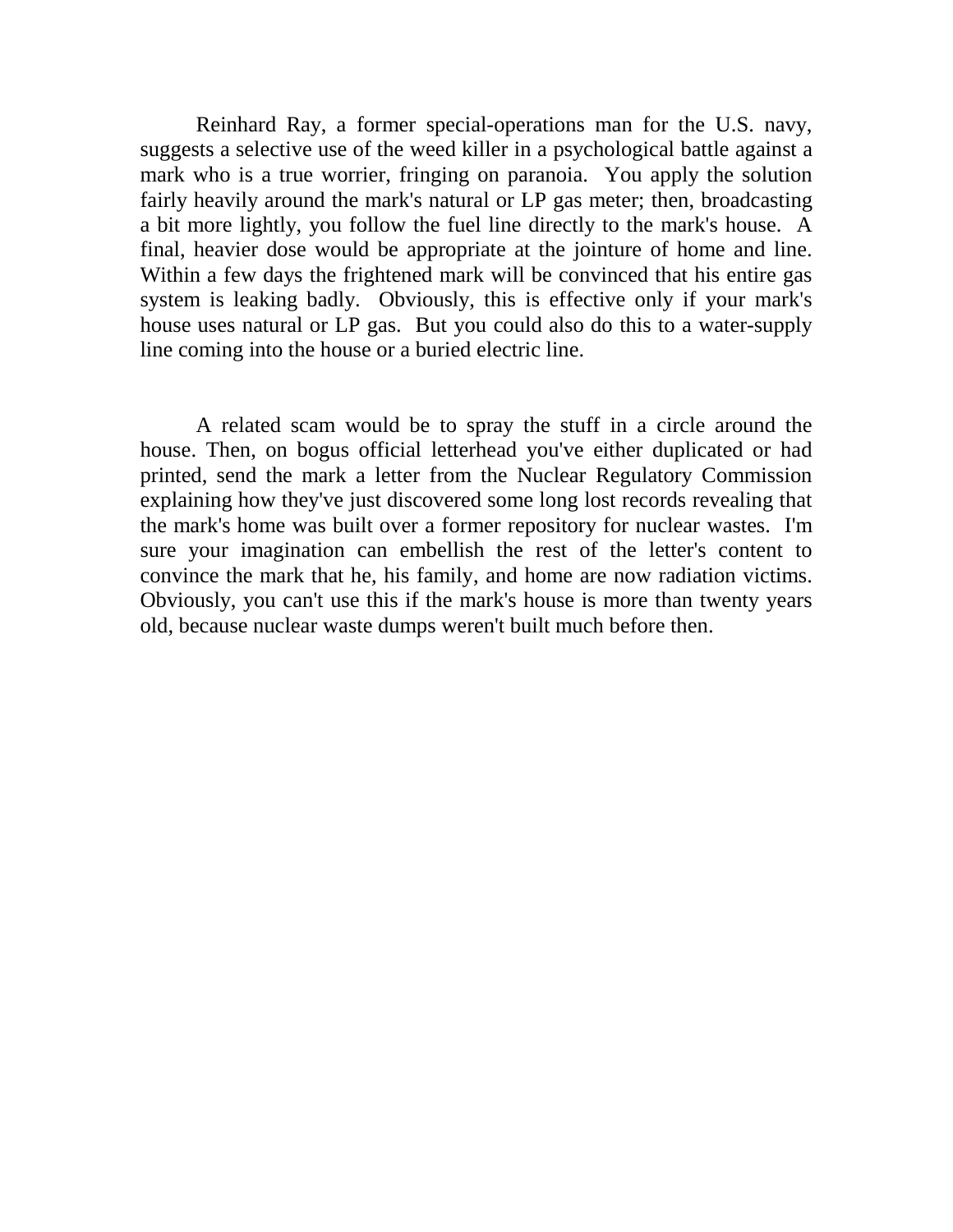#### Lawyers

Punxy Phil Ferrick decided to get back at a dishonorable attorney who decided to try hoodwinking the public by becoming a politician. Ferrick got hold of the attorney's legal letterhead and got it duplicated by a printer who was equally outraged at this crook's trying to capitalize his larceny by becoming an elected thing.

 Using the letterhead for starters, Ferrick sent out blatant dunning letters over the mark's signature demanding campaign contributions from politically sensitive people. Another mailing was a group of threatening letters to local civic, church, and charity groups about their winked-at illegal bingo and 50/50 fundraisers. In the bogus letter, the lawyer threatened action.

 The bogus mailings made the local newspaper when the lawyer – who had been a big booster, campaigner, organizer, etc., for Nixon in '68 and '72 -- complained of the dirty tricks. The newspaper treated the story straight: The attorney's denials only aroused more suspicion. And no one ever suspected Ferrick...until now.

 Another scheme is this: Get a blank deed of trust, fill in your mark's name and address, use your notary seal, and you have a legitimate-looking phony document. File it at the courthouse, and you have an action in the works against your mark. It means the mark has defaulted on a mortgage or some other promissory note and that "you" are filing against it. "You" can be an attorney if you wish when "you" sign this form. Days of frustration, anger, and bureaucratic disbelief directed at the mark will follow before things are straightened out. Don't get caught doing this one. The best point here is that no one ever does things like this illegally, so the bureaucrats will never suspect it as a dirty trick.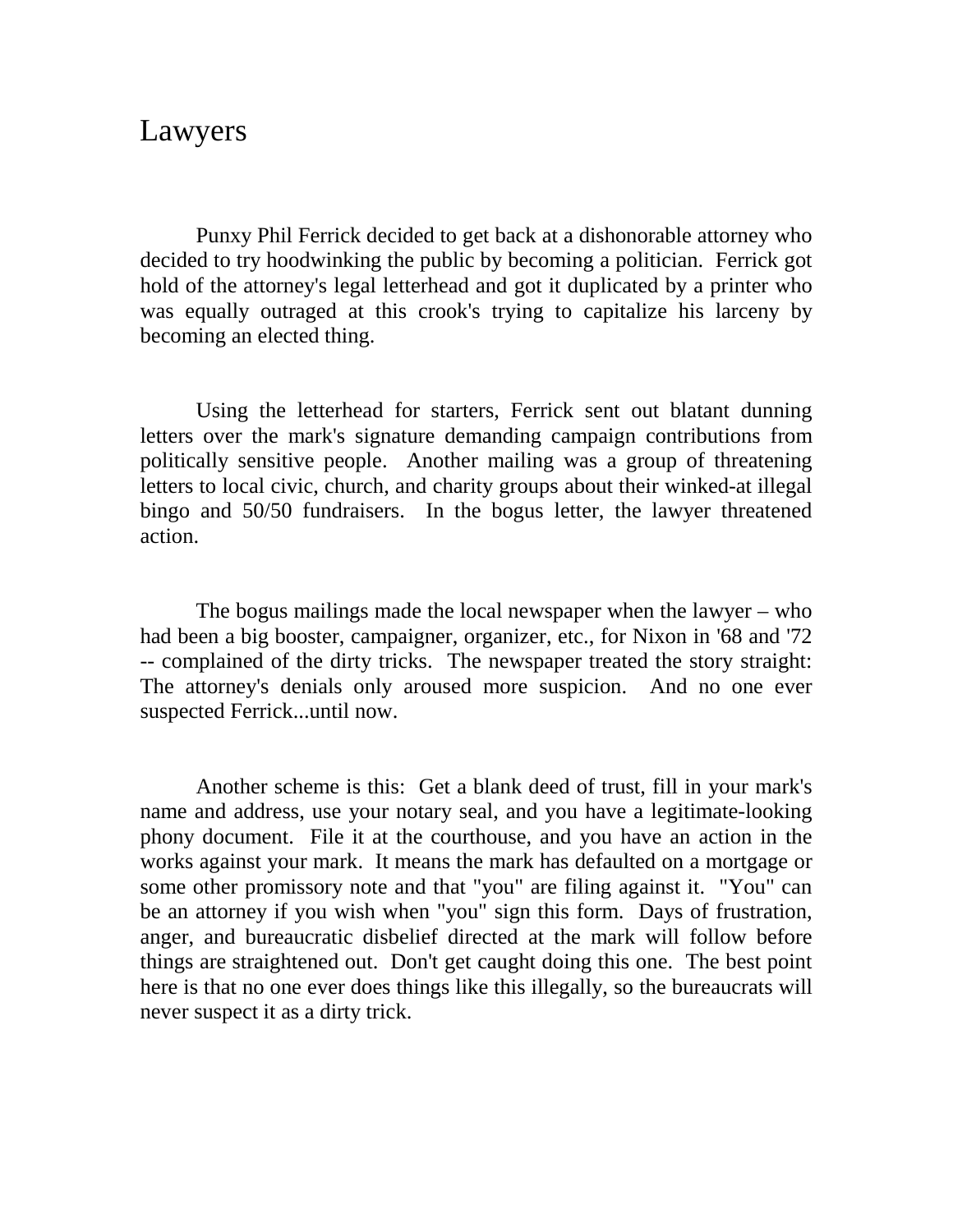But there's more. If you have access to a law library or law-library materials, you can play games with the mark's mind, claims Oswald Helms, an observer of the legal scene. He suggests, "Law libraries have standardized legal-practice forms, form books, and routine stationary forms that lawyers, clerks, judges, and the like use to help draft legal letters and proper legal forms. A dummy form or letter, photostatted with some dummy legal notices, using, for example, arrest warrants, summonses, condemnations, search warrants, etc., can often pass for the real thing. It will shake the mark very much.

 "The secret behind this," Helms explains, "is that real legal people sometimes use the Xerox machine and routine forms, too. It saves time and money. It will easily fool the target and will probably force his or her attorney to at least follow it up."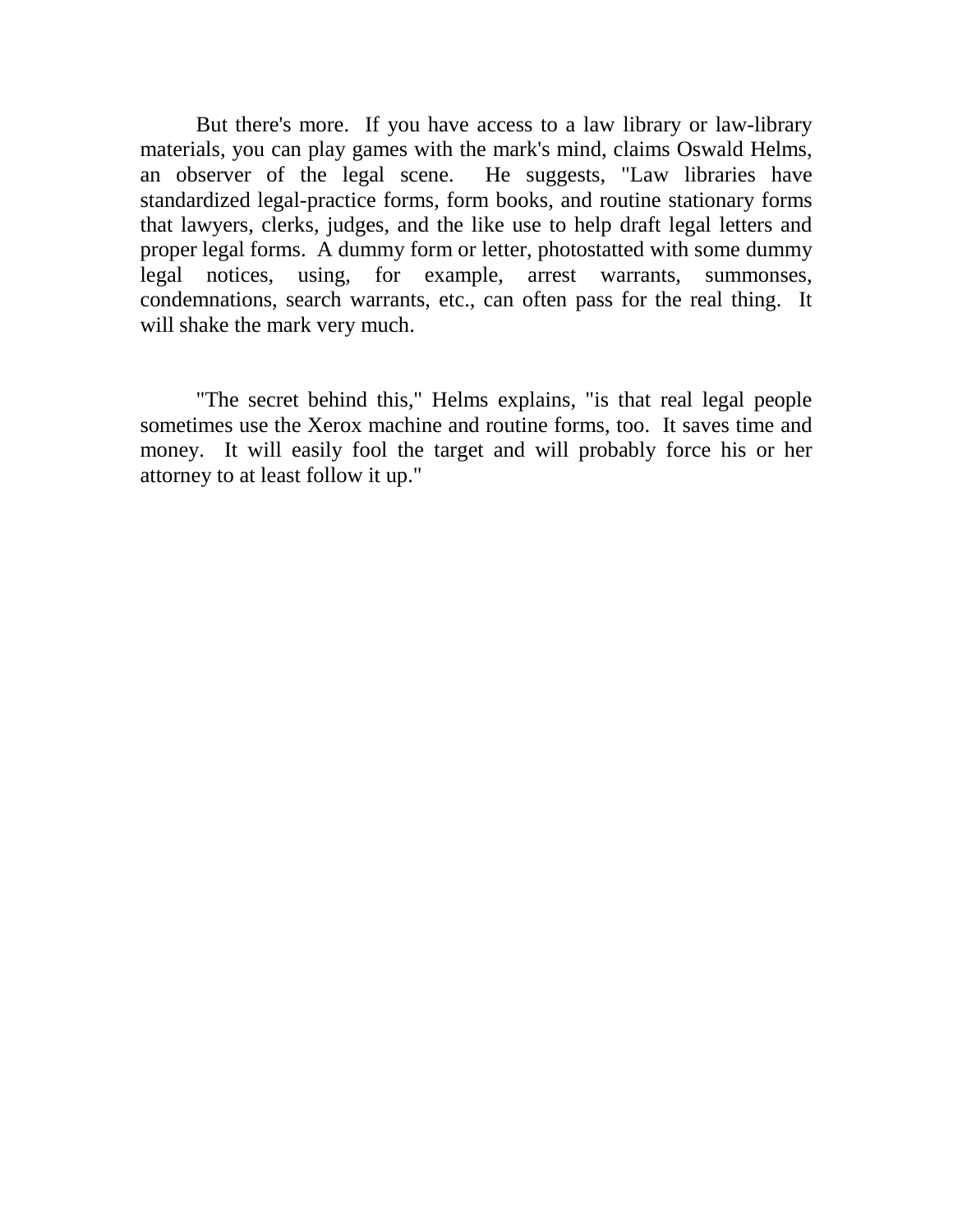# License Plates

There are many sophisticated and clever ways to obtain additional vehicular license plates that aren't registered in your real name. However, it's not necessary to fool around with all that esoterica. Be like a street punk and simply steal what you need. A bad guy who needs a plate simply removes one from someone's car or truck. That simple. This is also highly illegal. But if you're careful and use a bit of common sense, can you think of a simpler and safer way of getting the extra plates you need for dirty tricks?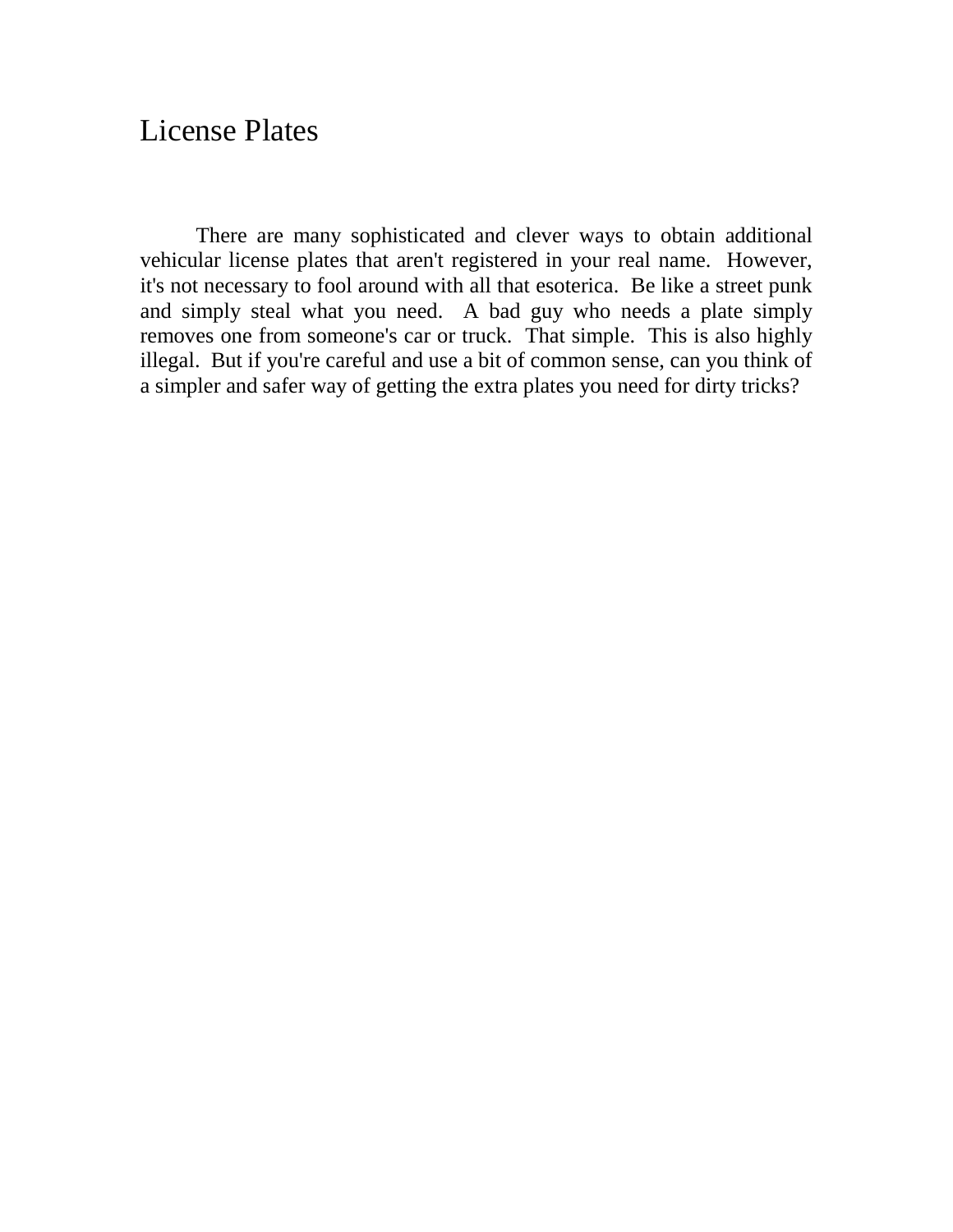# MA Bell

Did you ever see those office signs that say, THINK? In one telephone-company office I visited, I saw signs saying, SNEER.

 People have been messing with Ma Bell for as long as that corporate dictator has been monopolizing telephone service. For years stories have been circulated about using strips of Scotch tape on coins, which allows their use again and again in pay telephones. Do you know what a number fourteen washer will accomplish in a pay telephone?

 The Yippies and other groups have developed marvelously ingenious ways of sabotaging telephone-company operations. Some of their literature is sheer technological genius, almost as if it were written by a Bell Laboratories dropout. I once spoke with a radical who had become a "mole," an agent of his political beliefs who secreted himself away in five years of deep cover working as a technician for Illinois Bell. His purpose was to learn about the technical side of the company so he could later control or destroy telephonic communication.

 Gordon Alexander presents an alternative manner, simple but novel in these complex days. A professional dirty trickster for more than twenty years, Alexander uses the dangerous but simple method of physically cutting telephone lines. If you are looking for instructions on how to safely cut Ma Bell's lines here, forget it. Unless you know what you are doing and have the proper equipment you could easily light up like an insect hitting an electric bug trap. I said it was simple; I didn't say it was easy or safe.

 Lee Jenner, an accountant, suggests that you overpay your telephone bill if you're alienated from Ma Bell. He says, "Overpay by a constant seventeen cents a month. Make it consistent. Then, after a few months, underpay by seventeen cents. Start another pattern for a while of overpayment; then underpay again. It drives them nuts."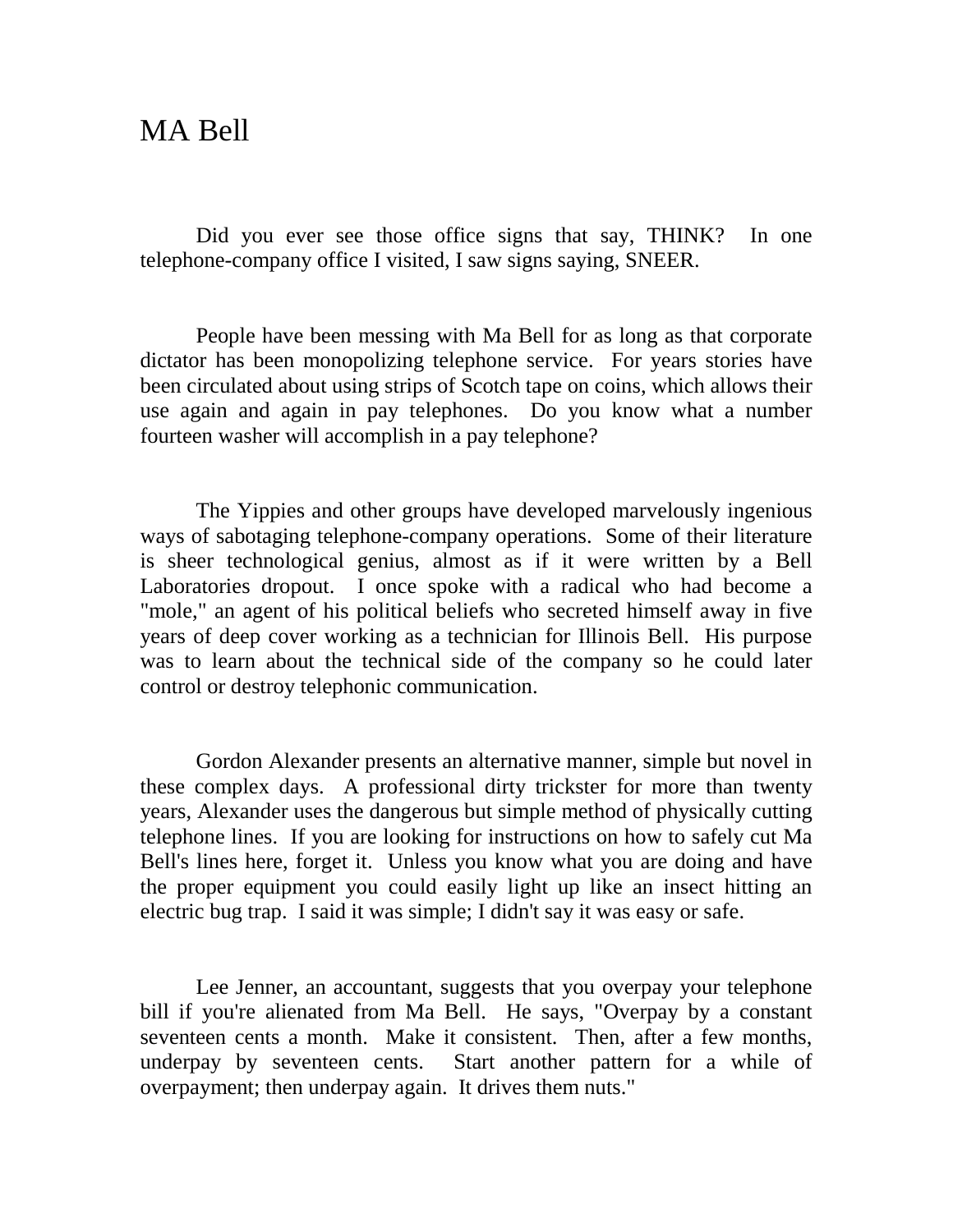Jenner continues, "The local telephone company had screwed a client of mine and refused even give him the time of day. He started this seventeen-cent bit, and before the year was out he had the manager of the local company begging him to stop. It worked totally to his satisfaction."

 Meanwhile, on other battlefield fronts, Bell-hater Leo Garry says you should have your printer make a bunch of OUT OF ORDER signs with the local Ma Bell's logo on them. Hang them on every public telephone you find. Speaking of pay telephones, only punks and idiots damage them. Much as you may hate them, they're the only game in town. If you've ever needed a pay phone in an emergency, you know what I mean.

 You can play games with your local service representative (Ma Belltalk for salesperson) by ordering phones and equipment for marks or ordering service shutoffs. Always make these type of calls from a pay phone, for obvious reasons.

 Bandit calling may have been developed by the Yippies. Certainly they are among its champions, both as practitioners and as cheerleaders. Aside from the blue boxes, which make free calls for you, there is a tactic that can be used by the non-technical wizard and doesn't cost you anything. It's the use of the bogus credit-card numbers, and it works like this.

 Always use a pay telephone and not always the same one. Next, you need a credit-card number. Here is where knowledge of Ma Bell's codes comes in. For that information check OVERTHROW, a tabloid published by the Youth International Party. A subscription cost you ten dollars a year, but each issue contains all sorts of other dirty tricks, as well as an updated listing of not only Ma Bell's codes, but also the complete credit-card numbers for many corporations, public utilities, and government agencies. To order a subscription, send ten dollars to Overthrow, P.O. Box 392, Canal Street Station, New York, N.Y. 10013. It's a good investment, according to most readers.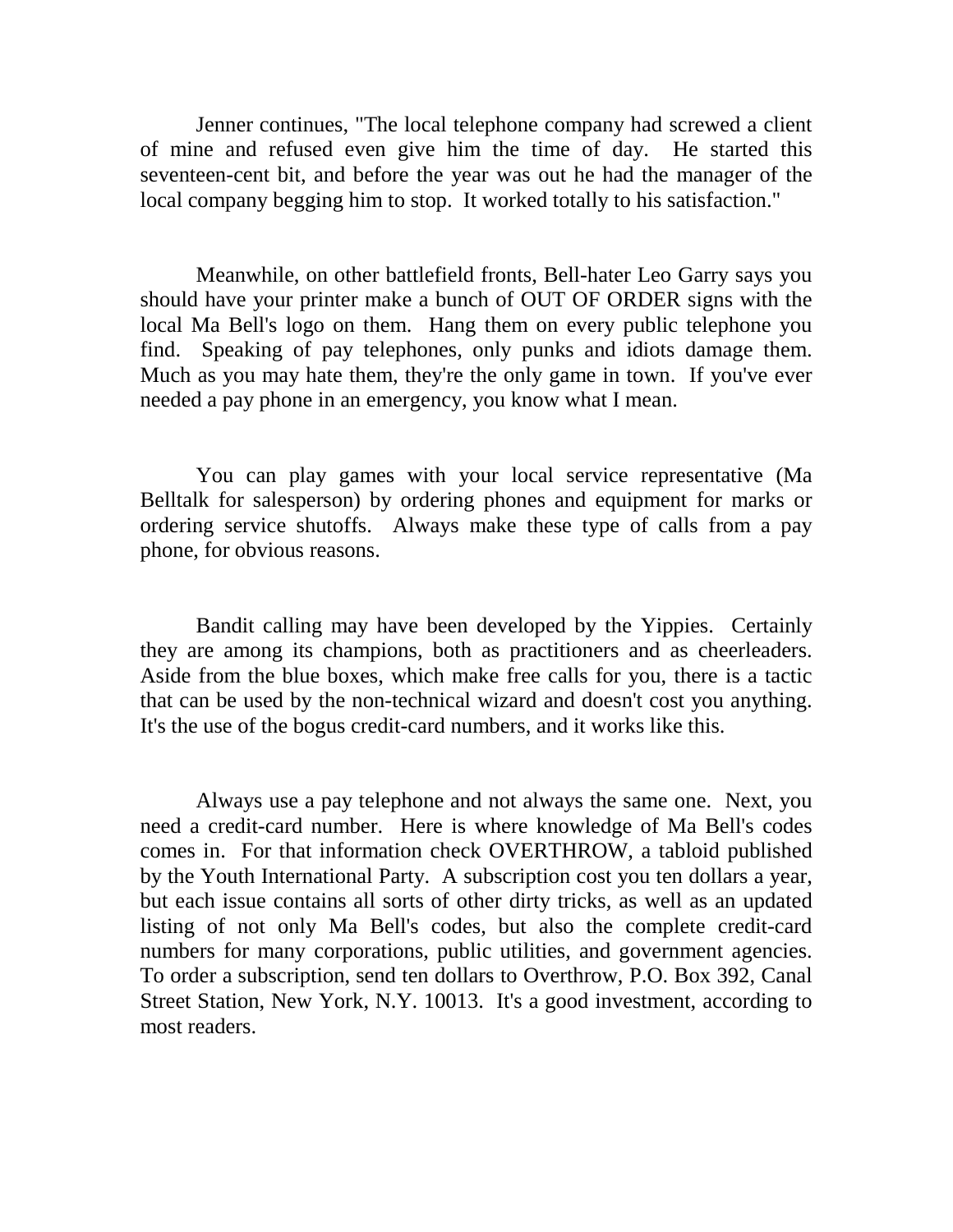After you get credit-card codes or numbers, the Yippies claim, the rest of bandit calling is simple. You simply dial the long distance operator from your pay phone and sound very, very businesslike when you say, "This is a credit card call, and my number is [give the operator the credit-card number]. I want to call [give the operator only the number of the party you are calling]." Be sure you can tell a suspicious operator the area code from which the card was supposedly issued. If the operator wants to know who holds the card, either make up a legitimate-sounding company name or use the name of the agency or company whose card number it really is, depending upon the circumstance. It helps if your party at the other end of the call knows what's happening.

 Talk straight and businesslike for the first five minutes, as a snoopy operator -- that's the way Ma Bell trains them -- might stay on the line that long to listen in. Avoid sensitive subjects like your name, politics, drugs, or dirty tricks since you never know who is recording calls these days. Break off the call within twelve minutes. Obviously, your callee should act very dumb when Ma Bell's security people do come to investigate a month or so after the fraud is discovered. And don't let them intimidate you or your friends, either. They're good at that -- many of them are former federal or state police.

One Bell employee told me that their security people utilize warrantless wiretaps, blackmail, and physical surveillance to catch persons suspected of making bandit calls. The employee also told me these tactics are used against persons who even publicize such practices. I consider myself warned. So should you. Ma Bell can be one nasty mother.

 By the time you read this, though, the game may be up. In Washington state, the Supreme Court there upheld the conviction of a newspaper for publishing the telephone company's secret codes. The telephone company, which has both security and propaganda sections that rival the government's, was working furiously behind the scenes to influence the verdict.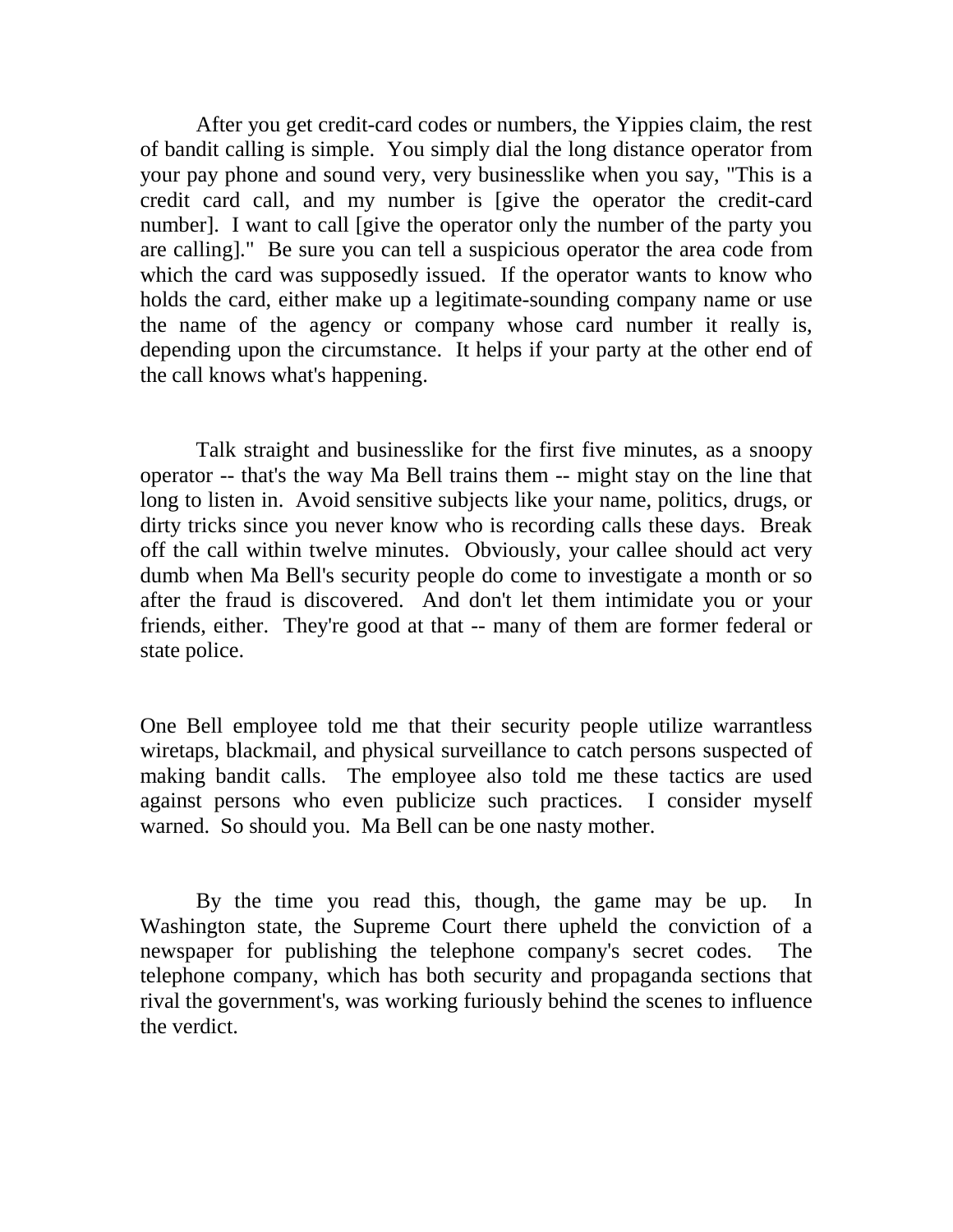Abbie Hoffman suggested this next trick, so if it doesn't work, call him. Restrict Hoffman's idea to corporate, utility, or institutional telephone systems. Cut the female end off an ordinary extension cord. Unscrew the mouthpiece on the telephone in any one office. You will see a terminal for a red wire and one for a black wire. Attach one of the wires from the extension cord to the red and one to the black. Finally, plug the extension cord into a power socket.

 According to Hoffman, you are sending 120 volts of electricity back through equipment designed for six volts. He says this will knock out thousands of other telephones and the main switchboard, "if all goes right." Even if his numbers are somewhat exaggerated, you've had a good day.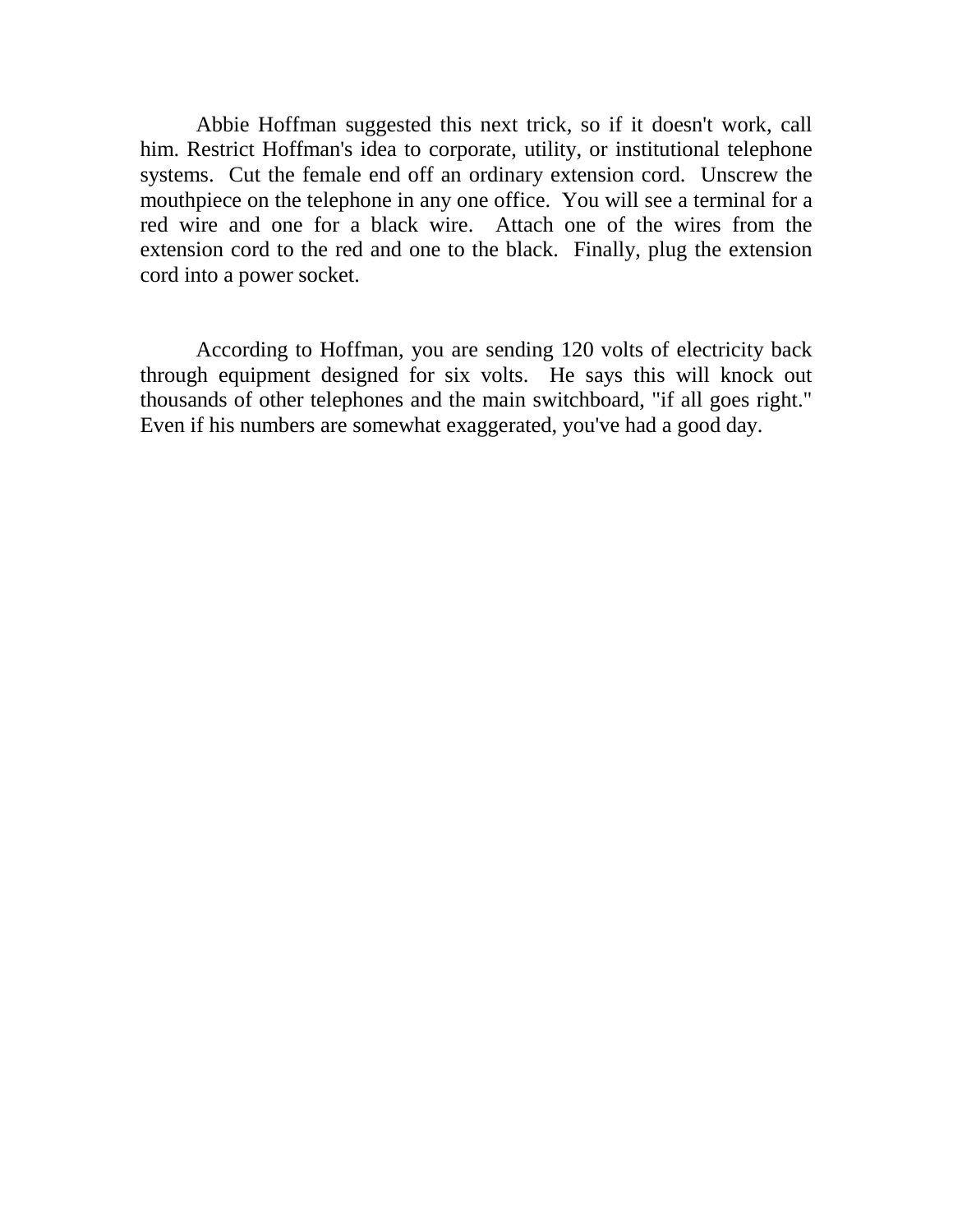# Mail Drops

These are essential if you're going to carry on any sort of correspondence with a mark or with suppliers of services and equipment. Depending upon the circumstances, you will need either a postal box or a regular street-address mail drop. Post-office boxes may be obtained in any name, although you will have to present some identification documenting your "identity."

 If your scam is a short-termer, pick an apartment with many little boxes. Choose an empty one, claim it for the duration, and have it checked daily. Put in your little name card and use that exact address on your returns. The mail-delivery person doesn't know or care who comes and goes. Or you can have a very cool and trusted friend front their address as you as a mail drop. However, this person must be prepared and capable of carrying off a very plausible denial. You'd better think this one through before involving another person. Deniability can be a tough rap for an amateur.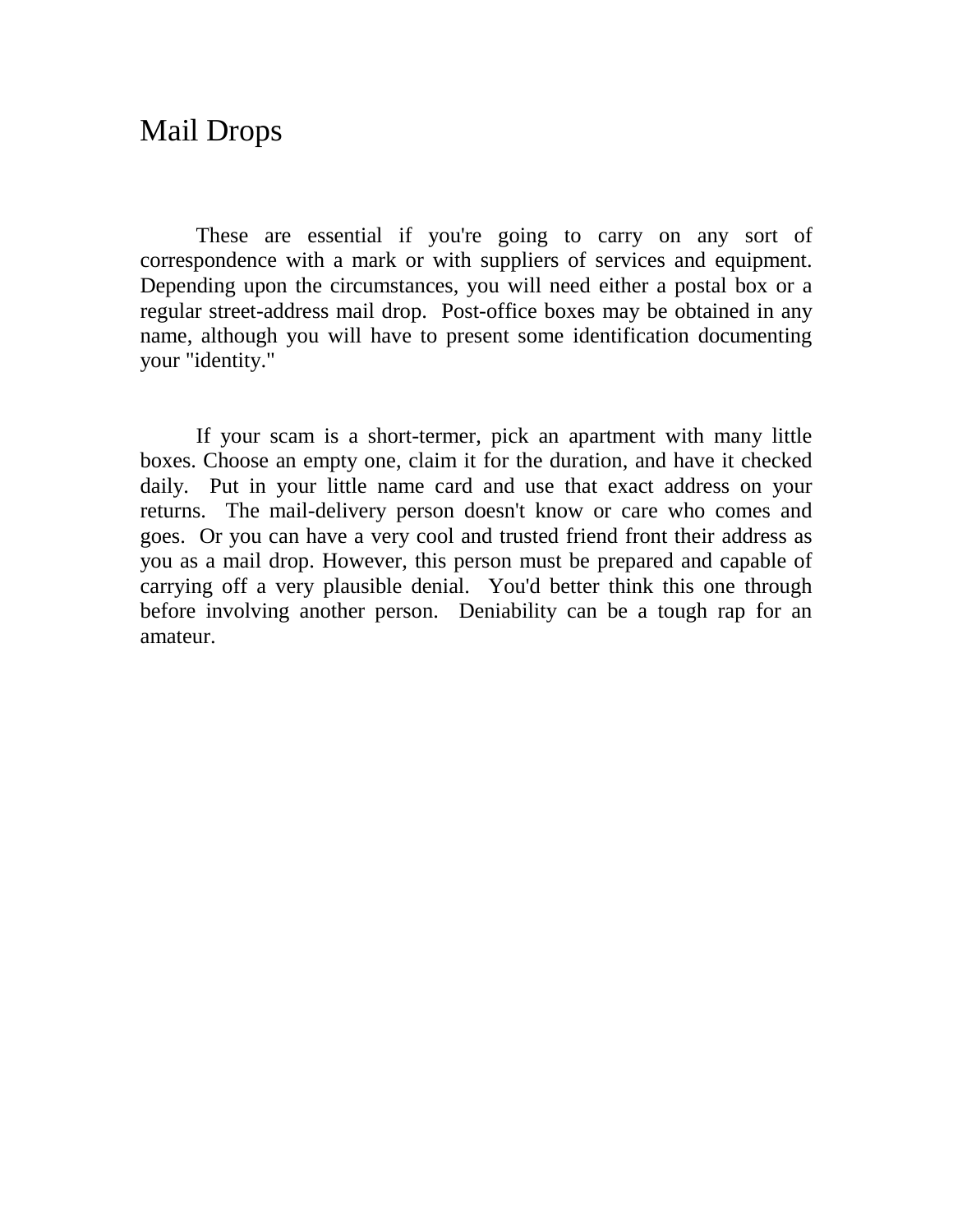## Mail

The Ku Klux Klan has some interesting strategies for spreading terror. One of these is to collect from regional newspapers clippings of unsolved arsons (or robberies, rapes, burglaries, assaults, etc.). If you need to fatten the file, include clips from national publications too. Place the clips in a manila envelope and tape it to an old gasoline can (or ax, bra, shotgun shell, jimmy bar, etc.), which you leave on your mark's home or office doorstep.

 David Williams is the pen name of a Texas state legislator who spends his working hours as a freelance writer. He told about Jim Boren (pen name of a friend), whose great idea for practical joking was to send single entendre postal cards bearing personal, sexual, or medical messages to William's home.

"Since I met Jim Boren, I hide from my postman," Williams notes.

 Williams is not Boren's only victim. Many of his friends suffer from postal cards such as the bogus Playboy Towers Memo that pointed out, "Davie boy, thanks for taking care of my friend while she was in Austin. I was envious when she told me how things went down. Love, Elvira."

 Or this hotel postcard came from Hong Kong, addressed to Williams via his pen name at his real address: "She's no longer at the topless bar. But her sister at the massage parlor thinks she went to Seoul. I can pursue it at the embassy, but will have to disclose your personal interest. Please advise."

 It is signed by J. Harley, identified by a return address as "Harley's Detective Agency" in New Orleans. There is no Harley, no agency, no nothing at the return addresses.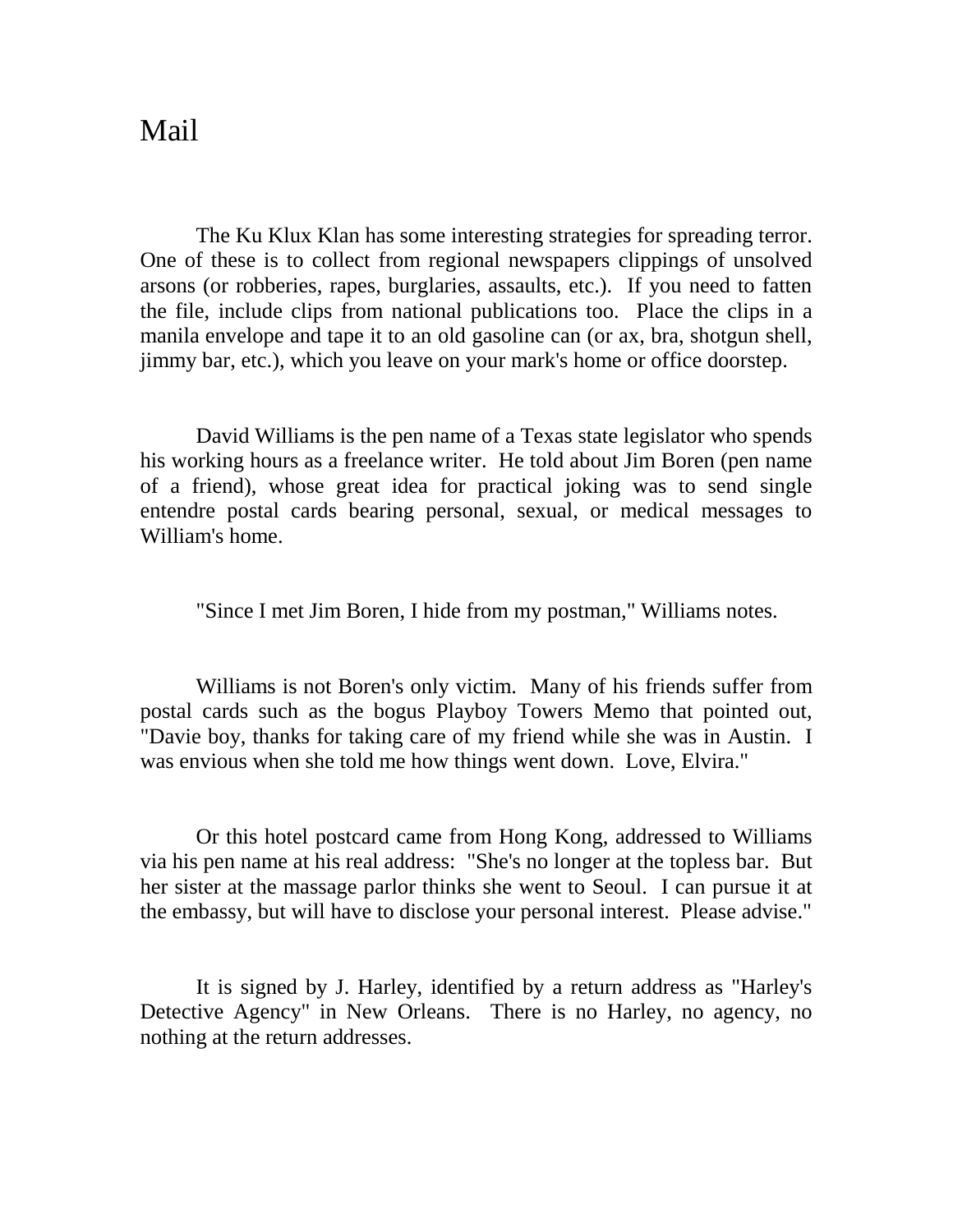Jim also sends cards to people's wives. One said: "Sorry, couldn't make it this time. My wife came along."

 One of Harley's better efforts at postal assassination was this gem, sent from Toronto: "Thanks for your help with the bail money. You done better by me than President Nixon did by his boys for doing about the same thing. If I get the book thrown at me later, I'll ride it out, but I want a written agreement on the money and I don't want you saying ugly things about me in the papers if they learn about your personal role in this."

 From Cleveland, Jim Boren sent David Williams this postcard: "The cops found your name and address in one of the girls' diaries. They may be in touch soon. -- A friend."

 This next stunt is also accomplished through the mail. Posing as a medical researcher, Elmer Surehe says, you can probably con some crablice eggs from a supply house, for a price, of course. The eggs are inserted with an innocuous business letter into an envelope addressed personally to the mark. When the mark opens and unfolds the letter, the lice eggs drop onto his/her clothing and surroundings.

 It would make sense that nothing in this letter connect back to you, of course. Some people have used the name and return address of another mark. The resulting confusion will ensure that two marks are unhappy.

 A critic felt that this tactic would be unfair because an innocent secretary, business associate, or spouse might intercept the letter and receive the dose. Two observations -- first, people shouldn't read personal mail addressed to other people; and second, sometimes the innocent must scratch along with the guilty.

 A pulled-punch version of the lice-eggs letter is to use itching powder instead. It's easily available from novelty stores, or you can make your own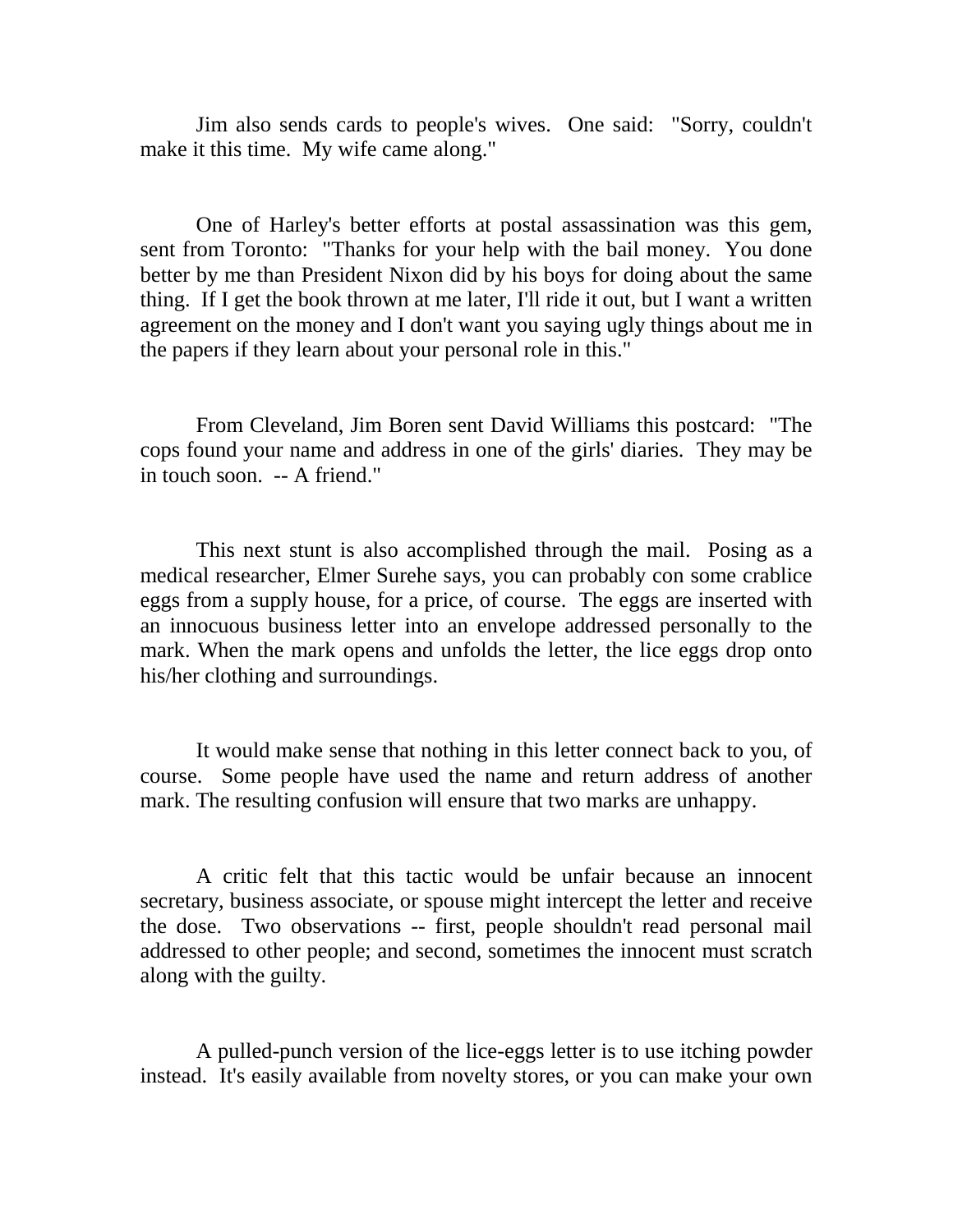following the directions printed in some of the formula books available. Sneezing powder is another alternative.

 A suggestion for a nastier ingredient came in from a former agent of the American intelligence community who got paid a lot of money for planning and implementing things like this. He suggests a chemical tear-gas powder heavily laced into an envelope, noting, "It will clear a mailroom or an office in minutes."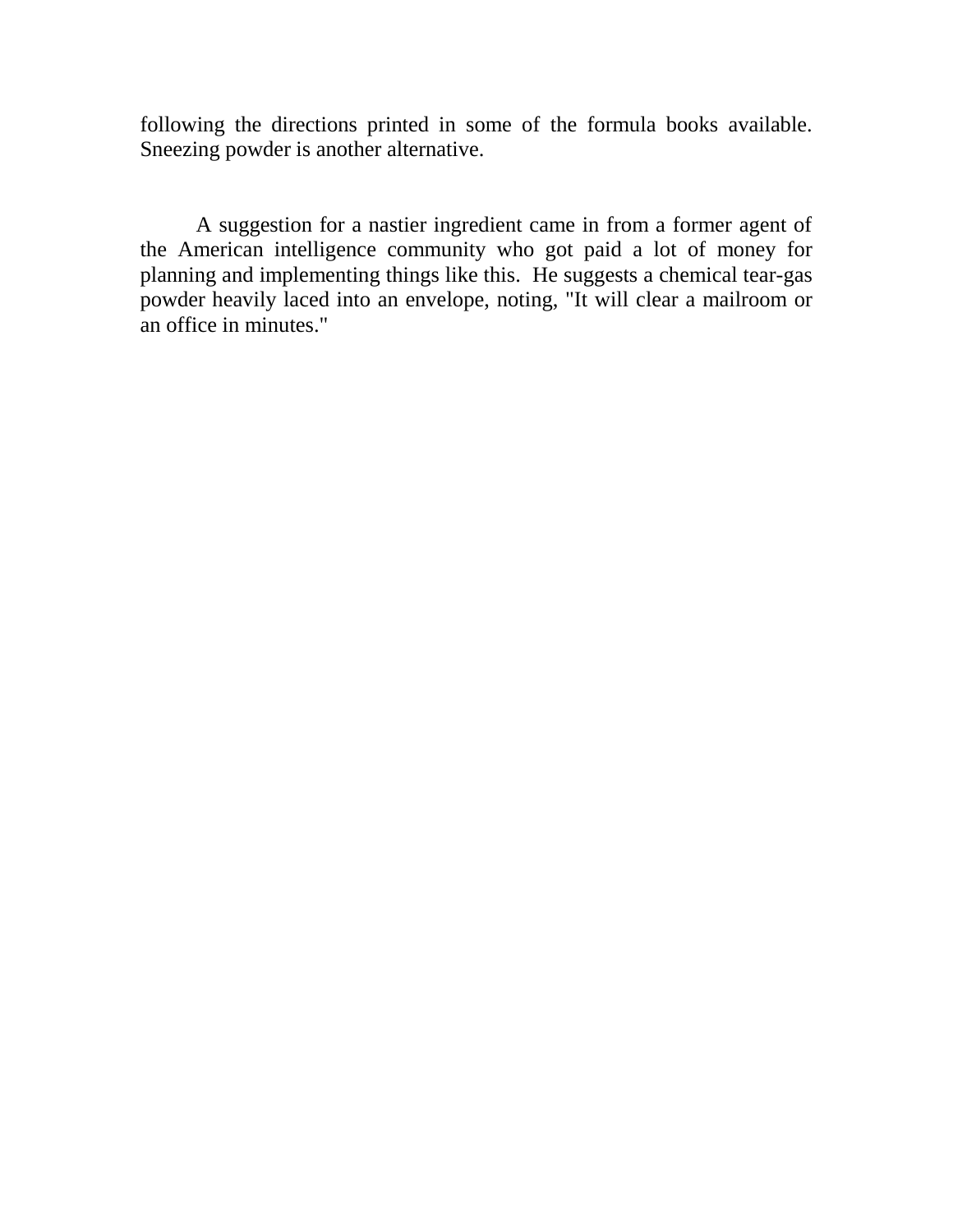#### Marriage

Carol Sludge and a friend decided they should stage manage an entire wedding for a mark. So they did. She handled the gown and bridesmaids' goodies, and he did the sartorial bit for the men. They got invitations and arranged for a church, a reception hall, a caterer, and an orchestra. They did it all in the name of the mark and his fictitious spouse to be. They chose a time when the mark was on vacation to send out invitations for the Sunday the mark was due back in town. Everyone showed up for the ceremony - everyone but the "bride and groom." Guests were somewhat miffed, and merchants and others descended upon the mark at his place of business Monday morning, wanting to be paid for goods and services.

 Beyond that, what do you turn to after the old standard buns of wrecking the marriage ceremony have been batted around the bachelor-party table? Here are some quickie suggestions, brought to you by the Reverend Robby Gayer:

> 1. Hire a woebegone lady with a young child to troop into the reception and confront the groom-mark with the question of his continued child-support payments.

> 2. Hire an outstandingly healthy young wench who is just brimming over with sensual physical charm. She should cause heads to turn if she's costumed correctly as she vamps up to the groom-mark and plants wet soul kisses on him, cooing, "Don't forget our past, love. And when you're tired of that little girl nextdoor, you know where to find me." As she leaves, she stage whispers, "Last [night, week, whatever] was just super. Don't be such a stranger -- you're too much man for that."

> 3. Call the church office before the ceremony and say that a crazed ex-lover of the bride plans to destroy the reception. Just as the reception begins, arrange to have many M80s or grenade simulators exploded.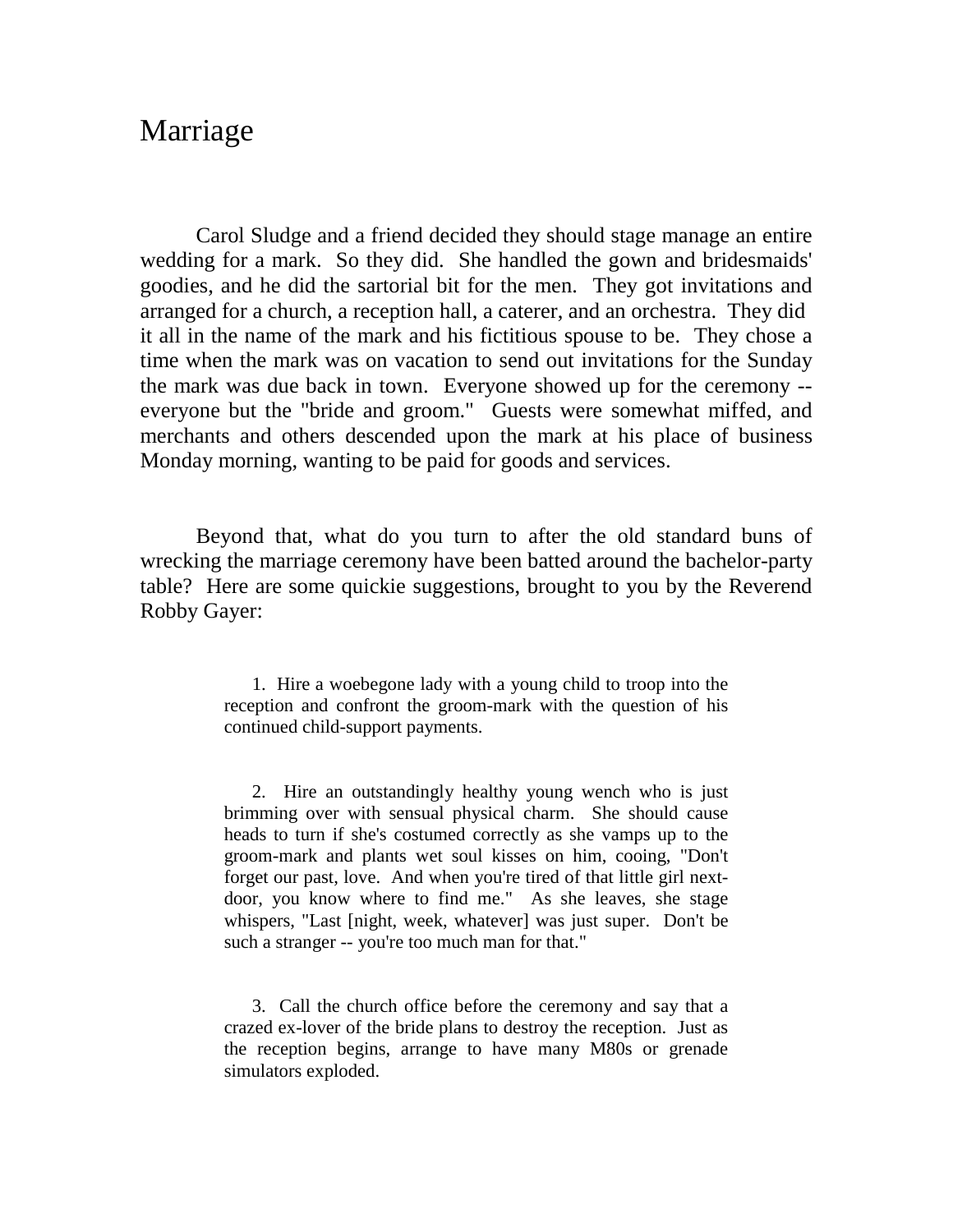4. Consider bringing additives into play with the punch and the food.

 5. Hire someone, grief stricken at the loss of the bride or groom, to messily and dramatically "attempt suicide" at either the ceremony or the reception. Be sure to have associates to carry the victim out quickly for "medical attention."

 6. Hire someone to become physically sick during the ceremony or the reception. With luck, you can get a member of the wedding party to do this.

 7. Use many additives in the groom-mark's drinks during the prenuptial bachelor party.

 8. Hire someone to slowly and dramatically flash the minister for the back of the church while everyone else is facing front. This also works well if there is a singer in the choir balcony. Try to upset him or her during a song.

 9. Call the state police or the drug-enforcement people and give them a complete description of the car that will carry the bridal couple on the honeymoon. Report that the couple and the car are really dope mules, that is, couriers of the drug trade.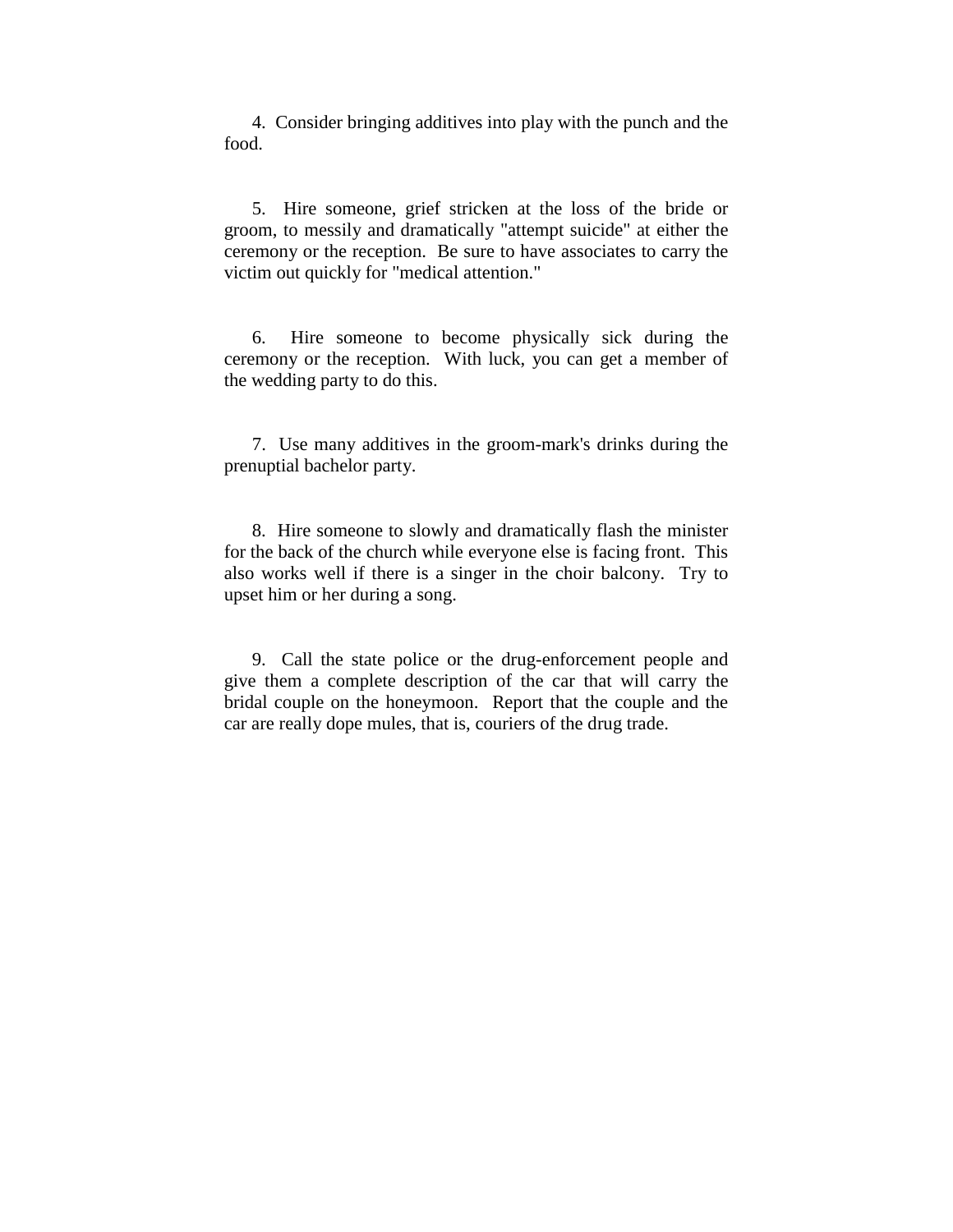# Media

The mass media -- newspapers, radio, television, and magazines -- can be helpful tools in getting even, or they can be your mark in a dirty trick. I suggest you keep your media-as-tool aspect relegated to local events and local media. In general, newspapers tend to be conservative and stodgy and not much interested in your rousing of the rabble. Most newspaper officials play golf with corporate officials, and their common bond are advertising and profits.

 Television likes good, visual consumer stories, and local TV stations will go for local controversy more often than will local newspapers. Here are some basic suggestions for using the media to help you in your gettingeven campaigns.

 If the editor says the event is news, then it goes out to the public as news. People don't make news; editors make news.

 To impress editors you have to keep coming up with fresh action. You have to be visual, outrageous, funny, controversial, and brief. Your message has to be catchy, visual, and packaged to fit ninety seconds of time in the six- or eleven-o'clock news slot. It's no wonder long-winded academics end up with "Viewpoint," or "Talk Out" at 3:00 o'clock Monday morning. They don't know how to use TV.

 Now, how do you get even with the media when they deserve it? There are several things you can do:

• Take or phone in a fake wedding story, being sure to give them a legitimate-looking bride-groom photo. It doesn't matter who the people in the picture really are. Most smaller and medium-sized papers will publish without checking, which could lead to all sorts of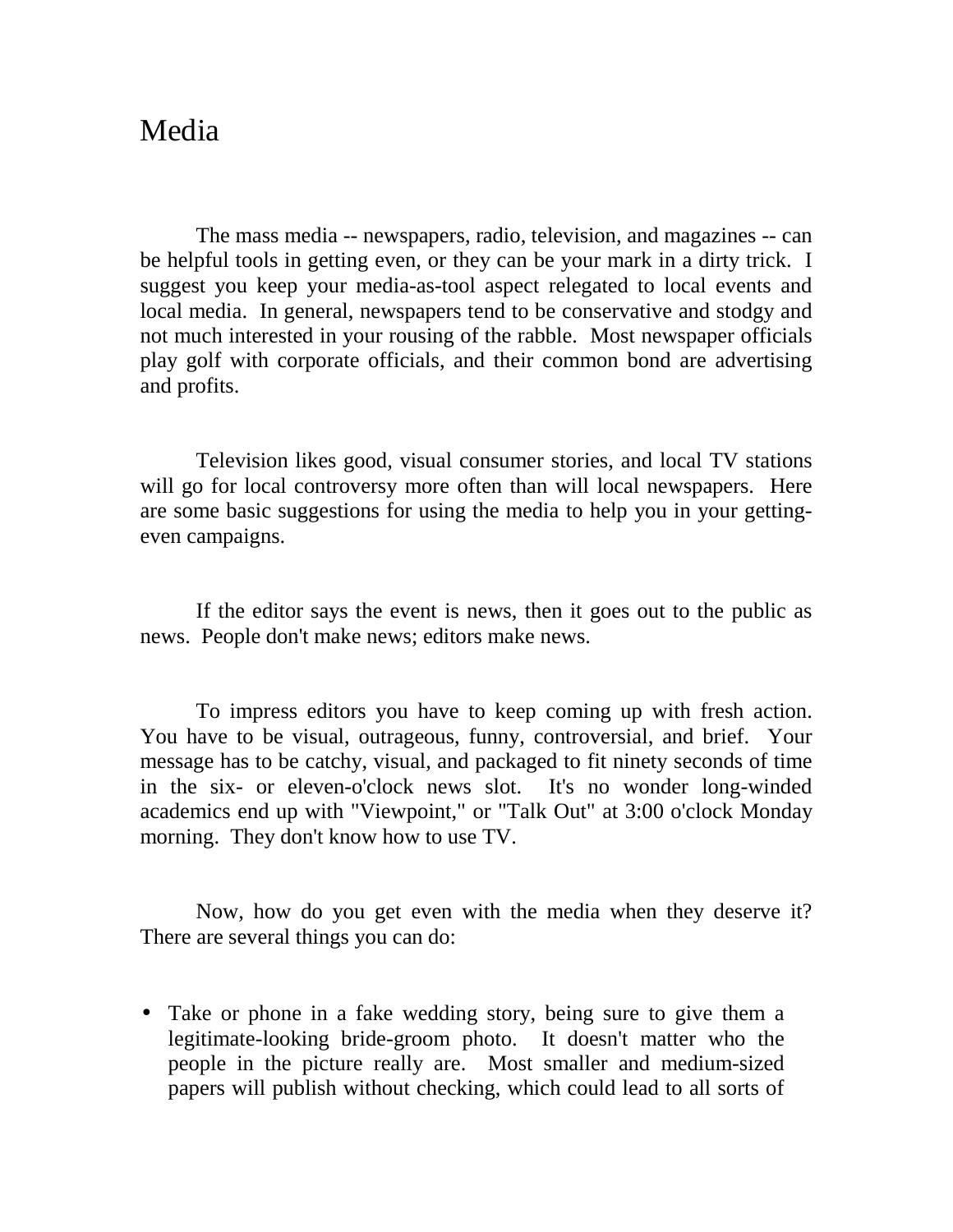wonderful things if you've been inventive in your choice of marriage partners.

- Use a low-power mobile transmitter to add little bits of original programming to your community's commercial radio station. Some people did this in Syracuse, New York, and drove officials crazy with hilariously obscene fake commercials, news bulletins, etc.
- Newspapers often have huge rolls of newsprint in relatively unsecured storage areas. It is a low-risk mission to insert paper-destroying insects or chemicals into those rolls.
- Some small radio stations are often loosely attended at night. Often, only the on-duty DJ is around, and even he will have to go to the can sometime. You might be able to wait until then or have an accomplice distract that DJ while you place a prerecorded cassette with a message of your own choosing on the air.
- With smaller newspapers, it is sometimes easy to get phony stories and/or pictures published. Using you imagination, you can certainly cause a variety of grief with their crime.

 According to media consultant Jed Billet, if you have a financially weak radio station in your area, you can often place ads for your mark over the telephone. Agreeing, Eugene Barnes recalls, "A couple of years ago, I wanted to get back at a doctor who'd really screwed up my family with some terrible behavior in a business dealing. So I designated him as my mark and had him 'open a pizza business.' I called the radio station and had them run a saturation campaign of twenty-five spots per day listing his name and home address and telephone number, plus all sorts of promotional gimmicks, like free delivery, free Coke, stuff like that. He had to have his telephone disconnected for a week. The station ran the ads for a day and a half before the doctor got them pulled. He had 'customers' off and on, though, for the next ten days."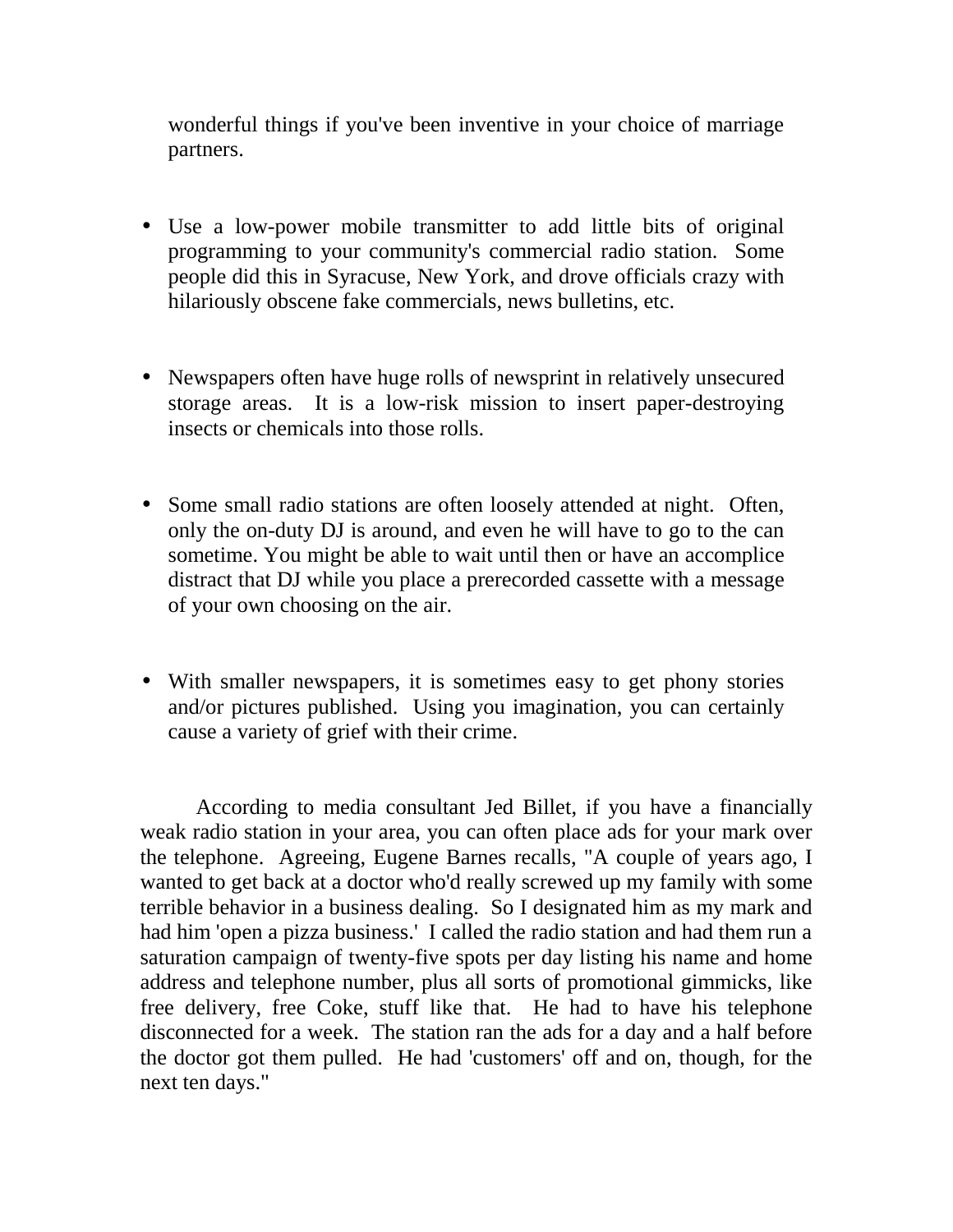Newspapers, magazines, radio, and TV are businesses, very concerned about their profit-and-loss statements. Sales, both of advertising and of audience for that advertising, are vital to the media. Knowing this, old media hand Ben Bulova has a scheme that works well most of the time.

 "Most newspapers will start a subscription with a telephone call," Bulova says. "You call in and order a subscription in your mark's name and address."

 The next step, Bulova explains, is to call the mark and, using the real circulation manager's name, tell him that you are with the circulation department of the newspaper and that they're going to give the mark a free trial subscription. That way, when the papers start to arrive, the mark thinks they're free. When the bill arrives, the mark will call the real circulation person. That conversation would be interesting to hear.

 Bulova says that this will work with magazines and trade publications, as well. He advocates an entire string of such gifts.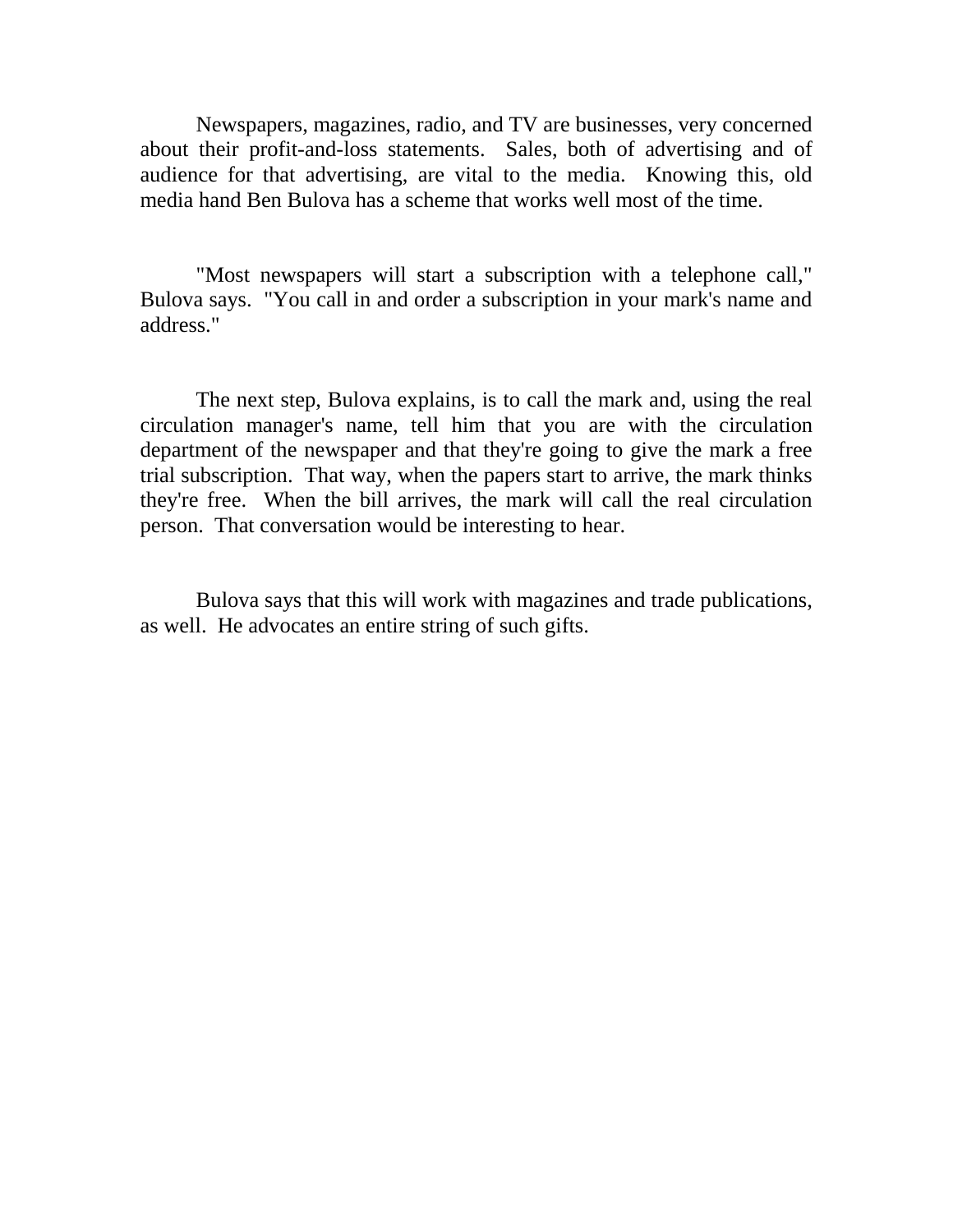# **Medical**

Either steal real medical test-report forms from a hospital, clinic, or laboratory or have a friend get them for you. If this doesn't work, a trusted printer will make some for you. You will also need matching return-address business envelopes to mail the reports to your mark. Get some technical advice from a medical textbook or a very trusted friend with a medical background, then prepare a series of embarrassing lab reports for your mark. This could include positive identification of such problems as venereal disease, drug dependence, cancer, yeast infection, or mental illness.

 The mailing of the bogus report must be coordinated with a telephone call to the mark's spouse, employer, parents, parole officer, etc. Doctor Milo Weir, who helped with this idea, recommends that multiple copies of the diagnostic report copy could be sent to public-health officials, and a drugproblem might go to the state narcotics bureau.

 If you're waiting in a doctor's examining room you will probably see all sorts of goodies stacked around -- syringes, common drugs, medical equipment, maybe a diploma or two. A couple of Yippies said they used to make appointments complaining of vague symptoms just so the could rip off goodies. Beyond simple pilferage, the opportunity exists here for introducing additives to various products.

 This should tickle the fancy of those true sadists among you. It comes from the Olde Medical Almanak of Doctor Jerrold Andurson. He removes some of the Preparation H from the regular container and refills that with tabasco sauce. Andurson guarantees that this will give your hemorrhoidal mark one of the hottest seats she/he could feel.

 Andurson adds, "That reminds me of the observation made by the man who caught his genitalia in a bear trap. He said that the second worst pain in his life came when he came to the end of the trap's chain."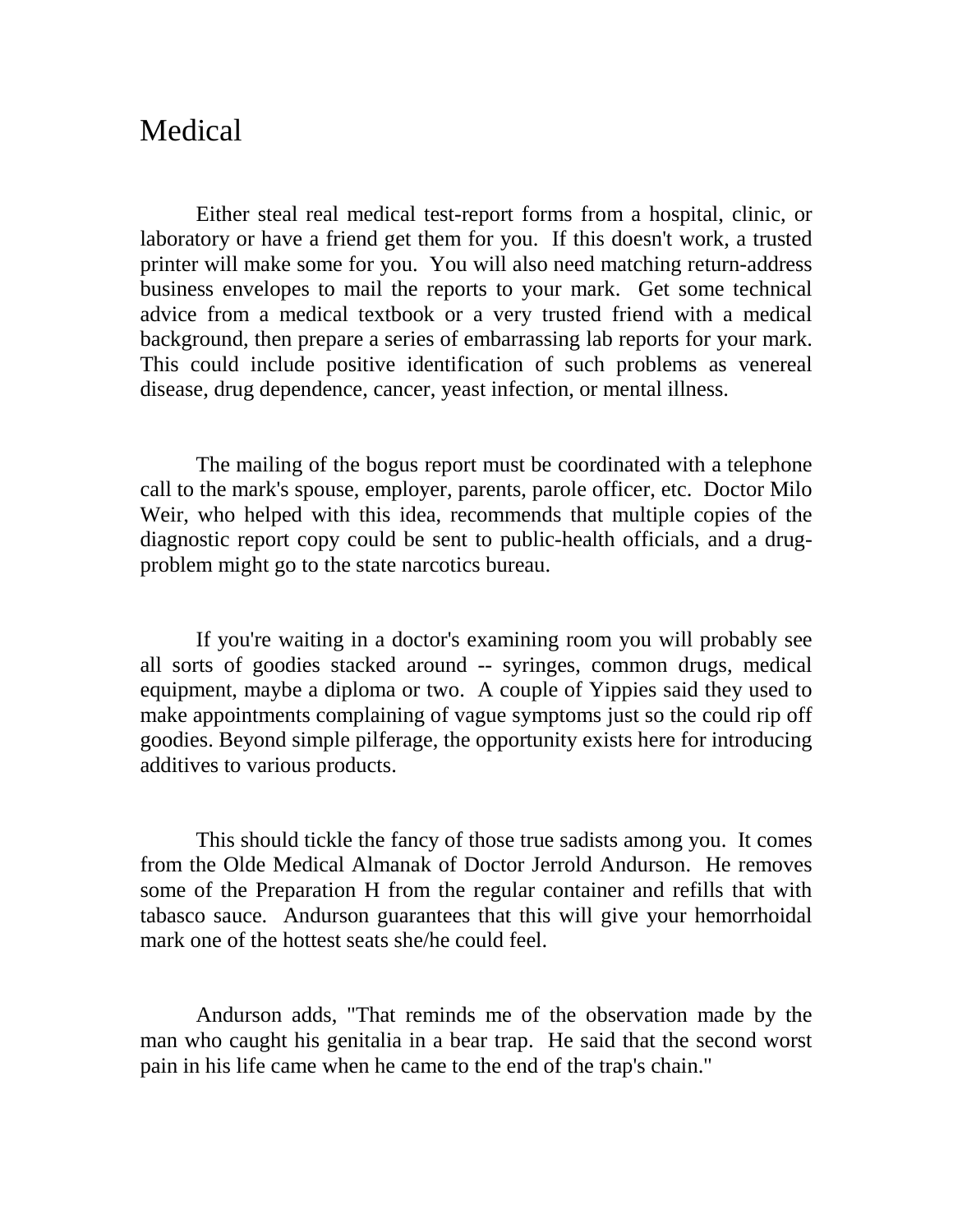One summer, Will Gressle had the misfortune to be incarcerated in a hospital wing run by a nurse who made Doctor Josef Mengele seem like Santa Claus. An easygoing sort, Gressle was driven to revenge by this nasty Brigadier of Bedpans. Here's what he did about it.

 "In late November I was visiting my uncle's ranch in Idaho, where he raises a few sheep. I got about seven pounds of farm-fresh sheep droppings and put it carefully in an opaque, airtight plastic sack," he relates.

 "I put that in a box, wrapped it in bright Christmas paper, and stuck little happy-face and Christmas decals all over it. Then I wrapped all that in heavy brown paper and mailed it to the nurse, in care of the hospital. I put a fake return address on the package and a few holiday stickers on the outside, too.

 "I'm sure the parcel arrived at the hospital, where they have a little tree in each wing and a small exchange of presents. It is my sincere hope that Nurse Nasty unwrapped my gift in front of a lot of nurses, doctors, and patients. She would finally get to the bag of sheep shit and a little note, which read, 'Just returning a tiny little bit of what you are so fond of dishing out in great amount,' signed, 'A Former Inmate.'"

 Considering that the major side effect of medical treatment these days is terminal bankruptcy, it is little wonder that the medical institutions and personnel have become the target of so much getting-even thinking. In speaking with people on both sides of this fight, I have concluded that there are only limited stunts you can direct against these specific targets. Yet the range of regular stunts presented in a dozen other chapters of this book are as effective against medical institutions and people as against any other subject -- perhaps more so, given the self-held exalted status of the medical community.

 For example, it's one thing if your mark is a contractor and suffers from a venereal disease because of your getting even -- but think how it would work for a doctor! Gossip travels fast in the medical corridors.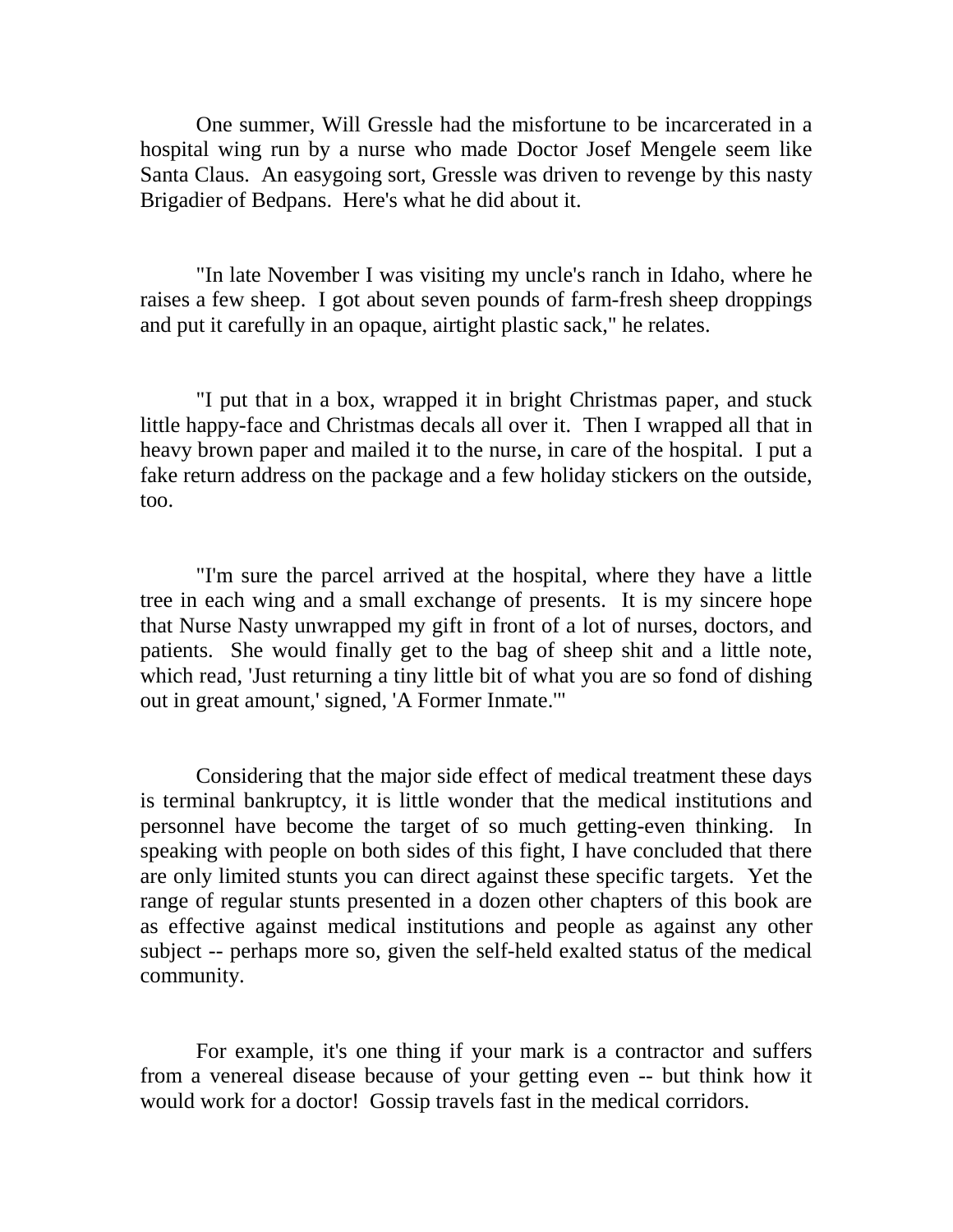However, if you are thirsting for a few little goodies to toss at the medical community, here's a mini-list of suggestions:

- Leave dead vermin at strategic points of a particular medical facility near the coffee shop, the kitchen, the emergency room, the visitor's lounge, etc.
- Dressed in whites or other appropriate uniform, slip in with cafeteria or kitchen help and put some harmless food coloring into foods. Or if you can get in to where the staff food is prepared, more powerful additives may be used.
- Borrow some medical-insurance identification from a cooperative friend or otherwise obtain someone else's identification. Use this to charge medical bills, either real or imaginary. The point is to get bills sent to a totally innocent or totally unaware third party. If it's your friend, he or she is part of the scam and will pretend to be outraged about the whole business. Either way, the medical facility is the real mark.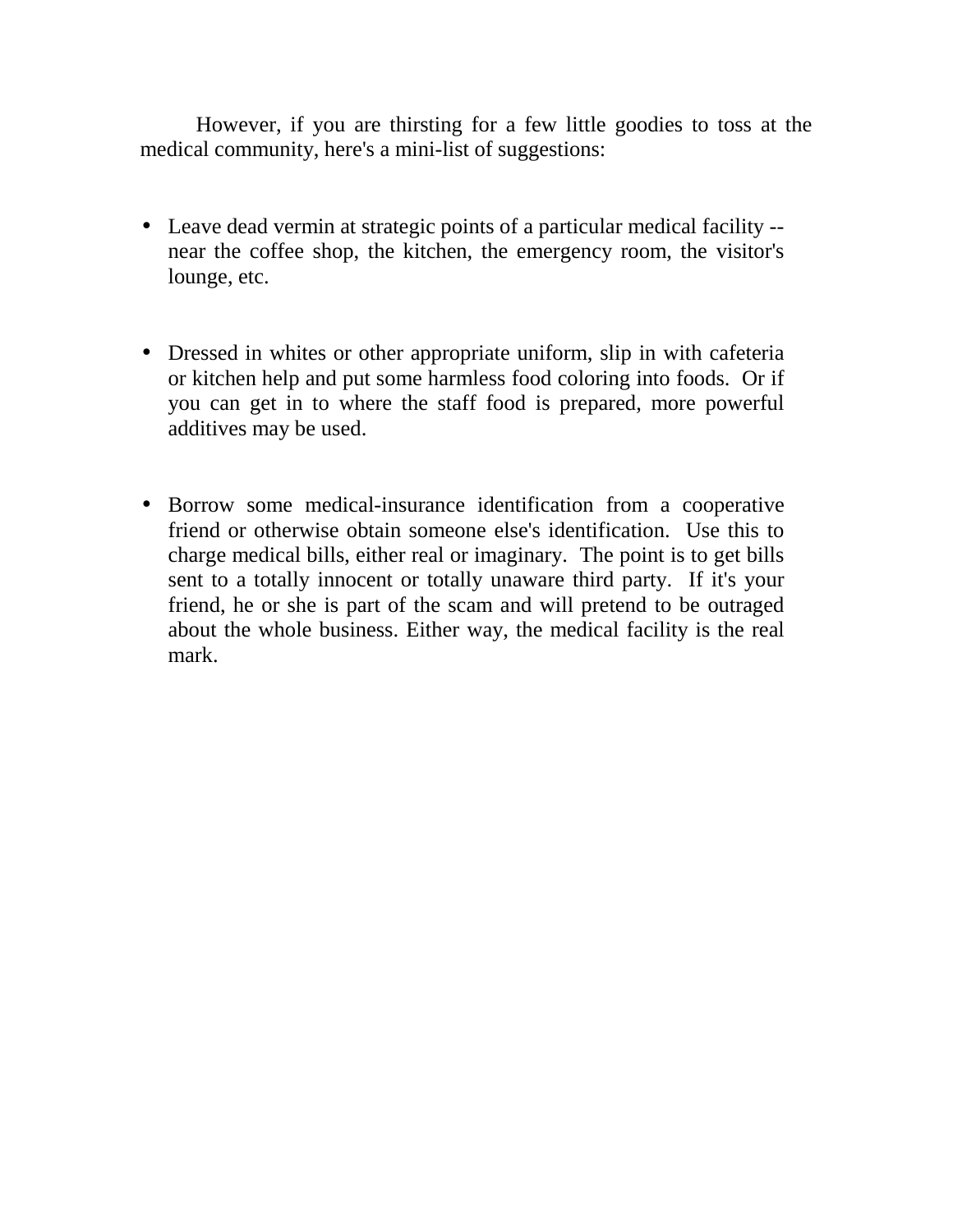# **Military**

While serving as a guest of Uncle Sam, I had some intelligence assignments. There I found out that there are two types of intelligence - military and human. Or as Groucho Marx said, "Military intelligence is a contradiction of terms."

 You can get arrested for falsely wearing the real uniform of the armed forces. That's why some tricksters don't wear an actual uniform but either build or rent a replica that surely looks real. That way they are free to give speeches, shout orders, make bogus policy pronouncements, hold press conferences, use rank, and all sorts of other bits of theater from which the average citizen might infer that the actor really does represent the official military. This sort of incorrect inference could cause all sorts of publicrelations and worse problems for the military establishment. Could this be considered contributing to the delinquency of a major?

 Although the Yippies are a generation or so forgotten, and at least as this is written, our army is no longer a high-profile domestic villian, someone may still want to pull one off for old times' sake. A Jerry Rubin trick would be to find a somewhat deserted area of a large public recreational park. Place some official-looking, commercially printed signs in prominent places. The signs will say:

#### WARNING

Army war dogs training in this area. Very Dangerous. Keep all children and pets within sight. If Army dog approaches do not move under any circumstances.

--U.S. Army. Official--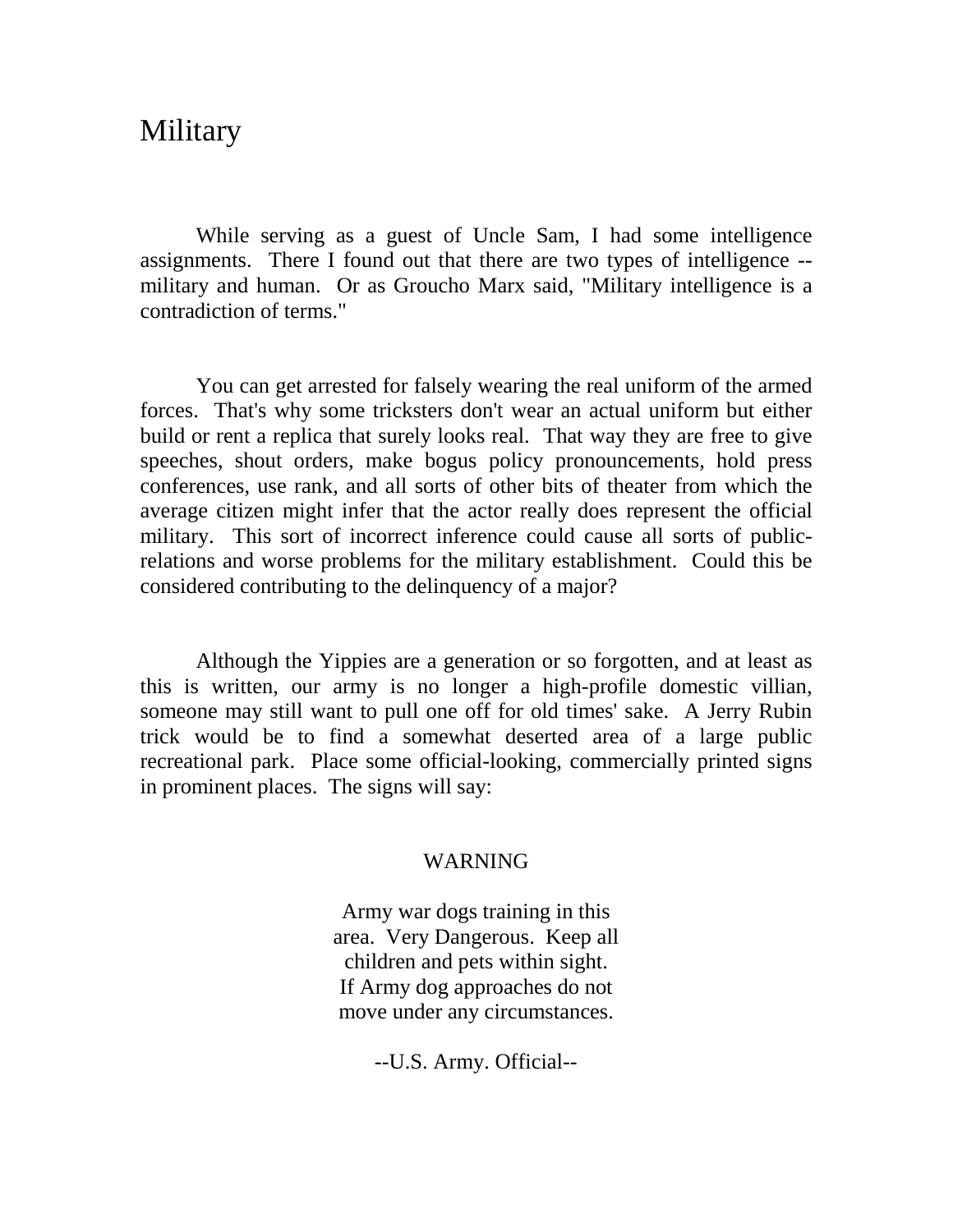Guess who will get blamed when frightened citizens complain to the town, city, county, state, feds, or whoever is in charge of the park. Guess how many brass hats will have to visit the site, investigate, write reports, and give explanations.

According to Captain DeGeorge Media, things got pretty bizarre over at the Pentagon when the intelligence boys found that OPEC intelligence agents had broken the Pentagon ZIP code. Hah! Can you military agents reading this book break the code I just used? -- MESSAGE ENDS --

 Speaking of military-intelligence agents, I recall that especially obnoxious recruits, second lieutenants, and other lower-order sorts could often be sent on a fool's errand that often multiplied into more harassment than the stunt was really worth. If your mark caught a first sergeant with an especially bad hangover or an ill-tempered senior officer who'd just discovered that his daughter was pregnant by some recruit from a Third World military unit attached for training -- well, you get the idea. Anyhow, you can send these marks out to bring back a rubber flag to be flown on rainy days. Or you can send the idiot out to bring back the cannon report. If you're air force, a five-gallon drum of prop wash is an appropriate errand target -- or a bucket of prop pitch or a box of RPMs. The navy is good for sending someone to get stuffing for the crow's nest, a biscuit gun for the galley, etc. You can always send someone to the post or ship's print shop for some dotted ink. A trip to the supply stores for plaid paint is fun. The best part is that they almost always fall for such nonsense. I think that says something about the military's effect on human thought processes.

 If you have access to the sound system over which Reveille is played each morning, you might move up that magic time of day by, oh, say half an hour or forty-five minutes -- just enough to screw things up. The next day, make it fifteen minutes late. Another day, play it in the middle of the night. Always play it a bit louder than usual.

 In a similar sense, at one summer camp, a national guardsman switched the Reveille record for a rock record one morning. Another morning, recorded Rusty Warren and her humor greeted the troops.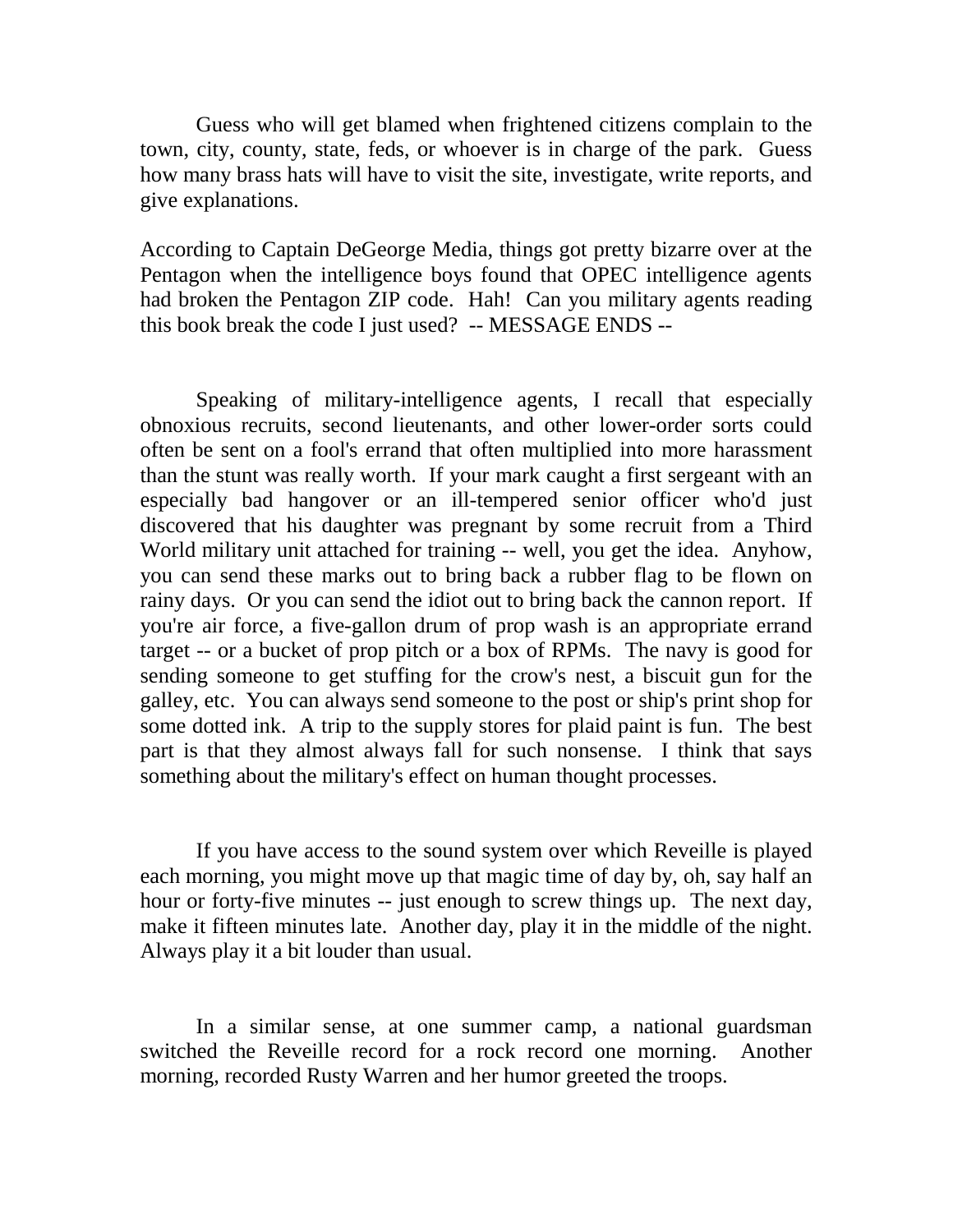Some solid general advice for getting even within the military comes from a high-ranking and experienced military man who is now a biggie in the VFW. You know he's qualified to give advice.

He suggests, "The military is a blizzard of paper, paranoia, and intrigue. A dirty trickster who understands this and can parody the system will drive a mark to ruin. A good primer for action is to read CATCH 22.

 "You will find an abundance of politics, ass kissing, back biting, gossip, and reputation hunting and destroying among career military people. It's an absolutely fertile ground to grow dirty tricks. A nastily clever person will have no trouble getting even for all the petty bullshit the military inflicts upon sensitive and logical people."

 Thinking about sensitive and logical people brought Selective Service to mind. When we last had a draft, during the Vietnam unpleasantness, all sorts of young men did all sorts of bizarre things to evade it. However, a true dirty trickster would think in 180 degree terms -- why not invade the draft? Simply register yourself in about three dozen locations with an equal number of draft boards. As far as I know, the law came down on only you if you failed to register. I guess I don't have to list the reasons why someone might wish to get even with the Selective Service system or a particular board.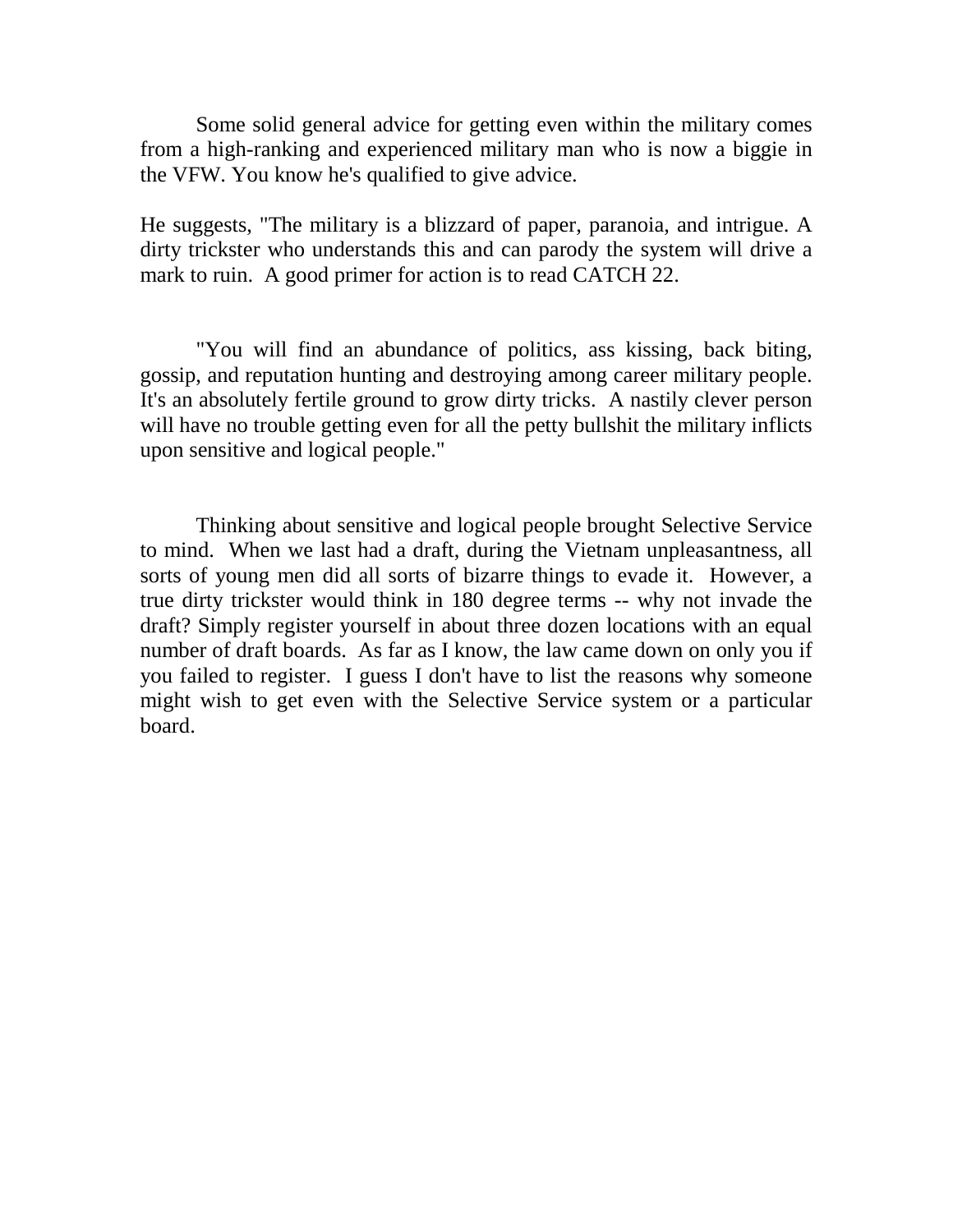# Motion Pictures

Hugh Troy was a famed artist who was also a hardcore practical joker. Once, the manager of a motion-picture theater offended Troy. Troy went into the same theater the next evening, after secreting several jars of huge moths on his person. Soon after the feature began, he released the creatures, all of which flew directly into the beam of the projector and stayed and stayed and stayed....

 Have you ever sat down in a darkened theater, later finding your posterior has been parked on someone else's sticky candy bar or chewing gum from the last show? Did you ever go to a movie house, feel you were ripped off by the poor feature, get up and leave well before the film is finished, and still be unable to get a partial refund?

 Peanuts Campbell used the restroom of a local movie house, and when he flushed the facility it backfired on him, staining his new pants and causing other patrons to both turn up their noses and turn away their eyes in annoyance.

 Another person was served buttered popcorn in a tub that leaked the gooey liquid all over his date's dress. Management refused to pay any claims. The patron of a stage theater had his pants torn on a protruding seat spring. No damages were paid, and his attorney said the amount was too small to take to court.

What's next? Peanuts Campbell has an answer.

 You must have a quick, clear exit after this action. Peanuts Campbell used to take a container of lukewarm vegetable soup into a movie theater. He sat in the front row of the balcony. He made the sounds of being sick to his stomach -- choking, coughing, retching -- then dumped the soup on the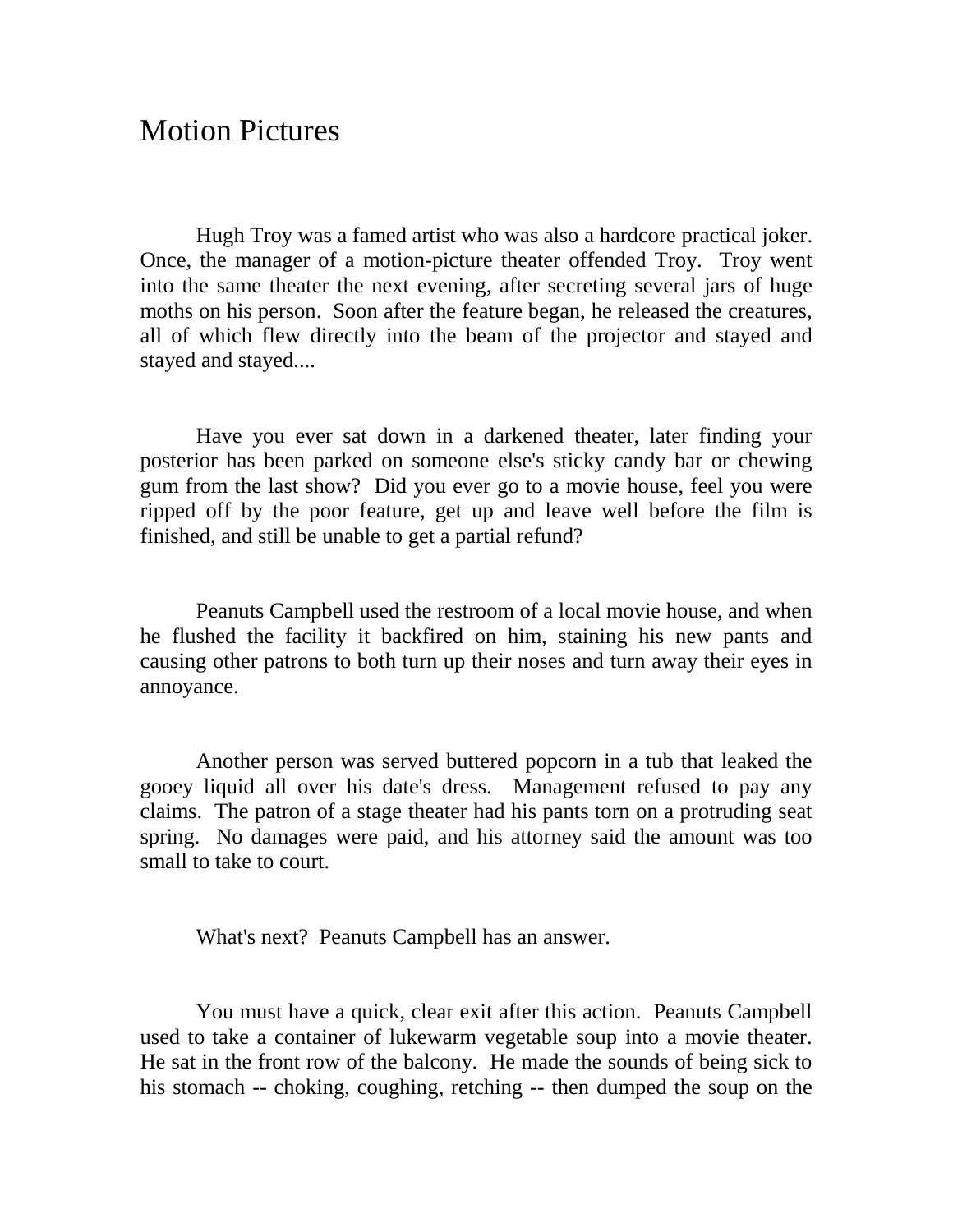people below. The same tactic also works at sporting events, public meetings -- anywhere there is a crowd below you. But you must have a good escape plan.

 The point of all this is to have dozens of irate patrons demanding damage settlements from the management of the establishment. If you don't feel adventuresome enough to dump on your fellow customers, simply go into the theater early and, while no one else is around, place gooey chewing gum on random seats. Pick seats away form the aisle or ceiling safety lights. You may also use a slow-drying glue on the seats.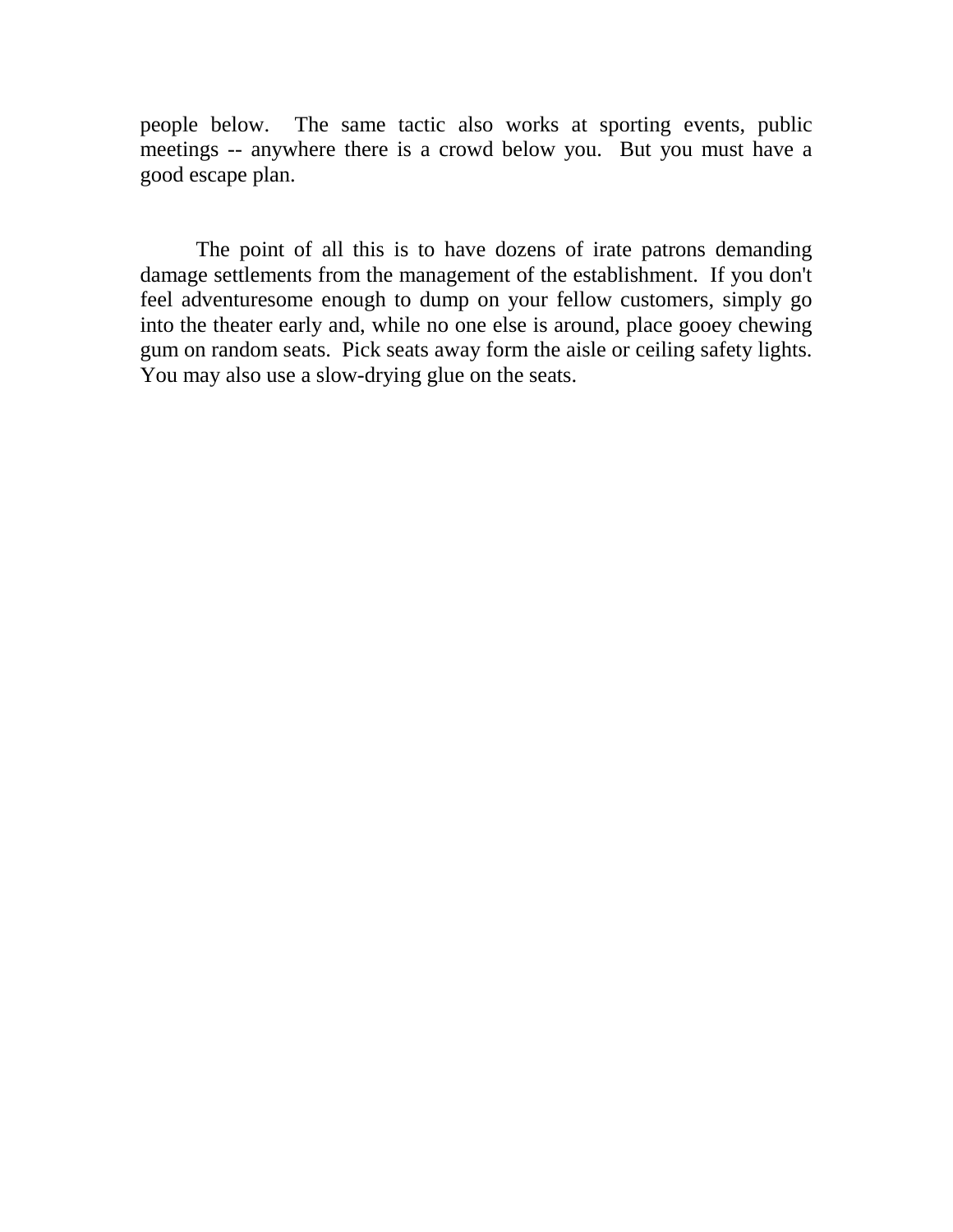# Municipal Services

A former CIA operative who specialized in sabotage shared a couple of theoretical ideas about some cheap tricks. He suggests that if a municipality has corroded you with its parking corruption, then a return is only fair. He suggests a squirt or two of concentrated battery acid into a parking-meter slot. Repeat as necessary, he adds.

 He has an excellent caveat to go with this, though: "If you do this sort of thing needlessly and unprovoked, it is nothing more than criminal vandalism, which is stupid, and you deserve what you get if you're caught.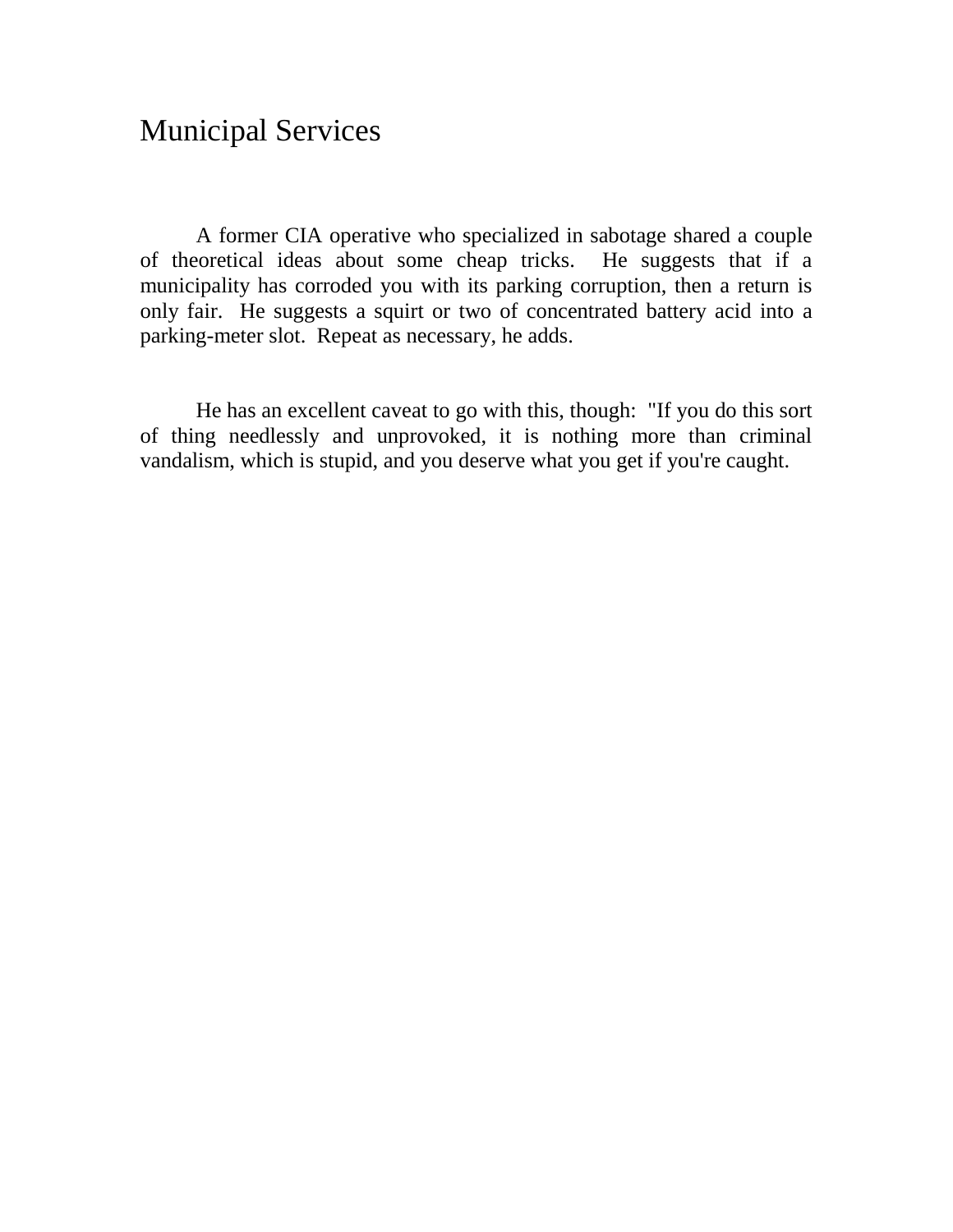#### Neighborhoods

Be the first in your mark's neighborhood to become a blockbuster. It's time to fuss up the mark's neighbors again. Find a real estate agency that deals mostly with blacks or Chicanos. Posing as the mark, call the agency and invite a salesperson out to talk about the sale of the mark's neighbor's house. Don't hoke up your role with a lot of brotherhood stuff -- play it straight. Now, if the mark is a good, solid white citizen living in a neighborhood of same-minded bigots, you have a wonderful deal going for you. The kicker is, you give the salesman the mark's name and the neighbor's address. Obviously, you must pick the most rednecked, bigoted neighbor to be the fall guy for the black or Chicano salesperson. By the time the "mistake" gets straightened out who's going to believe the mark? Not only have you alienated his neighbor, but you have taken a big chunk out of his credibility and popularity. Black is beautiful, especially when it's the color of the mark's reputation among his peers.

 This stunt works -- a person I know used it. He's a professional ball player who went into a furniture store with his wife to buy living-room-andden suite of furniture. The clerk was bigoted and exceptionally nasty. My friend calmly asked to see the manager, who turned out to be worse than the clerk. The black customer suddenly flashed his wallet full of green money, and both white guys blanched. No further words were exchanged as the married couple left the store. Two days later my friend called a black real estate agency. You just read about what happened next.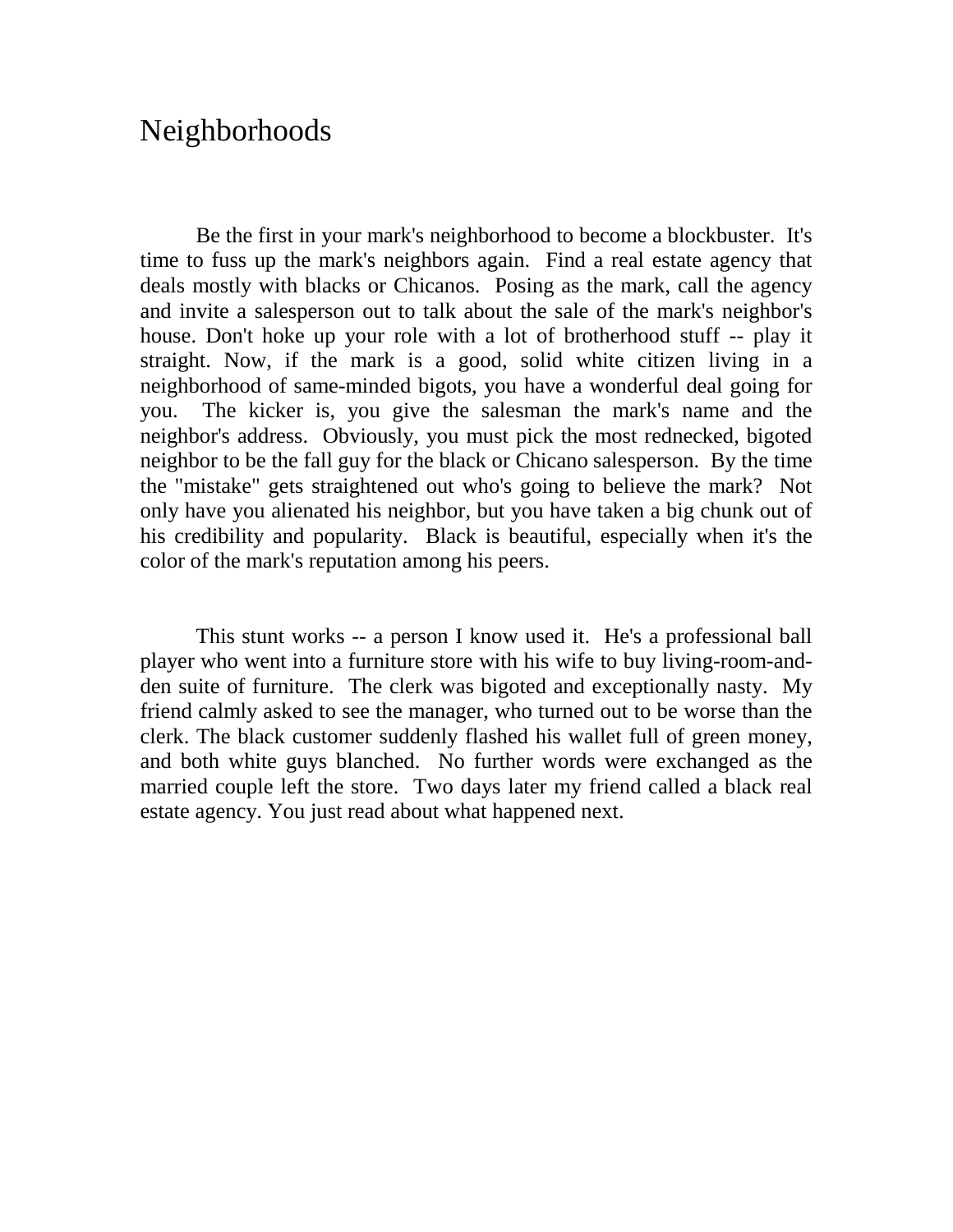#### Notary Seal

Possession of or access to a notary seal is vital to a trickster. To the average layperson and common lawyer, the mere fact of a notary seal on a document is like God's own rubber stamp. Many times you will need to have a document notarized as part of the scams explained in this book. Having your own seal kit is the obvious answer. Some firms sell real ones -- "official" -- on the black market. Some sell replica kits, which are not official. Avoid these -- some are so crude that they wouldn't even fool a politician. I know one trickster who had a seal kit custom made -- by a con in a California prison print shop. The con had been an engraver in civilian life and really knew his work.

 You can buy a blank die kit openly from any shop stocking seals. Corporations use them all the time, which may give you a tip right there about the value of seals. You can have a custom seal made by many of these companies.

 However you obtain it, get a notary-seal kit. The uses of it pay off the first few times you scam someone. In addition to the notary seal, you should also get a couple of other official-looking dies. Commercially and openly, you can obtain blank dies with state logos, or you can get one that looks like a U.S. eagle. All sorts of possibilities exist.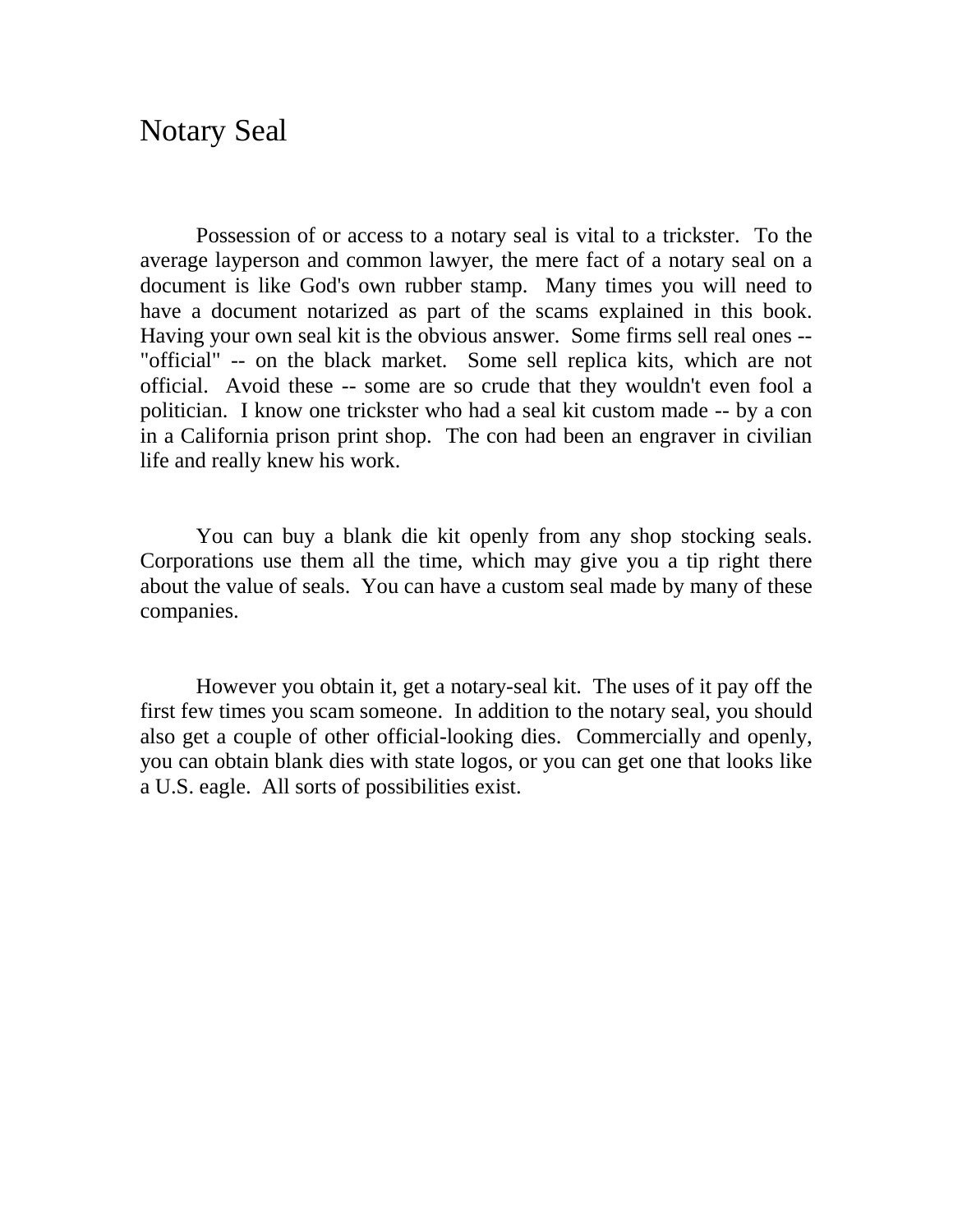### Oil Companies

The soaring oil prices and lack of leadership got so bad late in 1979 that all the dedicated and honest congresspersons got together to protest big oil. But who is afraid of seven people!

 You remember the Great Gasoline Rip-off of 1979, when the oil companies raped the driving public both coming and going? Petroleum magnate Jimmy Slushslinger related this story: A regular customer pulled up to a service station and said, "Fill 'er up." As he was paying the bill, he said, "Oh gosh, all I have is a fifty-dollar bill. Sorry."

 The gas jockey replied, "No problem -- you can pay me the rest next week."

 Starting rumors at the inappropriate time is the something else to do. For example, if your mark happens to be a gasoline station owned by a major company, and a lot of citizens are in a gas line waiting for their semiannual pittance of overpriced petroleum, you could walk onto the scene wearing oil-smeared coveralls and stroll down the line -- just out of sight of the real station personnel. Tell parked motorists that all fuel is gone. If anyone gets belligerent, use the "I'm a minimum-wage employee, but the boss said if anyone got angry to send the bastard to him, because he'll sure cool him off in a hurry." Don't wait around for the cooling-off period.

 Cut out a stencil that has the word ARAMCO on it, then spray it with white paint under the word STOP on all the stop signs in your town or near a large oil-company office building or refinery. Aramco, in case you didn't know, is the major oil cartel that works with OPEC to rob American citizens.

 During the 1979 oil-company blitzkrieg against the American public, a guerrilla fighter hit back. He cut a sliding door in the floor of his van. He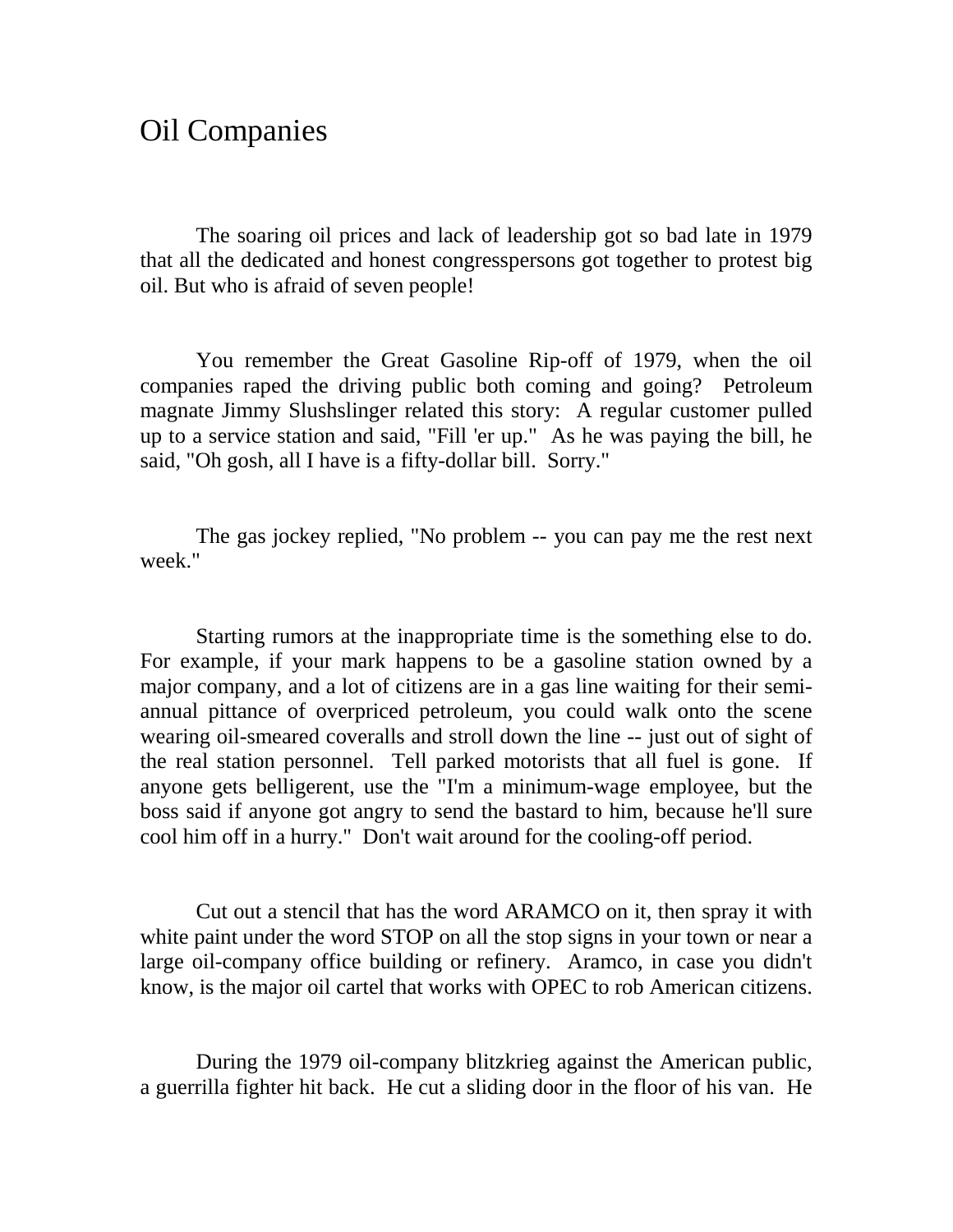had a three-hundred-gallon tank installed in the van, along with a small electrically operated pump and a twenty-foot hose. He drove in only to company-owned gasoline stations, parked over the main tank caps, then used a wrench to open one. He dipped in his hose, turned on the quiet pump, and filled his tank with three-hundred gallons of free tigers.

 Bruno Tannetto dislikes oil companies. For years he played credit card bingo with them, pirated cards, counterfeited cards, and ran up huge debts and skipped them -- all in the name of guerrilla warfare against the oil giants. He also saved all the postage-paid return envelopes they used to include with his bills. Since he rarely paid, he had quite a collection of envelopes, which is when he really got his rocks off.

 Bruno collected a bunch of heavy rocks and boxed them up in a sturdy carton, which he marked, "Caution -- Geological-Core Samples" and addressed to whatever oil company he had the envelopes for. Using the envelope as the "postage," he mailed this heavy box first class to the oil company, which had to spring for the huge postal charges. He did this many times to several of the giants.

 Giggi Hilliard tells about a chap who played nasty to get an oilcompany operation into some difficulty. The agent provocateur's mode was forgery, and here's what he did. While on a routine visit to the oil company's corporate offices, he swiped an internal memo from a desk while the secretary was out of the room. He had his printer create some blank memo sheets using the company logo. Then, using a safe IBM typewriter and following the style of the company original, the trickster wrote a very sensitive memo from one oil-company manager to another. The memo discussed the need for deep cover to prevent leakage of sensitive financial contributions to state and national political officials. He then leaked the memo to the press.

 "The idea behind this," Hilliard explains, "is to cause the oil company, or whatever mark you choose, to have to explain and deny. Nobody believes them anyhow, so you give that big business another credibility black eye. Great, huh? You can use this same tactic with any corporation, utility, or business. The list of sensitive topics is limitless. But always use real officials' names on the forgeries."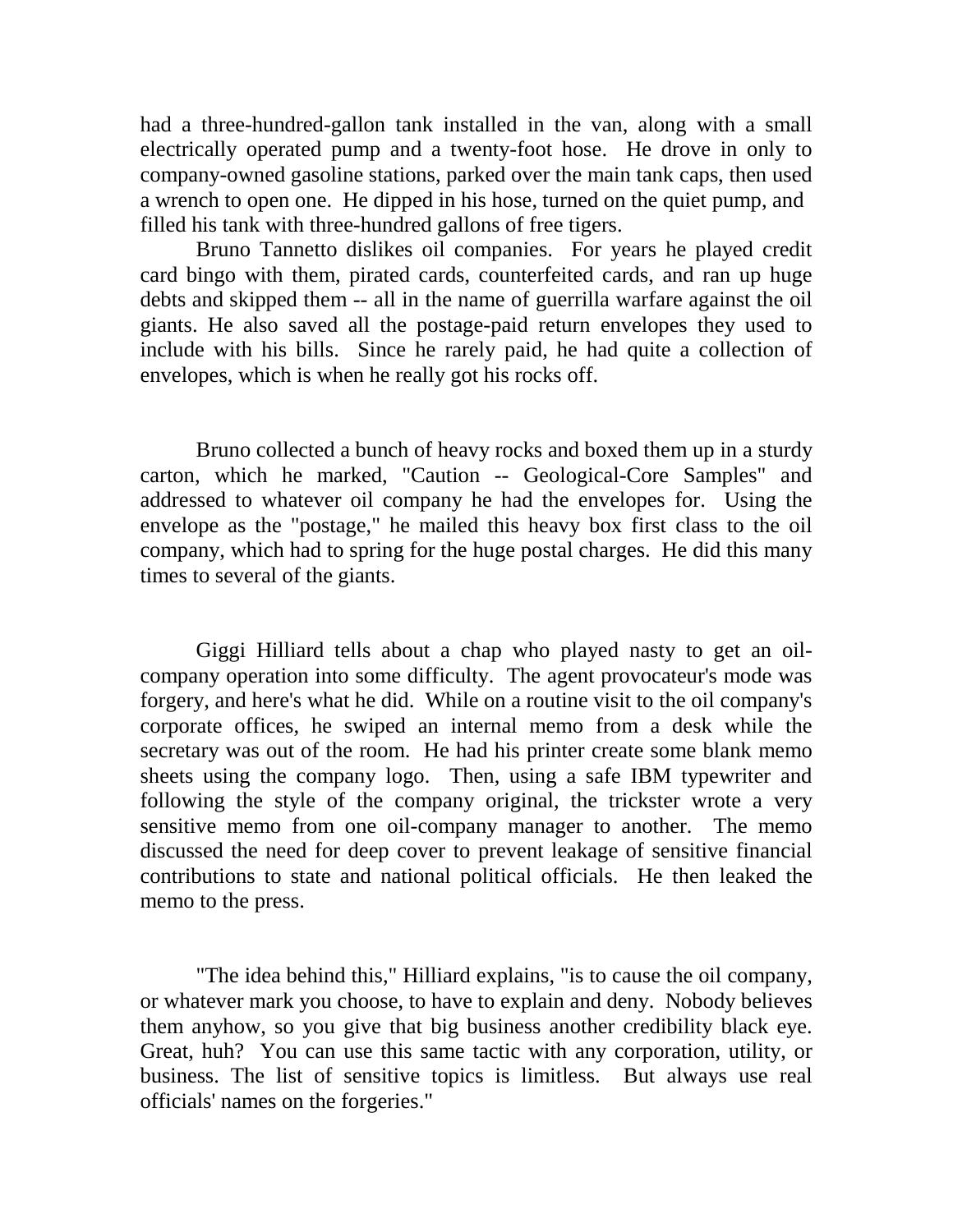Consult OVERTHROW (see section on Ma Bell) to obtain the telephone-credit-card numbers for the major oil companies. Use this information to you best advantage. Beware: Oil companies hire experienced FBI, CIA, and drug-enforcement people for their security staffs. The security and intelligence operations of the oil industry are as nasty and effective as anything the feds could put together, and they are not hindered with what few laws do restrict the federal law-enforcement people. You have no civil or human rights when the oil-company security and intelligence people go after you. When dirty tricking the oil companies it is crucial that you practice WYA, which means Watch Your Ass!

 Recently, a lady trickster called the wife of an oil-company robber baron and pretended to be a lowly cleaning lady at corporate headquarters. Telling Mrs. Oil Executive that she, the cleaning lady, was a good Christian lady who believed in the God-given sanctity of family and marriage, our "cleaning lady" revealed that she often had to clean fresh semen stains from the couch in Mr. Executive's office after "private, after-hours conferences" between the boss and his young secretary. That's all, just a simple telephone call from a simple, honest, God-fearing lady to a stay-at-home wife who's probably already paranoid about her executive-husband's extracurricular sex life. If more right-minded citizens cared about the moral decline among executives in the oil industry...

 By now you surely owe that friendly and cooperative printer a few glasses of lemonade for being your co-conspirator in a number of scams. Here's one more. Many of your area's prominent citizens should receive a fancy invitation to attend a special local social function hosted by your favorite oil corporation. The invitation should read something like this: "Admit bearer and guest for the special Hollywood entertainment and buffet on [day and date]. Informal dress from [time] to [time] at [location]."

 Try to pick a Saturday or Sunday and mail the invitation only a day or so prior to the nonevent. This won't give the doubters, cynics, press, or anyone else much time to ascertain the veracity of the invitation.

 In the summer of 1979, after reading newspaper stories about how the major oil companies were raking in untaxed windfall profits ranging from 35 to 130 percent, Melvin Lierd decided enough was enough.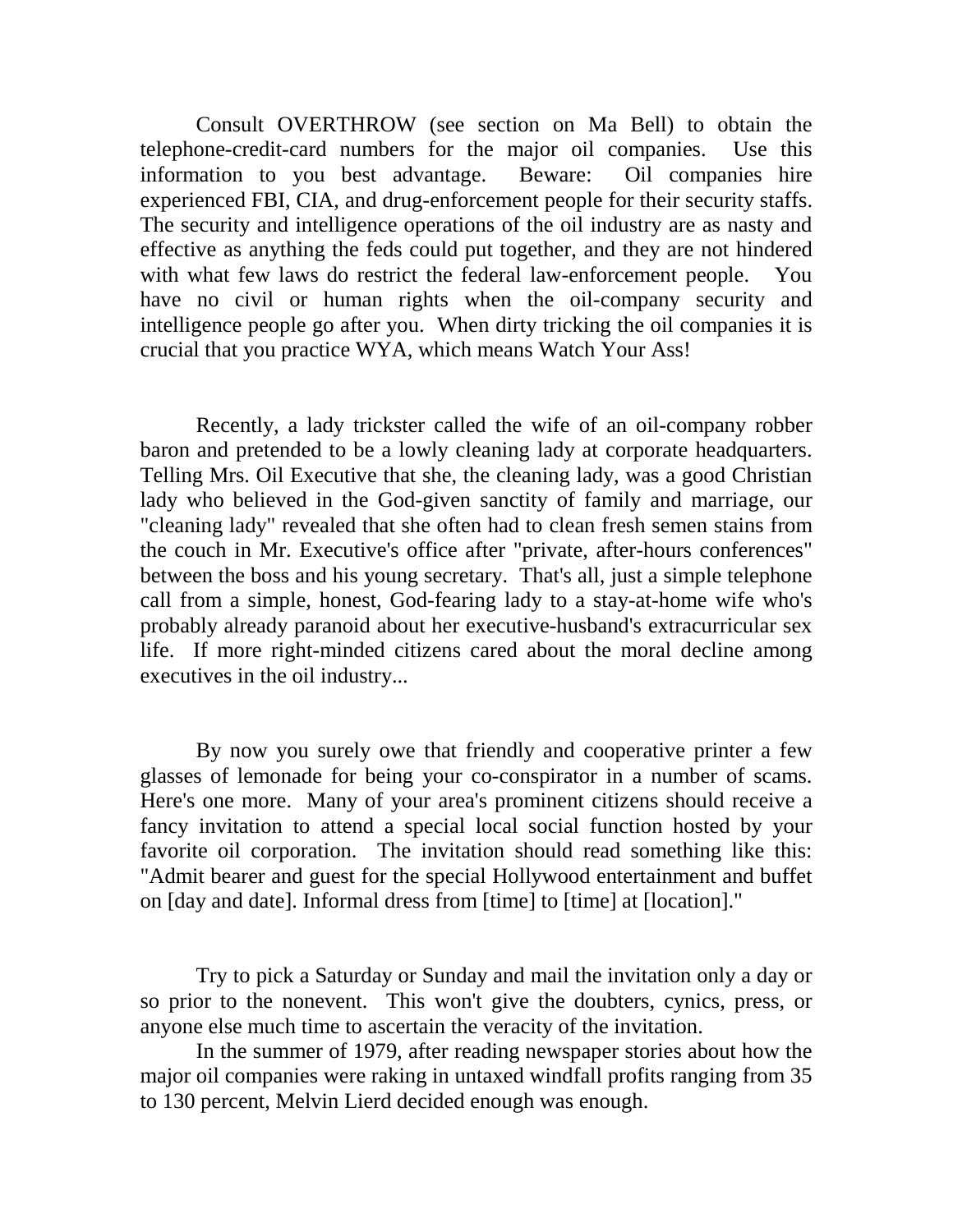"I had no mere dirty tricks in mind; my whole idea was to rip those bastards as much as I could, the greedy, lying thieves," Melvin muttered mildly.

 His plan was simple. He obtained credit cards from as many companies as possible and charged as many products and services as possible only from company-owned stations.

 "I ran up bills as high and as fast as possible. I had absolutely no intention of paying," Melvin explained.

 Asked if he got the cards in his own name. Melvin responded, "Nah, I got them in a fake company name. I run up as much as I can, then pay them each \$5 or so, claiming it is only a token payment because we're a new company, but I will make the rest soon, blah, blah, blah.

 "The greedy bastards are so anxious to make money they'll just add on those outrageous interest charges -- usury rates, they are -- and drool at how much they're screwing me on financing.

 "I'll string them along for a couple of months; then, if they get serious, I'll simply dissolve my company and let them eat their bills."

 Do lawsuits bother Melvin? He rates lawyers and judges slightly below clam feces on his scale of respect, and he says, "Let them sue the company. It has no assets. Plus, they gotta find me. Let me tell you something, old son -- you have to use the law. There is no justice, so you use the law to suit yourself. How do you suppose the big oil companies and the big lawyers and the big judges and all the other crooked snakes got so powerful -- by using the law!"

 At last report, Melvin Lierd was draining the oil giants at a rate far in excess of his own expectations. He has invited many of you to join him.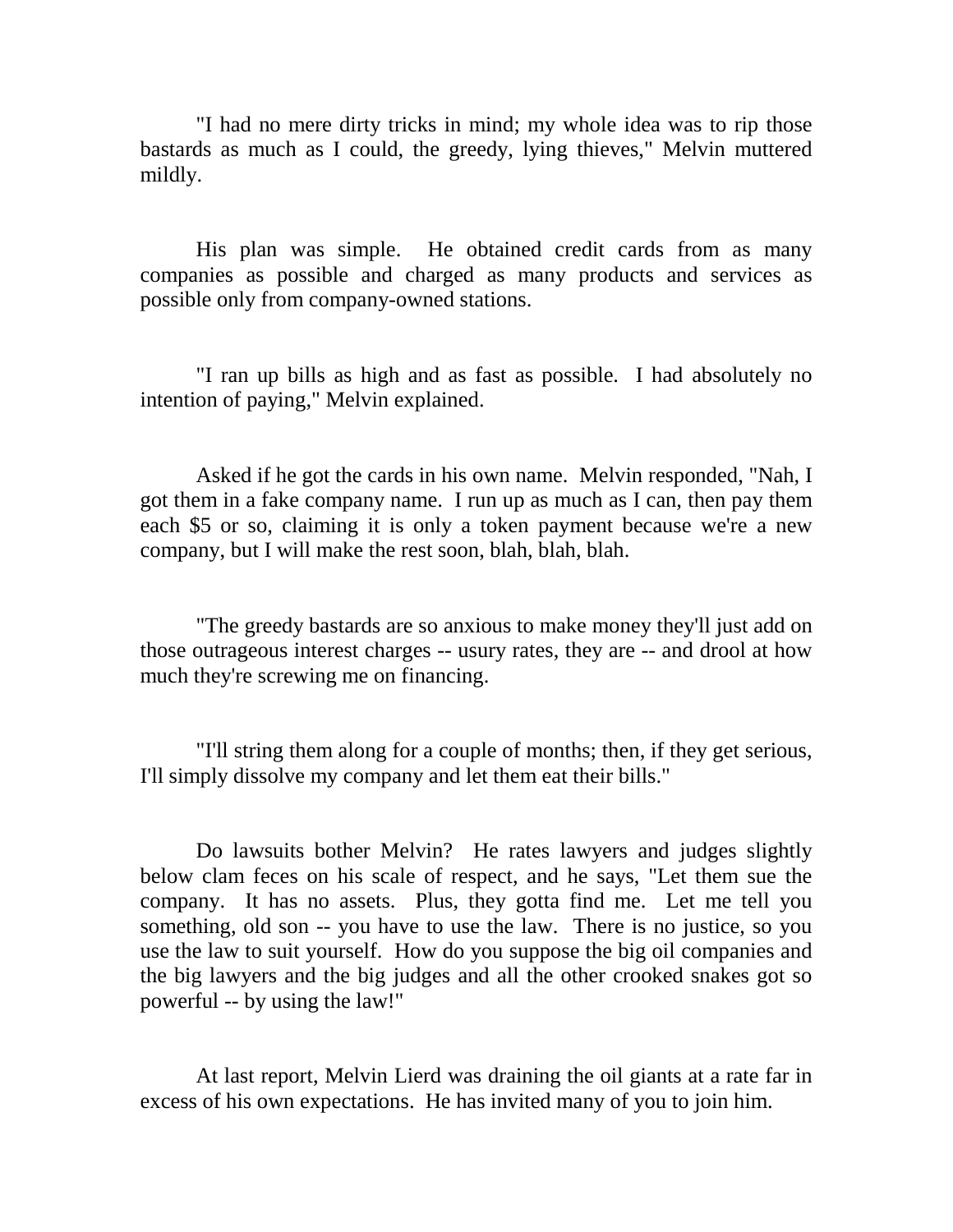Not content to live by the rule of "steal from them before they steal from you," Carl Bepp likes to add things to the oil-company stations' bulk tanks. He says that many of the additives described earlier in this book and elsewhere will work. But, he does have a sentimental favorite.

 "Once, some land rapists were drilling a noisy, sloppy gas well near the home of a friend of mine," he relates. "Since they were stealing from the land, I decided to steal some land from them.

 "One evening, when they were finished drilling for the day, I got some of that slimy, mucky gunk that the drillers had bailed out of the well. I took it to my most-hated oil company's very own station and dumped three two-gallon buckets of that gunk down into their bulk tanks."

 He said he has also used several gallons of refurbished solid wastes, known as sludge, as another additive for the oil-company products.